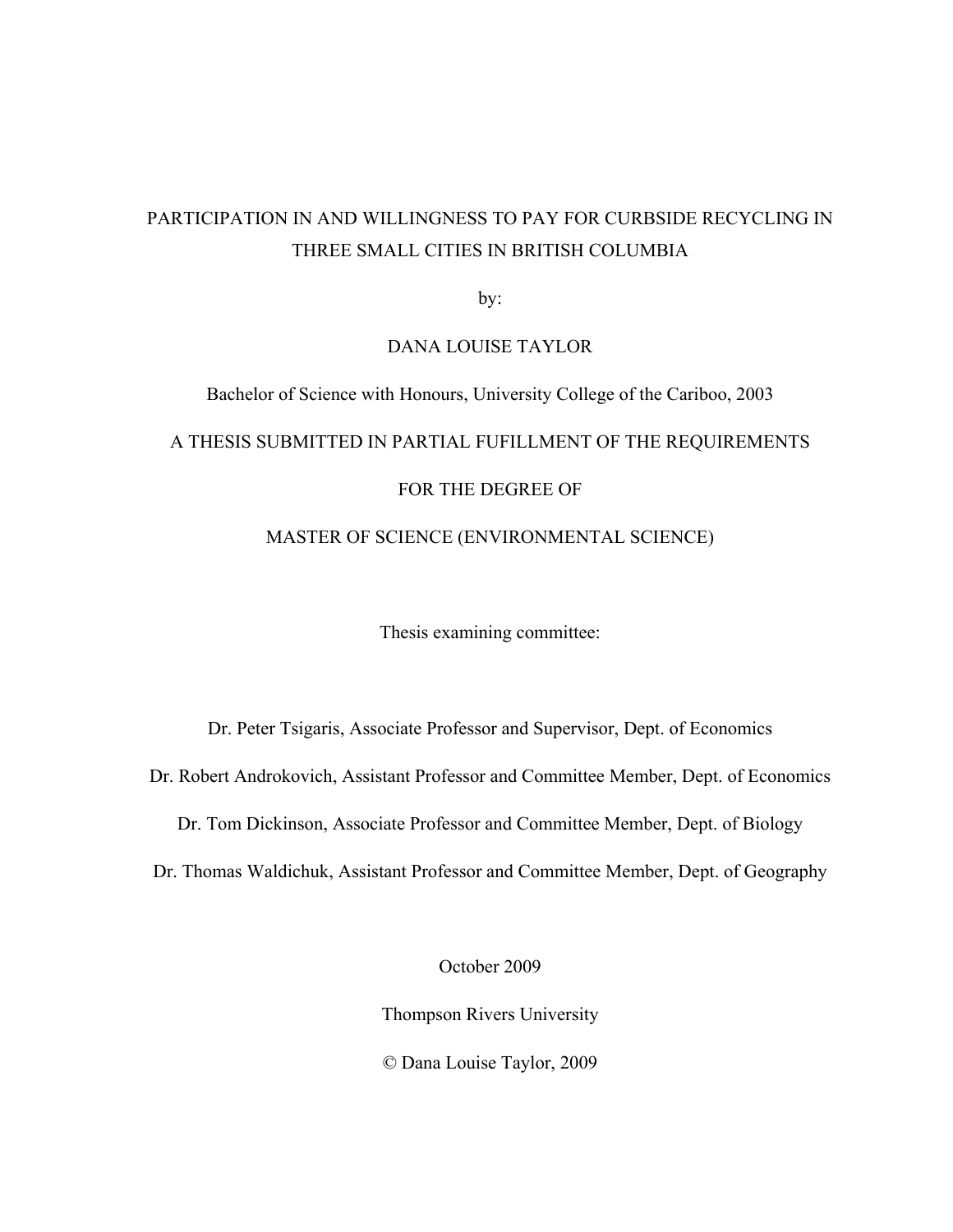#### **Abstract**

#### **Thesis Supervisor: Dr. Peter Tsigaris**

 Recycling programs have become a more and more commonly implemented measure in many communities as cities try to increase the number of residents who participate in recycling. This is particularly important in smaller cities, which generally provide fewer services than large cities, owing to smaller municipal budgets. The City of Kamloops recently implemented a curbside collection program for all single family dwellings, while the City of Vernon has had such a program for some time now, and the City of Merritt recently upgraded their depot system. This research examined the rates of participation and willingness to pay for recycling programs in these three small cities. A mail out survey was distributed to 300 households in each of the three cities; Kamloops, Vernon and Merritt and yielded a response rate of approximately 30 percent. Linear regression analysis of the survey data yielded useful participation and willingness to pay results. Overall and material specific participation rates were found to be significantly influenced by the presence of a recycling program (curbside only, or both depots and curbside), and by the age of the respondent. Willingness to pay to maintain a curbside collection program was most significantly influenced by city, age of the respondent, educational attainment of the respondent and family size of the respondent. In contrast, the factors tied most closely to support for the implementation of a curbside collection program were; the respondent rating the improvement of environmental quality as a high priority in their municipality among other issues and the income level of the respondent. In addition to the quantitative regression analyses, qualitative interviews were also conducted with recycling officials from each of the three cities. The common themes which arose from these interviews were that convenience and access to services are key drivers in gaining resident participation and willingness to pay. These findings have similarities and differences to the general literature, much of which is based on larger cities, and bring to light important factors influencing participation in and willingness to pay for recycling in small cities.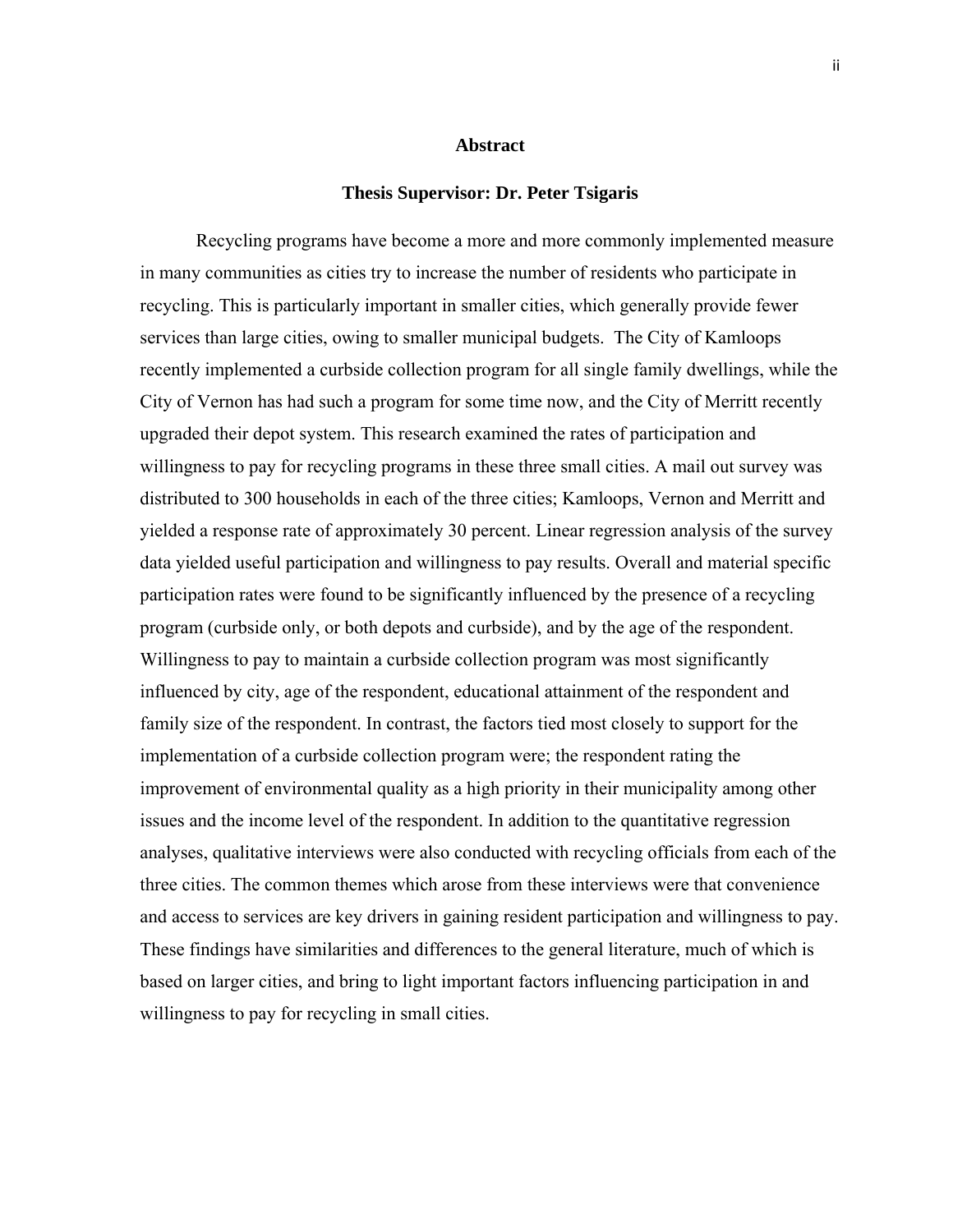## **Table of Contents:**

| Chapter 2. Determination of Preferences for Participation and Willingness to Pay for |  |
|--------------------------------------------------------------------------------------|--|
|                                                                                      |  |
|                                                                                      |  |
|                                                                                      |  |
|                                                                                      |  |
|                                                                                      |  |
|                                                                                      |  |
| Chapter 3. Factors that Influence Participation Rates in Curbside Recycling          |  |
|                                                                                      |  |
|                                                                                      |  |
|                                                                                      |  |
| Chapter 4. Factors that Influence Willingness to Pay for Curbside Recycling          |  |
|                                                                                      |  |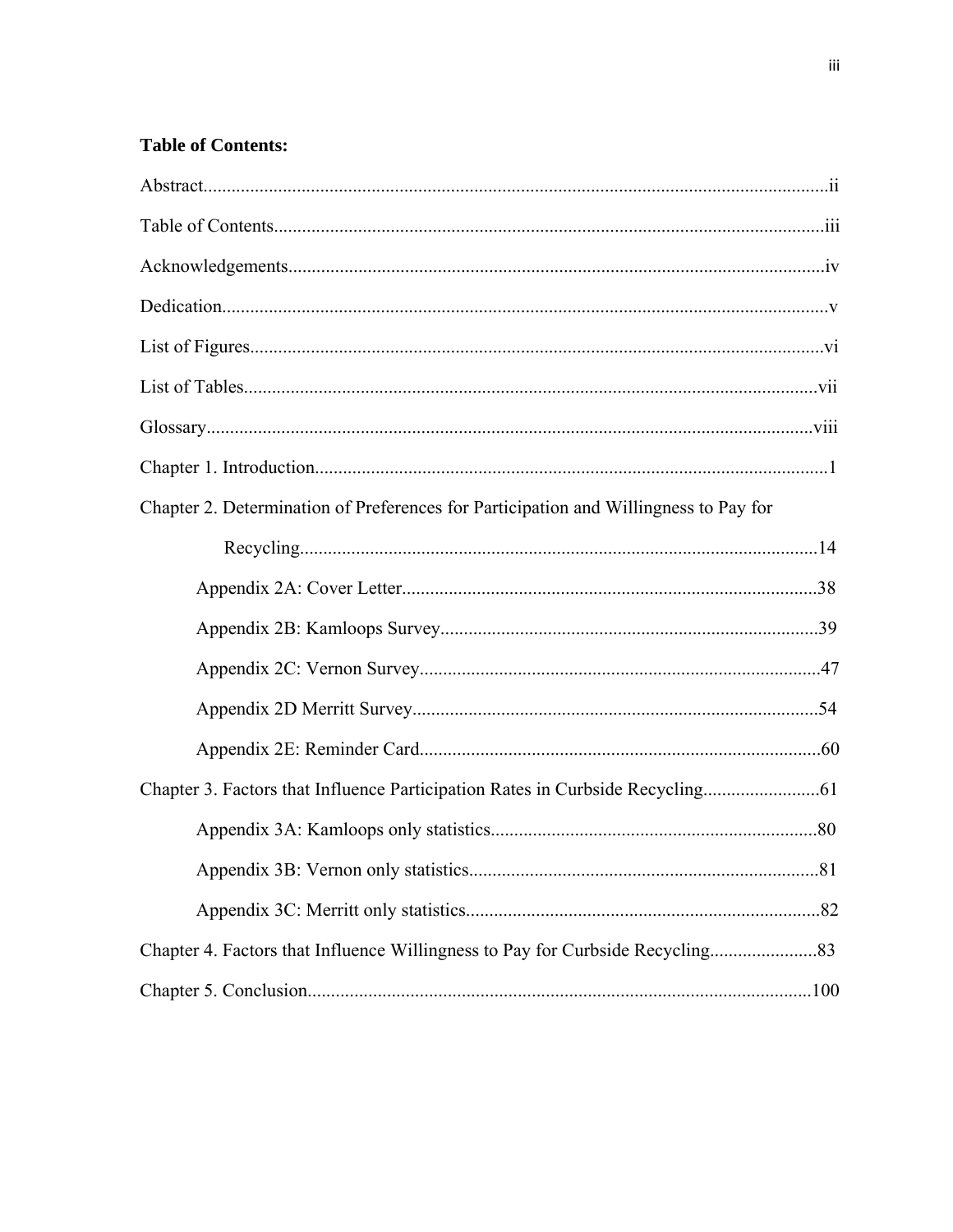#### **Acknowledgments:**

I wish to thank my supervisor, Dr. Peter Tsigaris and my committee members Dr. Robert Androkovich, Dr. Tom Dickinson, and Dr. Tom Waldichuk for their time and input in helping to develop this thesis. Thanks also to Dr. Laura Lamb, my external examiner, for her time. My appreciation goes out to Mr. David DiFrancesco, of the Digital Art and Design Department, for his help with the survey and reminder card design. Gratitude is also owed to Mr. Dave Whiting for the GIS maps produced for this project. My appreciation goes out to Dr. Don Noakes for his assistance with my project statistics. Thanks are also owed to Ms. Andrea Pickard and Mrs. Jen Fretz, Environmental Services Managers, City of Kamloops, for their valuable feedback and information support. I am grateful for the suggestions made by Dr. Nancy Olewiler, from Simon Fraser University, while visiting Thompson Rivers University (TRU). My thanks to Amber Greenall for all of her help stuffing a large portion of the 900 cover letters, surveys and return envelopes into 900 mail out envelopes. Dr. Will Garret-Petts and Mrs. Kathleen Fenrich, of the Small Cities Community University Research Alliance, are much appreciated for research funding and wonderful office support. Thank you to the Community University Enhancement Fund for the funding for my trip to the 2008 Western Division of the Canadian Association of Geographers (WDCAG) Conference in Bellingham, Washington, in order to present my developing research. I am also grateful for the Social Policy Research Award, through the TRU Research Office, which funded my research and a trip to the 2009 WDCAG Conference in Naniamo, British Columbia in order to present my preliminary research findings. Finally, this work was approved by the TRU Human Ethics Committee, Number 2008-07/44.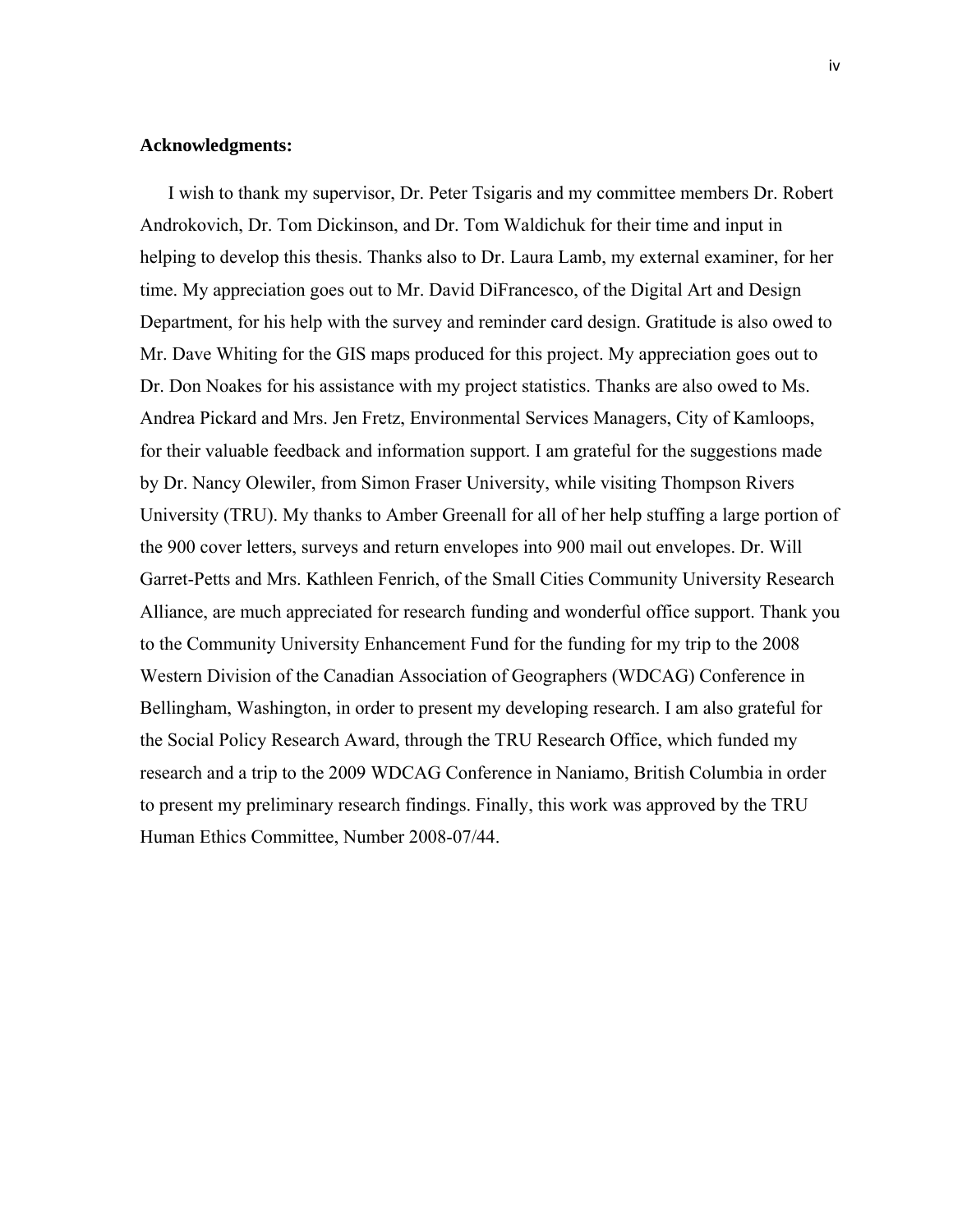## **Dedication:**

 I would like to dedicate this work to my family: my husband Brandon, my mom Lorraine, my dad Barry, and my sister Laura. This would never have been completed without your continued support and encouragement.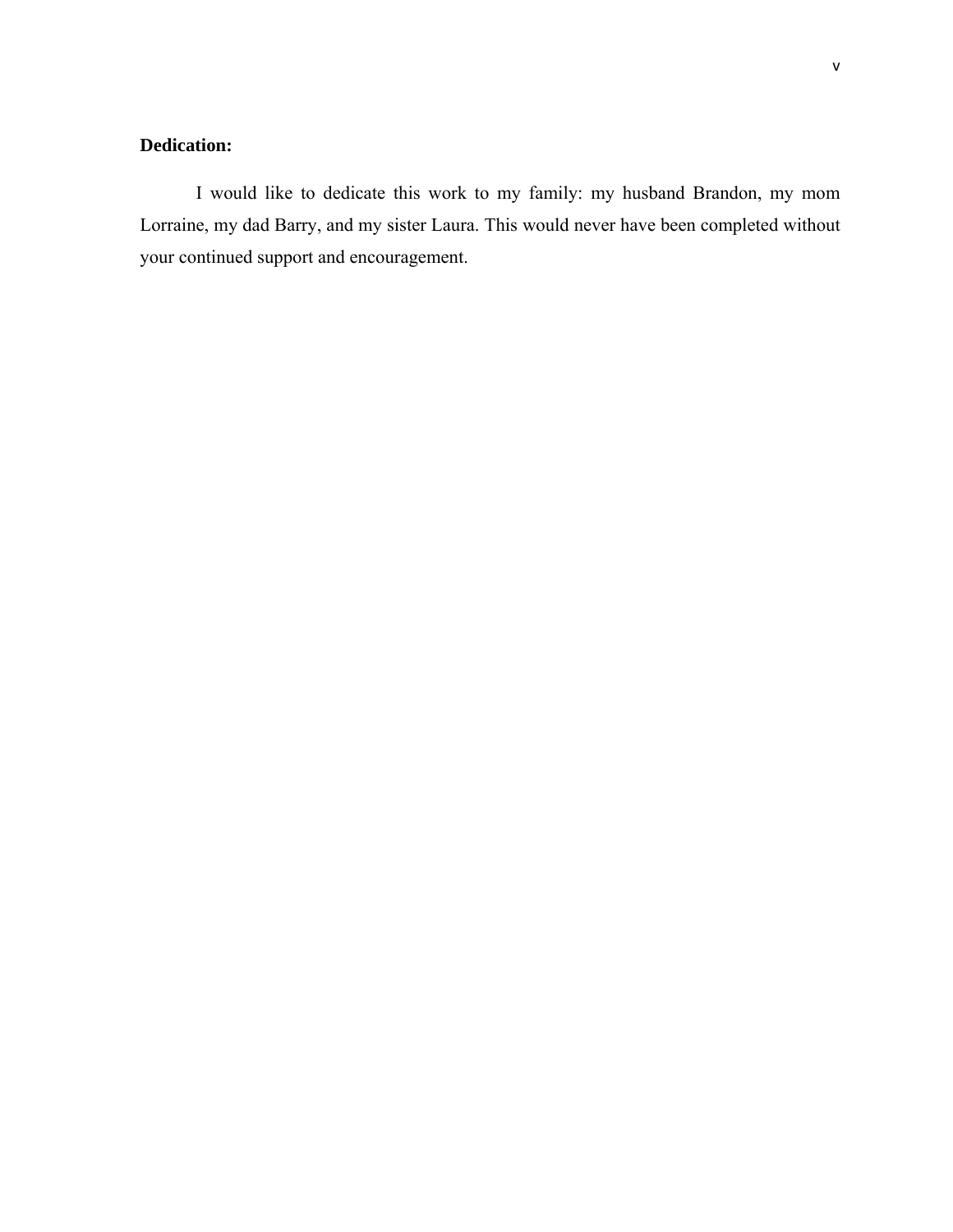## **List of Figures:**

| <b>Figure 2.5</b> Response frequency versus overall mean willingness to pay to maintain curbside |  |
|--------------------------------------------------------------------------------------------------|--|
| <b>Figure 2.6</b> Response frequency versus overall mean willingness to pay to implement         |  |
|                                                                                                  |  |
| Figure 4.1 Regression Tree of variables influencing willingness to pay to maintain a current     |  |
| <b>Figure 4.2</b> Regression Tree of variables influencing willingness to pay to implement a     |  |
|                                                                                                  |  |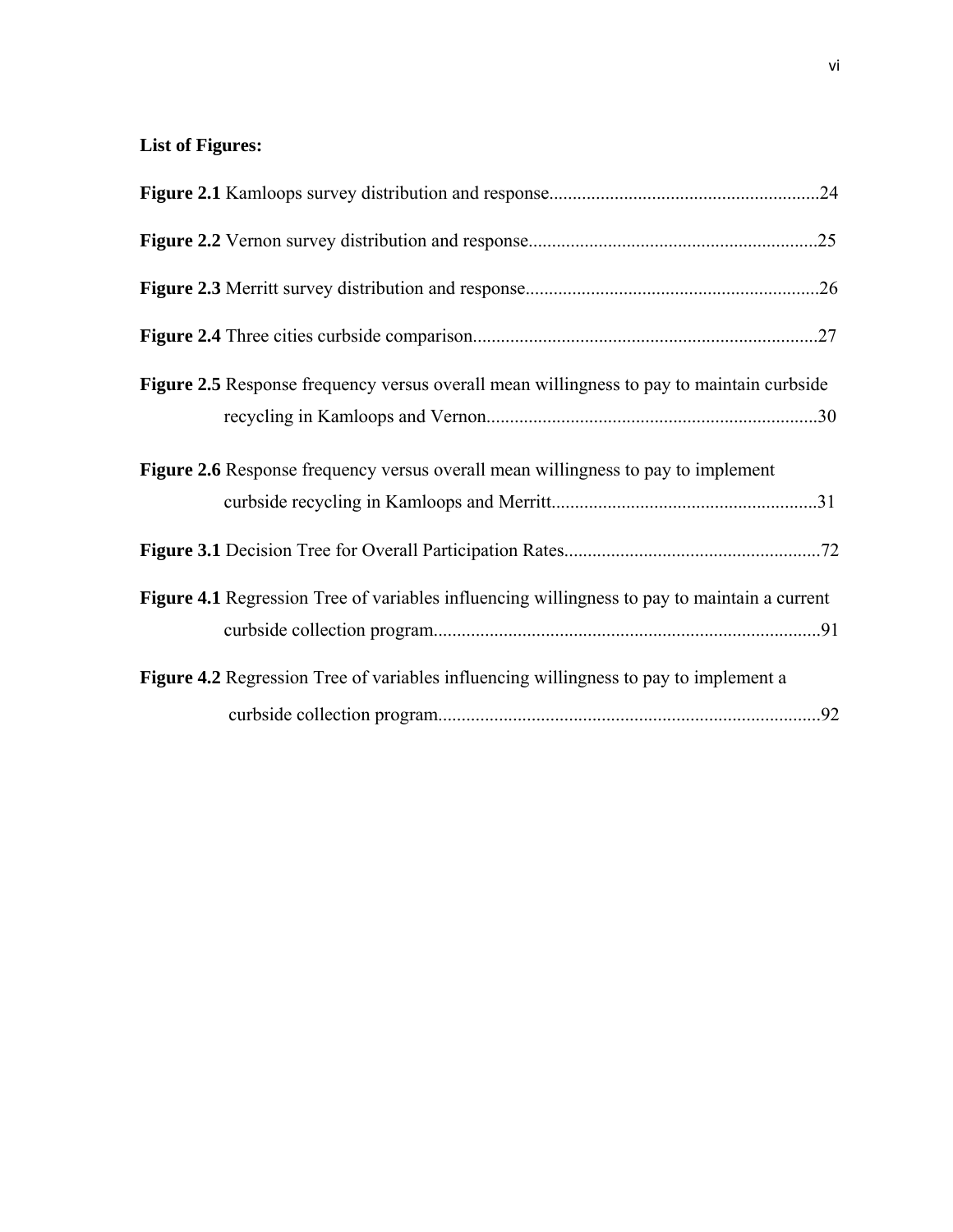## **List of Tables:**

| Table 2.6 Reported percentages of respondents willing to pay to maintain or implement           |
|-------------------------------------------------------------------------------------------------|
| Table 2.7 Comparison of current & average reported amount respondents were willing to pay       |
| Table 3.1 Coefficients (standard errors) from linear regressions of socioeconomic variables     |
| Table 3.2 T-test results of paired differences in socioeconomic variables for recycling overall |
| Table 4.1 Results of linear regressions by factors influencing willingness to pay (to maintain  |
| Table 4.2 T-test comparisons of paired variables to determine significant differences90         |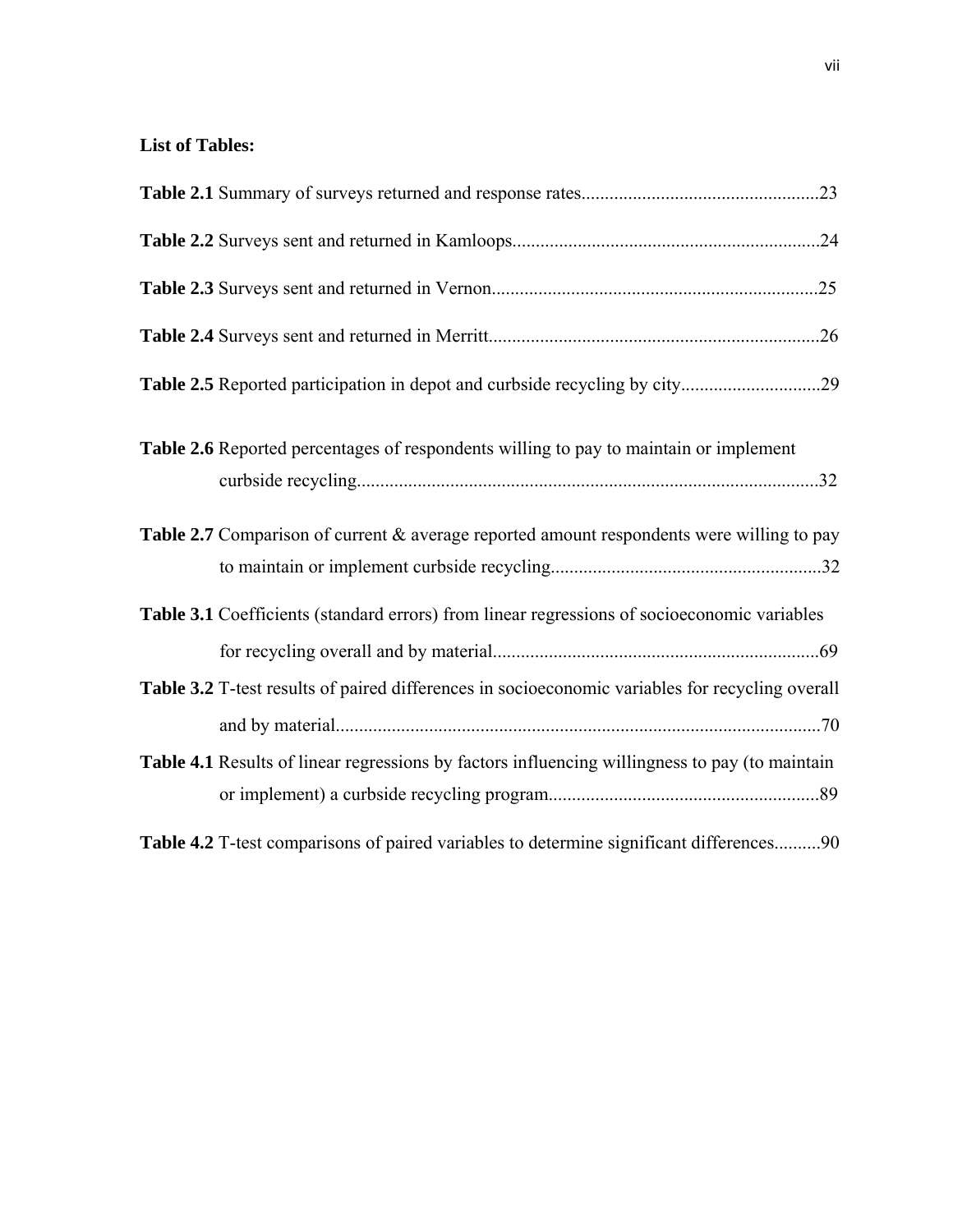#### **Glossary:**

**Base Case:** the set of variables which are removed from the model to which the remainder of the model outputs are compared

**Contingent Valuation Method (CVM):** a way of inferring a person's (or household's) willingness to pay for an improvement in environmental quality by presenting a scenario and requesting a response. (from Field & Olewiler 2005 and Blaine et. al. 2005)

**Cost Effectiveness (analysis):** takes a policy target as given then examines the total costs of different alternatives that reach the target. A policy is cost effective if it achieves the target at the lowest possible costs to society. (from Field & Olewiler 2005 and Aadland & Caplan 2006)

**Depot Program**: in this study, a set of locations where residents may drop off recyclable materials which the city maintains and collects from as opposed to curbside collection

**Design for Environment**: is an approach where the focus of environmental concerns is being shifted from waste disposal concerns (ie. recycling) back 'upstream' to product and process design issues. (from Calcott & Walls 2005)

**Dillman Approach**: an approach to designing, writing and distributing mail out surveys which will yield the highest possible return rate and most concise responses

**Direct Incentive:** a direct factor that enables or motivates a particular course of action (http://www.answers.com/topic/incentive#) For example a charge per unit of garbage set out gives a direct incentive to reduce solid waste quantities (Jenkins et. al., 2003)

**Dummy variables: (**also called indicator, binary, categorical, qualitative or dichotomous variables) are variables which assume a paired value such as: 0 or 1, yes or no, male or female (Gujarati, 1995)

**Environmental Rating:** a rating, from 1 (lowest) to 5 (highest), given by survey respondents on the priority they place on different issues in their municipalities, including improving environmental quality.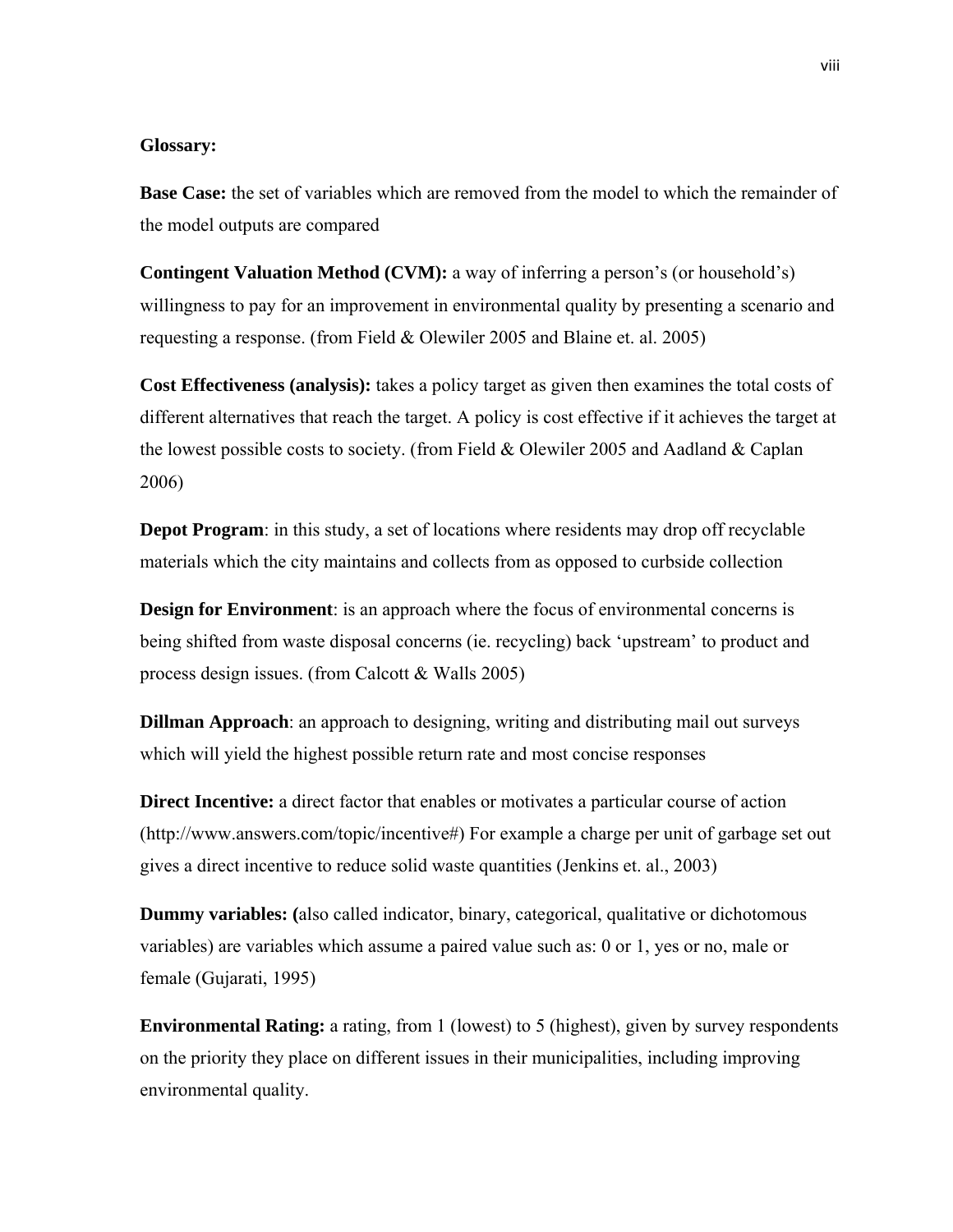**Free Units:** set amounts (by size or weight, i.e. 2 bags) of garbage that are allowed to be placed at the curb each week before an additional amount per bag is charged (Ferrara  $\&$ Missios, 2005)

**High (income, age or educational attainment):** In this study the designation of high is given to the two response categories at the top of the choice scale. (high income: \$ 80,000 or greater, high age: 55 years or greater, educational attainment: university graduate or higher)

**Indirect Incentive:** an indirect factor that enables or motivates a particular course of action (http://www.answers.com/topic/incentive#) For example a charge per unit of garbage set out gives an indirect incentive to recycle (Jenkins et. al., 2003)

Large city: for this study, a city with a population of more than 100,000 people

**Low (income, age or educational attainment):** In this study the designation of low is given to the two response categories at the bottom of the choice scale. (low income: \$ 39,000 or less, high age: 18 to 34 years, educational attainment: high school graduate or less)

**Moderate (income, age or educational attainment):** In this study the designation of moderate is given to the two response categories in the middle of the choice scale. (moderate income: \$ 40,000 to \$79,000, moderate age: 35-54 years, educational attainment: some college or trade school or college or trade school graduate)

**Open-ended (CVM):** offers a scenario and requests that the respondent 'fill in the blank'. (from Androkovich et. al. in press)

**Opportunity Cost:** the opportunity cost of using resources in a particular way is the highest valued alternative use to which those resources might have been put and thus which society (or the individual) forgoes by using the resources in the specified way. (from Field  $\&$ Olewiler 2005)

**Pay-as-you-throw:** another term used to describe unit pricing of solid wastes where a charge per container is applied at the disposal site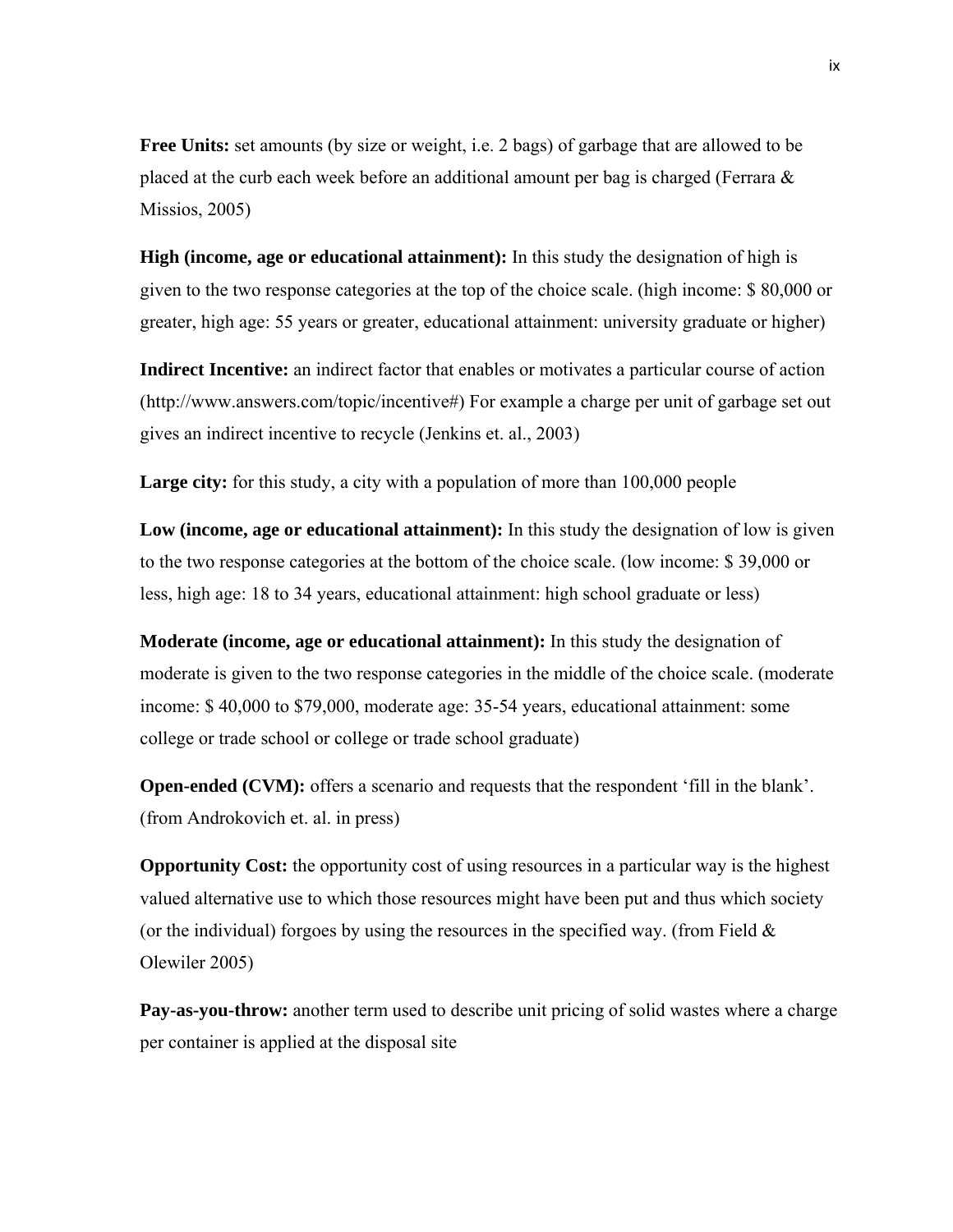**Probit Analysis:** estimates the probability (between 0 and 1) of the outcome for the dependant variable with respect to an unobservable variable that is to be determined by the explanatory variables given. (Gujarati, 1995)

**Participation**: the act of taking part or sharing in something (http://www.thefreedictionary.com/participation)

**Participation ratio**: the number of households using the program at least once every 4 weeks divided by the total number of households served by the program. (from Shaw et. al. 2006)

**Payment Card (CVM):** offers a scenario and requests that the respondent choose the most fitting response from a given list of choices. (from Blaine et. al. 2005)

**Protest Response**: a response which shows objection to the subject matter. In this study, a response to a survey question or the survey itself which shows an objection to the ideas being presented

**Recycling Intensity:** the extent to which a household participates in recycling, (ie. The recycling intensity of a household that separates out 75% of acceptable materials from their wastes is lower than that of a household that separates 99% of acceptable materials. (from Jenkins et. al. 2003)

**Referendum (CVM):** also called double bounded dichotomous choice, offers a scenario and requests a yes or no answer. (from Blaine et. al. 2005)

**Revealed Preference:** are the actual actions that are directly observed to be taken by the respondent. (from Aadland & Caplan 2006)

**Selectivity Bias:** with questionnaire type surveys, as in this study, the issue of non-response. Analysis is conducted on the data collected and does not account for or represent the remaining non-respondents (Gujarati, 1995)

**Set out rate**: the number of households using the collection program divided by the total number of households served by the program. (from Shaw et. al. 2006)

**Small city:** for this study, a city with a population of less than 100,000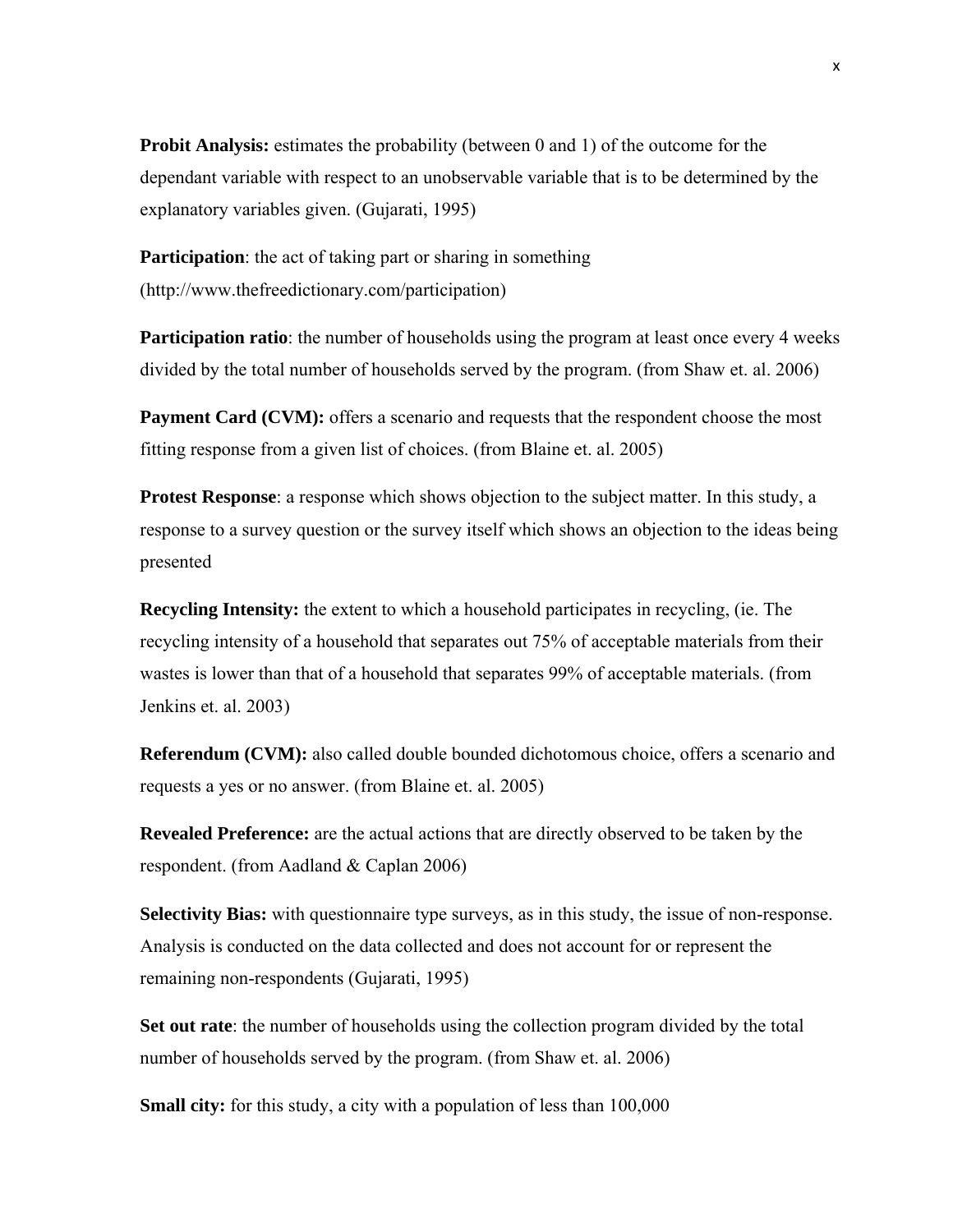**Social net benefit**: the positive difference between the total social costs and total social benefits of a curbside recycling program (from Aadland & Caplan 2006)

**Stated Preference:** are the actions that the respondent reports that they currently take or will take in future. (from Aadland & Caplan 2006)

**Take back mandates**: regulations or policies outlining the amount consumers should get back when they return recyclable materials for refund (from Calcott & Walls 2005)

**Unclaimed deposits**: deposits paid on recyclable materials that never get claimed or refunded to the consumer because the product never gets recycled (from Calcott & Walls 2005)

**Unit Limit:** (or bag limit**)** the number of units or containers of garbage allowed to be set out at each collection (Ferrara & Missios, 2005)

Unit pricing: (or volume based pricing) for solid waste disposal services wherein households are charged for garbage collection according to the number of containers they set out. (Jenkins et. al., 2003)

**Utility**: (in economics) the total amount of satisfaction received by consuming a good or service (http://www.investopedia.com/terms/u/utility.asp)

**Willingness to Pay:** the maximum amount that an individual is willing to pay to acquire some good or service. The good or service may be one that is bought or sold (a market good) or it may be one that is not bought or sold (a non-market good). (From http://450.aers.psu.edu/glossary)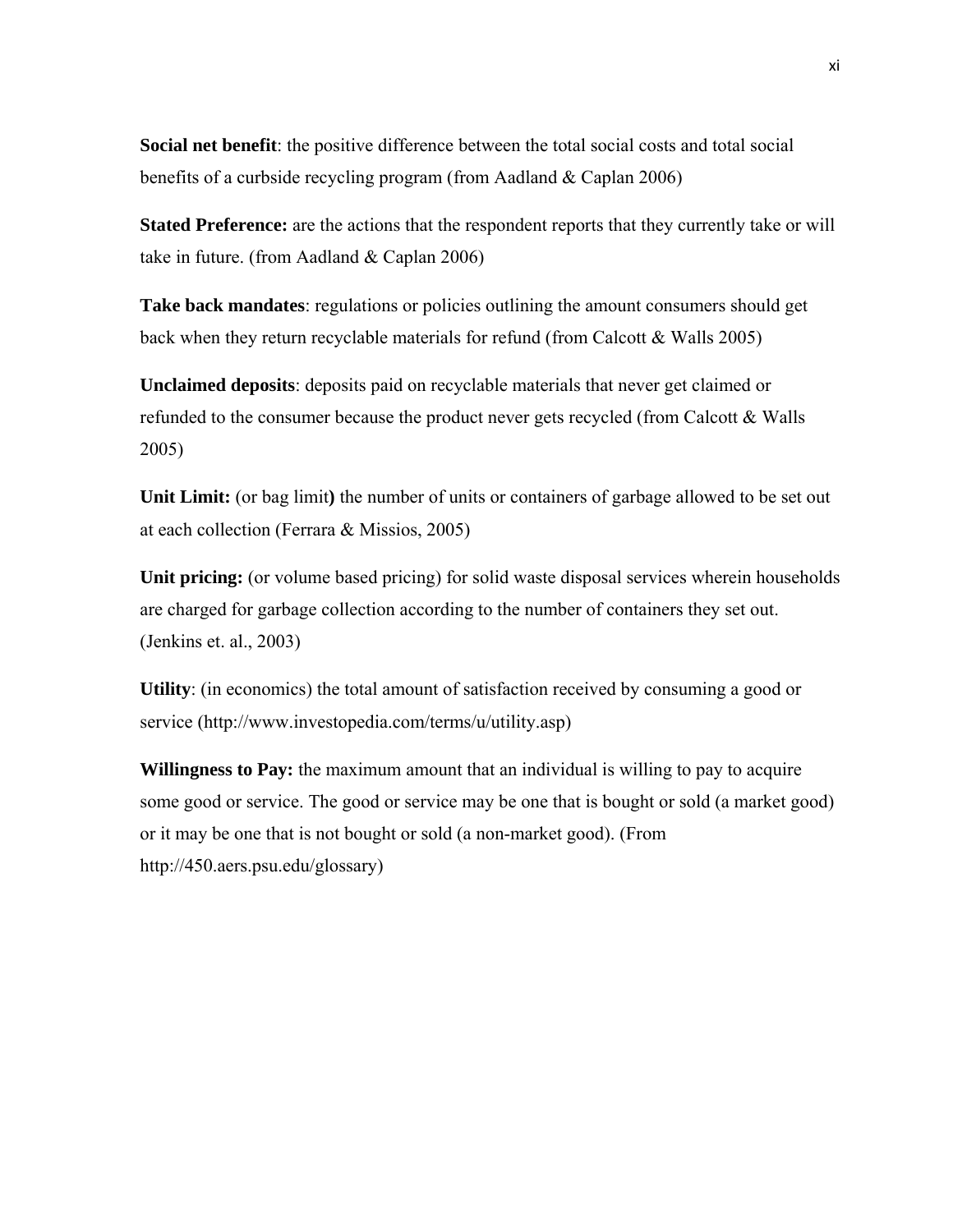#### **Chapter 1: Introduction**

Changing societal views of the environment, among other factors, have prompted many governments to implement stricter waste reduction targets to minimize negative environmental effects (Vining & Ebreo 1992 and Harder et. al. 2006). The diversion of recyclable wastes is seen as one means for meeting such targets (Vining & Ebreo 1992) and numerous municipalities have put curbside recycling programs into place to divert waste from landfills (Woodard et. al. 2006). Three small cities within the B.C. interior at different stages in this process are Kamloops, which recently implemented curbside recycling in addition to its drop-off depots, Vernon, which has had curbside collection and drop-off depots in place for some time and Merritt, which has recently upgraded its depot collection service.

In both Kamloops and Vernon there is no sorting of recyclables required for their collection systems, but they differ in terms of a number of other aspects. In Vernon pickup is bi-weekly, blue bags are used, there are no limits on the amount of recyclables that can be set out, and non recyclable items are tagged and left behind. In Kamloops pickup is weekly, they use wheeled bins, there is a limit of one wheeled bin full each week and there is no apparent penalty for non recyclable items being left out for pickup. In Merritt sorting into bins is required at the drop off depot and fewer materials are accepted than in Kamloops or Vernon. Due to the fact that each city has a recycling program at a different stage than the others there is likely a much more extensively developed set of policies in Vernon because their program has been up and running the longest. There is likely a great deal for Kamloops and Merritt to learn as they develop policies to keep their programs running effectively. In Kamloops, although they are learning as they go, the results seem to be positive. Three months after the implementation of the curbside program, David Duckworth reported in an interview with Kamloops This Week (Sunday June 15, 2008), that the city expected to collect roughly the same amount of recyclables after the first 6 months that it would have collected over an entire year in the past. A few months after that there were reports of talk of program expansion and a pilot project for multifamily residences in Kamloops This Week (Thursday September 11, 2008).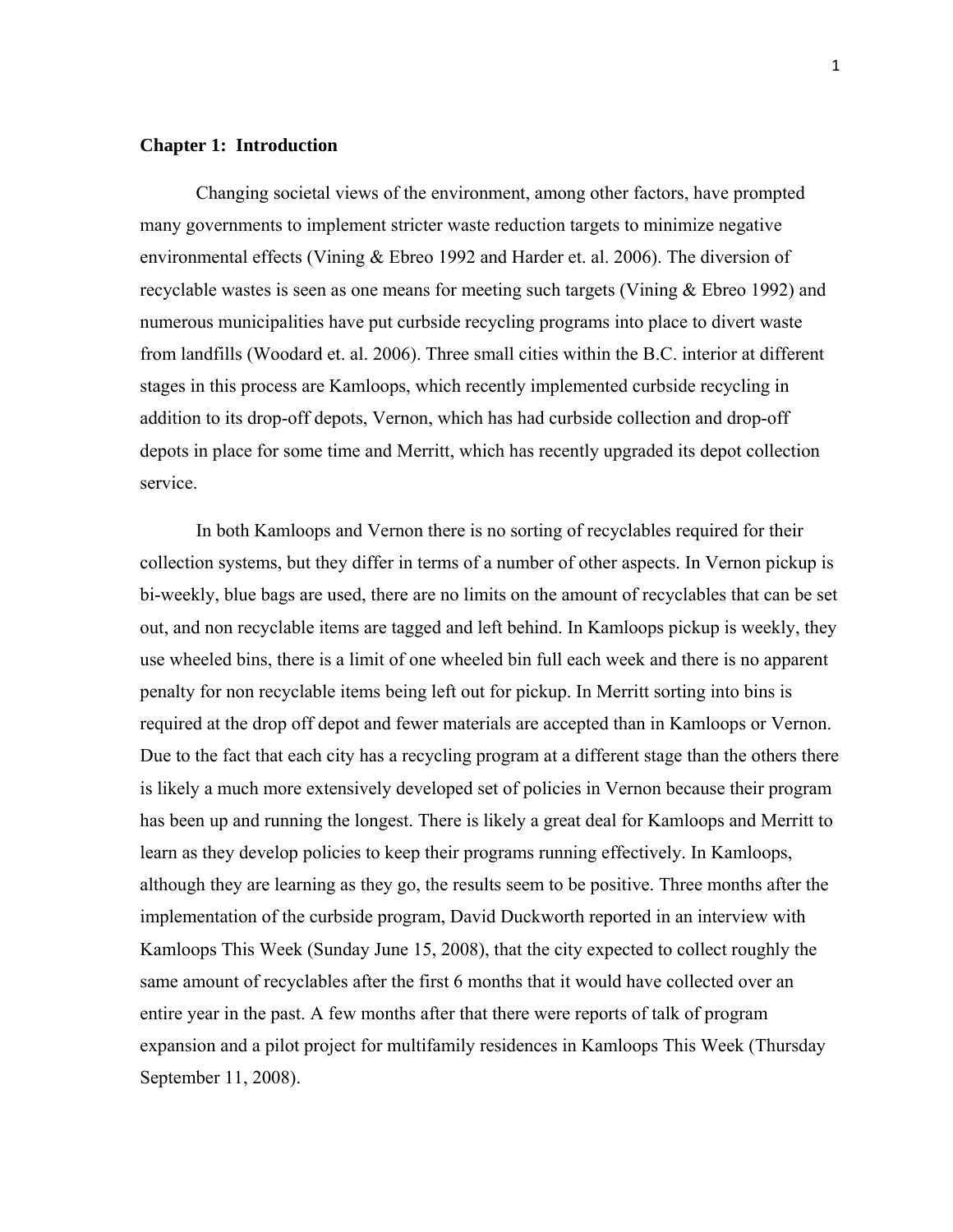The effectiveness of these programs, and many others like them, is dependent upon the participation and willingness to pay of residents. Although there is a large body of literature that examines curbside recycling, its focus seems to center on large cities. Ofori-Amoah (2007), points out that relatively little attention has been given to small cities in urban (city) geography literature, and Bell and Jayne (2006) note a woeful neglect of the small city in the literature on urban systems, or 'systems of cities' (Simmons & McCann 2006). Since, as Bell and Jayne point out, small cities are, "numerically speaking, the typical size of urban form the world over", this research will focus on small cities like the ones mentioned above. The aim of this research is to determine the extent to which participation in recycling, and willingness to pay, are influenced by a variety of variables including: attitudes towards the environment, household income, family size, education, age, gender, home ownership, city, recycling system and education. Is participation in recycling activity higher in cities with a curbside system, relative to a depot system? Is there a statistically significant increase? Jenkins et. al (2003) showed that it was, in the set of large cities they examined. Is the increase in participation due to new households recycling that did not before, households that previously recycled doing so to a greater extent (due to increased convenience), or the ability to recycle additional materials? Harder et. al. (2006) reported that participation increased with an increased number of materials collected. They felt the result may be due to the fact that with a wider range of materials collected there were many more possible products that could be included. It may be that a combination of all of the above factors is the answer.

Examining willingness to pay for recycling within all cities can provide information on the value people place on the environment as well as the price of convenience of the curbside recycling system. If the evidence indicates a higher willingness to pay for curbside relative to depot recycling, among households of similar socioeconomic characteristics, the willingness to pay differential can be interpreted as the value those households assign to having the convenience of curbside recycling.

A review of curbside recycling literature follows. First, covering papers which discuss the program variables found to be most influential in increasing participation rates, comparison of reported versus observed participation, and examination of which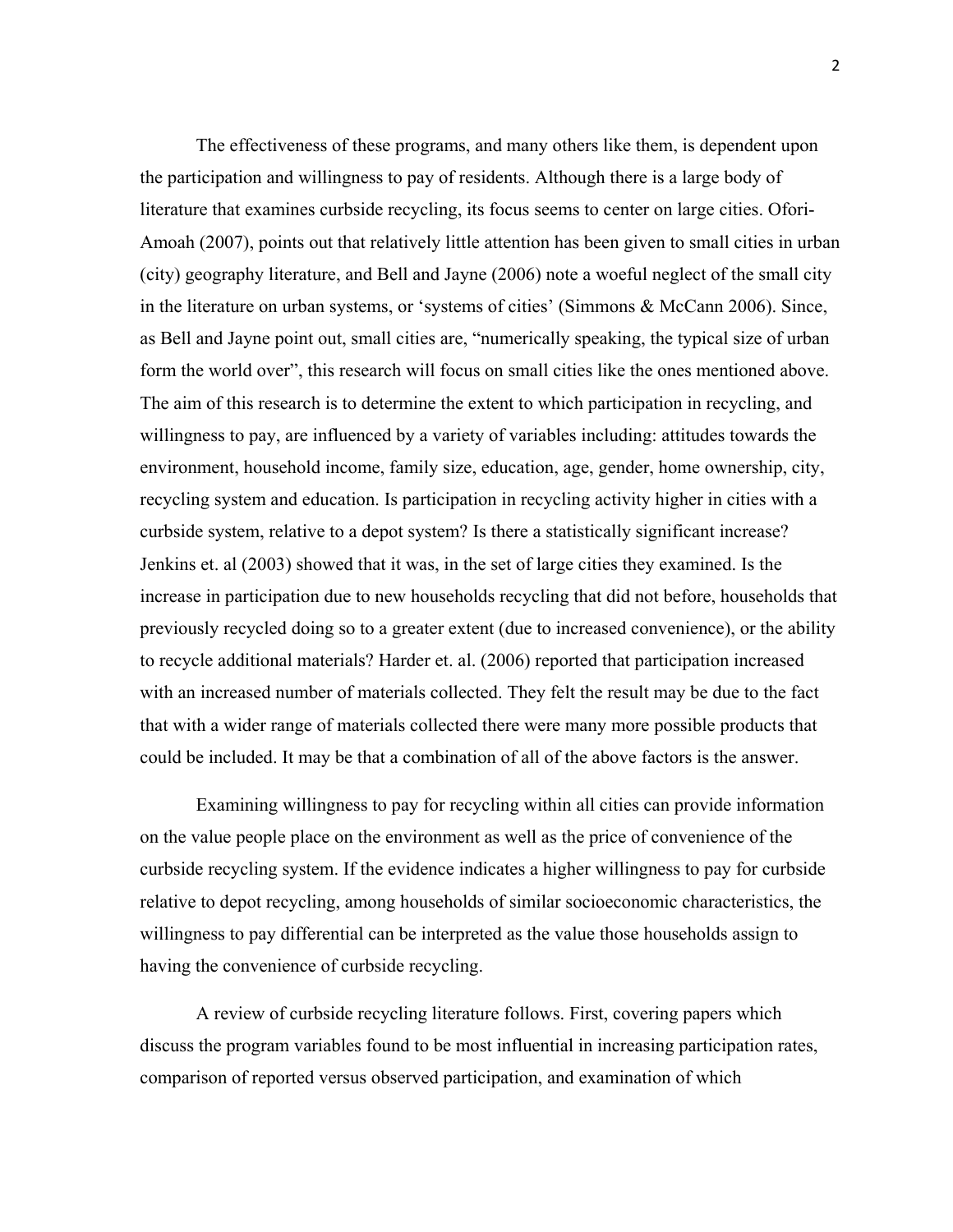socioeconomic factors have the greatest influence on participation. Next, it goes on to review papers which cover a comparison of different valuation methods for determining willingness to pay and, a determination of the social net benefit of recycling programs. Last, it touches on where markets and policies fit in to effective waste diversion.

#### **PARTICIPATION**

Jenkins et. al. (2003) analysed whether participation in recycling a number of specific materials improved with varying recycling program features and unit pricing of waste. They note that two basic trends have emerged as a result of efforts to decrease waste being land filled, the introduction of curbside recycling programs and the introduction of unit pricing of waste. Both avenues provide incentives for decreasing wastes, but there may be differences between the two due to the fact that one is a direct incentive while the other is indirect. This study examined data from 20 metropolitan areas in the United States at the household level. Data were collected from a mail out survey conducted by Equifax Inc. in 1992 with a 65 percent return rate. From the total of 4600 households surveyed the authors selected only communities with ongoing recycling programs, and excluded all samples from communities with drop off centers only for a final sample size of 1049 observations. Communities with drop off centers only were excluded to "reduce the bias associated with avid recyclers being more likely than others to know about drop off programs" (pg. 300). The study focused on five materials; glass bottles, plastic bottles, aluminum cans, newspaper and yard waste. All of the communities had curbside recycling for at least one of the five materials. A variety of features were found to have a significant impact on recycling efforts. Recycling intensity increased for most materials with the availability of drop off depots and for all materials with the availability of a curbside recycling program. It also increased for newspaper when the number of materials included in a curbside scheme was increased. These increases were due to the fact that increased access to recycling translated into increased convenience. The longer a program was in place, the greater the efforts in newspaper and yard waste recycling, possibly due to the development of a recycling routine over time. Making a curbside recycling program mandatory (relative to being non-mandatory) had no effect on recycling intensity likely due to a lack of enforcement. The unit price of waste disposal was not a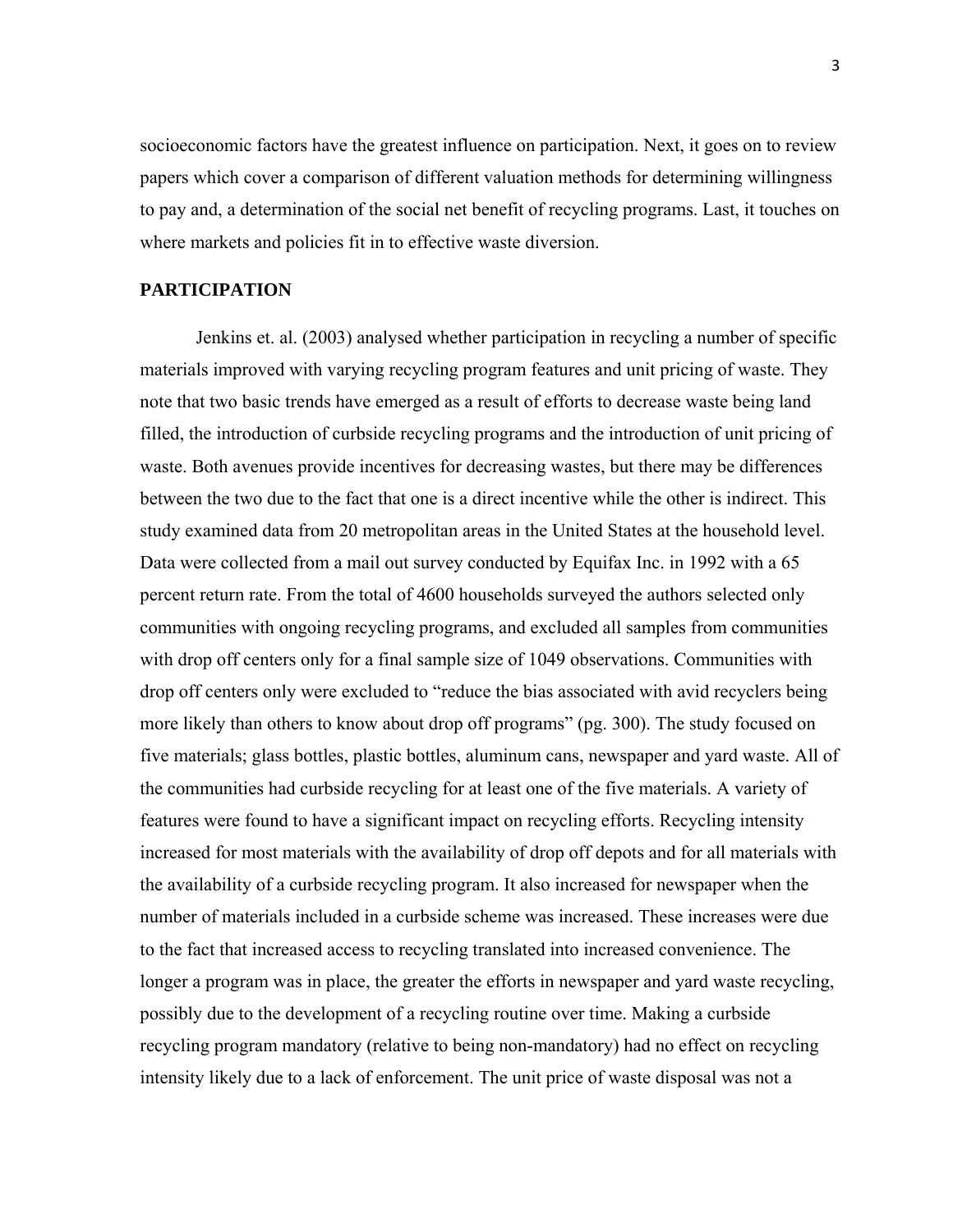significant determinant of increases in recycling effort, possibly due to the fact that it is an indirect influence to recycle. As household income increased recycling of newspaper increased and as education level rose a small effect was seen on the intensity of glass bottles, aluminum cans and newspapers being recycled. Increased population density and age had positive effects on recycling intensity. The authors do however point out two flaws in the study. First it may have been biased due to the exclusion of those who failed to respond to the survey and second, there was a lack of community level information on the promotion of the different curbside and drop off programs in each community.

Ferrara and Missios (2005) examined evidence from Canada on recycling and waste diversion effectiveness. They note that governments have been changing policies to increase recycling operations due to increased landfill costs and general public environmental concerns. Some areas even have multi-stream programs which collect yard waste, household organic wastes and dry recyclables. Also, user fees for waste disposal have been introduced into thousands of municipalities in North America in recent years. The authors believe that understanding the link between policies and actual recycling practices will allow municipalities to increase waste diversion. They focused specifically on the intensity of recycling, for different materials, with different features of recycling and garbage collection schemes. The data set was collected by a survey research center at the University of Toronto. A total of 1800 interviews of households from 12 municipalities throughout Ontario were analysed. The survey included questions on price, collection frequency, mandatory or voluntary, home ownership, education, income, household size and age. They found that user fees increased recycling intensity for all 6 recyclable materials they assessed.<sup>1</sup> Also frequency of collection and a mandatory versus voluntary scheme were found to increase the recycling intensity for some materials.<sup>2</sup>

Harder et. al. (2006) discuss two measured parameters, number of materials collected and number of households per street, not generally associated with participation rates in

<sup>1</sup>Jenkins et. al. (2003) found that access to a curbside recycling program had a significant impact on recycling rates for 5 different materials, but that unit pricing had no impact on the recycling rates of the same 5 materials. 2 <sup>2</sup> Mandatory curbside schemes were found to increase levels of participation in recycling (Folz 1999), as were economic incentives, weekly collection schedules (Noehammer and Byer 1997) and programs which provide residents with containers (Everett and Peirce 1993).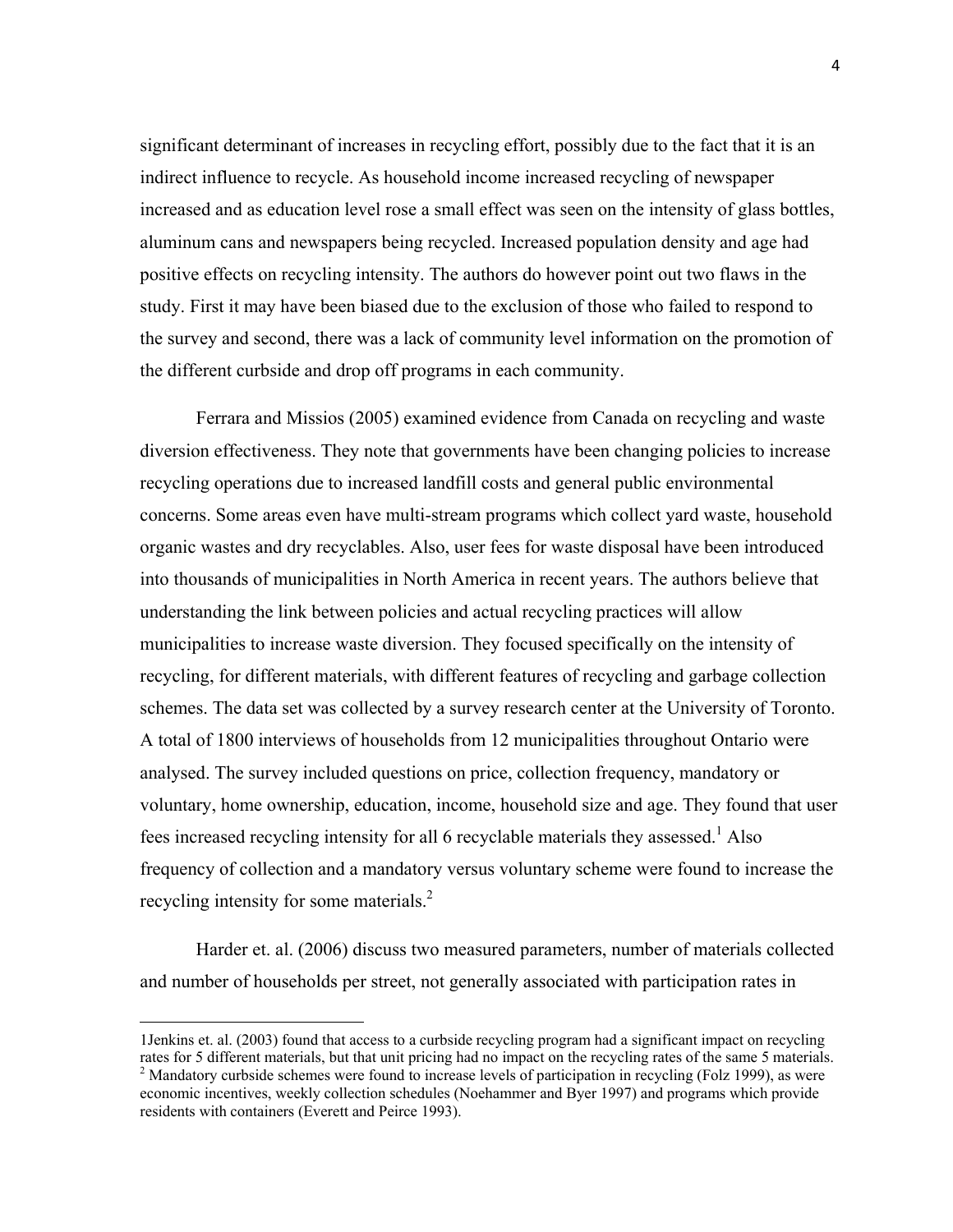curbside recycling schemes. They re-examined 3 major existing data sets each made up of approximately 1400 households, and found that the number of materials included in the recycling scheme and the number of households on the same streets within the scheme influenced the rate of participation in these schemes. As the number of materials collected by the scheme increased so did the rate of participation and as the number of households on the same street increased the participation rate dropped. It was felt that a reason behind increased participation with an increased number of materials may be due to the fact that with a wider range of materials collected there were many more possible products that could be included, and some households may not have purchased or used certain recyclable products. The explanation for the decrease in participation as the number of houses per street increased may be linked to dwelling size or attachment to neighbourhood.<sup>3</sup>

Shaw et. al. (2007) examined the relationship between set out rates and participation in curbside recycling. They proposed the use of participation ratios as a tool for enhancing curbside recycling. The set out rate was calculated as the number of households using the scheme or collection system (at least once in a four week period) over the total number of households served by the scheme. The participation ratio was then determined by dividing the number of households using the scheme at least once in the four week period by the total number of households served by the scheme. The participation and set out rate relationship was found to be sensitive to behaviours so this information was then used to help target educational campaigns at the correct audience. Shaw et. al. outline a set of factors important to improving policy related to engaging non participants which include having information on: awareness, storage space, time constraints, interest, education and convenience. They also suggest that other facilities, such as drop off depots and thrift shops, for materials not included in curbside collection programs should be promoted to avid recyclers or residents that are actively involved.

 $3$  Folz (1999) found that people who live on shorter streets may experience a greater attachment to their neighbourhood which Harder et. al. (2006) speculated could be translated to a greater sense of ownership and motivation to participate in preservation of the area through recycling.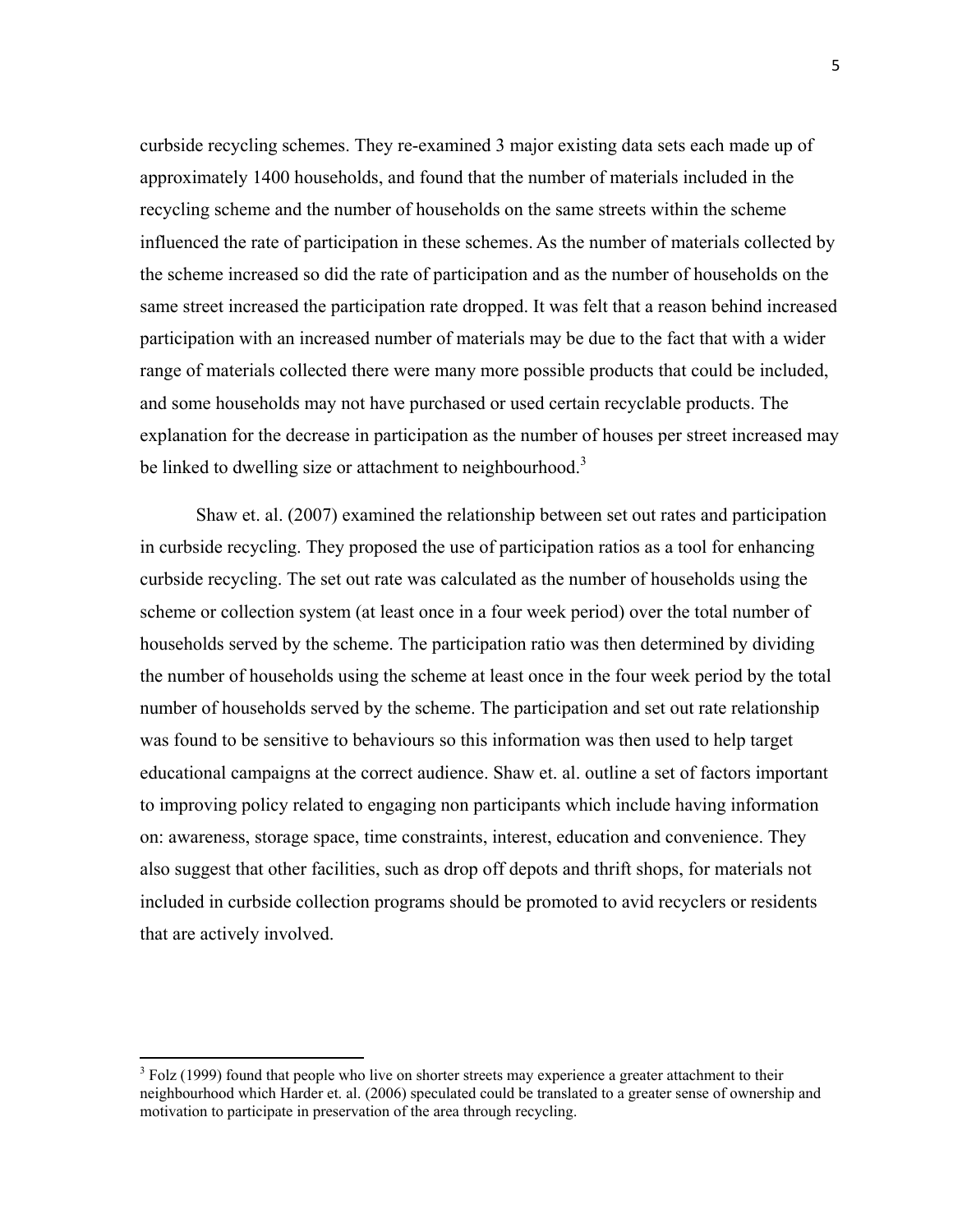Woodard et. al. (2006) examined participation in curbside recycling schemes and its variation with material types.<sup>4</sup> Overall participation was found to be higher in curbside recycling schemes that collected more types of recyclable materials. A future research question that the authors put forth is the determination of what drives households to recycle. They speculate on whether it may be due to the increased satisfaction of knowing the amount of wastes discarded is being decreased, or that they are increasing their contribution of recyclables. They also note that some residents that were recorded as non-participants may have been recycling in other ways.

Woollam et. al. (2006) investigated the curbside recycling behaviour of two different Welsh case study authorities. Their aim was to determine who took part in the recycling schemes, and how much material was recovered from those that did take part. Their methods were to count the number of households which put out recyclables for collection and map those participants using G.I.S. Participation was then mapped and assessed using the ACORN rating scale at street level, and the Townsend 'z' score at the electoral division level (CACI 2005). The higher the ACORN classification the more deprived the street, and the more positive the Townsend 'z' score the more deprived the electoral division is considered to be. A weak correlation was found between the Townsend index scores, which represent socioeconomic status, and set out rates. This shows that higher socioeconomic status may result in higher set out rates for recycling. Some differences in set out rates were also found between similarly rated socioeconomic areas showing that the data was variable. A very weak correlation was also found at the street level between the ACORN index scores, and set out rates. This shows that some streets were associated with higher set out rates. The authors point out that there are risks in inferring statistical characteristics on individuals' behaviour, called risk of ecological fallacy by Langbein and Lichtman (1978), but they feel that their data sets deal with this risk. $<sup>5</sup>$ </sup>

<sup>&</sup>lt;sup>4</sup> They reviewed some general facts about recycling in North America, pointing out that mean recycling participation in 1996 in the United States was 73% (Folz 1999), that 50% of recycling schemes in the United States are mandatory (Everett and Peirce 1993), and participation has been found to be higher when items are comingled (Oskamp et. al. 1996).

<sup>&</sup>lt;sup>5</sup> Other studies have found that participation and materials collected rises when a program is mandatory as opposed to voluntary (Everett and Pierce 1993). Some well planned and designed voluntary schemes may however get comparable levels of participation to mandatory ones (Noehammer and Byer 1997).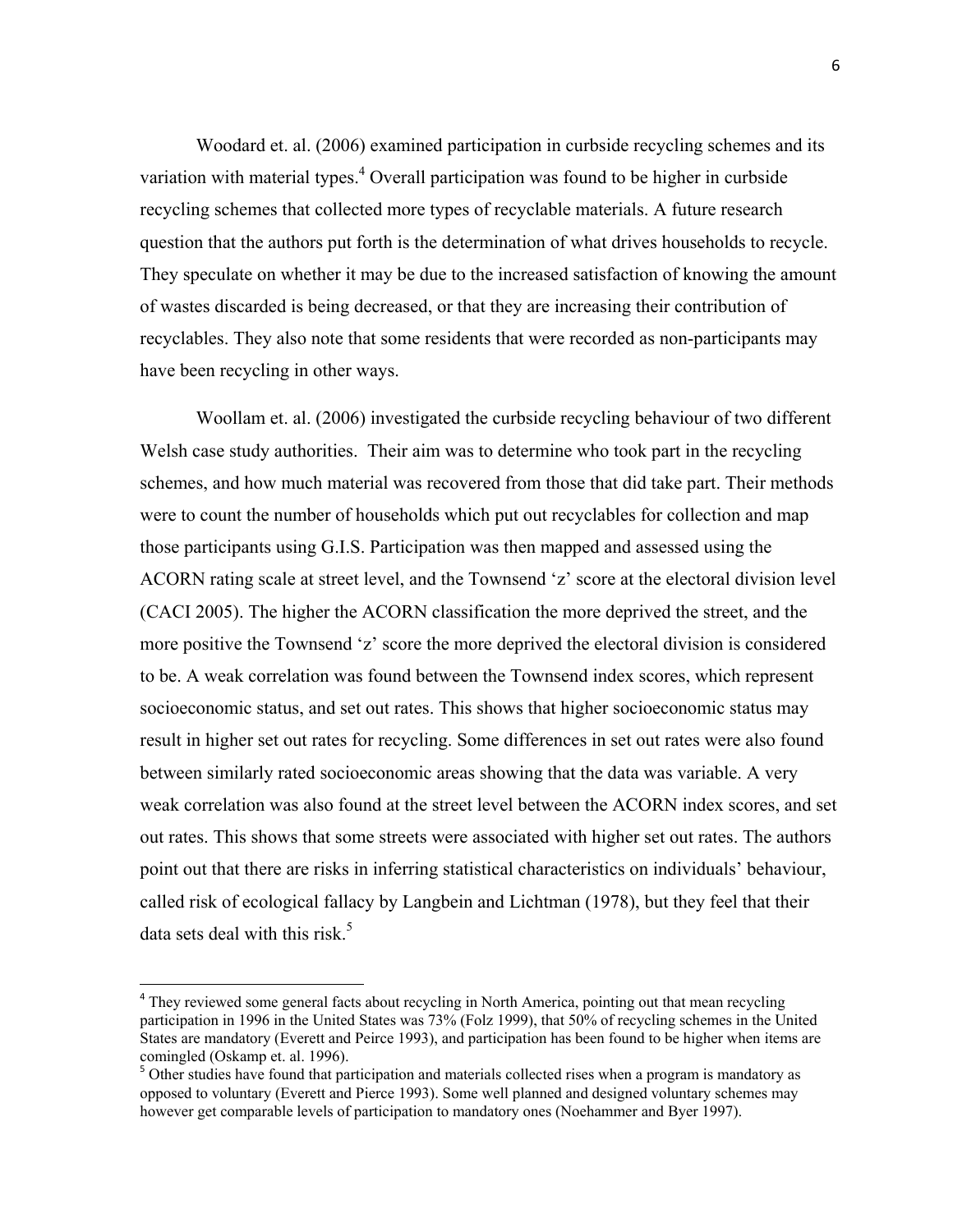Beatty et. al. (2007) examined curbside recycling in the presence of alternatives, such as drop off recycling depots. The study focused on recyclables that can be returned for refund such as beverage containers, and aimed at measuring the extent to which added curbside recycling access affects the quantity recycled. The authors point out that the number of curbside programs in the United States has grown from around 2000 in 1990 to more than 9,700 in 2000. They also stress that past studies have often failed to account for curbside recycling programs cannibalizing from drop off depots and other modes, and that this may have resulted in a substantial overestimate in past determinations of the benefits of curbside programs.<sup>6</sup> Overall the increased availability of curbside recycling related to an increase in materials returned, but looking at beverage containers specifically only a small positive effect was seen. It was concluded that curbside recycling was cannibalizing a large portion of beverage container returns to drop off depots. Also, a trend was noted in the number of consumers choosing the convenience of recycling beverage containers using curbside rather than going to depots for redemption payments as employment and income increased.

Dahlen et. al. (2007) compared different collection systems for sorted household waste in Sweden. The authors asked three questions: one, what are the effects of weight based billing, two, what are the effects of a curbside recycling program versus a drop off program and three, how can the different systems be compared? Their methods were to sample, classify and weigh sorted household waste from 6 different municipalities in Sweden. Each municipality had different waste collection and recycling schemes and samples were taken from single family and multifamily dwellings. Two of the municipalities had extensive curbside collection, both wet and dry while one had curbside collection of just dry recyclables and the last three had drop off depots and one of the six had weight based billing. Samples were taken over a period of 8 years but sampling was not regular or at the same time for each site. They found that weight based billing for waste collection decreased household waste left out for collection by up to 50 percent but questioned whether improper disposal had increased. Where dry curbside recycling existed more metal, plastic and paper

 $6$  Kaufman et. al. (2004) found that between 2000 and 2002 the number of curbside programs in operation dropped by nine percent and Hong and Adams (1999) found that although waste disposal fees and participation in curbside recycling increased, there were not significant reductions in waste. Storage space and distance to recycling facilities were two other factors found to be important in households recycling decisions by Ando and Gosselin (2005).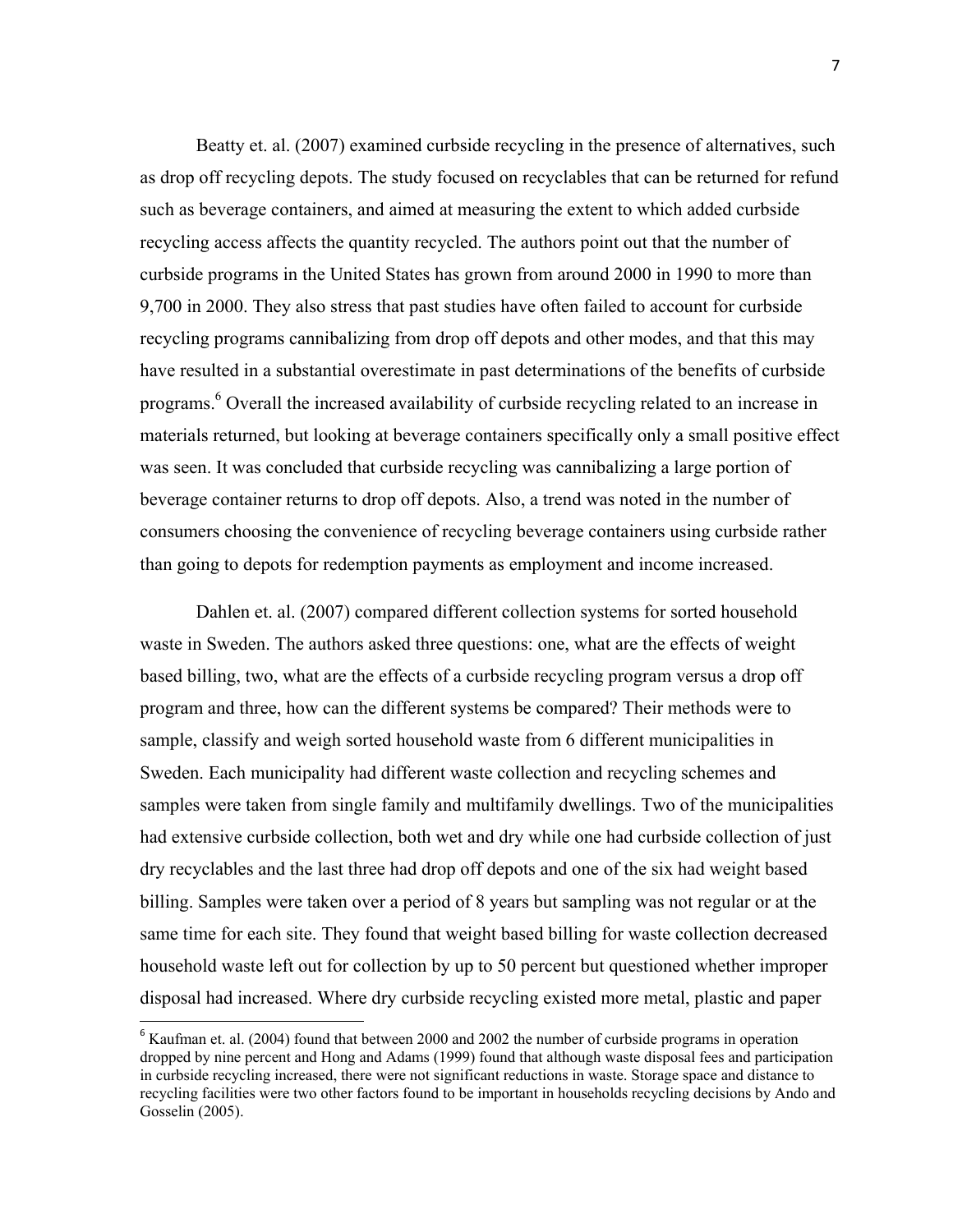were separated from wastes and where wet and dry curbside recycling existed dry sorting was increased in comparison to areas with only drop off depots.

In summary, a fairly extensive number of factors, across a range of different studies, have been found to positively influence participation in curbside recycling. Some of these include: high income, high education, user fees, increased number of materials collected, and increased convenience, to name a few. Often these factors do not influence all of the recyclable materials included but they provide a wider insight. A review of some willingness to pay literature, the other focus of this study, follows.

#### **WILLINGNESS TO PAY**

Blaine et. al. (2005) compared two different valuation methods for determining household willingness to pay for curbside recycling. The study compared two different contingent valuation methods, payment card and referendum, to determine the amount that residents of Lake County Ohio would be willing to pay in order to have their curbside recycling program continue in the face of budget cuts. A total of 2000 surveys, which followed a modified Dillman (1978) approach, were mailed out, half of which used the payment card method, and the other half used a referendum style question.<sup>7</sup> There were a total of three mailings, the initial and two reminders and the final response rate was a very high 73 percent. Blaine et. al. found that the payment card method resulted in a lower willingness to pay than the referendum method, but not to a significant extent. They note that attitudes seem to be very sensitive to prices, and that actual willingness to pay is likely somewhere between the two ranges given by the payment card and referendum methods. The payment card results showed that 57 percent of respondents were willing to pay at least \$1.00 per month and 34 percent were willing to pay at least \$2.00 per month to maintain curbside recycling. The referendum results showed that 52 percent of respondents were willing to pay \$2.00 per month and 79 percent were willing to pay \$1.00 per month. City council decided on a fee of \$1.50 per household per month or \$18 per household per year.

 $<sup>7</sup>$  The payment card method gave respondents some background and a choice of several payment increments to</sup> choose from, while the referendum was just a yes or no answer to a particular price point.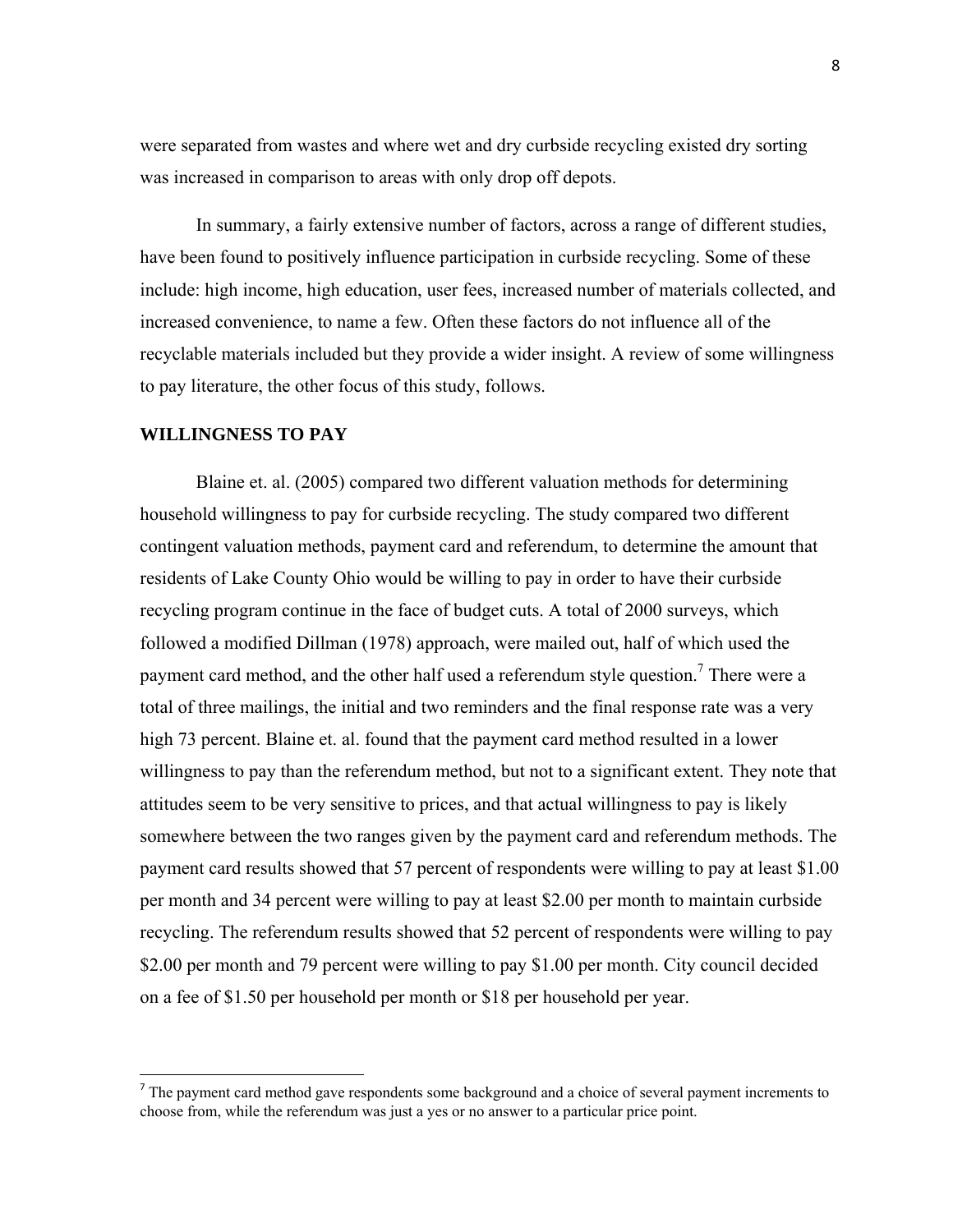Aadland and Caplan (2006) examined the question of whether curbside recycling is a waste resource or a waste of resources. They attempt to estimate the social net benefit of curbside recycling programs as opposed to the often considered cost effectiveness. They used what they called stated and revealed preference information to determine the net social benefit of curbside recycling. Stated preference was defined as what people report that they do or would do, and revealed preference was defined from answers to specific questions about value ranges. Overall they estimated that the net social benefit of curbside recycling was almost zero. Some cities were found to have positive net benefits, or were willing to pay for a curbside recycling program, whereas others were found to have negative net benefits, meaning they would have to be paid in order to make it worthwhile to them to have curbside recycling. Aadland and Caplan did conclude, however, that in order to determine if a curbside recycling program is a cost effective and efficient use of resources that it would need to be examined on a city by city basis. They point out that some differences between cities may be due to population demographics, varying degrees of resident education or perceptions of constraints on landfill space.

Motivations to recycle were mainly ethical and monetary. Willingness to pay was one measure used in the study and it was defined as the amount of income a household would forgo to participate (in curbside recycling) without a loss of utility or wellbeing. It was measured using a double bounded dichotomous choice model where people were asked a question and then given a range of values to choose an answer from. Across the 40 communities in the sample the average willingness to pay was \$2.97. The most common indicators of high willingness to pay were if the respondents were: young, female, highly educated, ethically motivated, members of an environmental organization and rated their community curbside recycling program as good or excellent.

In summary, the determination of accurate willingness to pay is challenging, and a number of different factors have a significant influence. The choice of a valuation method used to collect willingness to pay data is important as it may have an effect on the results obtained. Variables such as age, gender, education, income and ethics have been noted to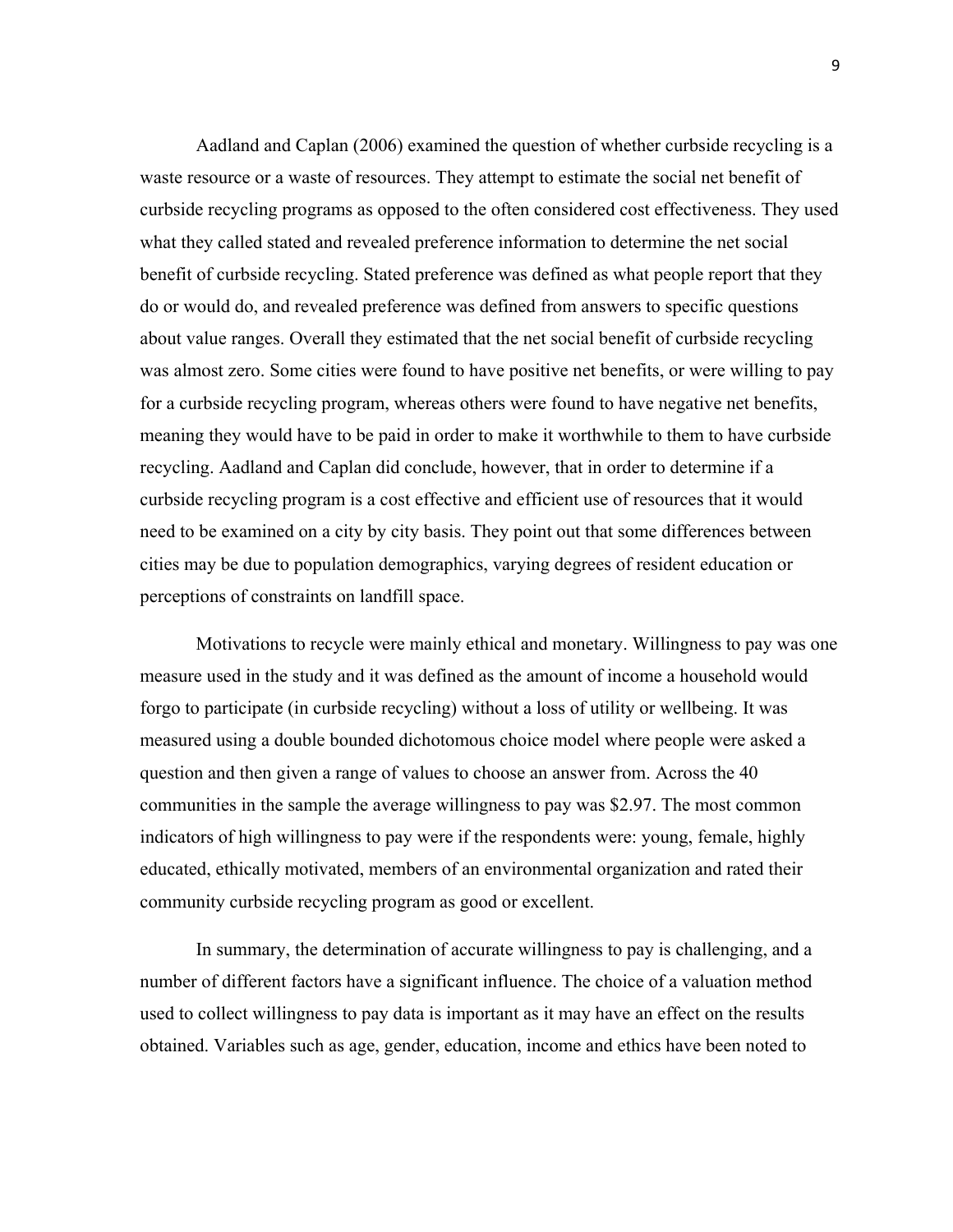increase willingness to pay. A review of some policy literature, a less central but still important aspect of participation in, and willingness to pay for, recycling, follows.

#### **POLICY**

Calcott and Walls (2005) examined roles for markets and policy instruments in regard to waste, recycling and design for environment. They discuss the fact that policies should provide good incentives for up and downstream decisions. Good upstream policies are those that support product designs that reflect environmental concerns, and good downstream policies are those that encourage waste diversion or recycling. Incentives to encourage such behaviours may include waste disposal fees, deposit refund systems or a combination both. The authors define design for environment as shifting the focus from what consumers can do with a product, once used such as discard or recycle, to what producers are producing initially.

Recycling markets do not operate perfectly especially, for example, when people are away from home where recycling is often less convenient. Calcott and Walls use a model to identify policies which make recycling more efficient and answer three questions. First, do tax deposit-refund schemes need regulations such as take back mandates, second, are depositrefund schemes necessary when curbside recycling is available and third, who should keep the unclaimed deposits from deposit-refund schemes? If recycling markets functioned perfectly consumers would pay more up front for products designed to be recyclable which would cover the total social costs. Markets do not function perfectly and this model explains two of the realistic imperfections in recycling markets; recycling is often collected without payment and the transmission of incentives does not occur. It was determined that regulation of deposit-refund schemes was not necessary. Also, deposit-refund schemes are useful even when curbside recycling exists because they continue to encourage increased production of design for environment products. Finally it was concluded that producers should not be permitted to keep unclaimed deposits as a penalty for producing products that end up in landfills. The authors also found that a modest disposal fee had a positive impact and that in combination with other factors it contributed to an optimal environmental design.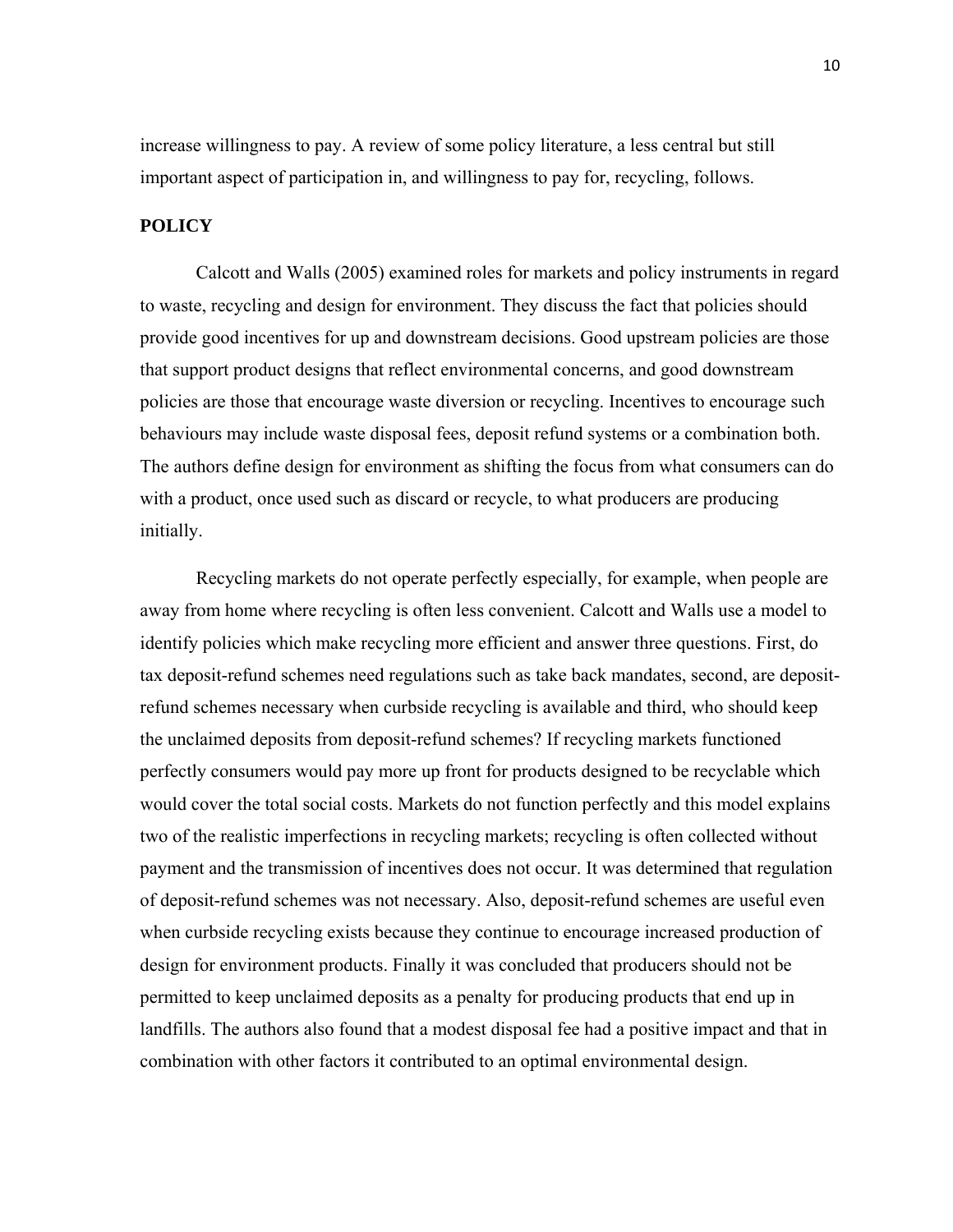In summary, the various factors positively influencing participation and willingness to pay are going to be put to best practice if they can be incorporated into effective policies. Effective policies should result in a reduction in landfill wastes and a decrease in the extent of the cities negative environmental impacts. Once the initial, or baseline extent, of participation and willingness to pay are established changes can be made, if necessary, to improve policies and therefore effectiveness. The chapter to follow examines the methods used to carry out this research and the preliminary descriptive outcomes of those methods.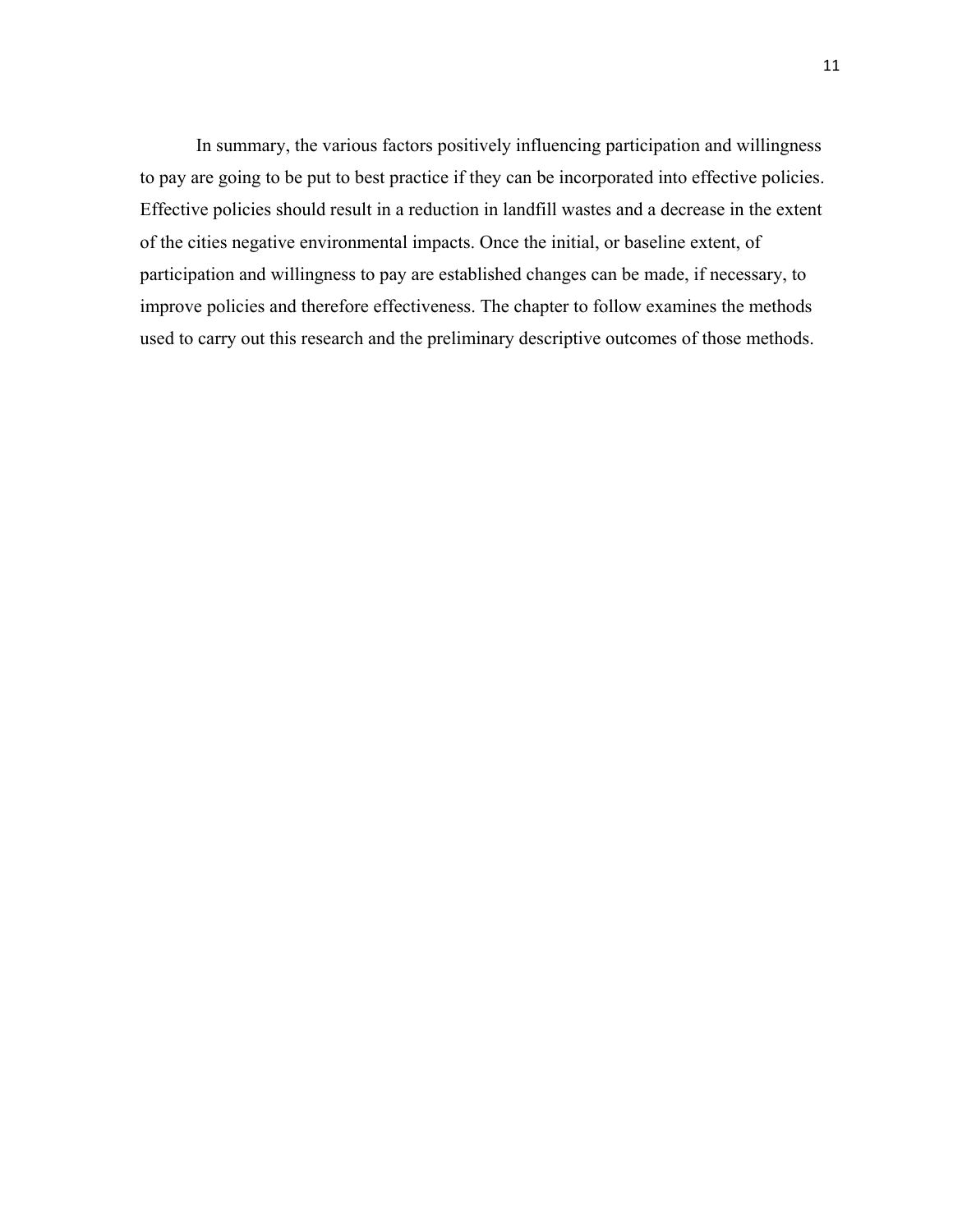#### **LITERATURE CITED**

Aadland, D., Caplan, A.J., 2006. Curbside Recycling: Waste Resource or Waste of Resources? Journal of Policy Analysis and Management 25 (4), 855-874.

Ando, A.W., Gosselin, A.Y., 2005. Recycling in multifamily dwellings: does convenience matter? Economic Inquiry 43, 426-438.

Beatty, T.M., Berck, P., Shimshack, J.P., 2007. Curbside recycling in the presence of alternatives. Economic Inquiry 45 (4), 739-755.

Bell, D., Jayne, M., 2006. Conceptualizing small cities. In: Bell, D., Jayne, M., Eds., Small cities: urban experience beyond the metropolis New York, Routledge, Quesrtion the cities series.

Blaine, T.W., Lichtkoppler, F.R., Jones, K.R., Zondag, R.H., 2005. An assessment of household willingness to pay for curbside recycling: A comparison of payment card and referendum approaches. Journal of Environmental Management 76, 15-22.

Calcott, P., Walls, M., 2005. Waste, recycling and "Design for environment": Roles for markets and policy instruments. Resource and Energy Economics 27, 287-305.

Dahlen, L., Vukicevic, S., Meijer, J.-E., Lagerkvist, A., 2007. Comparison of different collection systems for sorted household waste in Sweden. Waste Management 27, 1298- 1305.

Deutsch, J., 2008. Curbside recycling program hailed a success. Kamloops This Week Sunday June 15, 2008.

Deutsch, J., 2008. Recycling program to expand? Kamloops This Week Thursday September 11, 2008.

Dillman, D.A., 1978. Mail and telephone surveys: The total design method. Wiley, New York.

Everett, J.W., Peirce, J.J., 1993. Curbside recycling in the U.S.A.: Convenience and Mandatory Participation. Waste Management and Research 11, 49-61.

Ferrara, I., Missios, P., 2005. Recycling and waste diversion effectiveness: Evidence from Canada. Environmental and Resource Economics 30, 221-238.

Folz, D.H., 1999. Municipal Recycling Performance: A Public Sector Environmental Success Story. Public Administration Review 59 (4), 336-345.

Harder, M.K., Woodard, R., Bench, M.L., 2006. Two Measured Parameters Correlated to Participation Rates in Curbside Recycling Schemes in the UK. Environmental Management 37 (4), 487-495.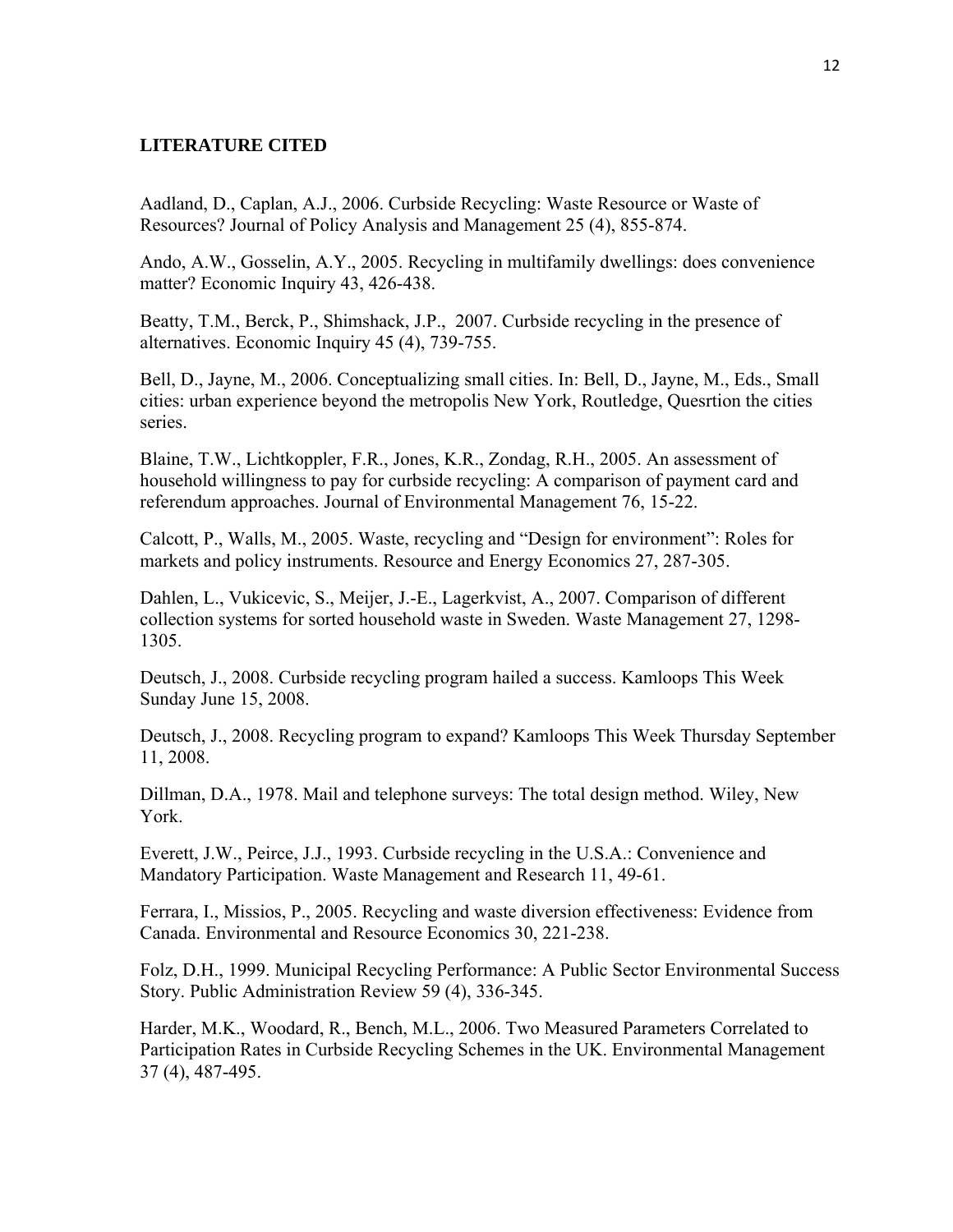Hong, S., Adams, R.M., 1999. Household Responses to Price Incentives for Recycling: Some Further Evidence. Land Economics 75 (4), 505-514.

Jenkins, R.R., Martinez, S.A., Palmer, K., Podolsky, M.J., 2003. The determinants of household recycling: a material specific analysis of recycling program features and unit pricing. Journal of Environmental Economics and Management 45, 294-318.

Kaufman, S.M., Goldstein, N., Millrath, K., Themelis, N.J., 2004. The state of garbage in America. BioCycle 45, 31-41.

Langbein, L., Lichtman, A., 1978. Ecological inference. In: Sage Quantitative Applications in the Social Sciences, No. 10, Sage Publications, London, UK.

Noehammer, H.C., Byer, P.H., 1997. Effect of design variables on participation in residential curbside recycling programs. Waste Management and Research 15, 407-427.

Ofori-Amoah, B., 2007. Small city studies and geographic perspectives. In: Ofori-Amoah, B., Ed., Beyond the metropolis: urban geography as if the small cities mattered Lanham, Maryland, University Press of America.

Oskamp, S. Zelezny, L., Schultz, P.W., Hurin, S., Burkhardt, R., 1996. Comingled versus separated curbside recycling – does sorting matter? Environment and Behavior 28 (1) 73-91.

Shaw, P.J., Lyas, J.K., Maynard, S.J., van Vugt, M., 2007. On the relationship between setout rates and participation ratios as a tool for enhancement of kerbside household waste recycling. Journal of Environmental Management 83, 34-43.

Vining, J., Ebreo, A., 1992. Predicting Recycling Behaviour from Global and Specific Environmental Attitudes and Changes in Recycling Opportunities. Journal of Applied Social Psychology 22, 1580-1607.

Woodard, R., Harder, M.K., Bench, M., 2006. Participation in Curbside Recycling Schemes and its Variation with Material Types. Waste Management 26, 914-919.

Woollam, T., Williams, K., Griffiths, A., 2006. An investigation into the kerbside recycling behaviour of two Welsh case study authorities. Waste Management and Research 24, 345- 353.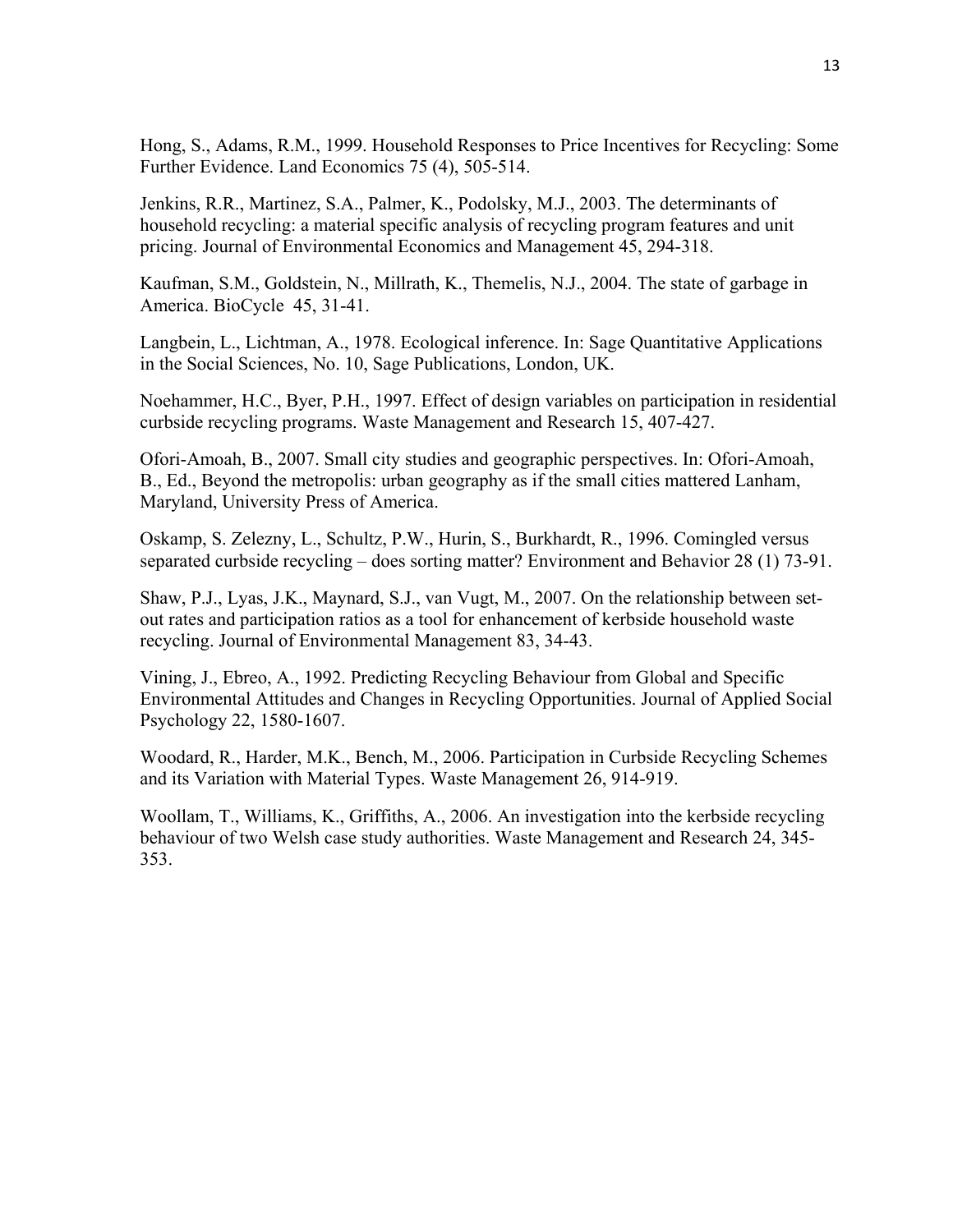### **Chapter 2: Determination of Preferences for Participation and Willingness to Pay for Recycling**

#### **INTRODUCTION**

 This chapter includes a full discussion of the research methodologies used in order to determine households' preferences to participate in and willingness to pay for recycling. In order to collect this information three hundred random addresses were selected from each of the three cities for a total of nine hundred surveys sent out altogether. This sample size was selected based on funding constraints, and a survey of the literature to determine the smallest acceptable number of responses, which is approximately 30 percent. Data were collected using a set of three similar surveys (see Appendices 2B,  $2C & 2D$ ) which were modelled after those of Ferrara & Missios (2005) and Blaine et. al. (2005). The surveys assessed single and multifamily dwellings in each city and were distributed by mail. They included cover letters and postage paid return envelopes and were followed up by a reminder card approximately three weeks later. Responses were entered into an Excel database where the basic descriptive analysis was also conducted. This chapter is broken into five sections; survey methodology and design, survey response, survey analysis, discussion and conclusion.

#### **SURVEY METHODOLOGY AND DESIGN**

Random address selection was conducted using an online random number generator (http://www.randomizer.org/form.htm), phone books for each city and an online postal code lookup website (http://www.canadapost.ca/Personal/Tools/Pcl/Quick.aspx). Using the online random number generator, 10 sets of 30 numbers were generated and saved to an Excel spreadsheet. The random number range was specified to between 1 and 400. This range was chosen because 400 was the largest number of entries estimated to be present on an average phone book page. Each number set remained unique, and the numbers were not sorted once generated. The Kamloops and Merritt addresses were selected from the White Pages of the Kamloops and Area 2008/09 phone book and Vernon addresses were selected from the White Pages of the Vernon and Area 2007/08 phone book. Address selection began on the first page containing entries for the particular city. Each address was selected by counting down to the corresponding random number from the spreadsheet, marking the address and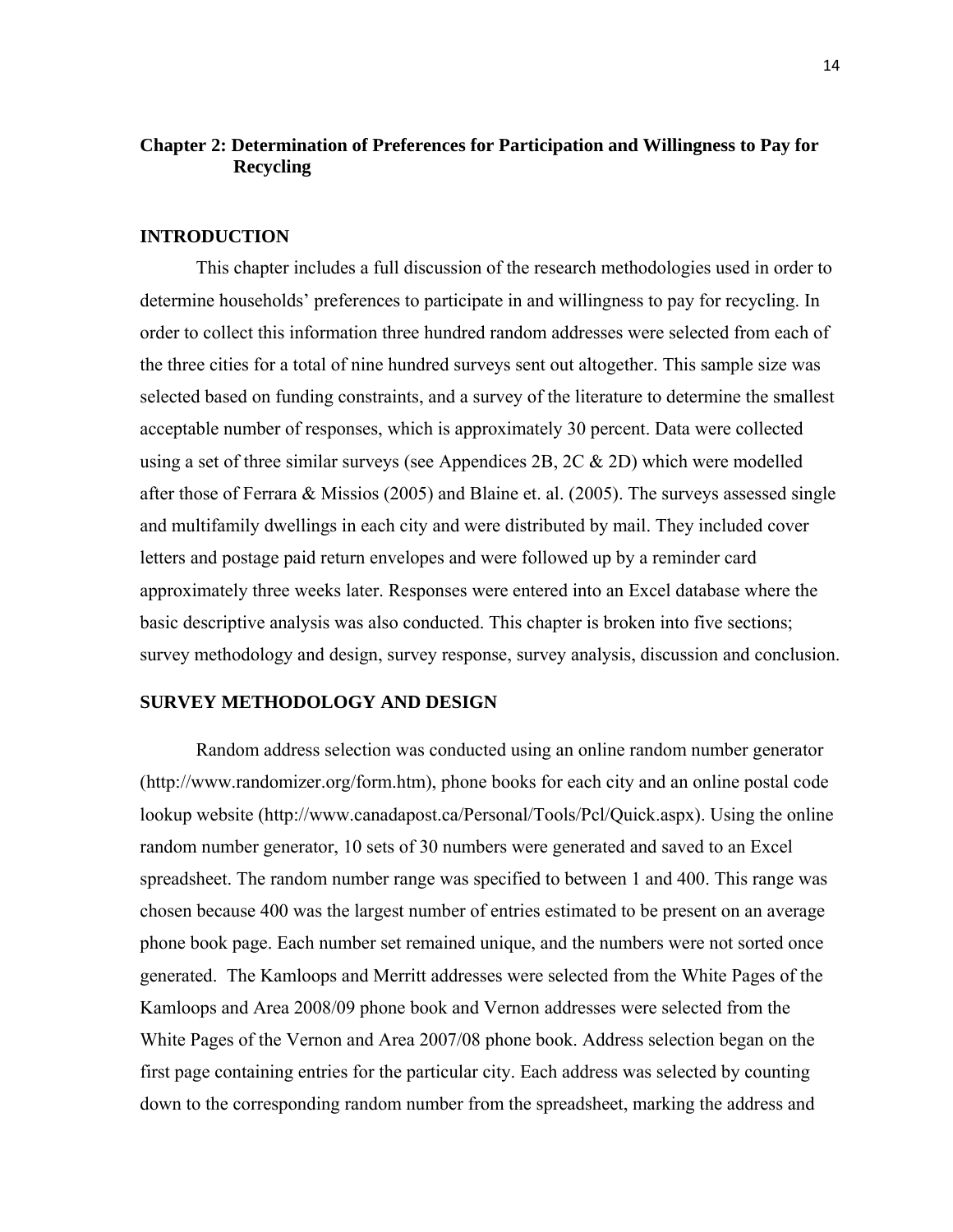recording it in the spreadsheet. Once a selection was made the process was repeated starting at the top of the next page. Once the last page of entries for a particular city was reached the entire process continued starting again at the first page of entries for that city until all 300 addresses were selected. Selections were color coded for each time selection started back at the beginning again. In the event that the random number was reached and it was a business address or an address was not listed, the next available residential address was marked and recorded. If the random number was higher than the number of entries on the given page the last available residential entry was marked and recorded. When a random number corresponded with an entry that had been previously selected, the next available residential address was marked and recorded. All adjustments were noted in the Excel spreadsheet. The Canada Post online postal code website was used to find postal codes for all of the addresses that had been entered into the spreadsheet. Each address was copied from the spreadsheet into the search page, the postal code was found, and then it was copied from the search page into the address spreadsheet. If a postal code was not found for a particular address, that address was incomplete, and so was dropped from the spreadsheet and replaced by a new one. The new address was selected by looking up the next available residential address from the original phone book page the address was chosen from. The new address was then added to the spreadsheet and its corresponding postal code was looked up and also added.

Each survey included main section headings (where applicable) including: attitudes and concerns, recycling overview, depot participation, curbside participation, willingness to pay and socioeconomic determinants.

The first section on environmental attitudes and concerns posed questions such as the following:

Rate the following issues on a scale of low to high priority in your municipality. (by entering a check in the appropriate box). (*1 is lowest priority and 5 is highest priority*)

1 2 3 4 5

A. Improving city streets (patching or snow removal) B. Improving the quality

of drinking water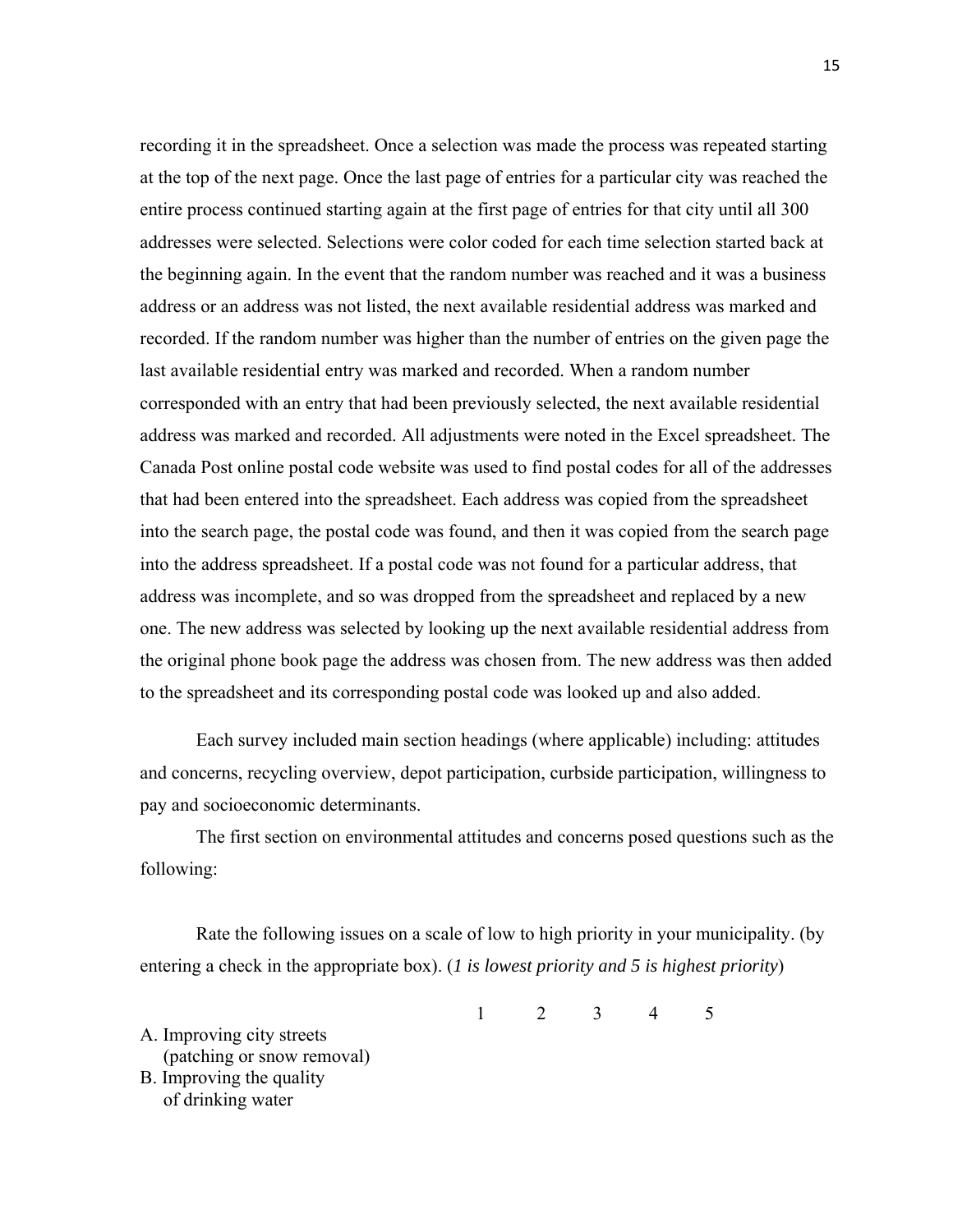C. Reducing crime

D. Improving environmental quality

E. Improving the quality of health care

F. Investing in arts and culture

G. Improving the quality of education

Are you or anyone in your household currently a participant in any community environmental organizations?

Yes No

Do most of your neighbours recycle?

Yes No

Who makes the recycling decisions in your household?

 Female head of household Male head of household Family decision

Vining & Ebreo (1992) found that general concern for the environment and specific attitudes about recycling become more favourable as opportunities to recycle increase. They also point out that recycling is a behaviour that is influenced, not only by personal motives, attitudes and beliefs, but also by social and societal factors. The aim of the initial two questions in this section was to assess the degree of general environmental concern of the household. First, by determining the priority of improving environmental quality among other municipal concerns, and second, by determining if behaviours indicative of environmental concern already exist. The third question was meant to determine whether social pressures to recycle were present, as they were an important variable in Vining  $\&$ Ebreo's (1992) research. Lastly, question four was to examine who sets the waste disposal example for the household.

The second section of the survey discussed the general costs and benefits of recycling programs in order to give all of the respondents the same basic information.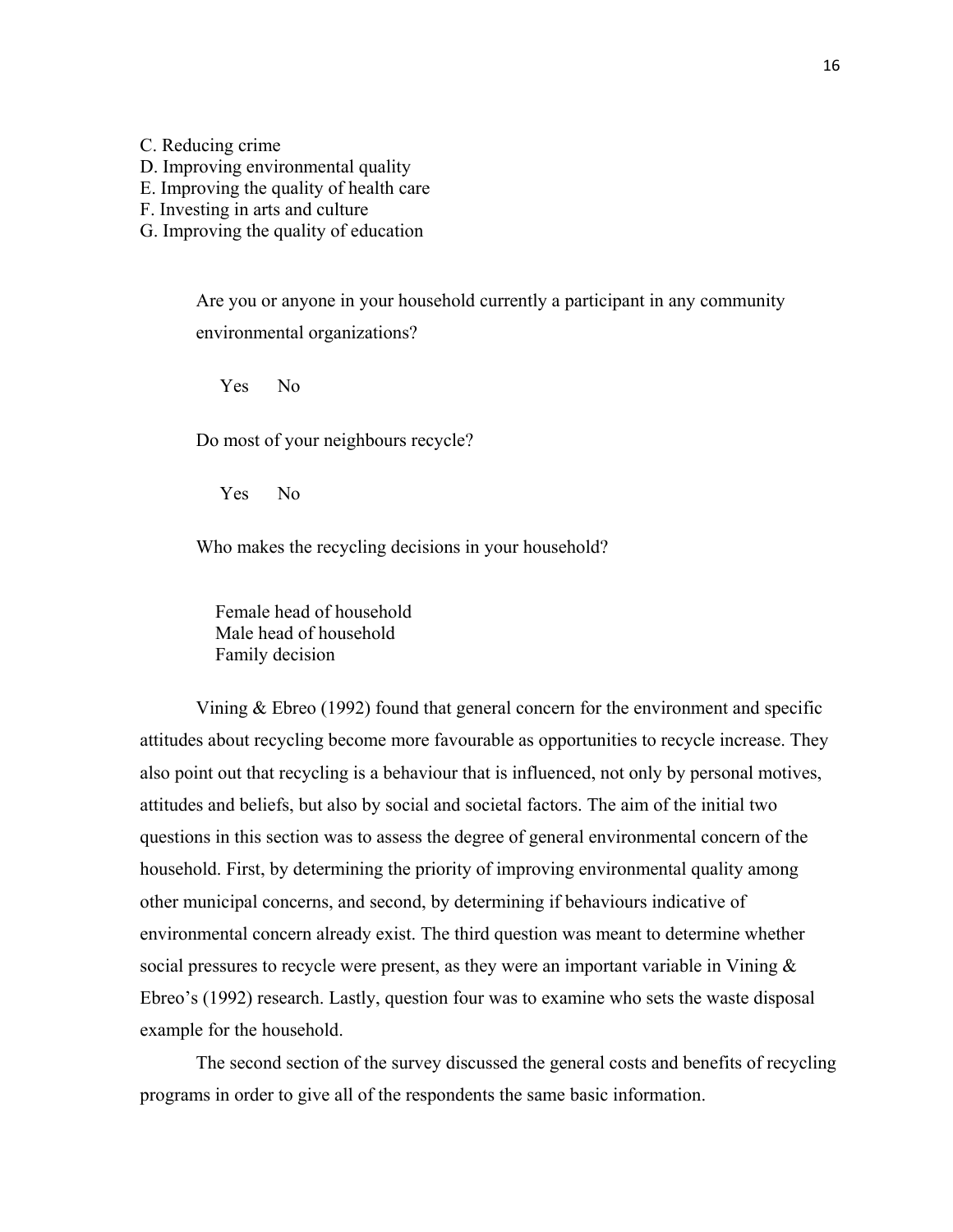The third section covered depot participation frequency and extent, while the fourth section covered curbside participation frequency and extent.

> How often do you recycle using the depots (third section)/curbside collection program (fourth section)? (please check one)

| Occasionally     | Almost every week       |
|------------------|-------------------------|
| Once per month   | More than once per week |
| Every other week |                         |

What percentage of your household wastes would you estimate that you separate out to recycle at the depot (third section)/using curbside recycling (fourth section)? (please check one)

| Less than $25%$ | $50 - 75\%$      |
|-----------------|------------------|
| $25 - 49\%$     | Greater than 75% |

Approximately what percentage of the following items do you recycle at the depots/through the curbside recycling program? (ie. 100% of newspapers, 50% of glass, etc.) (*On a percentage scale 0 – 100%)* 

None 25% 50% 75% 100% Newspaper Cardboard Mixed paper Plastic  $(\#1-7)$ **Glass** Metal

The first question assesses how frequently respondents used the relevant recycling system. The second gave an estimation of how much people are recycling using the particular recycling system (depots or curbside). Some respondents used both systems and hence answered both the third and fourth sections of the survey. As can be seen in the third question above, participation will also be further broken down into different material types recycled including paper, cardboard, newsprint, glass, metal and plastics.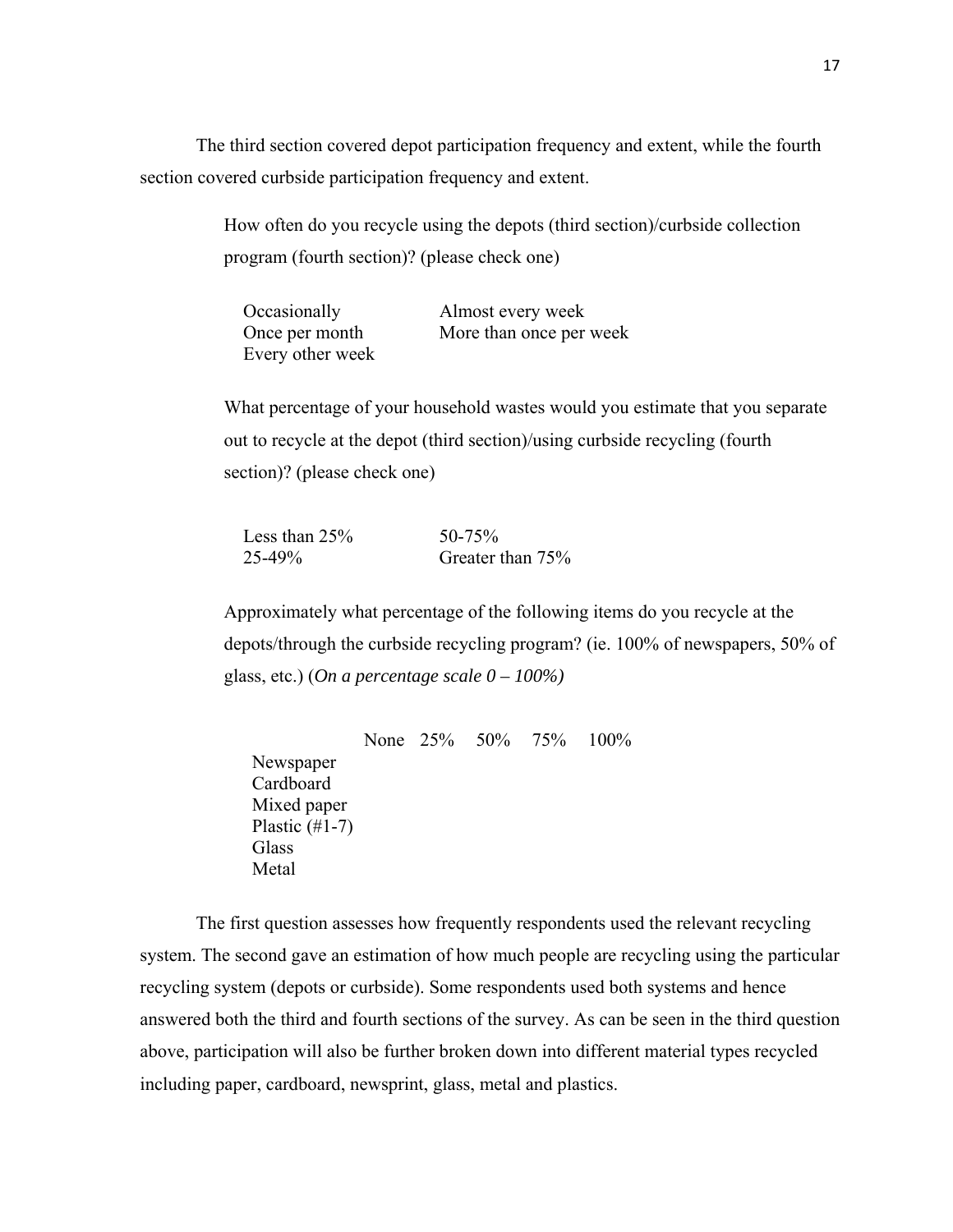The fifth section dealt with willingness to pay for recycling in two different contexts, either willingness to pay to maintain a curbside program that is already in place, or willingness to pay to implement a curbside program where none exists. Willingness to pay was evaluated using a contingency valuation method referred to as the payment card method. This approach offers a range of bids for respondents to choose from with set top and bottom limits. Results from the payment card method may, however, be biased by the distribution of bids offered and set end points (Boyle 2003). Two other commonly used contingent valuation methods are open ended and referendum style approaches. The open ended approach allows the respondent to 'fill in the blank' as to how much they would be willing to pay for a particular item or service. Response rates to such questions have been reported to be quite low as they are difficult to respond to (Carson et. al. 2000). The referendum approach, on the other hand, gives the respondent a set amount and they are asked to answer yes or no to whether they would be willing to pay that amount. This valuation format has been reported to return higher mean estimates of willingness to pay than the other two formats (Ryan et. al. 2004). Although there are difficulties associated with the payment card method it was chosen as the best method for use in this study. Since the prices for curbside recycling were known it was felt that the distribution of the bids could be chosen with minimal concern over biasing responses. The bids were set in increments of \$5, ranging from \$0 more per year to \$25 more per year, for willingness to pay to maintain. Then for willingness to pay to implement they were set in increments of \$10, ranging from \$10 per year to \$50 per year, around the actual prices in the other small cities. Also, in this study, the endpoints were left open for comment so that those respondents who felt that they were restrictive could note what they felt was reasonable.

Respondents were first broken into two groups, those with access to curbside recycling and those without access to curbside recycling. Respondents were then asked if they would be willing to pay and if so how much, using a list of payment options to choose from. The following questions are asked of those who currently have access to curbside recycling: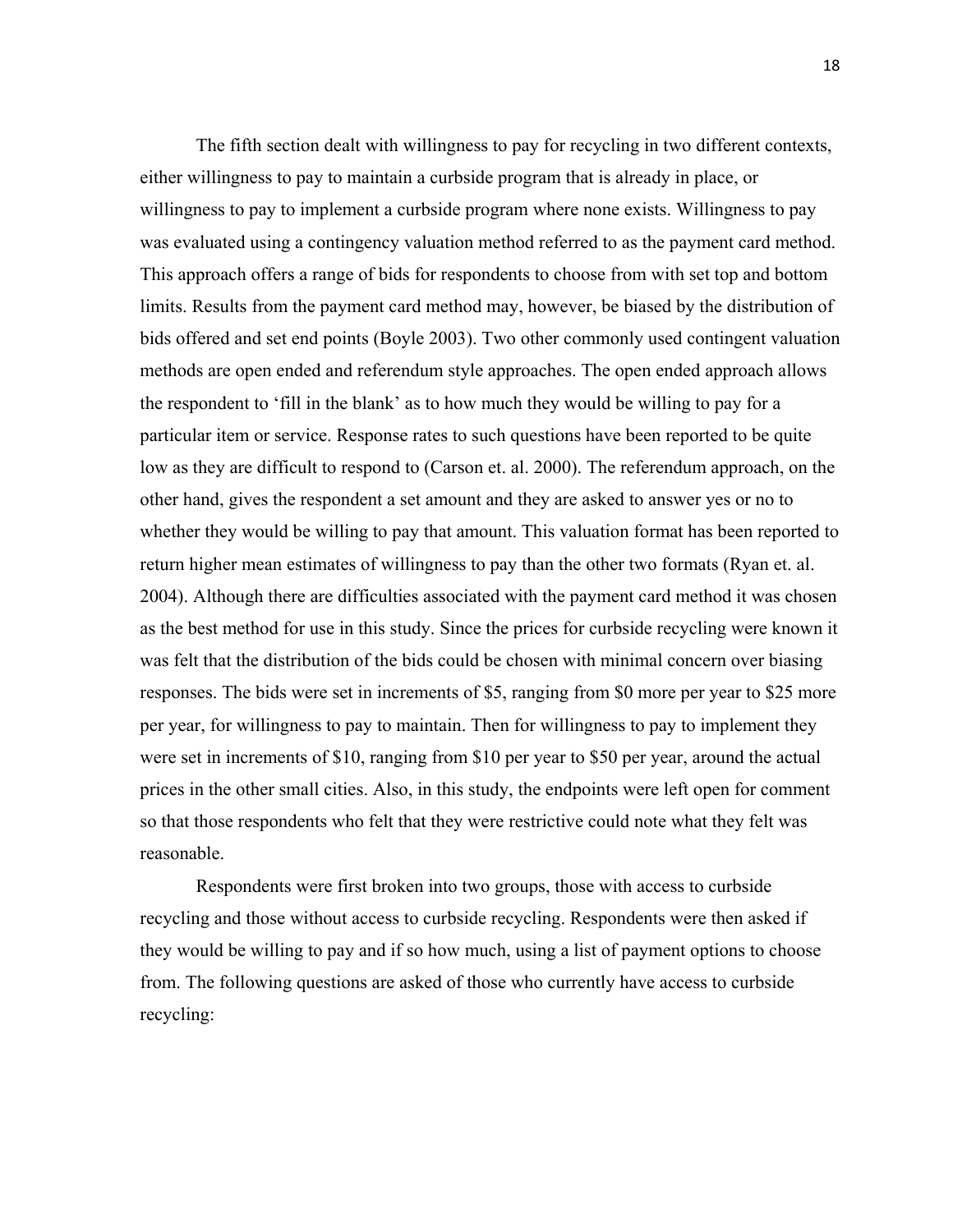Would you be willing to accept an increase in your households city utility fees, beyond the current fee charged per year, in order to maintain the current curbside recycling program?

Yes No

Followed by,

What is the maximum increase, over and above the current fee, that would be acceptable for your household to pay each year to maintain the current curbside recycling program?

Less than \$5 more per year (please specify) \$5 - \$9 more per year \$10 - \$14 more per year \$15 - \$19 more per year \$20 - \$24 more per year Greater than \$24 more per year (please specify)

The next two questions are asked of those who do not currently have access to curbside recycling.

Would you be willing to accept an increase in your households' city utility fees in order to implement a curbside recycling program?

Yes No

Followed by,

What is the maximum amount that your household would be willing to pay each year to implement a curbside recycling program?

Less than \$10 per year (please specify) \$10 - \$19 per year \$20 - \$29 per year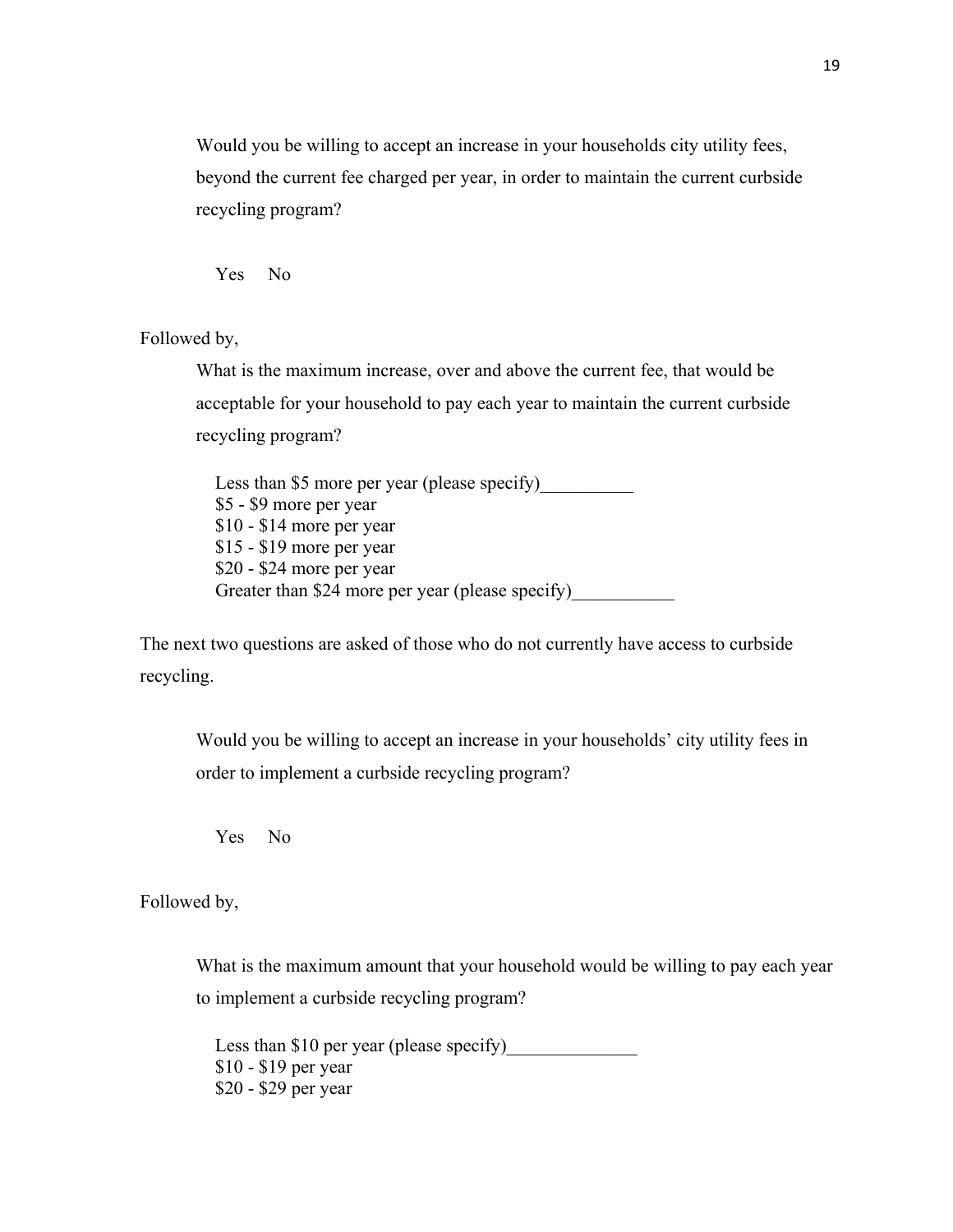\$30 - \$39 per year \$40 - \$49 per year Greater than \$50 per year (please specify)

If a respondent indicated that he or she was not willing to pay to maintain or implement, they were then directed to another question which collected information on why they were not willing to pay.

For what reason are you not willing to pay more for curbside recycling?

 Income/financial situation of my household City utilities are already too high The depots are sufficient Would rather see money spent on other services The current fee of \$33 per year is sufficient Other

The second choice (city utilities are already too high) was considered a protest response, and all of these responses were dropped from the data set. Protest responses made up 18 percent of the not willing to pay responses from Kamloops, 26 percent from Vernon and 23 percent from Merritt.

The sixth section collected information on socioeconomic determinants and included questions regarding gender, age, type of dwelling, home ownership, household size, household income and level of education. For example:

What type of dwelling do you reside in?

 Detached (single family) home Apartment building Condominium Townhouse Duplex

What is the highest level of education that you have completed?

 Some high school or less High school graduate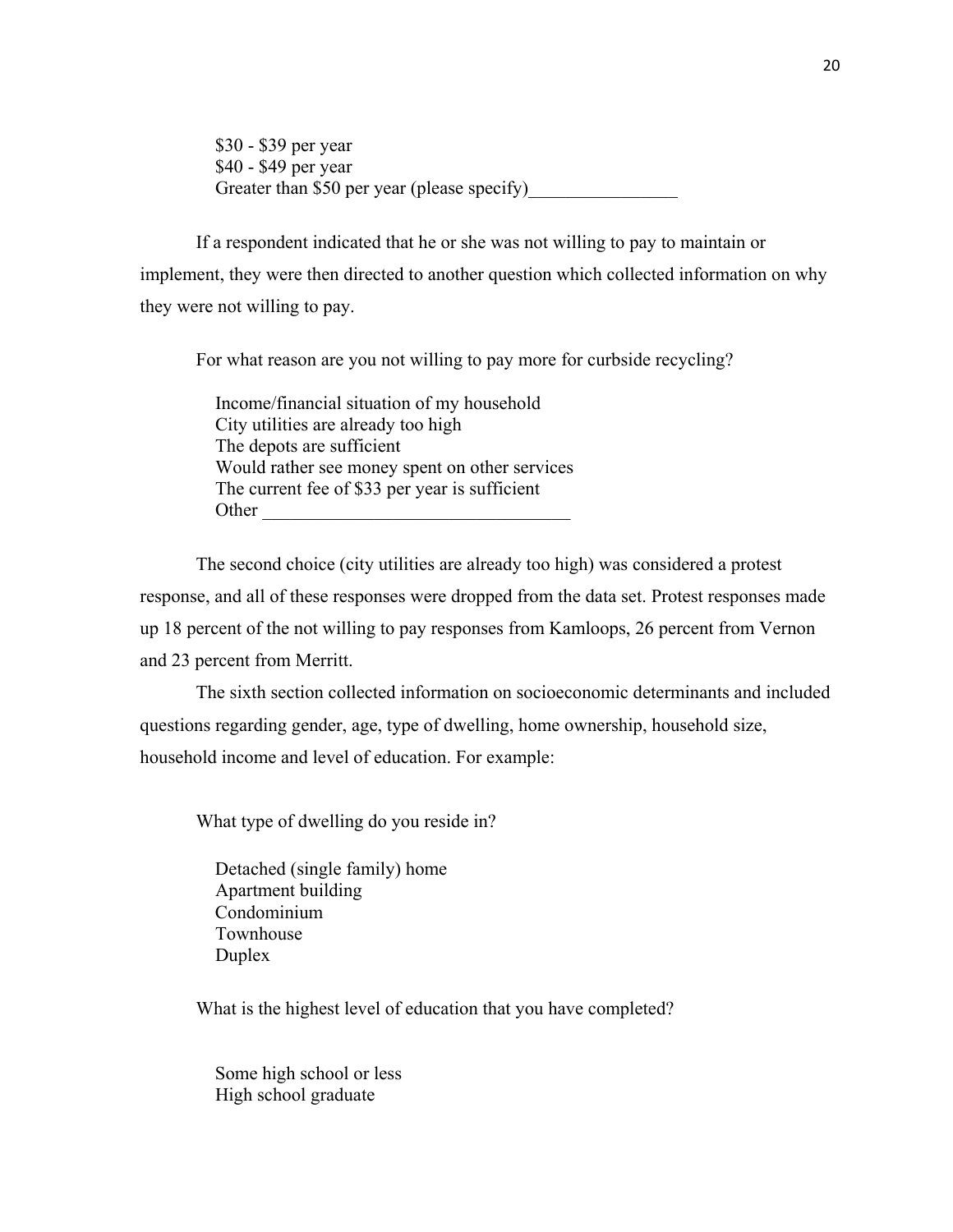Some College or Trade school College or Trade school graduate University graduate (Bachelor's Degree) Post Graduate Studies

Once the final drafts of the three surveys were prepared they were forwarded to David DiFrancesco, a Digital Art and Design professor at TRU. He formatted the survey and made it look polished and professional. Once completed all of the surveys were sent to the TRU print shop where they were printed and bound.

A hand signed general cover letter (see Appendix 2A) was included with every survey explaining that it was a part of a Master's student research project at Thompson Rivers University and that it was pertaining to participation in, and willingness to pay for, curbside recycling in three small cities. The letter also outlined the survey length, return procedure, anonymity of responses and goals. Finally, it provided Human Ethics Committee and researcher contact information for anyone with questions or concerns about the project.

All of the addresses for each city were transferred to label format in Publisher, printed in duplicate on self adhesive backed paper, cut and stuck onto the mail out and return envelopes. Each envelope was stuffed with a cover letter, the appropriate survey and a return envelope.

A general reminder card (see Appendix 2E) was sent out to all addresses after one month, with the exception of those which had been returned marked as an incorrect address or resident moved. The card noted that the addressee had received a survey a few weeks ago, and that it would be greatly appreciated if they would fill it out and return it if they had not yet done so.

Finally, following the return of the surveys, data entry and analysis, three interviews were conducted, one with a representative from each of the city's Environmental Services branches. First, they were provided with an explanation of the project and a summary of the research results. Next they were asked to answer two main questions: "What are your perceptions of the factors that influence recycling activity in your city?" and "Do you feel that there is a further demand for recycling services in your city or for the materials collected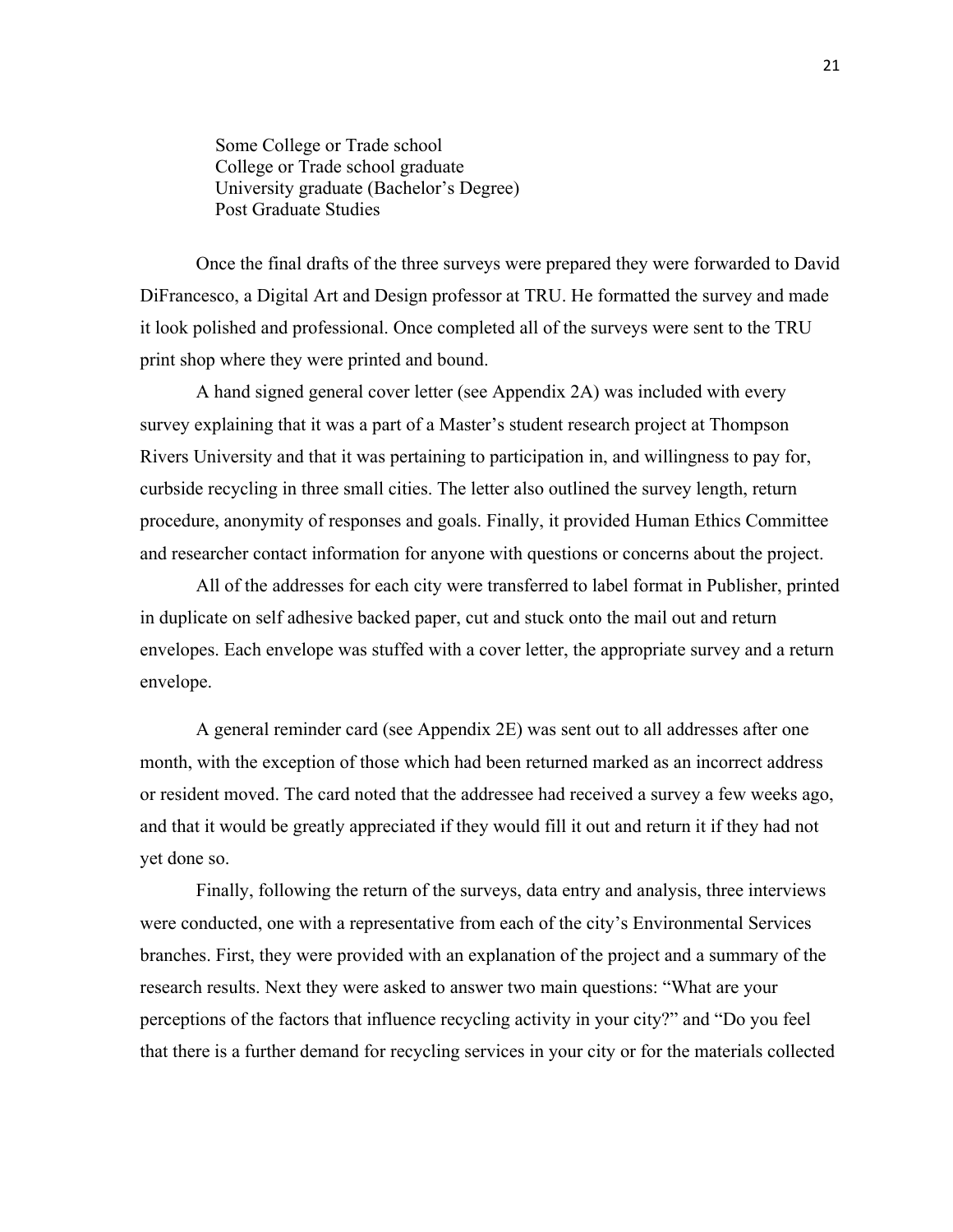on the market?" Last I offered to forward copies of my final defence presentation and the final draft of my thesis if they were interested and felt that it may be of some use to them.

#### **SURVEY RESPONSE**

The average survey response rate within the literature surveyed was 51.5 percent (Blaine et. al. 2005, Jenkins et. al. 2003, Aadland & Caplan 2006, Folz 1999, Everett  $\&$ Peirce 1993, Kurz et. al. 2007, Vining & Ebreo 1992, Barr 2007 and Ando & Gosselin 2005). Others suggested that the response rate is more likely to fall around 30 percent (R. Androkovich, pers. comm., 2008), which it in fact did. This is likely due to the fact that many of the studies noted above had access to larger sample sizes than did this study, and not all of them used mail out survey methodology, as was used here, some were done via telephone.

A total of 256 completed surveys were returned and recorded: 97 from Kamloops, 89 from Vernon and 70 from Merritt. Of the 900 surveys that were mailed out 806 are assumed to have made it to their intended destinations, as 94 were returned and noted to have incorrect addresses, resident who moved, etc. Of those 94, 19 were from Kamloops, 32 from Vernon and 43 from Merritt. Percent return rates were better than expected for all three cities with a response rate of 34.5% for Kamloops, 33.2% for Vernon and 27.2% for Merritt. The overall response rate works out to 31.8% over all three cities. Table 2.1 provides a summary.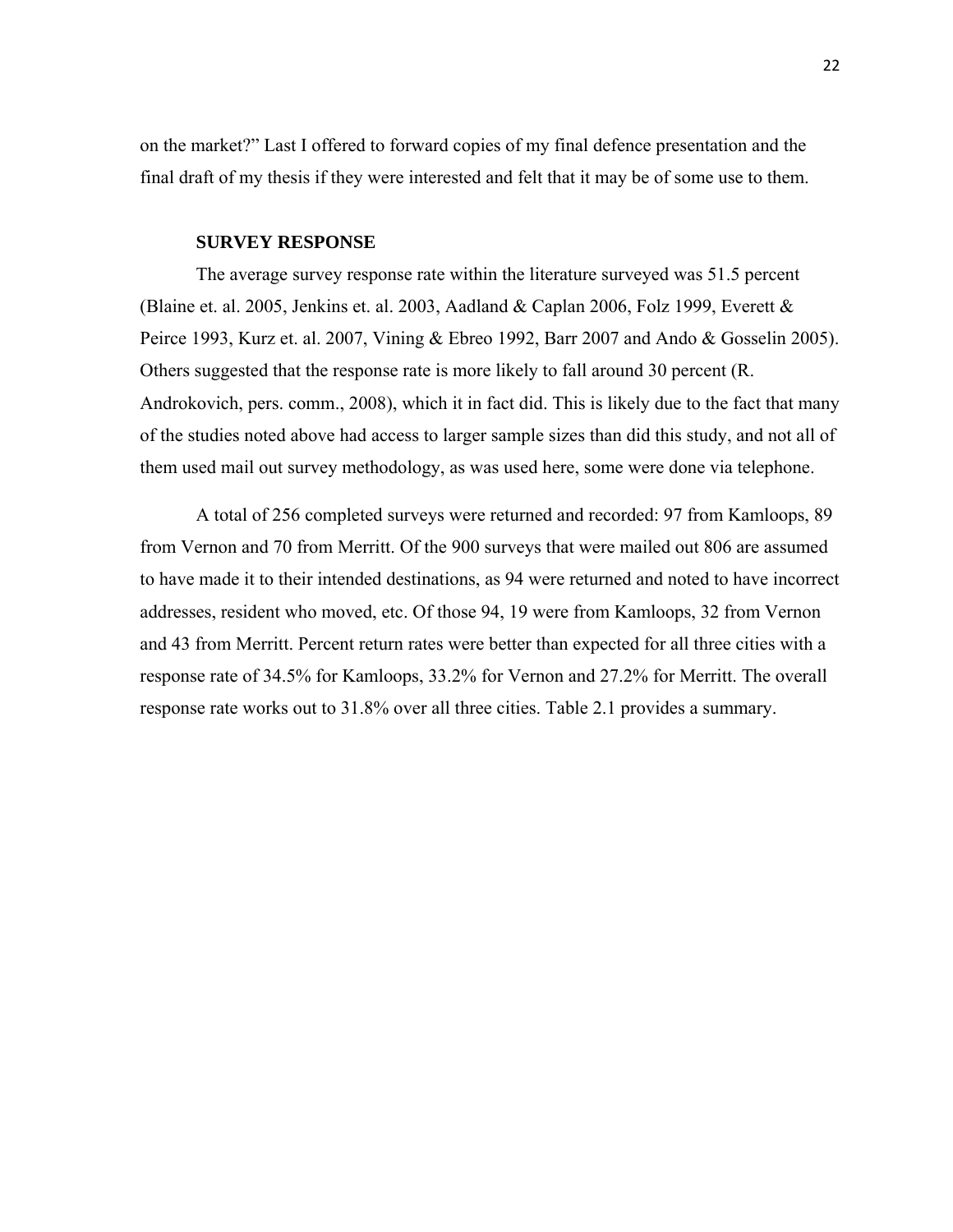| $\overline{\mathrm{City}}$ |           | <b>Number of Number of Response</b> |       |
|----------------------------|-----------|-------------------------------------|-------|
|                            | surveys   | surveys                             | Rate  |
|                            | returned  | returned                            |       |
|                            | completed | not                                 |       |
|                            |           | completed                           |       |
| <b>Kamloops</b>            | 97        | 19                                  | 34.5% |
| Vernon                     | 89        | 32                                  | 33.2% |
| <b>Merritt</b>             | 70        | 43                                  | 27.2% |
| <b>Overall</b>             | 256       | 94                                  | 31.8% |

Table 2.1. Summary of surveys returned and response rates

Respondent postal codes were collected as a part of the survey process and were used to track the randomness of the distribution of surveys and of the responses received. Tracking was conducted using GIS mapping and Figures 2.1, 2.2 and 2.3 below represent the cities of Kamloops, Vernon and Merritt respectively. If numerous surveys were sent to or received from the same postal code only one point will appear on the map for that particular code. This is why the maps do not have numbers of points equal to Table 2.1 marking distributed and returned surveys.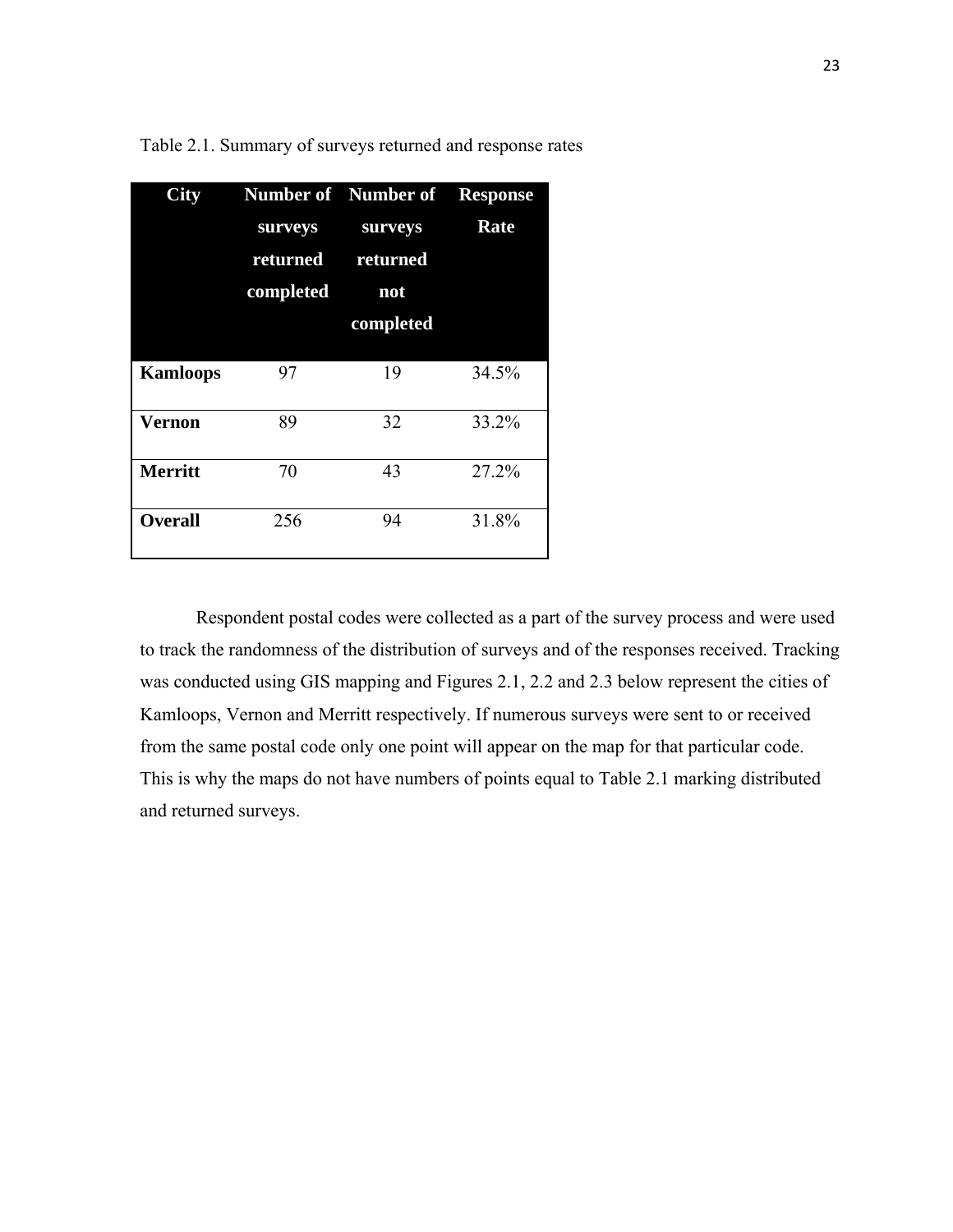Figure 2.1 shows a generally random distribution of surveys in Kamloops with higher concentrations in the more central area and lower concentrations in the outskirts.



Figure 2.1. Kamloops survey distribution and response (Map by Dave Whiting)

| Table 2.2. Surveys sent and returned in Kamloops |
|--------------------------------------------------|
|--------------------------------------------------|

| <b>City</b> | Surveys sent* | <b>Surveys Returned</b> |
|-------------|---------------|-------------------------|
| Kamloops    | 281           |                         |

\*the number of surveys to have actually been received by households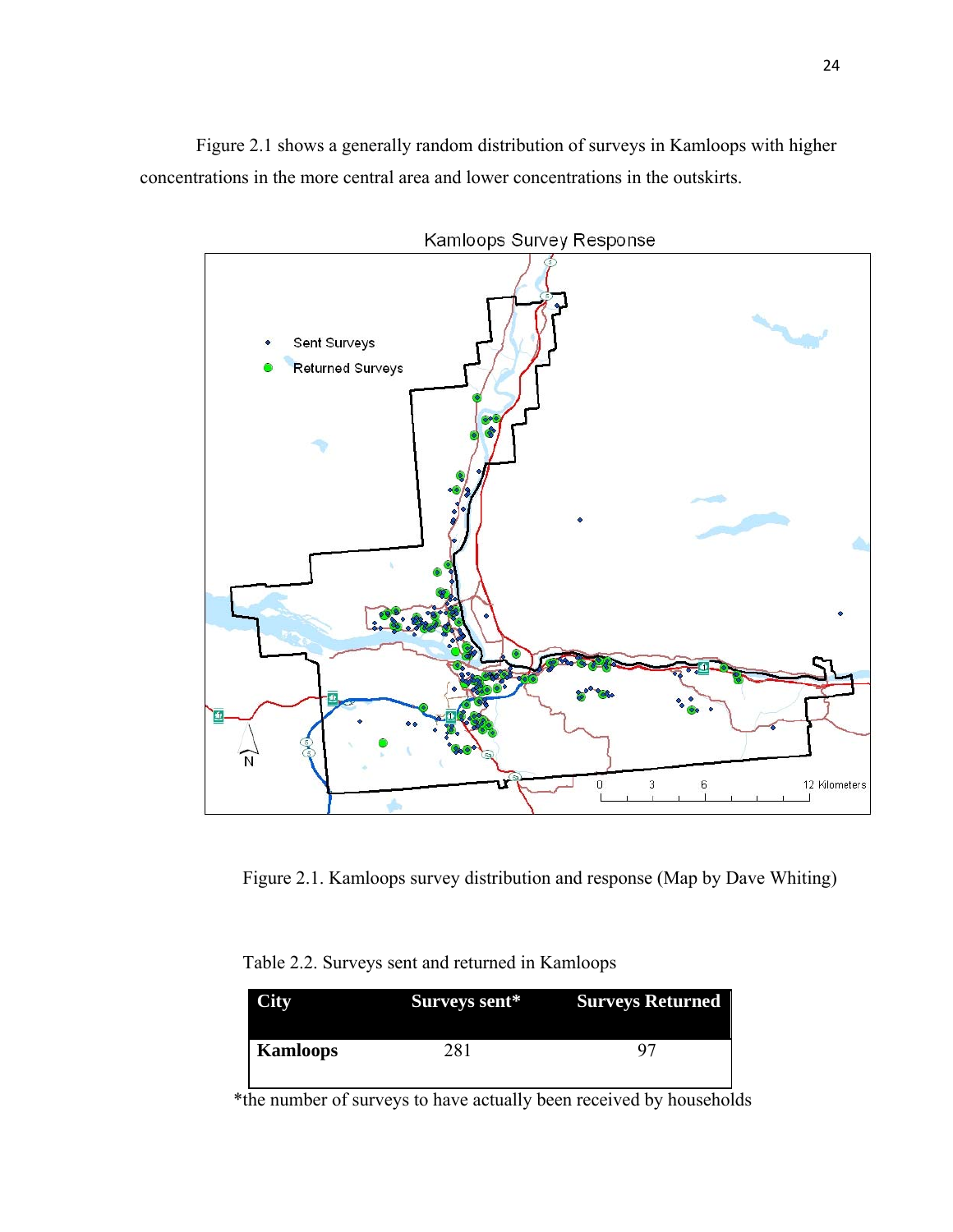Figure 2.2 shows a generally random distribution of surveys again with higher concentrations in the more central area and lower concentrations in the outskirts.



Figure 2.2. Vernon survey distribution and response. (Map by Dave Whiting)

|  |  |  | Table 2.3. Surveys sent and returned in Vernon |  |
|--|--|--|------------------------------------------------|--|
|--|--|--|------------------------------------------------|--|

| <b>City</b> |     | <b>Surveys sent*</b> Surveys Returned |
|-------------|-----|---------------------------------------|
| Vernon      | 268 | 89                                    |

\*the number of surveys to have actually been received by households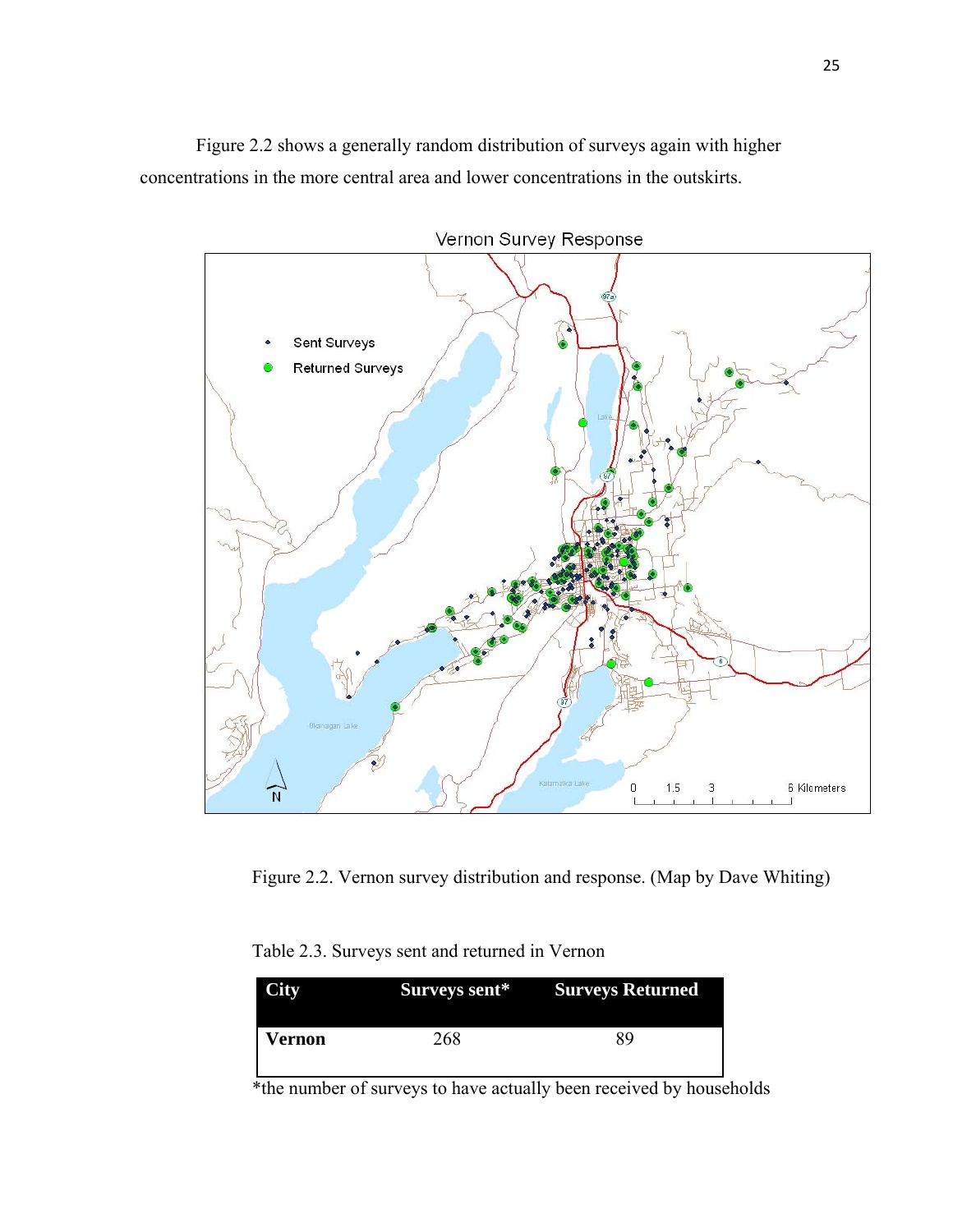Figure 2.3 shows a fairly random distribution of surveys with higher concentrations around the outskirts and lower concentrations in the central business area.



Merritt Survey Response

Figure 2.3. Merritt survey distribution and response. (Map by Dave Whiting)

| Table 2.4. Surveys sent and returned in Merritt |  |  |  |  |
|-------------------------------------------------|--|--|--|--|
|-------------------------------------------------|--|--|--|--|

| <b>City</b>    | Surveys sent* | <b>Surveys Returned</b> |
|----------------|---------------|-------------------------|
| <b>Merritt</b> | 257           | 70                      |

\*the number of surveys to have actually been received by households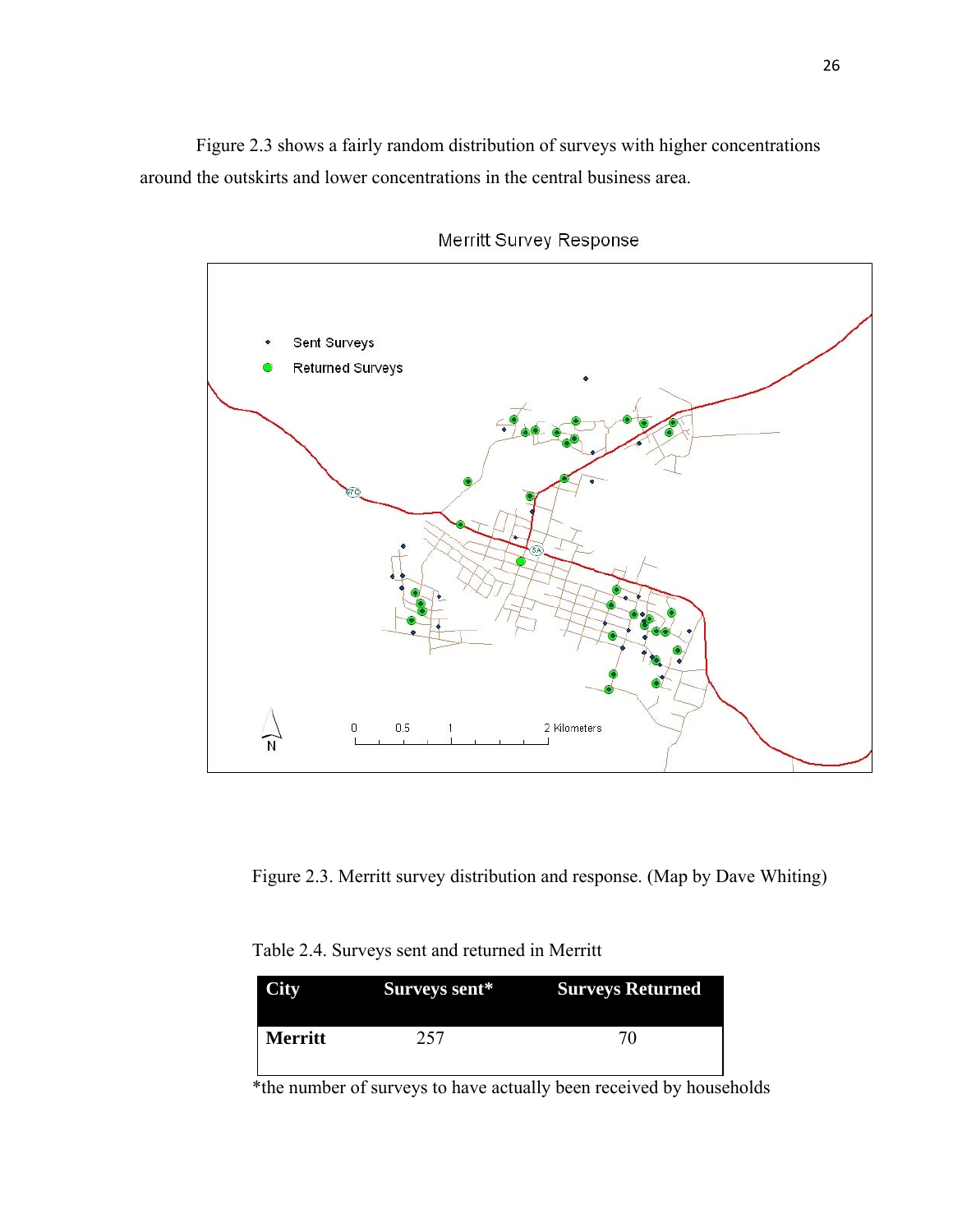## **SURVEY ANALYSIS**

Survey data was compiled in Excel spreadsheets and analysed using 'R' and 'SHAZAM' (2001). For hypothesis one the dependent variable analyzed was overall participation, in relation to rates of recycling among different program types. For the second hypothesis the dependent variable analyzed was participation by material (paper, cardboard, newsprint, glass, metal and plastics) in relation to rates of recycling among different program types. In hypothesis three the dependent variable analyzed was willingness to pay to maintain a curbside program, and for the fourth hypothesis it was willingness to pay to implement a curbside program. Both of these were run to determine the value of recycling to residents in each city. The independent variables tested were attitudes towards the environment, city, recycling system, gender, age, dwelling type, home ownership, family size, household income, and education.

Analysis of participation and willingness to pay was carried out using multiple linear regression models, both with dummy variables incorporated. Probit models, as in Ferrara & Missios (2005), were considered as they are well suited to binary data and have limits between zero and one but multiple linear regression models were ultimately chosen due to the fact that probit models would not converge with the few low end responses that were found in this data set.

With three cities and two recycling systems in place there are multiple combinations which can be examined. The following figure shows the possibilities for comparison of the three cities:



Figure 2.4. Three cities curbside comparison.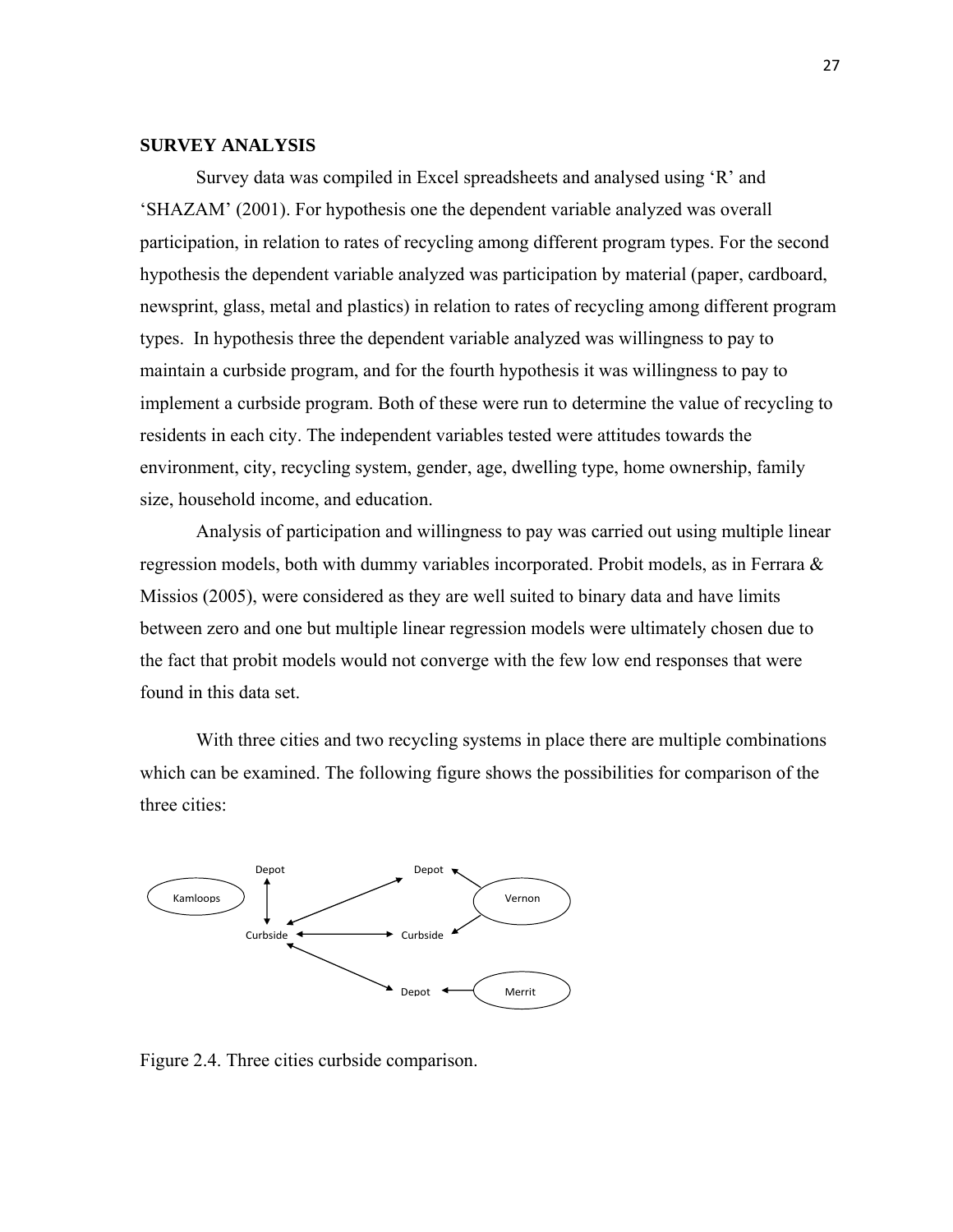## **DESCRIPTIVE RESULTS**

Section one of the survey assessed attitudes and concerns. Respondents from the City of Kamloops ranked improving environmental quality second highest on the list of priorities in their municipality, with improving health care coming first. City of Vernon respondents ranked improving environmental quality third with improving health care ranking first and reducing crime and improving drinking water tying for second. Respondents from the City of Merritt ranked improving environmental quality third highest on the list of priorities in their municipality, with reducing crime and improving health care coming first and second respectively. Over 90% of respondents from all three cities reported that their household recycles. Participation in community environmental organizations however, was very low (<10% of respondents) in all three cities. A total of 81% of Kamloops respondents reported that their neighbours also recycle. This percentage was somewhat higher in Vernon (94%) and drastically lower in Merritt (38%). Respondents from all three cities estimated that of all of the materials in their households that could be recycled, they were recycling between 70 and 80%. In the majority of households in both Kamloops and Merritt the female head of household made most of the recycling decisions, while in Vernon the majority of recycling decisions were reported to be made by the family. Of the small percentage of respondents who reported that they do not recycle, the highest ranked reason for not doing so fell into the 'other' category in both Kamloops and Vernon, while the highest ranked reason from Merritt respondents was that they had no storage space to keep recyclables.

Section three of the survey assessed participation in depot recycling (see Table 2.5). A total of 62% of respondents from Kamloops, 81% of Vernon respondents and 93% of Merritt respondents reported using recycling depots. The most common frequency of use in both Kamloops and Vernon was once per month, while in Merritt it was almost every week. The average total estimated percentage of wastes separated out and recycled at the depots was less than 25% in Kamloops and Vernon, and between 50 and 75% in Merritt. The most common material reported to be recycled at the depots in Kamloops and Merritt was cardboard, and in Vernon it was glass.

Section four of the survey assessed participation in curbside recycling (see Table 2.5), and was therefore not included in the Merritt survey as it did not apply. A total of 81% of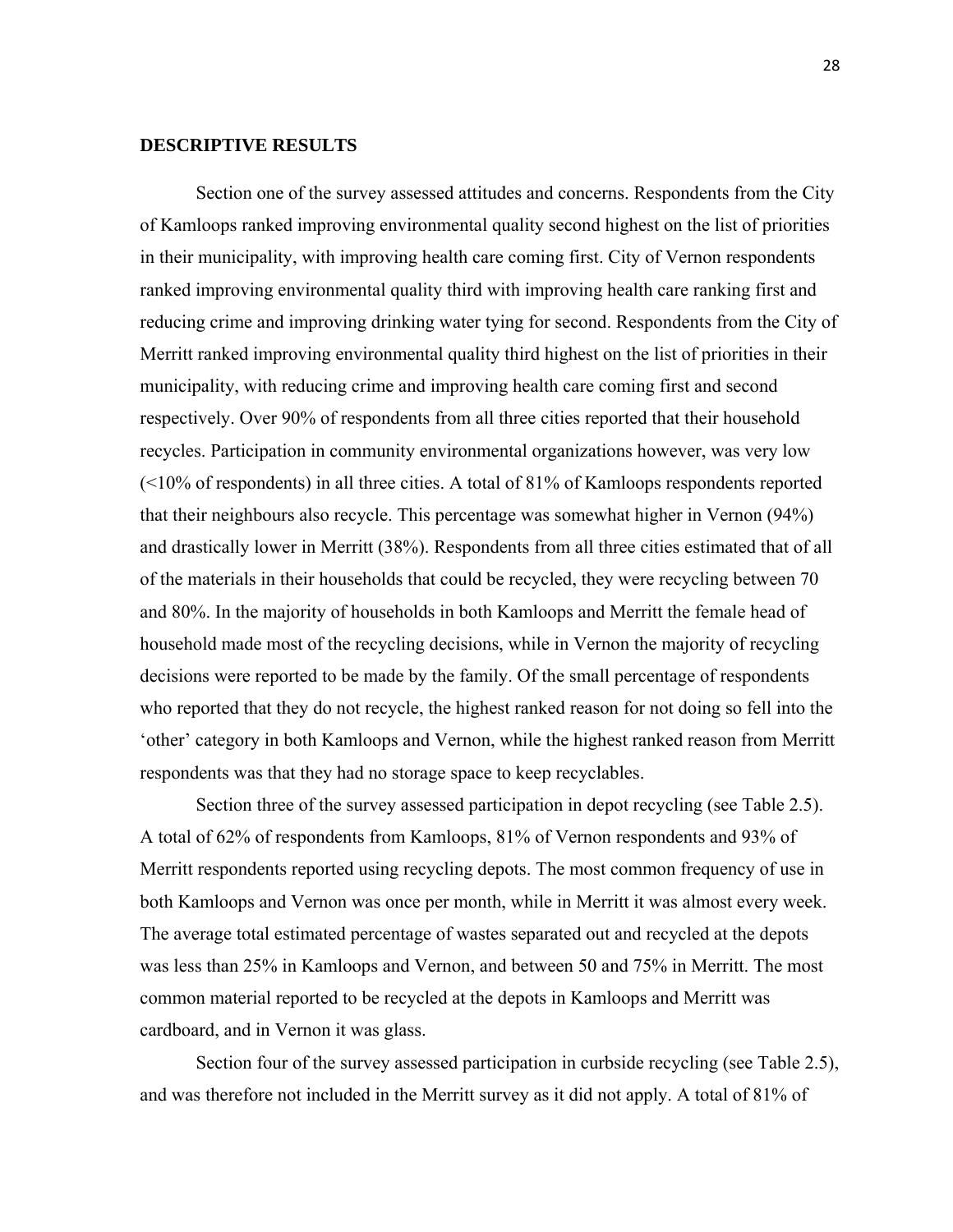Kamloops respondents, and 92% of Vernon respondents, reported using curbside recycling. Both cities reported the most common frequency of recycling to be every other week. The majority of Vernon respondents reported their recycling bags to be over 75% full when they put them out, while the majority in Kamloops was a tie between 50 to 75% full and over 75% full. Respondents from both cities estimated that they were separating out and recycling 50 to 75% of the total wastes produced by their households. Newspaper was the material reported to have the highest average amount recycled in both cities, but was followed fairly closely by most other materials. A total of 71% of Kamloops respondents and 61% of Vernon respondents reported having recycled prior to the implementation of the curbside programs in their communities. In both cities curbside recycling was the preferred system and was also considered the most convenient.

| $\mathrm{City}$ | <b>Reported</b><br>participation in<br>depot recycling | <b>Reported</b><br>participation in<br>curbside recycling |
|-----------------|--------------------------------------------------------|-----------------------------------------------------------|
| <b>Kamloops</b> | $62\%$                                                 | 81%                                                       |
| <b>Vernon</b>   | 81%                                                    | 92%                                                       |
| <b>Merritt</b>  | 93%                                                    | <b>NA</b>                                                 |

Table 2.5. Reported participation in depot and curbside recycling by city

A few questions in section four were included in only the Kamloops survey, and pertained to the implementation of curbside and other possible curbside services. A total of 69% of respondents reported that they were provided with sufficient information about the curbside recycling program, and 75% said that they found the recycling container easy to store and move. The average reported percentage of green wastes composted was 49%, and 60% of Kamloops respondents reported that they would participate in a green waste collection program.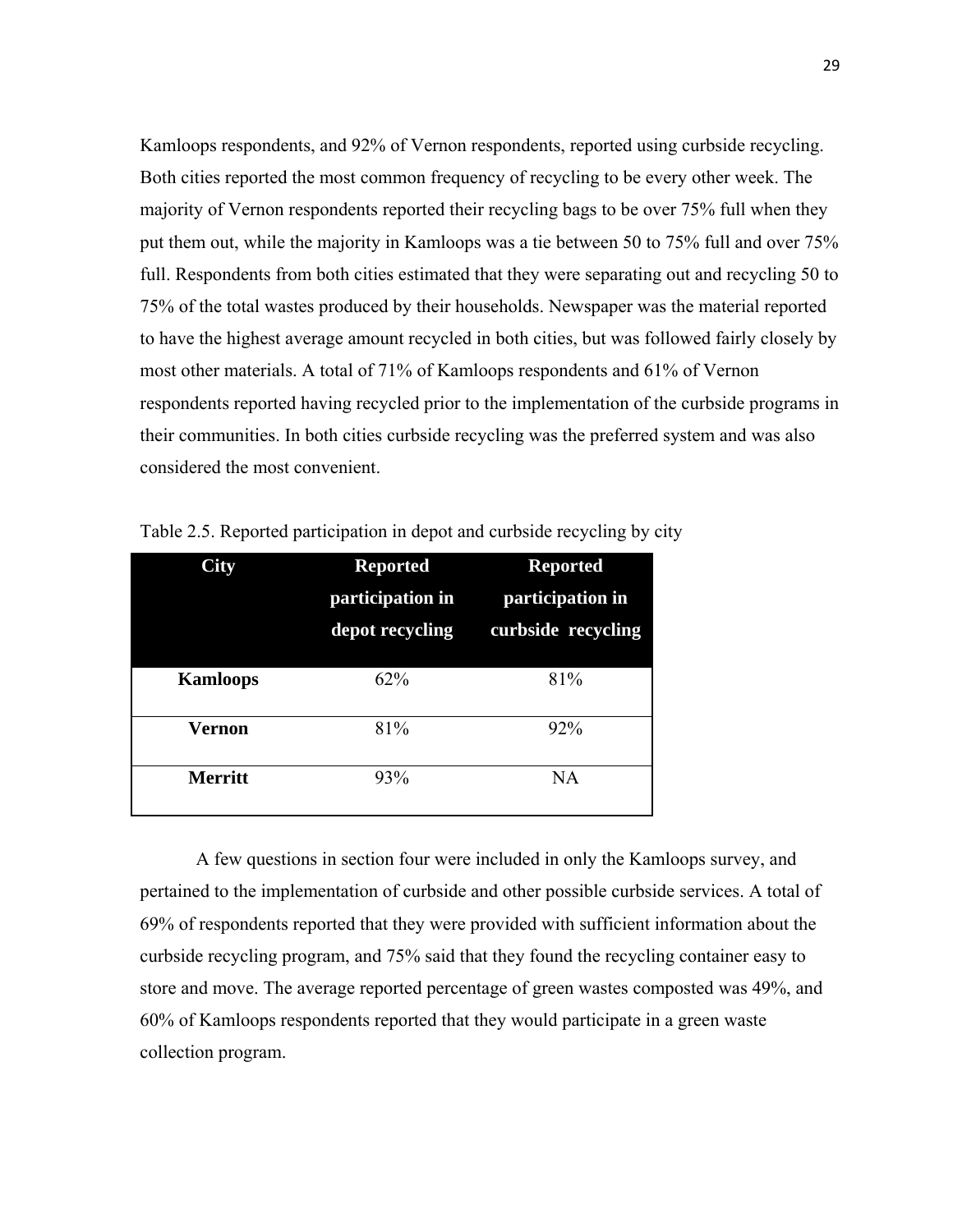Section five (four for Merritt) of the survey assessed willingness to pay for the maintenance or implementation of curbside recycling programs (see Figures 2.5 & 2.6).



Figure 2.5. Response frequency versus overall midpoint willingness to pay to maintain curbside recycling in Kamloops and Vernon.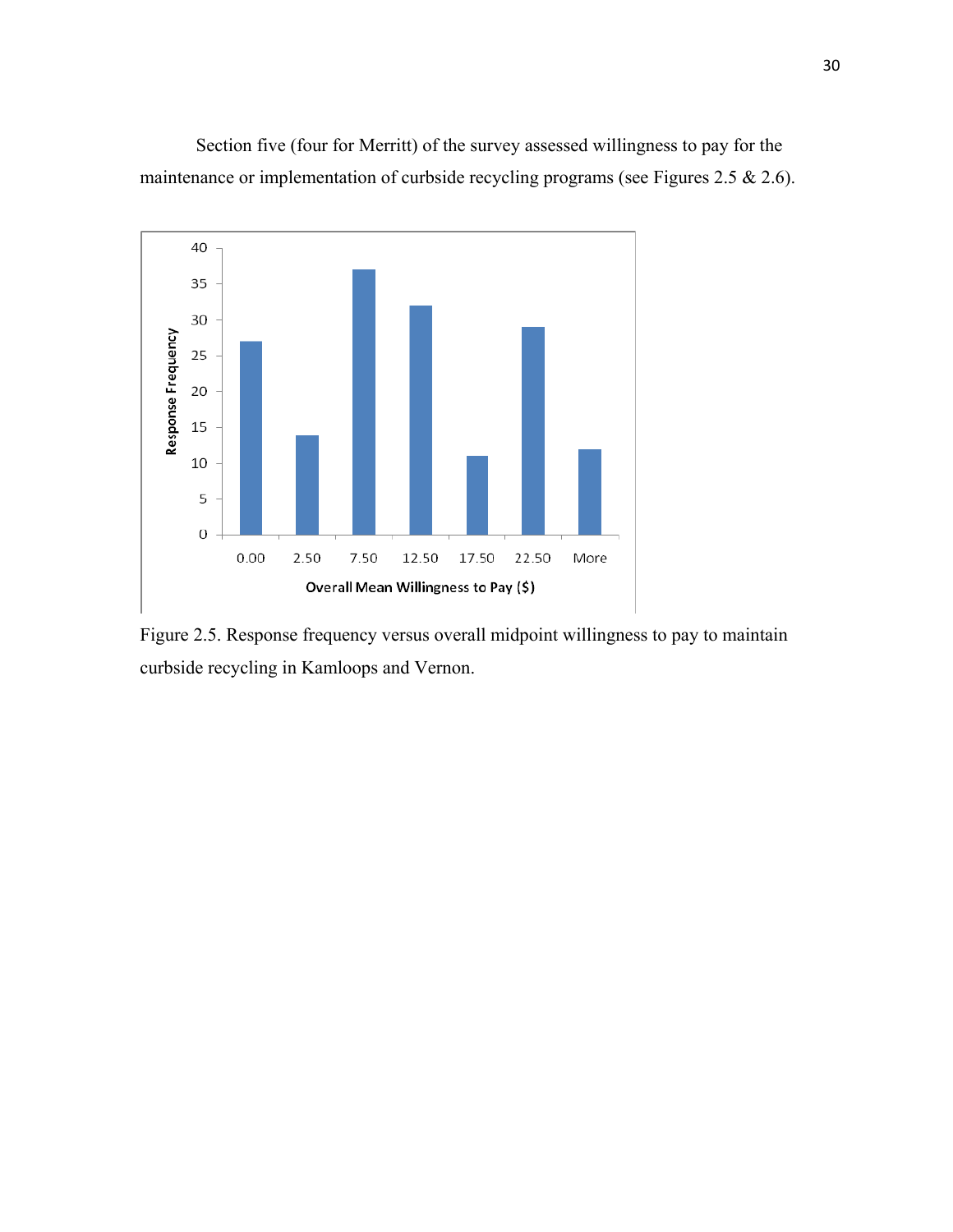



The Kamloops and Vernon surveys had questions regarding willingness to pay to maintain a curbside recycling program, and the Kamloops and Merritt surveys had questions regarding willingness to pay to implement a curbside recycling program. A total of 79% of Kamloops respondents and 99% of Vernon respondents reported having access to curbside recycling. Of those that had access 64% of Kamloops respondents and 74% of Vernon respondents would be willing to accept a fee increase to maintain their curbside service (see Table 2.6). In Kamloops the most acceptable fee increase range was \$5 to \$9 more per year, while in Vernon the most acceptable amount was a tie between \$10 to \$14 more per year and \$20 to \$24 more per year. A total of 15% of Kamloops respondents and 51% of Merritt respondents reported that they would be willing to accept a fee increase to implement a curbside recycling program (see Table 2.6). In Kamloops the most acceptable fee increase range was a tie between less than \$10 per year and \$30 to \$39 per year, while in Merritt the most acceptable amount was \$30 to \$39 per year (see Table 2.7). The most common reason given by those who were not willing to pay in Kamloops and Vernon was that the current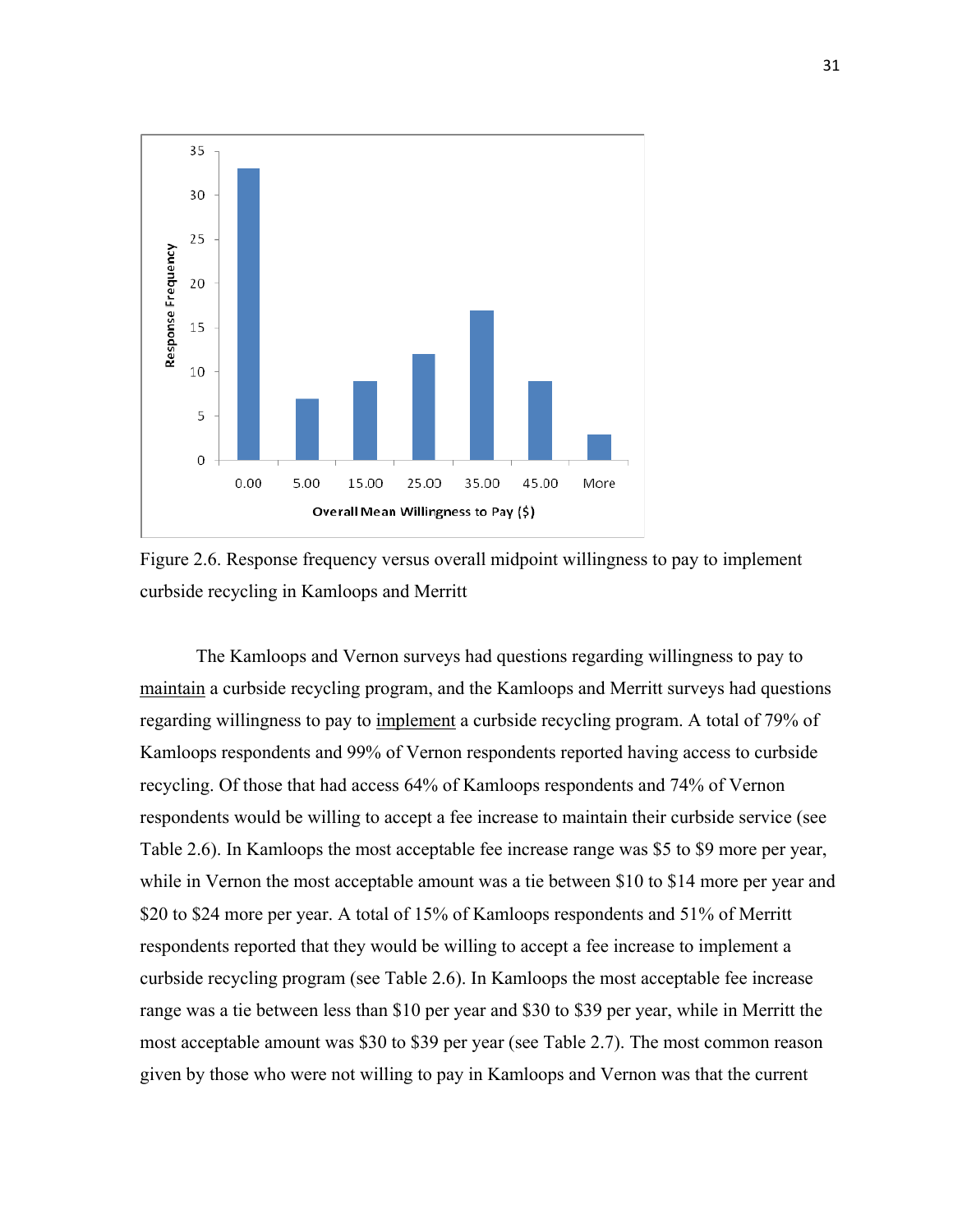fees are sufficient and in Merritt it was that the depots are sufficient, hence there were not too many protest responses.

Table 2.6. Reported percentages of respondents willing to pay to maintain or implement curbside recycling

| City            | <b>Respondents</b>  | <b>Respondents</b>  |
|-----------------|---------------------|---------------------|
|                 | willing to pay more | willing to pay more |
|                 | to maintain         | to implement        |
|                 | curbside recycling  | curbside recycling  |
|                 |                     |                     |
| <b>Kamloops</b> | 64%                 | 15%                 |
| Vernon          | 74%                 | <b>NA</b>           |
| <b>Merritt</b>  | NA                  | 51%                 |

Table 2.7. Comparison of current & midpoint average reported amounts respondents were willing to pay to maintain or implement curbside recycling

| City            | <b>Currently</b><br><b>Paying</b><br>$(\frac{2}{3})$ year) | Willing to pay<br>to maintain<br>$(\$$ more $)$ | <b>Willing to pay</b><br>to implement<br>( <b>5</b> /year) |
|-----------------|------------------------------------------------------------|-------------------------------------------------|------------------------------------------------------------|
| <b>Kamloops</b> | \$33.00                                                    | \$11.90                                         | \$31.10                                                    |
| Vernon          | \$22.00                                                    | \$21.16                                         | N/A                                                        |
| <b>Merritt</b>  | \$0.00                                                     | N/A                                             | \$28.51                                                    |

Section six (five for Merritt) of the survey assessed socioeconomic variables. In Kamloops 62% of the respondents were female, in Vernon 52% and in Merritt 55%. The most common age of Kamloops respondents was 45 to 54 years, and in Vernon and Merritt it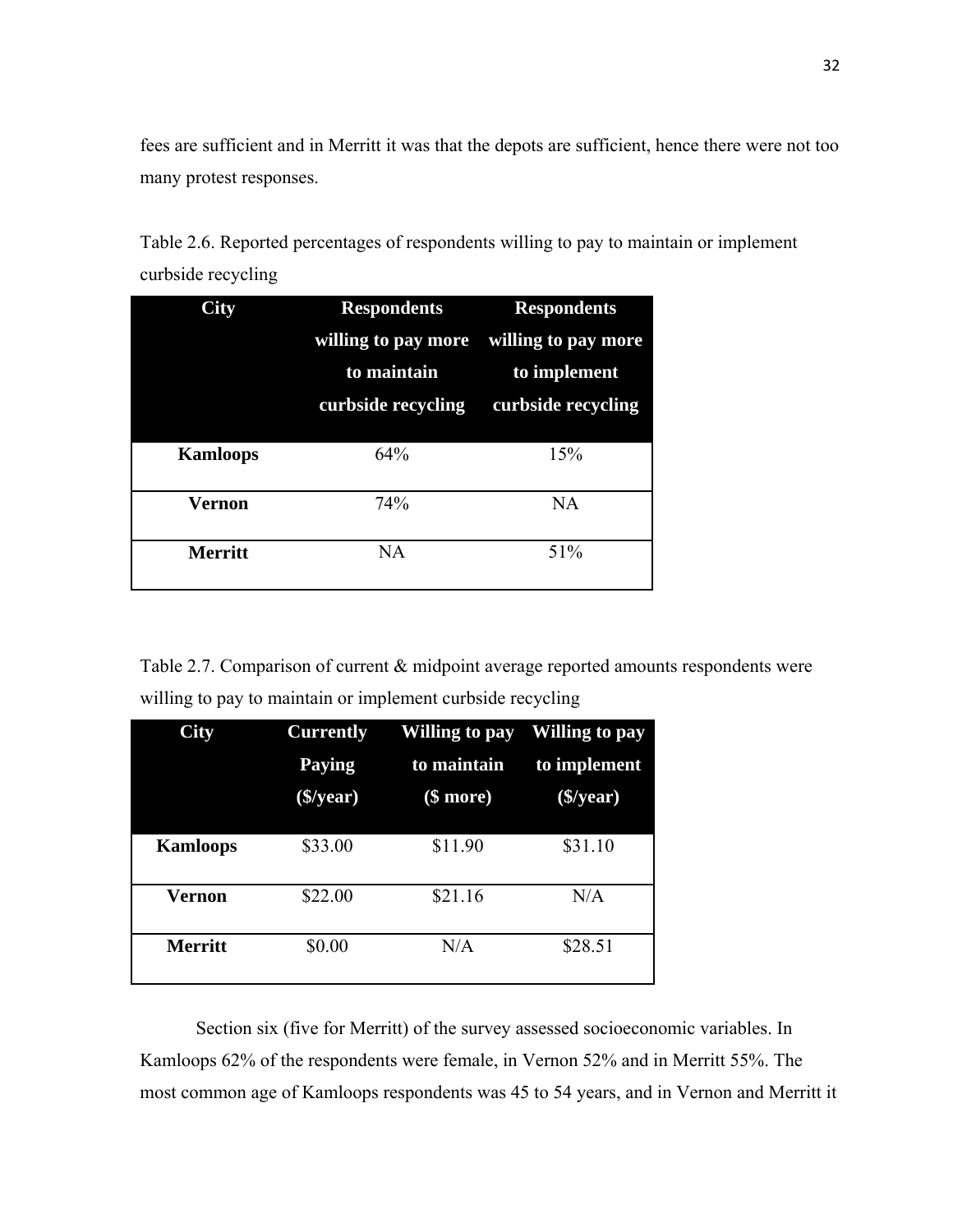was 65 and over. In all three cities the most common dwelling type was a single family (detached) home and 84% of respondents from Kamloops, 94% from Vernon and 86% from Merritt reported that they owned rather than rented their home. The average number of members per household was 2 in Vernon, and 3 in Kamloops and Merritt. The largest percentage of respondents from Kamloops and Merritt reported being college or trade school graduates, while in Vernon the largest percentage reported having completed some college or trade school. The largest percentage of Kamloops respondents reported a yearly income of over \$100,000, while in Vernon there was a tie between the ranges \$20,000 to \$39,000 and \$40,000 to \$59,000 per year, and in Merritt there was a tie between the ranges \$60,000 to 79,000 and \$80,000 to \$99,000 per year.

#### **DISCUSSION**

In section one of the survey, respondents from the city of Kamloops ranked improving environmental quality second highest on the list of priorities in their municipality, while respondents from the Cities of Vernon and Merritt ranked it third. The higher Kamloops rating may be due to the fact that residents had, at the time, only had curbside recycling in place for approximately eight months, so it had often been in the local news and was relatively new and therefore on people's minds. The very low reported percentage of neighbours who recycle in Merritt is due to the fact that they do not have curbside and have to take their recyclables to depots. Respondents could not see if their neighbours were recycling because they could not observe a bin at the curbside they would have to see them at the depot. The very high percentage of respondents from all three cities that reported that their households recycle and the high estimates of total material recycled may be due to skewed response data. Often with voluntarily returned surveys respondents tend to have an interest in, or be concerned about the subject, and therefore the participatory survey responses tend to be over represented. Merritt respondents who reported that they do not recycle cited no storage space to keep recyclables as the most common reason for not doing so. This is likely due to the fact that Merritt residents have to recycle at depots, so materials have to be stored in the home until they can be taken back.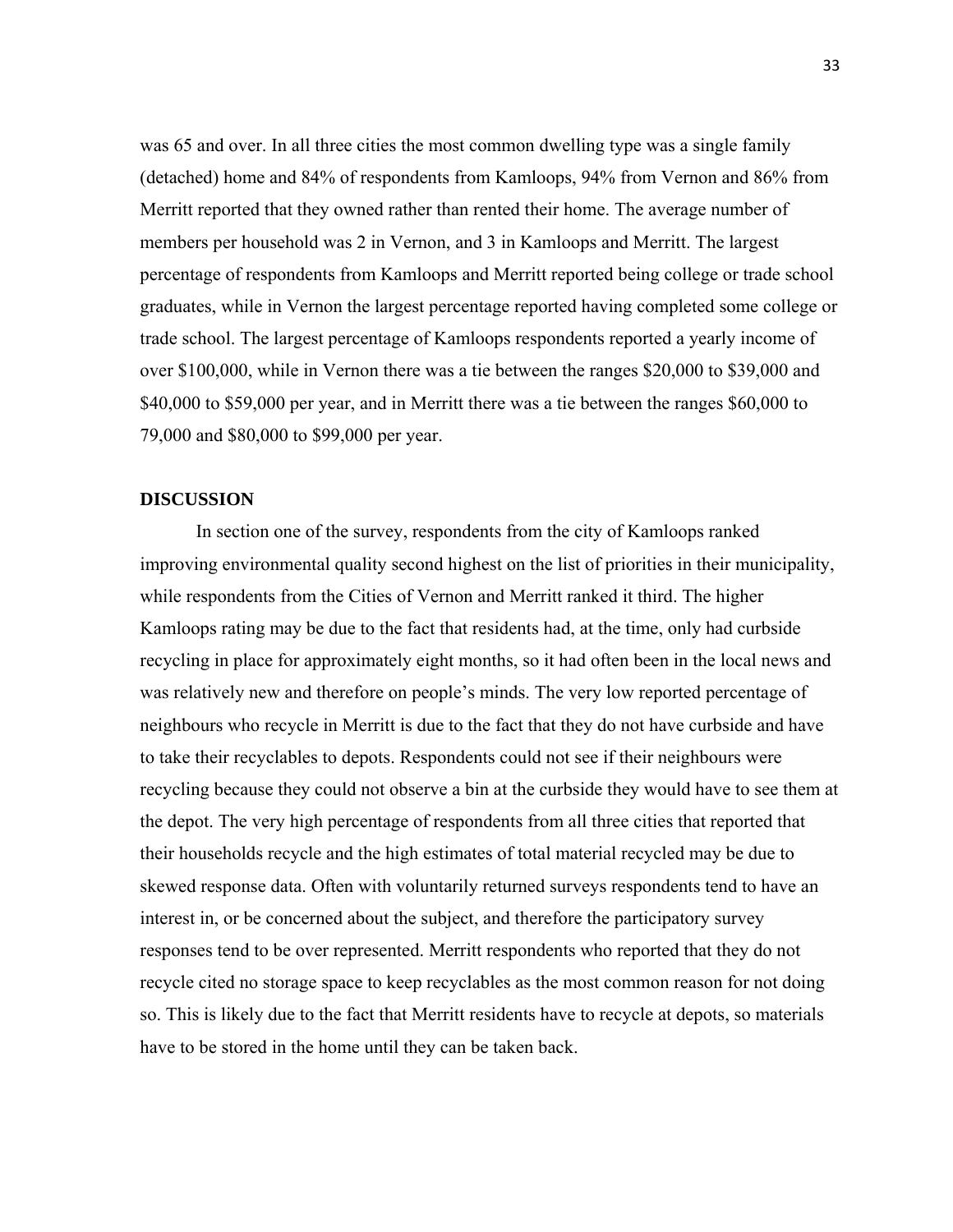In section three of the survey 62% of respondents from Kamloops, 81% of Vernon respondents and 93% of Merritt respondents reported using recycling depots. These figures make logical sense as many city of Kamloops residents now have curbside, and there are no materials that are recyclable at depots only as in Vernon where glass is not accepted in their curbside collection program. Merritt is highest because depot recycling is the only option. The most common frequency of use in both Kamloops and Vernon was once per month, likely once recycling bins/bags are full. In Merritt recycling was most often reported to be done almost every week, likely due to the fact that residents must take it to depots and it requires storage space in the home. Wastes separated out and recycled at the depots were reported to be less than 25% in Kamloops and Vernon, and between 50 and 75% in Merritt, again due to the recycling systems each city has in place. Cardboard was most commonly reported to be recycled at the depots in Kamloops and Merritt likely due to size, and in Vernon glass is most common at the depots because it is banned from curbside collection.

In section four of the survey 81% of Kamloops and 92% of Vernon respondents reported using curbside recycling. Both cities reported the most common frequency of recycling to be every other week which again corresponds with bins/bags being full, and is supported by the following findings also. The majority of Vernon respondents reported their recycling bags to be over 75% full when they put them out, while the majority in Kamloops was a tie between 50 to 75% full and over 75% full. The estimate that both cities were separating out and recycling 50 to 75% of the total wastes produced by their households seems reasonable as there are recyclable materials that are not accepted in either collection program, and there are also other types of recyclables (ie. green waste) that not all households may participate in recycling. A total of 71% of Kamloops respondents and 61% of Vernon respondents reported having recycled prior to the implementation of the curbside programs in their communities, showing that curbside programs do appear to increase participation in recycling. In both cities curbside recycling was the preferred system and was also considered the most convenient, likely due to ease of use compared to depots.

In section five (four for Merritt) of the survey 79% of Kamloops respondents and 99% of Vernon respondents reported having access to curbside recycling, which seems reasonable as multifamily dwellings in Kamloops do not have curbside service. The lower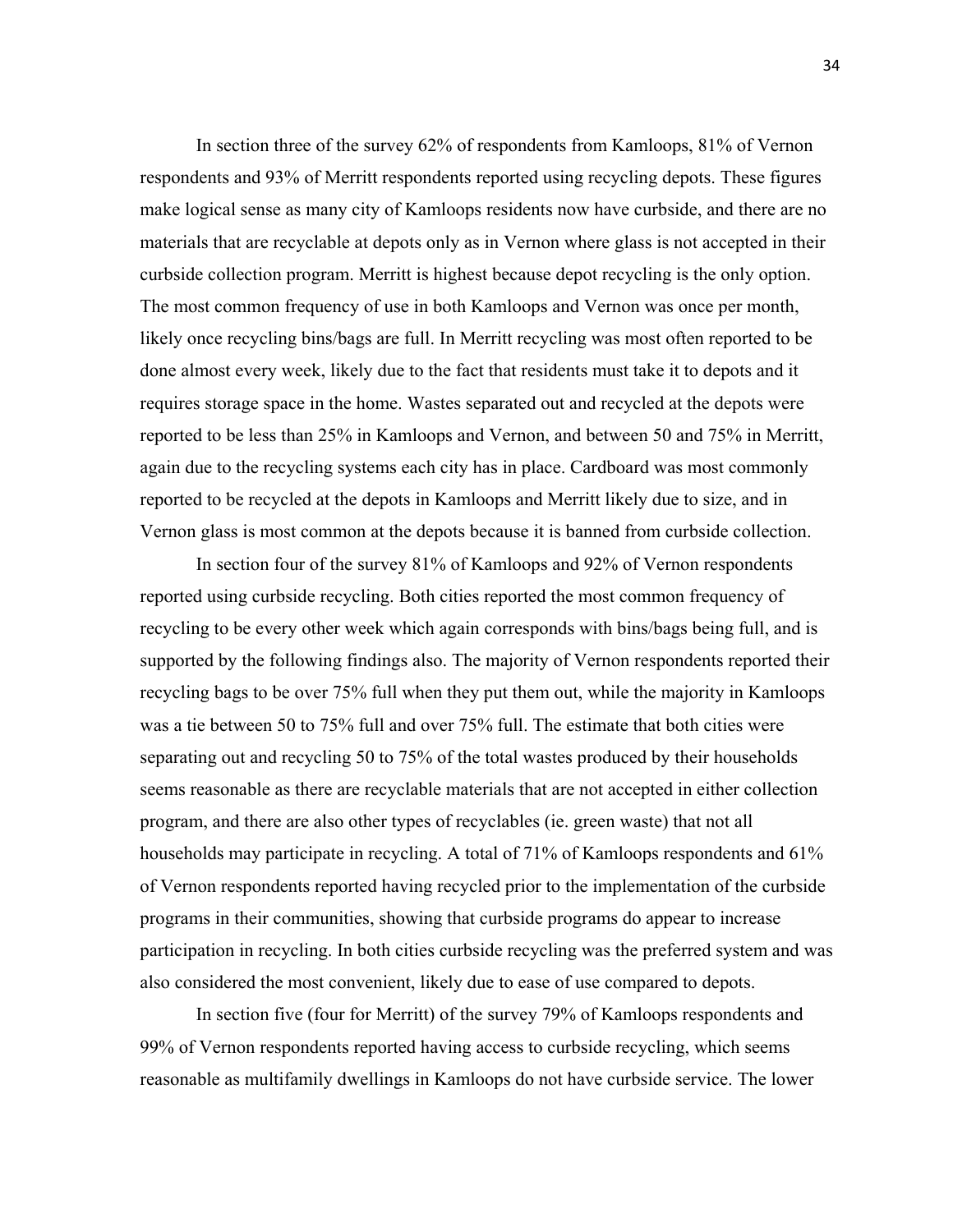percentages of respondents who would be willing to accept a fee increase to maintain their curbside service is likely due to the fact that some participants would rather spend their time than their money on recycling and is linked to socioeconomic variables. The lower acceptable fee increase range in Kamloops compared to Vernon is probably a reflection of the fact that Kamloops residents currently pay more per year for curbside service than do Vernon residents. The lower numbers of Kamloops and Merritt respondents interested in implementing a curbside recycling program are likely due to the fact that Merritt residents have just had an expanded recycling program and a "pay as you throw" system implemented. Respondents from both cities who were agreeable to the implementation of a curbside program were most often willing to pay the same amount as what is currently charged in Kamloops. This is the result of feeling that they should not have to pay any more or less than others who have the service already.

In section six (five for Merritt) of the survey 62% of Kamloops respondents were female, in Vernon 52% and in Merritt 55% showing a fairly even distribution. The most common age of Kamloops respondents was 45 to 54 years, and in Vernon and Merritt it was 65 and over. This may have skewed the results somewhat, as it is not completely representative of the demographics.

This chapter outlined the research methodology used in this study, discussing it in order of the steps which it was completed in. It gave an overview of the survey design, reported survey response rates, summarized how survey analysis would be carried out, provided preliminary descriptive statistics and discussed what they tell us. The following chapters will examine, in further depth, participation in and willingness to pay for recycling in the three small cities surveyed.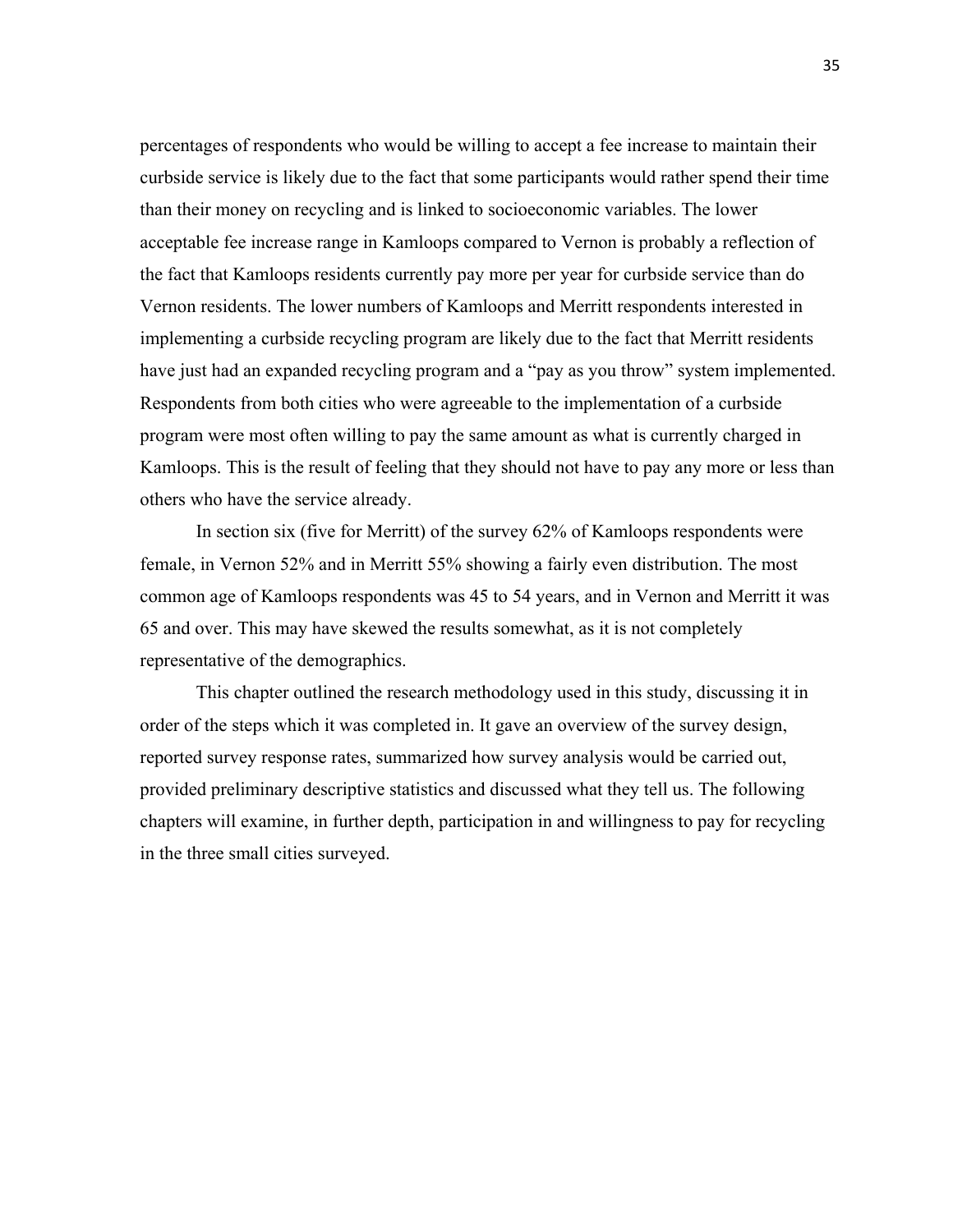#### **LITERATURE CITED**

Aadland, D., Caplan, A.J., 2006. Curbside Recycling: Waste Resource or Waste of Resources? Journal of Policy Analysis and Management 25 (4), 855-874.

Ando, A.W., Gosselin, A.Y., 2005. Recycling in multifamily dwellings: does convenience matter? Economic Inquiry 43, 426-438.

Androkovich, R., 2008. Personal Communication.

Barr, S., 2007. Factors influencing environmental attitudes and behaviours: A U.K. case study of household waste management. Environment and behaviour 39 (4), 435-473.

Blaine, T.W., Lichtkoppler, F.R., Jones, K.R., Zondag, R.H., 2005. An assessment of household willingness to pay for curbside recycling: A comparison of payment card and referendum approaches. Journal of Environmental Management 76, 15-22.

Boyle, K.J., 2003. Contingent valuation in practice. In: A primer on nonmarket valuation. Champ, P.A., Boyle, K.J. and Brown, T.C., Eds., Kluwer Academic Publishers.

Carson, R.T., Groves, T. and Machina, M., 2000. Incentive and informational properties of preference questions. UCSD Economics Discussion Paper 96-36R weber.ucsd.edu/~rcarson/.

Everett, J.W., Peirce, J.J., 1993. Curbside recycling in the U.S.A.: Convenience and Mandatory Participation. Waste Management and Research 11, 49-61.

Ferrara, I., Missios, P., 2005. Recycling and waste diversion effectiveness: Evidence from Canada. Environmental and Resource Economics 30, 221-238.

Folz, D.H., 1999. Municipal Recycling Performance: A Public Sector Environmental Success Story. Public Administration Review 59 (4), 336-345.

Jenkins, R.R., Martinez, S.A., Palmer, K., Podolsky, M.J., 2003. The determinants of household recycling: a material specific analysis of recycling program features and unit pricing. Journal of Environmental Economics and Management 45, 294-318.

Kurz, T., Linden, M., Sheehy, N., 2007. Attitudinal and community influences on participation in new curbside recycling initiatives in Northern Ireland. Environment and Behavior 39 (3), 367-391.

Ryan, M., Scott, D., Donaldson, C., 2004. Valuing health care using willingness to pay: a comparison of payment card and dichotomous choice methods. Journal of Health Economics 23, 237-258.

Whistler, D., White, K.J., Wong, S.D., Bates, D., 2001. Shazam Econometrics Software User's Reference Manual Version 9. Northwest Econometrics Ltd. Vancouver, B.C., Canada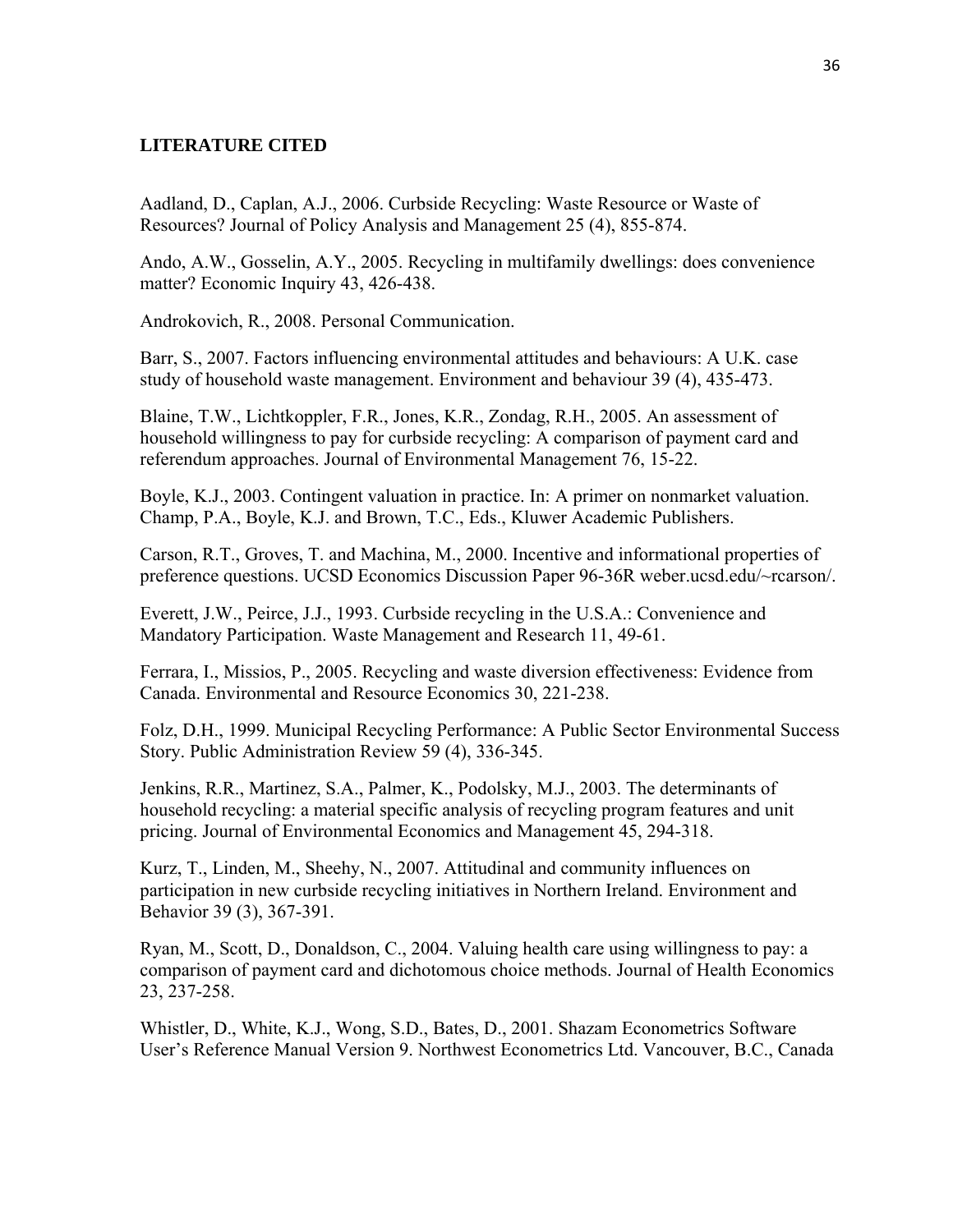Vinning, J., Ebreo, A., 1992. Predicting recycling behaviour from global and specific environmental attitudes and changes in recycling opportunities. Journal of Applied Psychology 22, 1580-1607.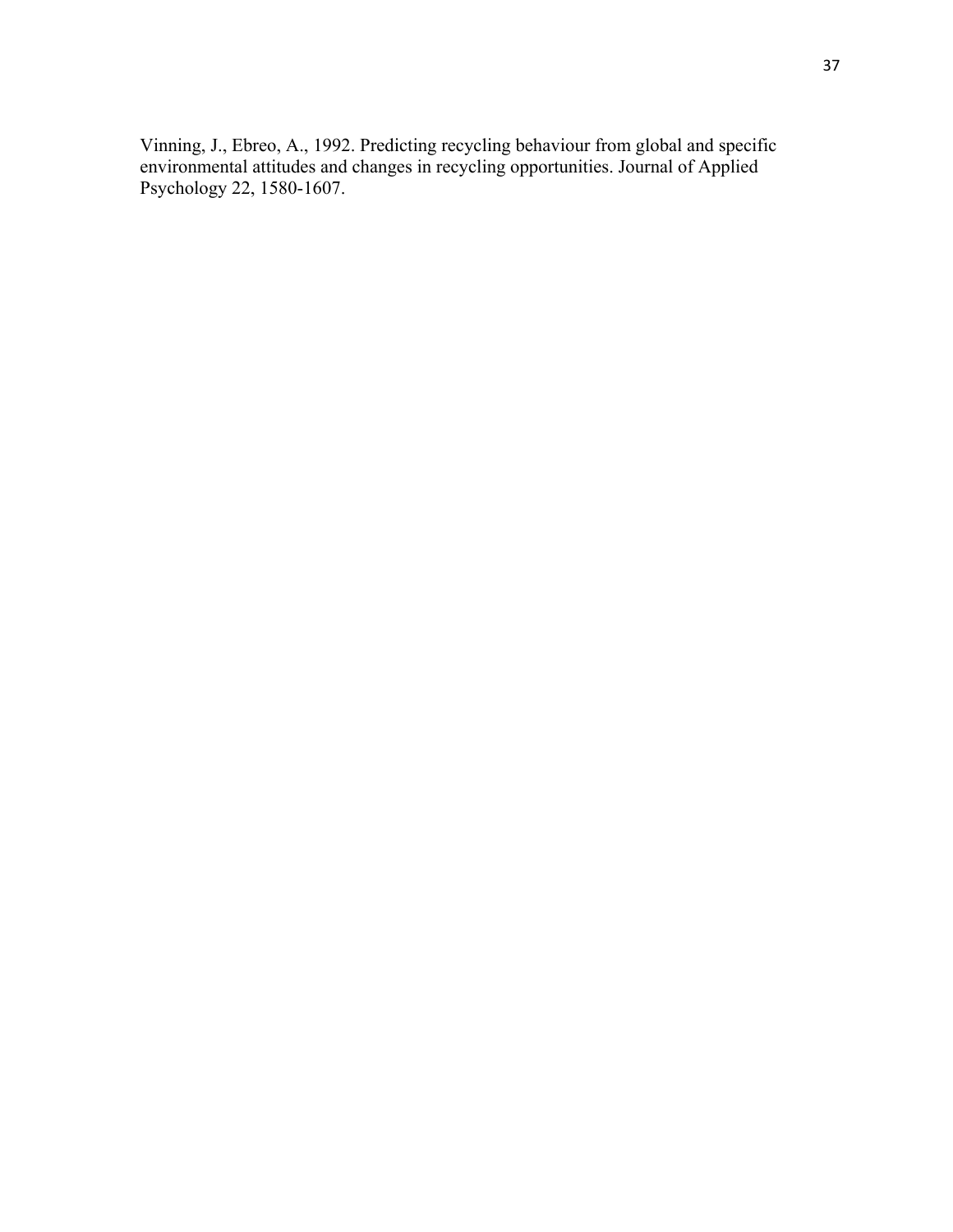## **APPENDIX 2A**: Cover Letter

(Distributed printed on TRU letterhead and personally signed)

Dear Sir or Madam,

I am currently a graduate student enrolled in the Master of Science in Environmental Science program at Thompson Rivers University working on my thesis. I am inviting you to participate in a research project studying participation in, and willingness to pay for, recycling in small cities. Through your participation I hope to gain an understanding of the main factors that motivate residents of small cities to recycle and how much they are willing to pay to introduce or maintain such programs.

Along with this letter is a short survey that asks a variety of questions about your recycling habits. I am asking you to look over the survey and, if you choose to do so, complete it and send it back to me in the enclosed, postage paid, return envelope. It should take you less than 15 minutes of your time to complete.

Your responses will be completely anonymous. You should NOT put your name on the questionnaire. Regardless of whether you choose to participate, please let me know, by phone or mail, if you would like a summary of my findings.

The results of this project will be used to help inform city policy makers about what changes may be helpful to improving their recycling programs. I hope that the results of the survey will be useful for other small cities in Canada.

If you have any questions or concerns about completing the questionnaire or about being a part of this study, you may contact me or my supervisor at one of the addresses or phone numbers listed below. The Human Ethics Committee at Thompson Rivers University has approved this study. If you have any concerns about your rights as a participant in this study you may contact the Human Ethics Committee via email (rtapley $@$ tru.ca) or by telephone (250-828-5495).

Sincerely,

Research Centre International Building Thompson Rivers University Thompson Rivers University Box 3010 McGill Rd. Box 3010 McGill Rd. Kamloops, B.C. Kamloops, B.C. V2C 5N3 V2C 5N3 Phone: 250-371-5945 Phone: 250-371-5732

Dana Taylor, M.Sc. Candidate Dr. Peter Tsigaris, Thesis Supervisor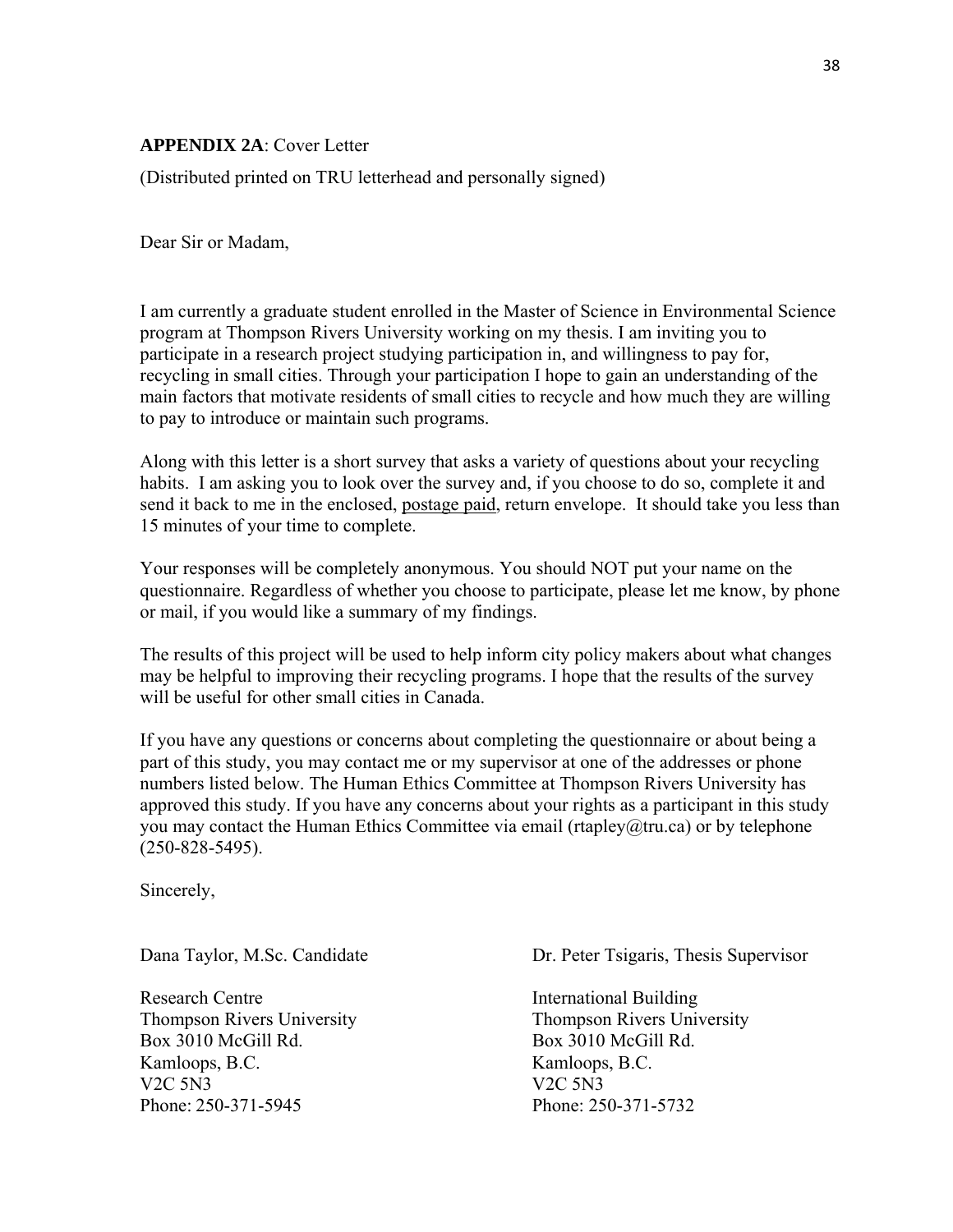## **APPENDIX 2B**: Kamloops Survey

(Distributed in booklet format)

**Recycling**  *in Three Small Cities in B.C.'S Interior.* 

**Kamloops** 

## *Research Centre*

Thompson Rivers University Box 3010 McGill Rd. Kamloops, B.C. V2C 5N3

### **To the respondent:**

Thank you for participating in this survey about recycling being conducted in three small cities in the interior of B.C.. Completing the survey should take less than 15 minutes of your time.

The primary purpose of this survey is to determine: (1) which recycling system, depots or curbside, has the most significant impact on participation rates (2) if the frequency and extent of participation in recycling activity changes following the implementation of a curbside recycling program and (3) the willingness to pay for a curbside recycling program relative to a depot recycling program at the household level. When the study is completed the results will be made available to the public.

All personal information will remain completely anonymous.

| D. Taylor, B.Sc.,      | P. Tsigaris, Ph. D.,    |
|------------------------|-------------------------|
| M.Sc. Candidate        | Thesis Supervisor       |
| <b>Research Center</b> | Department of Economics |
| 250 371-5945           | 250 371 - 5732          |
|                        |                         |

This project is supported by:

| The City of Kamloops | The Community University | <b>Thompson Rivers University</b> |
|----------------------|--------------------------|-----------------------------------|
|                      | Research Alliance        |                                   |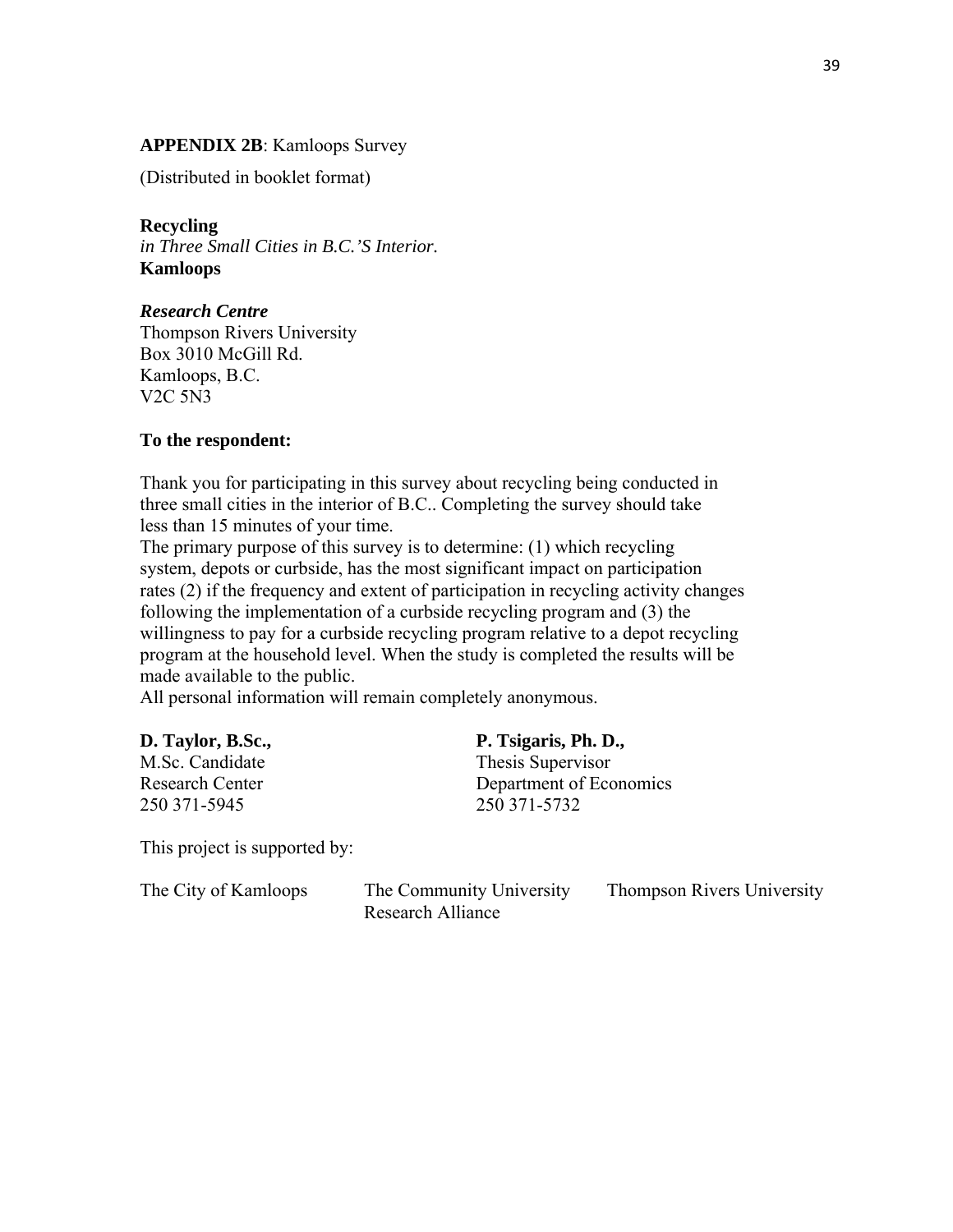**1** Section One: **Attitudes and Concerns** 

## **1) Rate the following issues on the scale of low to high priority in your municipality by entering a check in the appropriate box.**  *(1 is lowest priority and 5 is highest priority)*

1 2 3 4 5

- A. Improving city streets (patching or snow removal) B. Improving the quality of drinking water C. Reducing crime D. Improving environmental quality E. Improving the quality of health care
- F. Investing in arts and culture
- G. Improving the quality of education

### **2) Are you or is anyone in your household currently a participant in any community environmental organizations?**

Yes No

#### **3) Do most of your neighbours recycle?**

Yes No

#### **4) Does your household recycle?**

Yes No

### **5) Of all the materials in your household that could be recycled i.e. batteries, paint, paper, green waste, etc., what percentage do you recycle?**

25% 50% 75% 100%

#### **6) Who makes the recycling decisions in your household?**

 Female head of household Male head of household Family decision

*Answer Question 7 ONLY IF you answered 'No' to Question 4*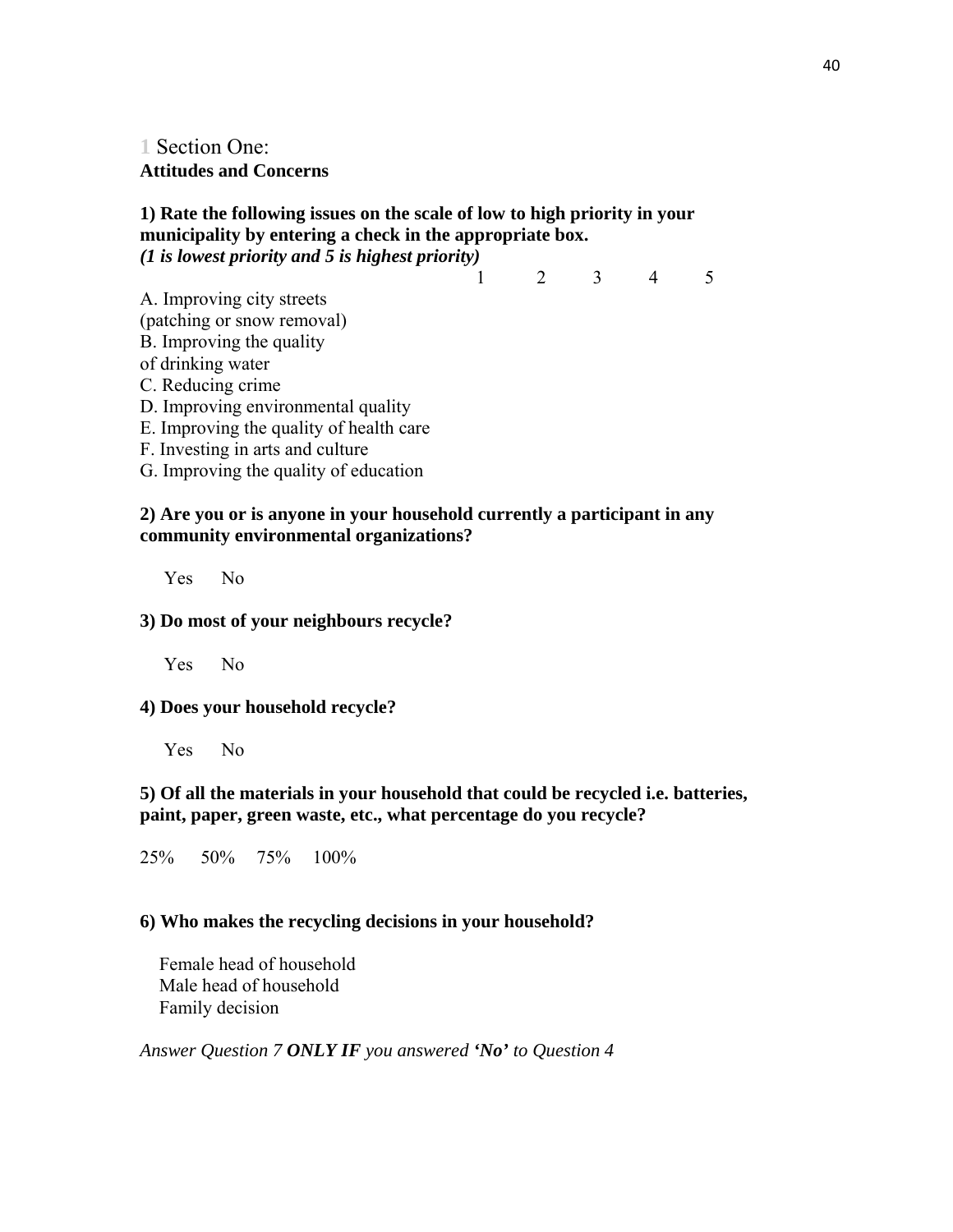#### **7) For what reason(s) do you choose not to recycle?**

 I do not have the time to recycle I do not have the space to store recyclables It will make no difference if I recycle I have no way to transport recyclables to the depot Other (please specify)

## **2** Section Two: **Recycling Overview**

The disposal of wastes results in damage to our environment. Waste reduction can be accomplished in a wide variety of ways including recycling. The aim of recycling is to significantly reduce the volume of wastes going to our landfills and in turn reduce our impacts on the environment. Since it began in March of this year the curbside recycling program has diverted an average of 100 metric tonnes of recyclables per week from the Kamloops landfill. That's over 5,000 metric tonnes per year.

## **3** Section Three: **Participation Frequency and Extent at Depots**

#### **8) Does your household use recycling depots?**

Yes No

#### **9) How often do you recycle using the depots? (please check one)**

| Occasionally     | Almost every week       |
|------------------|-------------------------|
| Once per month   | More than once per week |
| Every other week |                         |

## **10) What percentage of your household wastes would you estimate that you separate out to recycle at the depot?**

| Less than $25%$ | $50 - 75\%$      |
|-----------------|------------------|
| $25 - 49\%$     | Greater than 75% |

**11) Approximately what percentage of each of the following items do you recycle at the depots? (i.e. 100% of newspapers, 50% of glass, etc.)** 

None 25% 50% 75% 100%

Newspaper Cardboard Mixed paper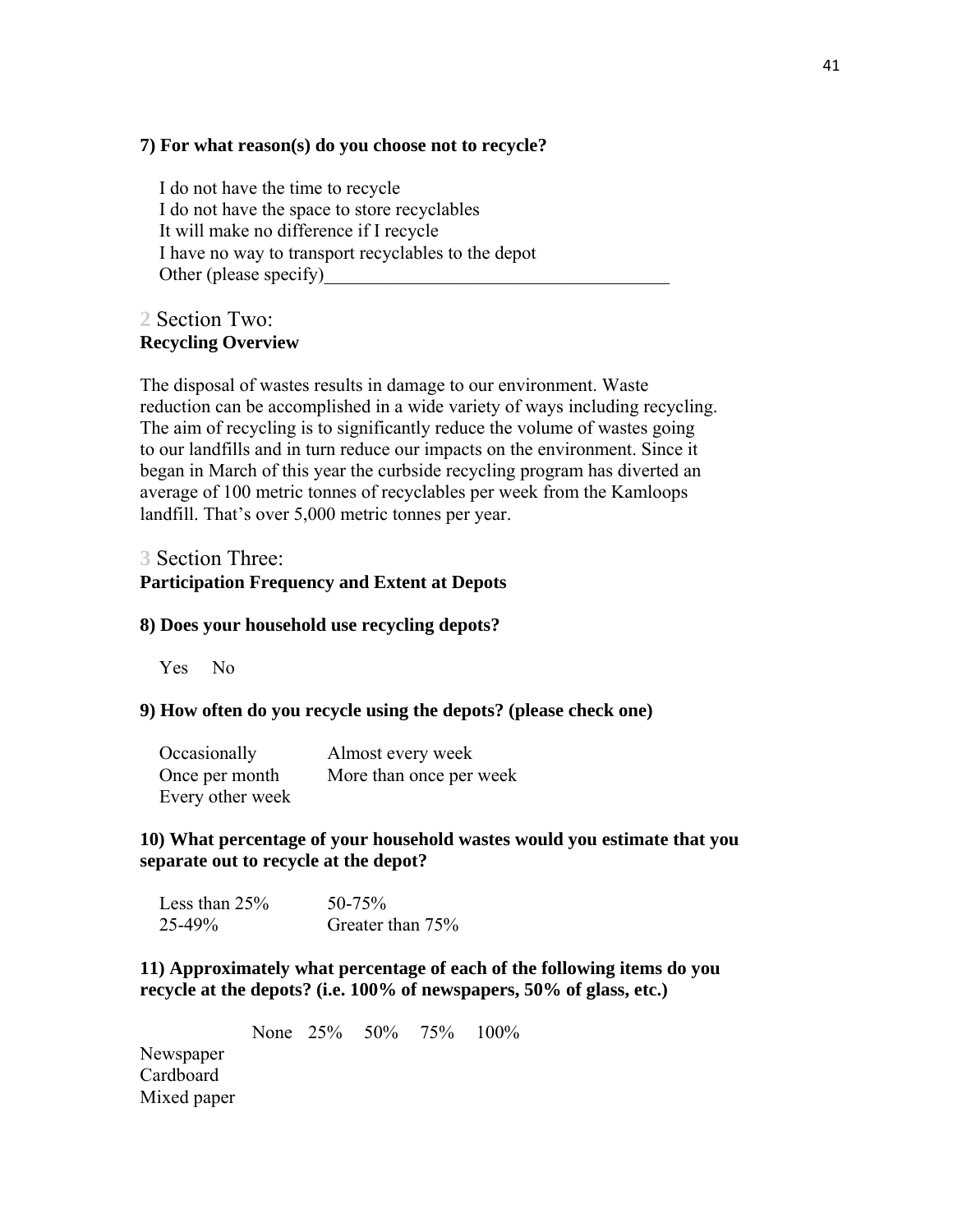Plastics (#1-7) **Glass** Metal

**4** Section Four: **Participation Frequency and Extent with Curbside** 

#### **12) Does your household use curbside recycling?**

Yes No

## **13) How often do you recycle using the curbside collection program? (please check one)**

| Occasionally   | Every other week  |
|----------------|-------------------|
| Once per month | Almost every week |

## **14) On average how full is your recycling container each time you put it out for curbside collection? (please check one)**

| Less than $25\%$ full | $50 - 75\%$ full      |
|-----------------------|-----------------------|
| $25 - 49\%$ full      | Greater than 75% full |

**15) What percentage of your total household wastes would you estimate that you separate out to recycle using curbside recycling? (please check one)** 

| Less than $25%$ | $50 - 75\%$      |
|-----------------|------------------|
| $25 - 49\%$     | Greater than 75% |

**16) Approximately what percentage of each of the following items do you recycle through the curbside recycling program? (i.e. 100% of newspapers, 50% of glass, etc.)** 

None 25% 50% 75% 100% Newspaper Cardboard Mixed paper Plastic  $(\text{\#}1-7)$ Glass **Glass Glass Glass Glass** Metal and the state of the state of the state of the state of the state of the state of the state of the state of the state of the state of the state of the state of the state of the state of the state of the state of the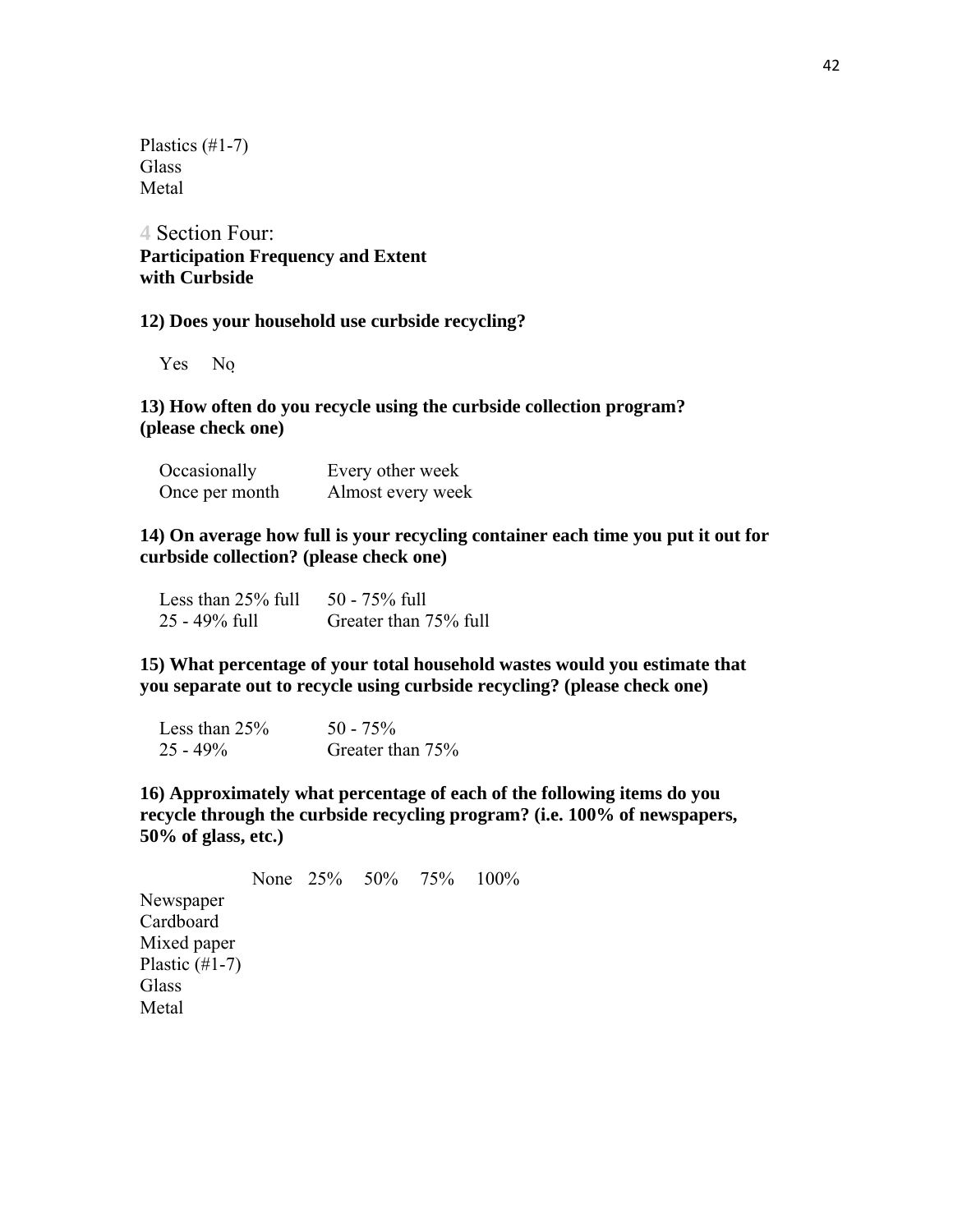**17) Were you provided with sufficient information as to what materials are acceptable in your curbside recycling program?** 

Yes No

**18) Do you find the recycling container provided to you easy to store and move to the curb?** 

Yes No

**19) Approximately what percentage of your households green wastes do you recycle i.e. compost?** 

None 25% 50% 75% 100%

**20) Would you participate in a curbside collection program for green waste, i.e. compost?** 

Yes No

**21) Did you recycle at the city depots prior to the implementation of the curbside program?** 

Yes No

**22) What recycling system do you prefer?** 

Depots Indifferent Curbside

**23) Have you found the curbside recycling collection program more convenient than trips to the recycle depot?** 

Yes No Not applicable

## **5** Section Five: **Willingness to pay**

Curbside recycling collection was implemented for Kamloops residents, at homes where curbside garbage collection services were already in place, on March 17 of this year. The 23,000 households that receive curbside recycling service pay a collection fee of \$33 per year via their city utility bill. Residents now have the convenience of recycling glass, newspapers, metal, plastics (numbered 1-7),cardboard and mixed waste paper through the curbside collection program. Those residents who do not yet have recycling collection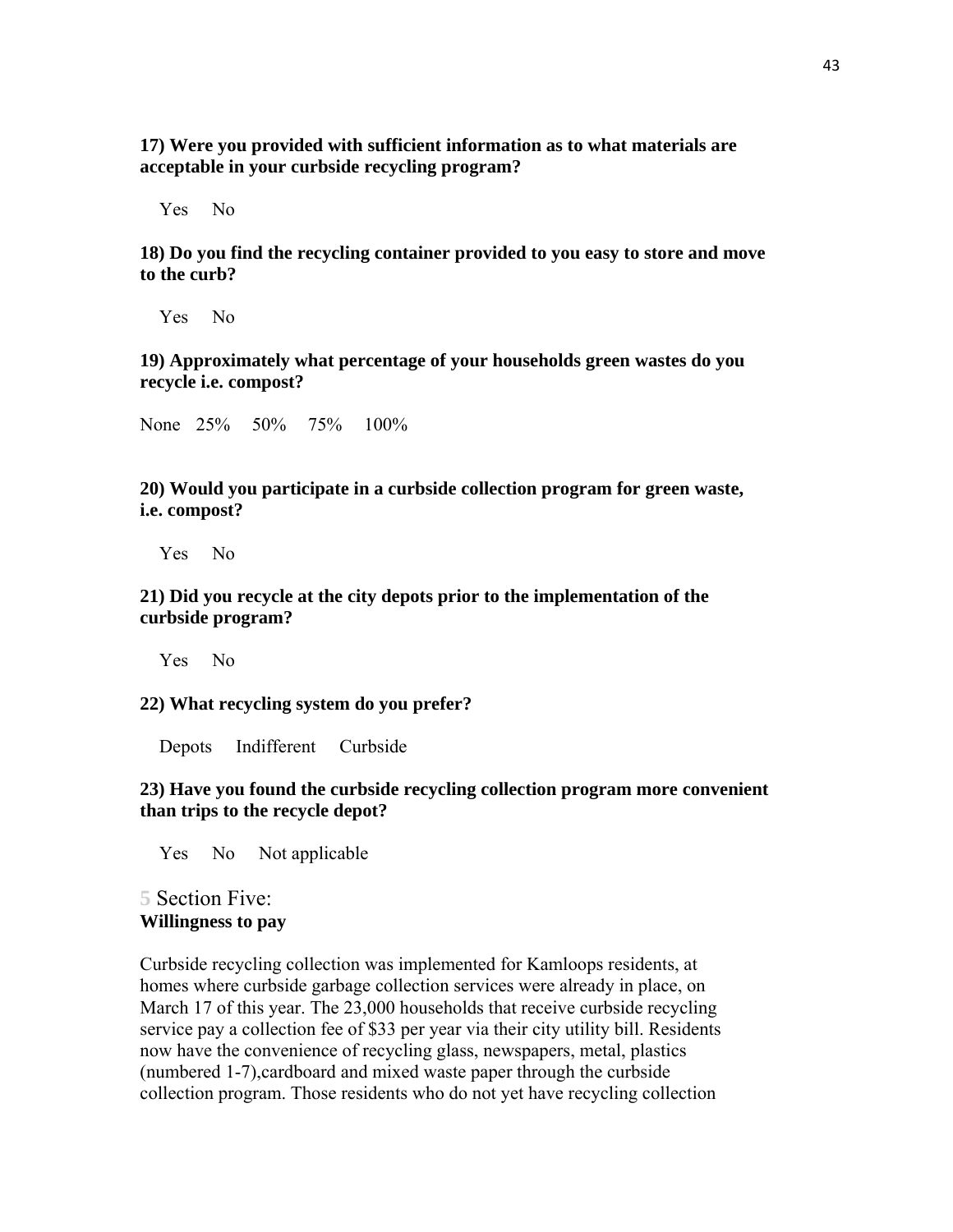can still take their recyclables to one of the 4 drop-off depots. The following hypothetical scenarios are not meant to justify a tax increase but are meant to assess the value of the curbside recycling program to area residents.

#### **24) Does your household have curbside recycling service?**

Yes No

*Recycling fees are completely revenue neutral, they cover operational costs only.* 

**25) Assume that after the first year of service the city was to encounter difficulties in keeping the curbside recycling program running due to increasing costs. Would you be willing to accept an increase in your households city utility fees, beyond the current fee of \$33 per year, in order to maintain the current curbside recycling program?** 

Yes No *Go to Question 29..Go to Question 26.* 

**26) What is the maximum increase, over and above the current fee of \$33 per year, that would be acceptable for your household to pay each year to maintain the current curbside recycling program?** 

Less than \$5 more per year (please specify) \$5 - \$9 more per year \$10 - \$14 more per year \$15 - \$19 more per year \$20 - \$24 more per year Greater than \$24 more per year (please specify)

*Answer Questions 27 and 28 ONLY IF you answered 'No' to Question 24.* 

**27) Would you be willing to accept the increase in your households city utility fees in order to implement a curbside recycling program?** 

Yes No *Go to Question 29.Go to Question 28.* 

**28) What is the maximum amount that your household would be willing to pay each year to implement a curbside recycling program?** 

Less than  $$10$  per year (please specify) \$10 - \$19 per year \$20 - \$29 per year \$30 - \$39 per year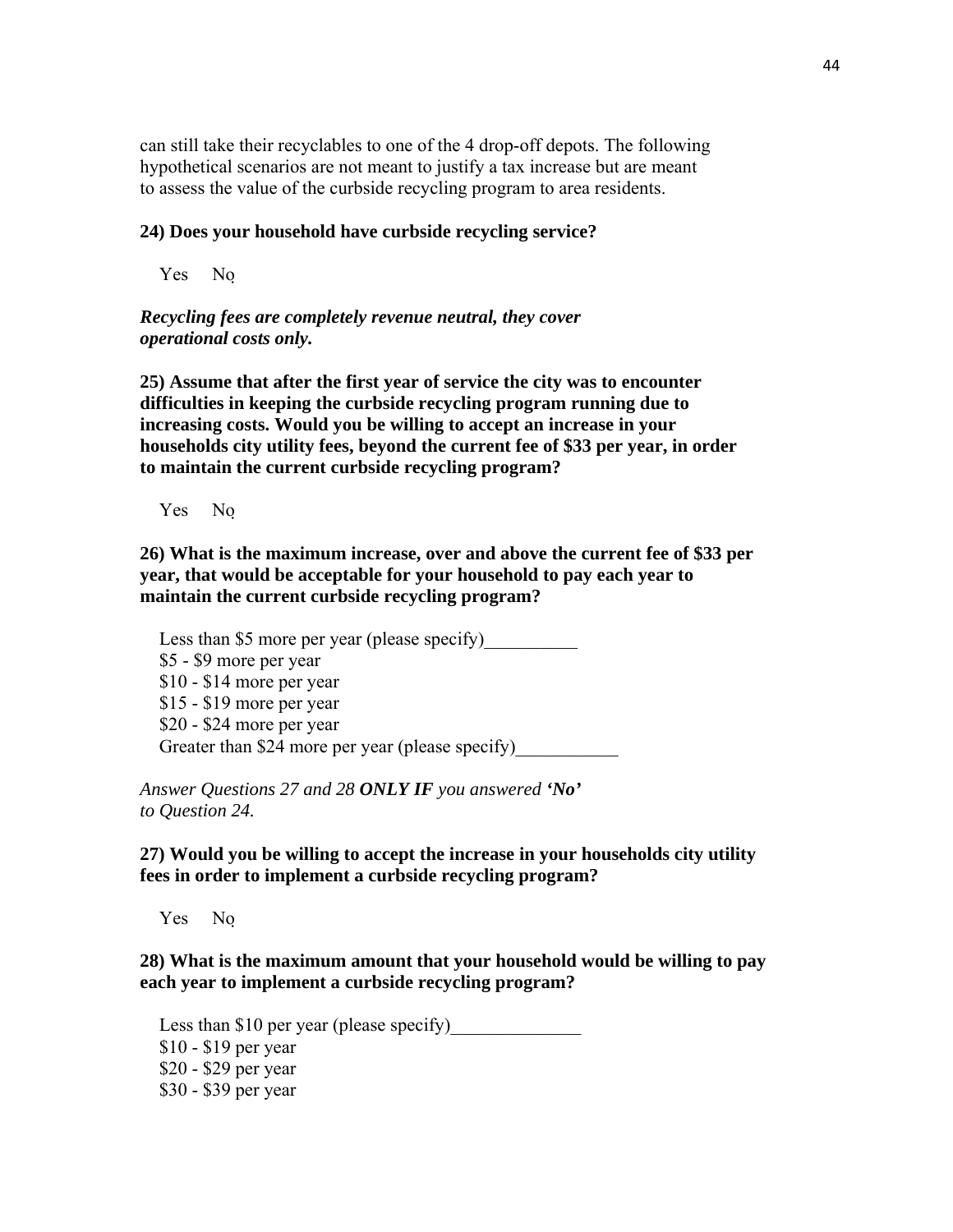\$40 - \$49 per year Greater than \$50 per year (please specify)

## *Recycling fees are completely revenue neutral, they cover operational costs only.*

*Answer Question 29 ONLY IF you answered 'No' to Questions 25 or 27.* 

## **29) For what reason are you not willing to pay more for curbside recycling?**

 Income/financial situation of my household City utilities are already too high The depots are sufficient Would rather see money spent on other services The current fee of \$33 per year is sufficient Other  $\Box$ 

## **6** Section Six: **Socioeconomic Variables**

#### **30) What is your gender?**

Female Male

#### **31) What is your age? (please check one)**

| 18-24 | 45-54       |
|-------|-------------|
| 25-34 | 55-64       |
| 35-44 | 65 and over |

#### **32) What type of dwelling do you reside in?**

 Detached (single family) home Apartment building Condominium Townhouse Duplex

#### **33) Do you rent or own your home?**

Rent Own

## **34) What is your postal code? \_\_\_\_\_\_\_\_\_\_\_\_**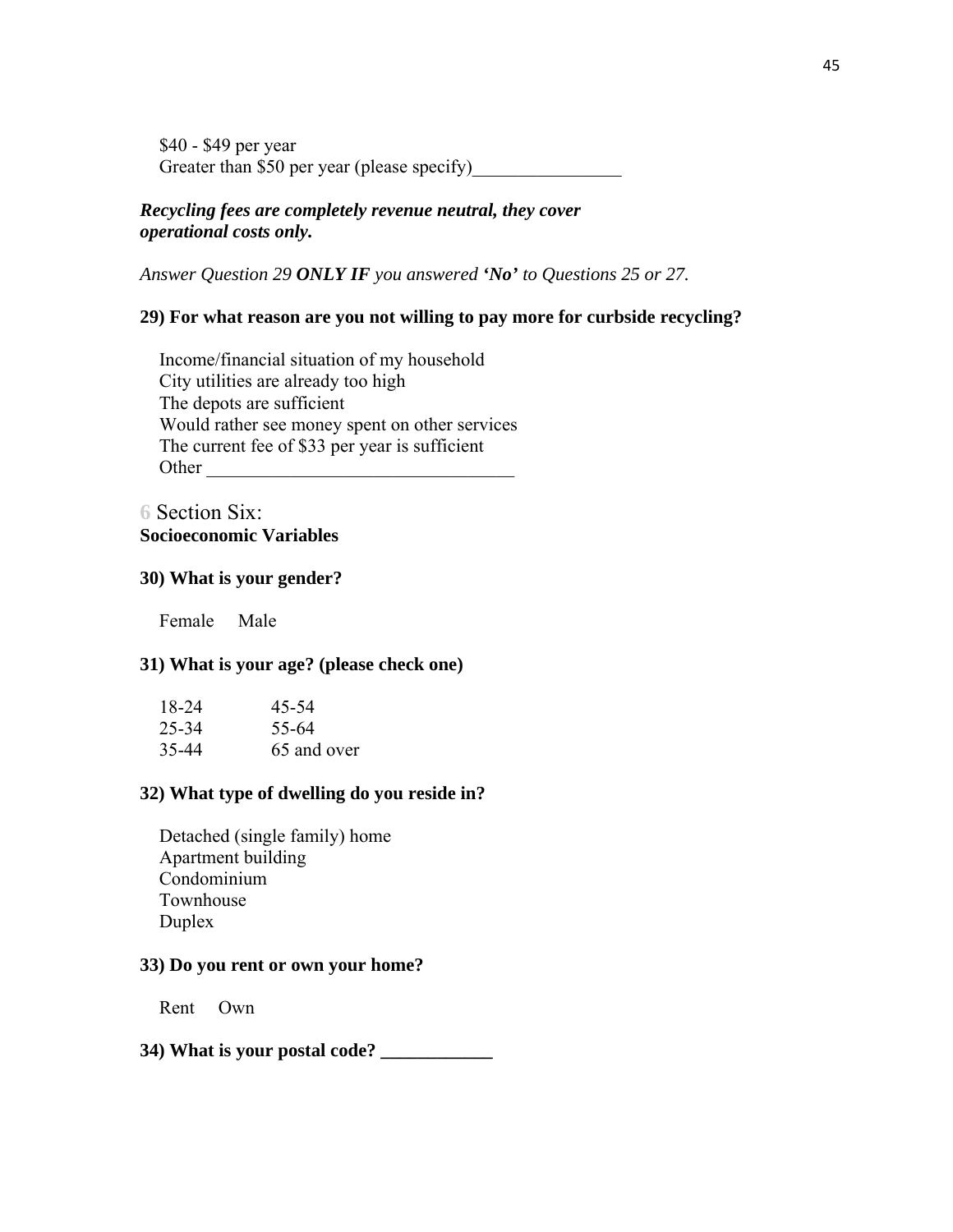## **35) How many members are there in your household?**

\_\_\_\_\_\_\_ individuals

#### **36) What is the highest level of education that you have completed?**

 Some high school or less High school graduate Some College or Trade school College or Trade school graduate University graduate (Bachelor's Degree) Post Graduate Studies

#### **37) What range does your yearly household pre-tax income fall under?**

| Less than $$20,000$  | \$60,000 to \$79,000 |
|----------------------|----------------------|
| \$20,000 to \$39,000 | \$80,000 to \$99,000 |
| \$40,000 to \$59,000 | Over \$100,000       |

#### **Your comments would be appreciated:**

Thank you for your assistance Please return your completed questionnaire in the enclosed postage paid envelope to:

## **Research Centre**

Thompson Rivers University Box 3010 McGill Rd. Kamloops, B.C. V2C 5N3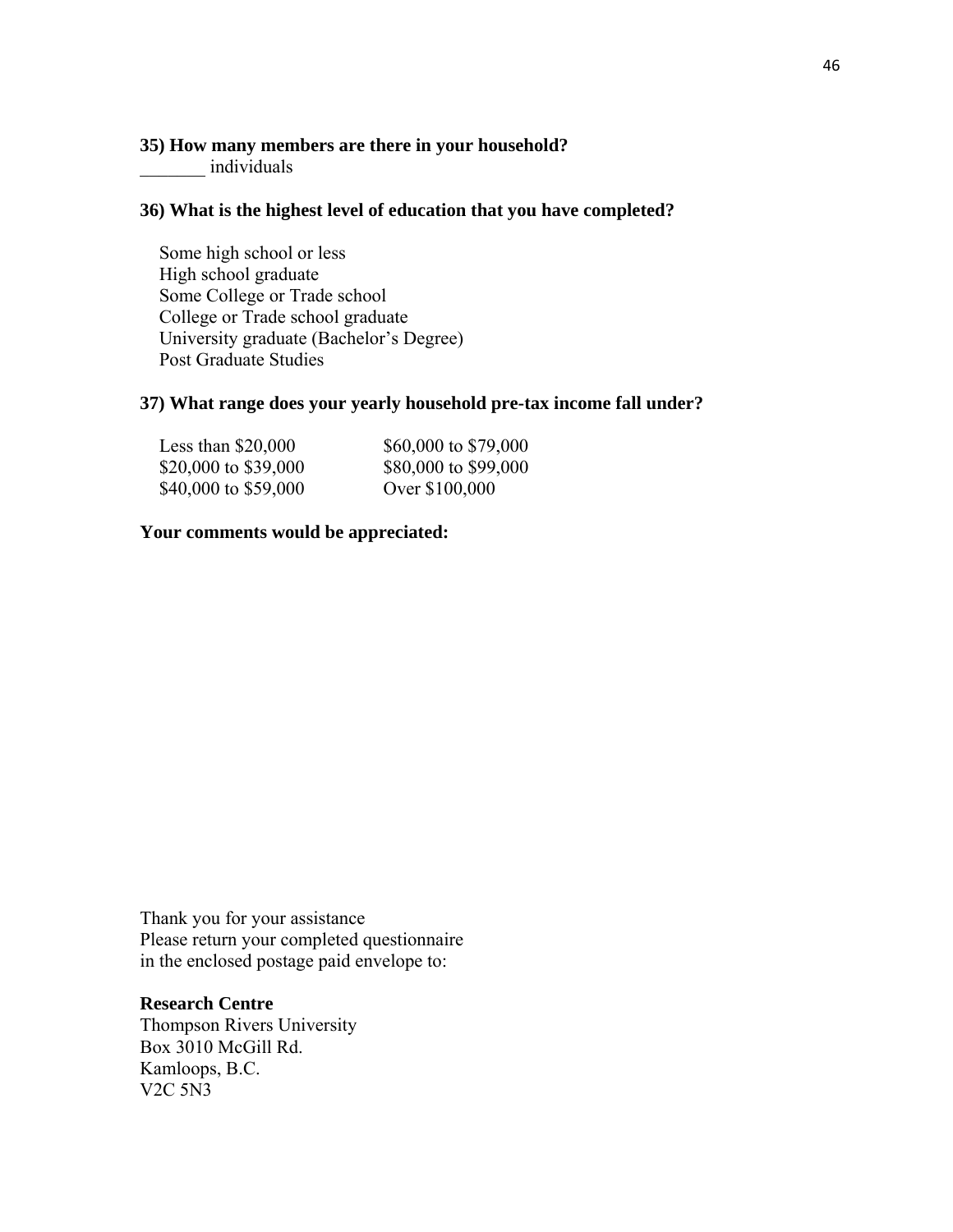## **APPENDIX 2C**: Vernon Survey

(Distributed in booklet format)

### **Recycling**

*in Three Small Cities in B.C.'S Interior.*  **Vernon** 

## *Research Centre*

Thompson Rivers University Box 3010 McGill Rd. Kamloops, B.C. V2C 5N3

#### **To the respondent:**

Thank you for participating in this survey about recycling being conducted in three small cities in the interior of B.C.. Completing the survey should take less than 15 minutes of your time.

The primary purpose of this survey is to determine: (1) which recycling system, depots or curbside, has the most significant impact on participation rates (2) if the frequency and extent of participation in recycling activity changes following the implementation of a curbside recycling program and (3) the willingness to pay for a curbside recycling program relative to a depot recycling program at the household level. When the study is completed the results will be made available to the public.

All personal information will remain completely anonymous.

| D. Taylor, B.Sc., | P. Tsigaris, Ph. D.,    |
|-------------------|-------------------------|
| M.Sc. Candidate   | Thesis Supervisor       |
| Research Center   | Department of Economics |
| 250 371 - 5945    | 250 371 - 5732          |
|                   |                         |

This project is supported by:

| The City of Kamloops | The Community University | <b>Thompson Rivers University</b> |
|----------------------|--------------------------|-----------------------------------|
|                      | Research Alliance        |                                   |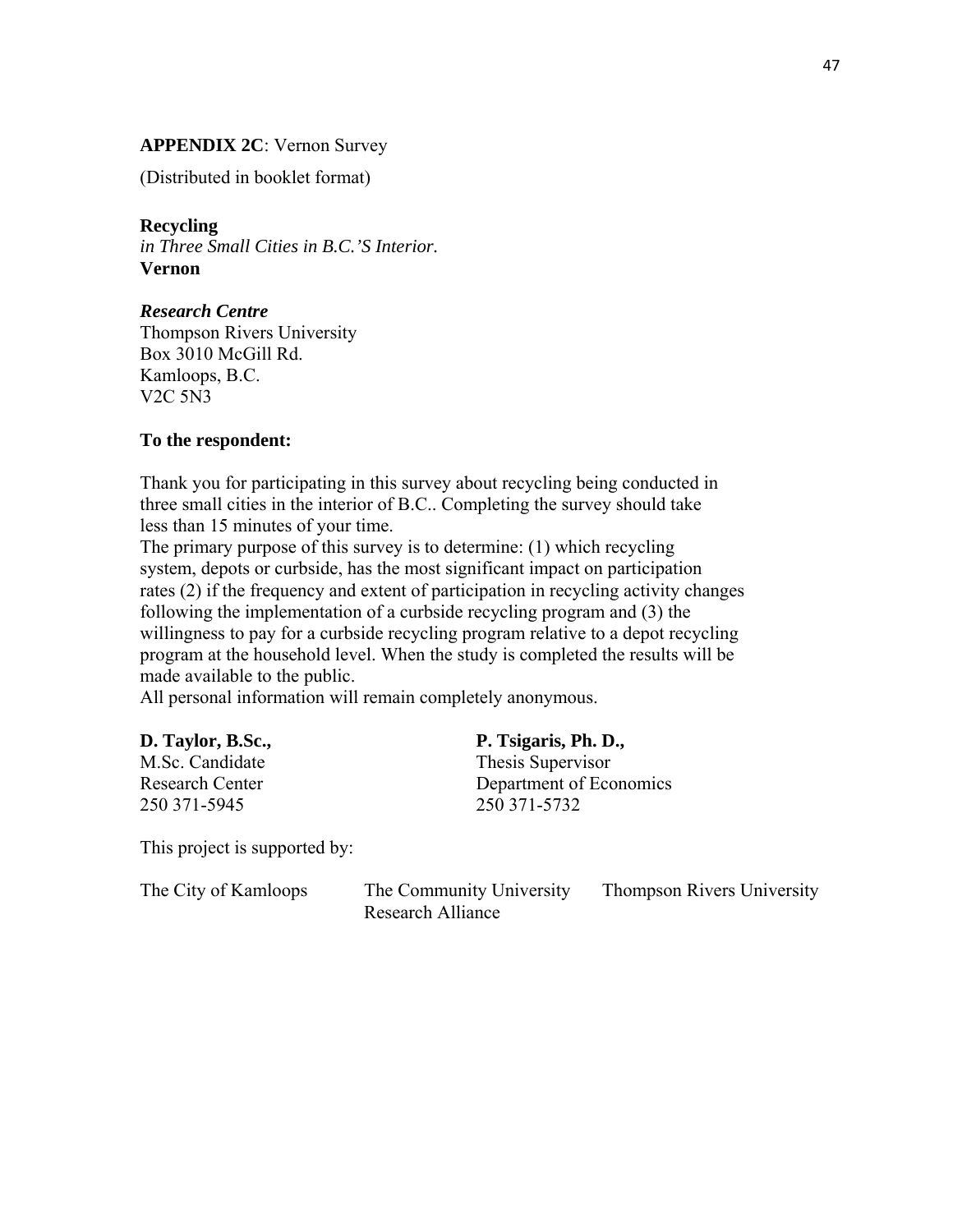**1** Section One: **Attitudes and Concerns** 

## **1) Rate the following issues on the scale of low to high priority in your municipality by entering a check in the appropriate box.**  *(1 is lowest priority and 5 is highest priority)*

1 2 3 4 5

- A. Improving city streets (patching or snow removal) B. Improving the quality of drinking water C. Reducing crime
- D. Improving environmental quality
- E. Improving the quality of health care
- F. Investing in arts and culture
- G. Improving the quality of education

### **2) Are you or is anyone in your household currently a participant in any community environmental organizations?**

Yes No

## **3) Do most of your neighbours recycle?**

Yes No

## **4) Does your household recycle?**

Yes No

## **5) Of all the materials in your household that could be recycled i.e. batteries, paint, paper, green waste, etc., what percentage do you recycle?**

25% 50% 75% 100%

## **6) Who makes the recycling decisions in your household?**

 Female head of household Male head of household Family decision

*Answer Question 7 ONLY IF you answered 'No' to Question 4*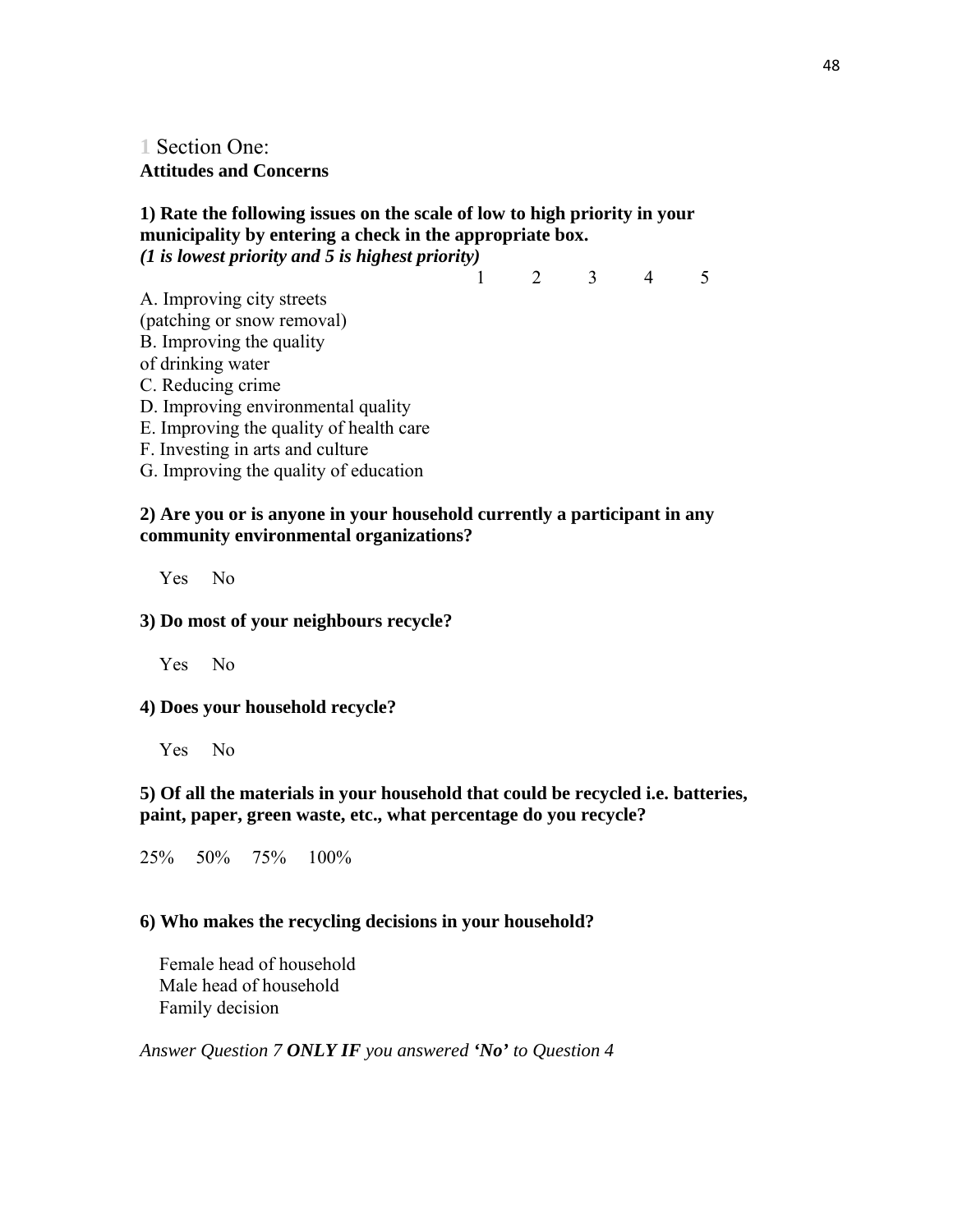### **7) For what reason(s) do you choose not to recycle?**

 I do not have the time to recycle I do not have the space to store recyclables It will make no difference if I recycle I have no way to transport recyclables to the depot Other (please specify)

## **2** Section Two: **Recycling Overview**

The disposal of wastes results in damages to our environment. Waste reduction can be accomplished in a wide variety of ways including recycling. The aim of recycling is to significantly reduce the volume of wastes going to our landfills and in turn reduce our impacts on the environment. Since it began in 1996 the recycling program has diverted an average of 3,300 tonnes of recyclables per year from Vernon's landfill.

# **3** Section Three:

# **Participation Frequency and Extent at Depots**

### **8) Does your household use recycling depots?**

Yes No

## **9) How often do you recycle using the depots? (please check one)**

| Occasionally     | Almost every week       |
|------------------|-------------------------|
| Once per month   | More than once per week |
| Every other week |                         |

## **10) What percentage of your household wastes would you estimate that you separate out to recycle at the depot?**

| Less than $25%$ | $50 - 75\%$      |
|-----------------|------------------|
| $25 - 49\%$     | Greater than 75% |

## **11) Approximately what percentage of each of the following items do you recycle at the depots? (ie. 100% of newspapers, 50% of glass, etc.)**

None 25% 50% 75% 100% **Newspaper** Cardboard Mixed paper Plastics (#1-7)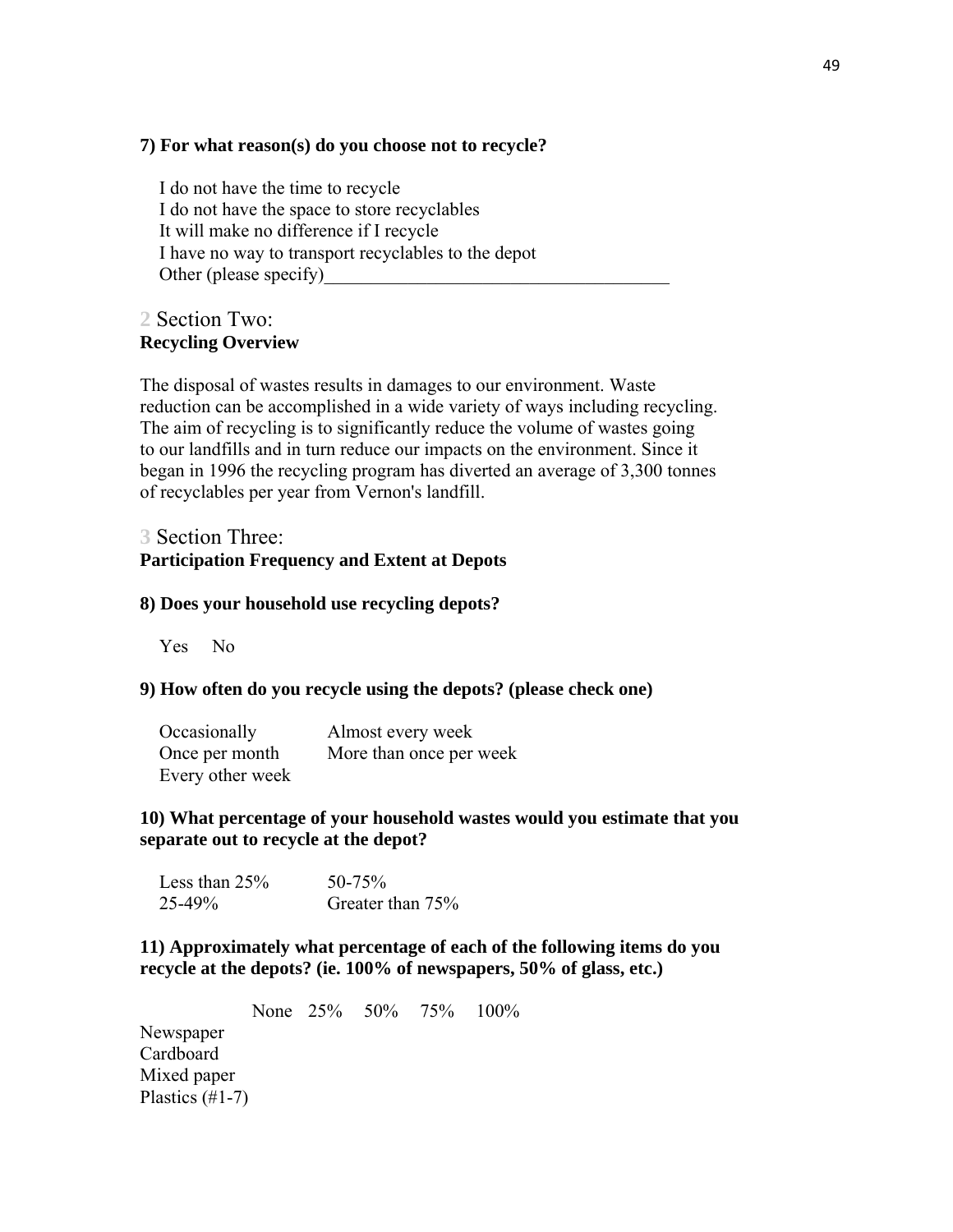**Glass** Metal

**4** Section Four: **Participation Frequency and Extent with Curbside** 

#### **12) Does your household use curbside recycling?**

Yes No

## **13) How often do you recycle using the curbside collection program? (please check one)**

| Occasionally   | Every other week  |
|----------------|-------------------|
| Once per month | Almost every week |

## **14) On average how full is your recycling container each time you put it out for curbside collection? (please check one)**

| Less than $25\%$ full | $50 - 75\%$ full      |
|-----------------------|-----------------------|
| $25 - 49\%$ full      | Greater than 75% full |

**15) What percentage of your total household wastes would you estimate that you separate out to recycle using curbside recycling? (please check one)** 

| Less than $25%$ | $50 - 75\%$      |
|-----------------|------------------|
| $25 - 49\%$     | Greater than 75% |

**16) Approximately what percentage of each of the following items do you recycle through the curbside recycling program? (i.e. 100% of newspapers, 50% of glass, etc.)** 

None 25% 50% 75% 100% Newspaper Cardboard Mixed paper Plastic  $(\#1-7)$ Glass Metal

#### **17) Did you recycle at the city depots prior to the implementation of the curbside program?**

Yes No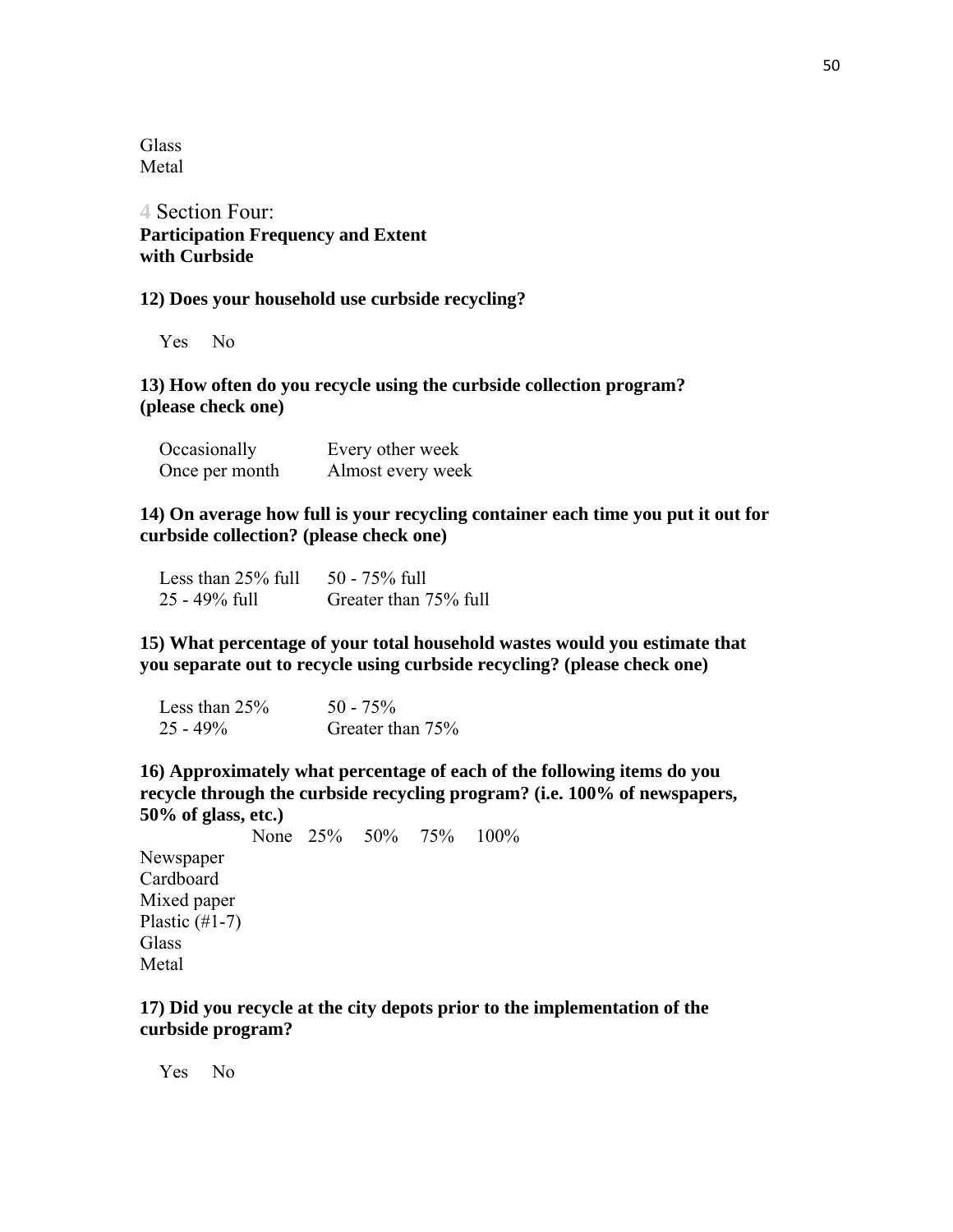#### **18) What recycling system do you prefer?**

Depots Curbside Indifferent

## **19) Have you found the curbside recycling collection program more convenient than trips to the recycle depot?**

Yes No Not applicable

## **5** Section Five: **Willingness to pay**

Curbside recycling collection has been in place for Vernon residents since 1996. Both detached and multifamily homes have access to this service and all city residents who receive curbside recycling service pay a collection fee via their city utility bill. Residents have the convenience of recycling materials including newspapers, metal, plastics (numbered 1-7), plastic film, cardboard and mixed waste paper through the curbside collection program. Recyclables can also be taken to the drop-off site next to the landfill. The following hypothetical scenarios are not meant to justify a tax increase but are meant to assess the value of the curbside recycling program to area residents.

#### **20) Does your household have curbside recycling service?**

Yes No

**21) Assuming the city was to encounter diffi culties in keeping the curbside recycling program running due to increasing costs. Would you be willing to accept an increase in your households city utility fees, beyond the current fee charged per year, in order to maintain the current curbside recycling program?** 

 $Yes$  **No**  $Q$ 

**22) What is the maximum increase, over and above the current fee that would be acceptable for your household to pay each year to maintain the current curbside recycling program?** 

Less than \$5 more per year (please specify) \$5 - \$9 more per year \$10 - \$14 more per year \$15 - \$19 more per year \$20 - \$24 more per year Greater than \$24 more per year (please specify)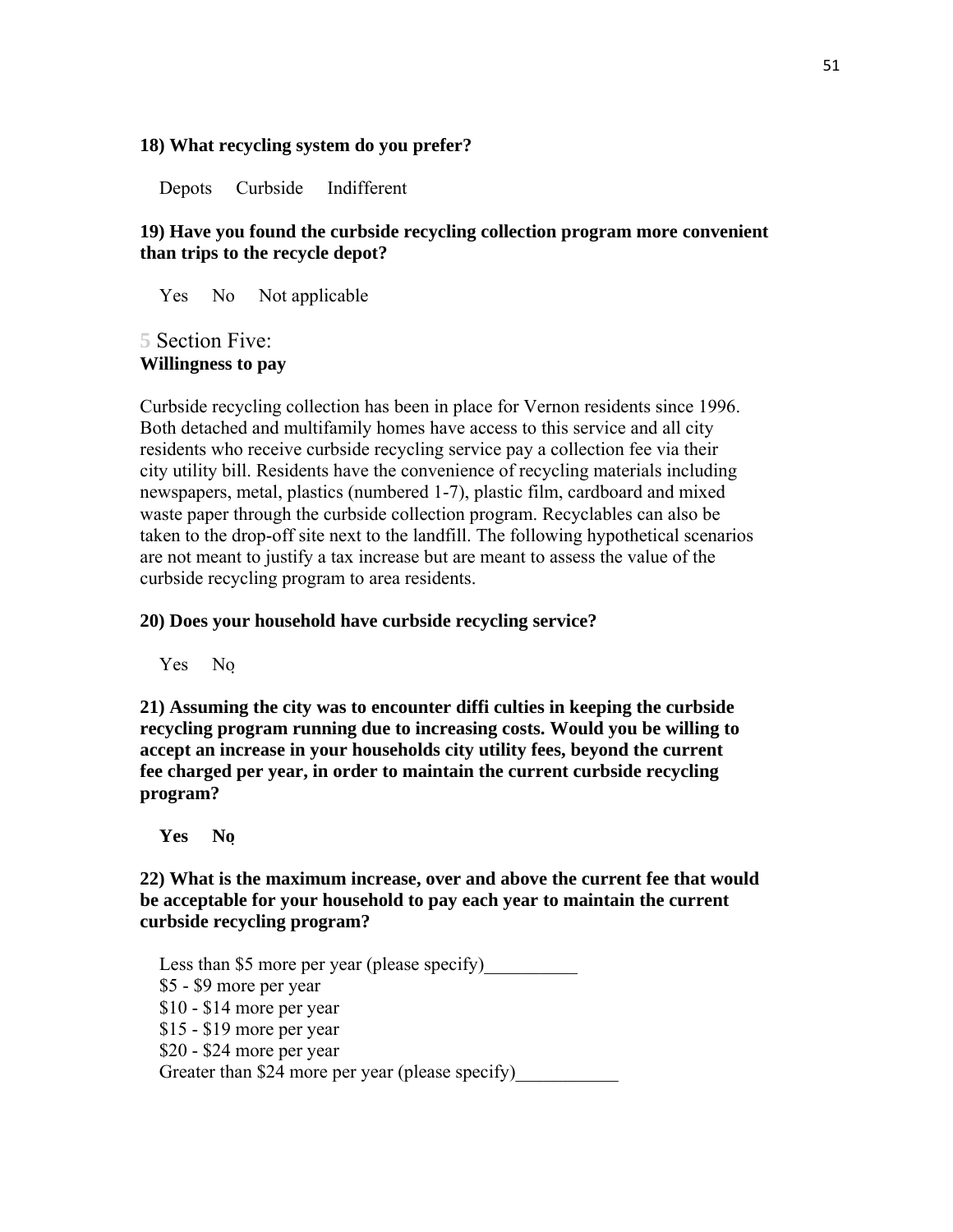*Answer Questions 23 and 24 ONLY IF you answered 'No' to Question 20.* 

## **23) Would you be willing to accept the increase in your households city utility fees in order to implement a curbside recycling program?**

Yes No

## **24) What is the maximum amount that your household would be willing to pay each year to implement a curbside recycling program?**

Less than \$10 per year (please specify) \$10 - \$19 per year \$20 - \$29 per year \$30 - \$39 per year \$40 - \$49 per year Greater than \$50 per year (please specify)

*Answer Question 25 ONLY IF you answered 'No' to Questions 21 or 23.* 

## **25) For what reason are you not willing to pay more for curbside recycling?**

 Income/financial situation of my household City utilities are already too high The depots are sufficient Would rather see money spent on other services The current yearly fee is sufficient Other \_\_\_\_\_\_\_\_\_\_\_\_\_\_\_\_\_\_\_\_\_\_\_\_\_\_\_\_\_\_\_\_\_

**6** Section Six: **Socioeconomic Variables** 

#### **26) What is your gender?**

Female Male

## **27) What is your age? (please check one)**

| 18-24 | 45-54       |
|-------|-------------|
| 25-34 | 55-64       |
| 35-44 | 65 and over |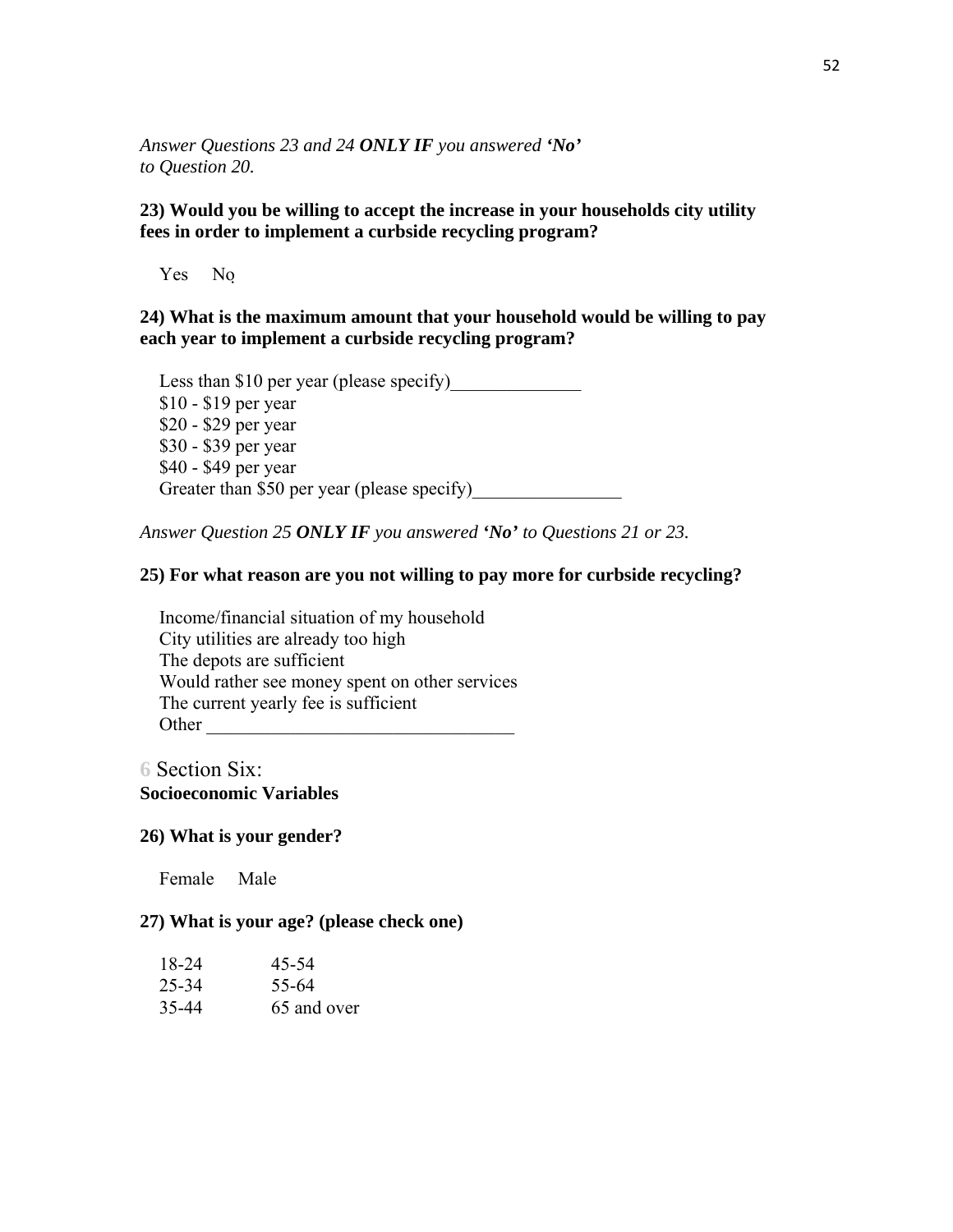#### **28) What type of dwelling do you reside in?**

 Detached (single family) home Apartment building Condominium Townhouse Duplex

#### **29) Do you rent or own your home?**

Rent Own

**30) What is your postal code? \_\_\_\_\_\_\_**\_\_\_\_\_\_

**31) How many members are there in your household?**  \_\_\_\_\_\_\_ individuals

#### **32) What is the highest level of education that you have completed?**

 Some high school or less High school graduate Some College or Trade school College or Trade school graduate University graduate (Bachelor's Degree) Post Graduate Studies

#### **33) What range does your yearly household pre-tax income fall under?**

\$20,000 to \$39,000 \$80,000 to \$99,000 \$40,000 to \$59,000 Over \$100,000

Less than \$20,000 \$60,000 to \$79,000

#### **Your comments would be appreciated:**

Thank you for your assistance Please return your completed questionnaire in the enclosed postage paid envelope to:

#### **Research Centre**

Thompson Rivers University Box 3010 McGill Rd. Kamloops, B.C. V2C 5N3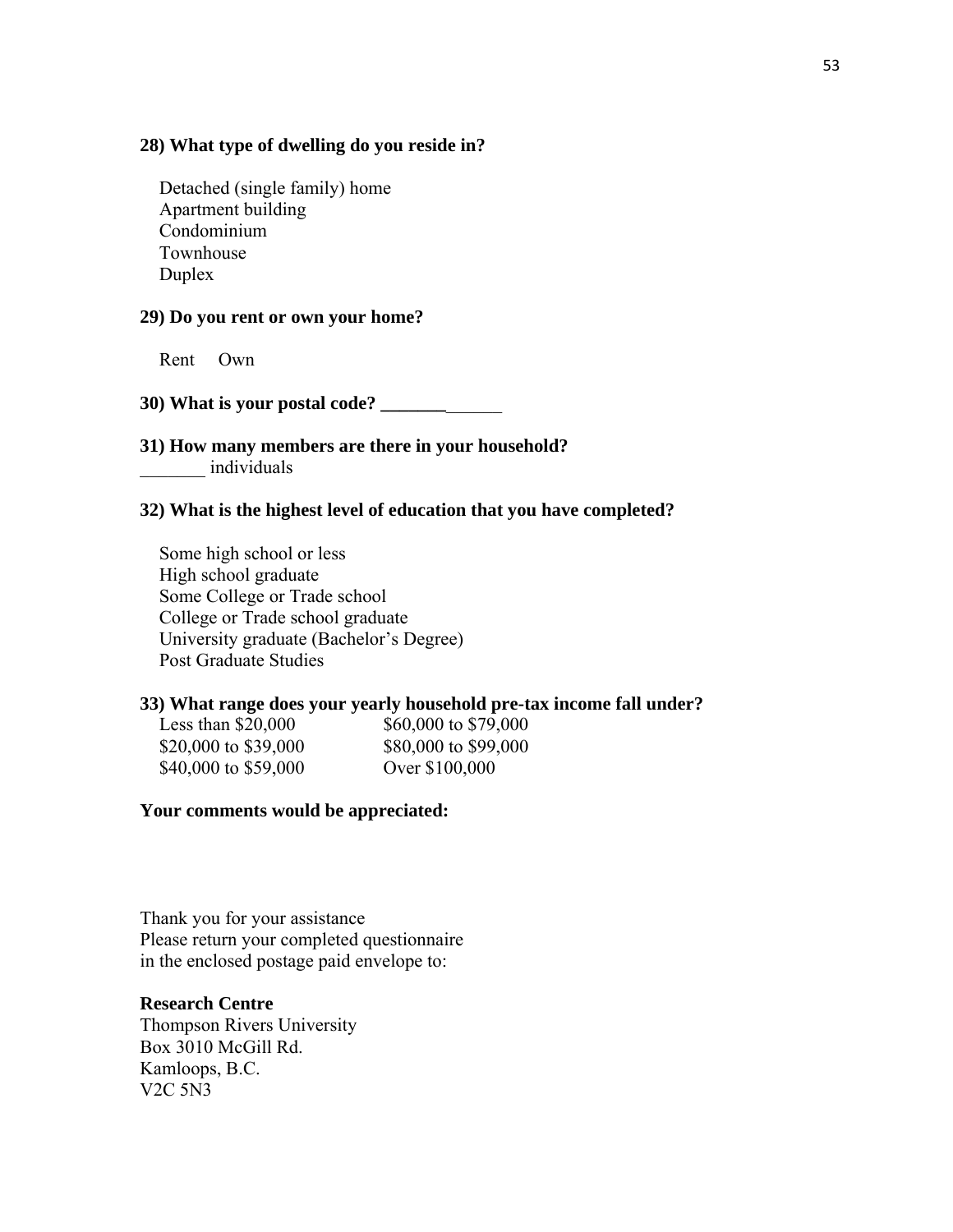## **APPENDIX 2D**: Merritt Survey

(Distributed in booklet format)

### **Recycling**

*in Three Small Cities in B.C.'S Interior.*  **Merritt** 

## *Research Centre*

Thompson Rivers University Box 3010 McGill Rd. Kamloops, B.C. V2C 5N3

#### **To the respondent:**

Thank you for participating in this survey about recycling being conducted in three small cities in the interior of B.C.. Completing the survey should take less than 15 minutes of your time.

The primary purpose of this survey is to determine: (1) which recycling system, depots or curbside, has the most significant impact on participation rates (2) if the frequency and extent of participation in recycling activity changes following the implementation of a curbside recycling program and (3) the willingness to pay for a curbside recycling program relative to a depot recycling program at the household level. When the study is completed the results will be made available to the public.

All personal information will remain completely anonymous.

| D. Taylor, B.Sc.,      | P. Tsigaris, Ph. D.,    |
|------------------------|-------------------------|
| M.Sc. Candidate        | Thesis Supervisor       |
| <b>Research Center</b> | Department of Economics |
| 250 371-5945           | 250 371 - 5732          |
|                        |                         |

This project is supported by:

| The City of Kamloops | The Community University | <b>Thompson Rivers University</b> |
|----------------------|--------------------------|-----------------------------------|
|                      | Research Alliance        |                                   |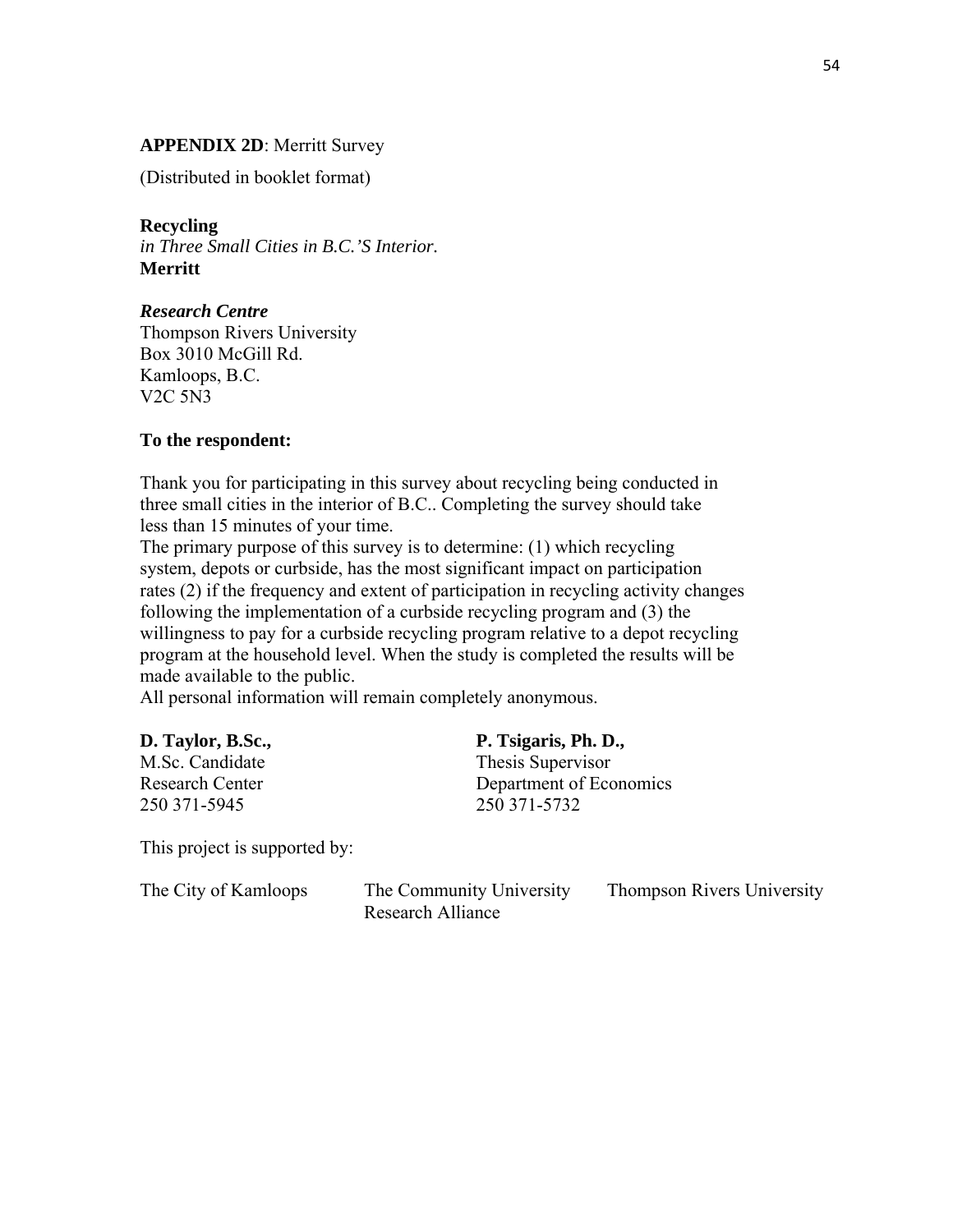**1** Section One: **Attitudes and Concerns** 

## **1) Rate the following issues on the scale of low to high priority in your municipality by entering a check in the appropriate box.**  *(1 is lowest priority and 5 is highest priority)*

1 2 3 4 5

- A. Improving city streets (patching or snow removal) B. Improving the quality of drinking water C. Reducing crime
- D. Improving environmental quality
- E. Improving the quality of health care
- F. Investing in arts and culture
- G. Improving the quality of education

### **2) Are you or is anyone in your household currently a participant in any community environmental organizations?**

Yes No

## **3) Do most of your neighbours recycle?**

Yes No

## **4) Does your household recycle?**

Yes No

## **5) Of all the materials in your household that could be recycled i.e. batteries, paint, paper, green waste, etc., what percentage do you recycle?**

25% 50% 75% 100%

## **6) Who makes the recycling decisions in your household?**

 Female head of household Male head of household Family decision

*Answer Question 7 ONLY IF you answered 'No' to Question 4*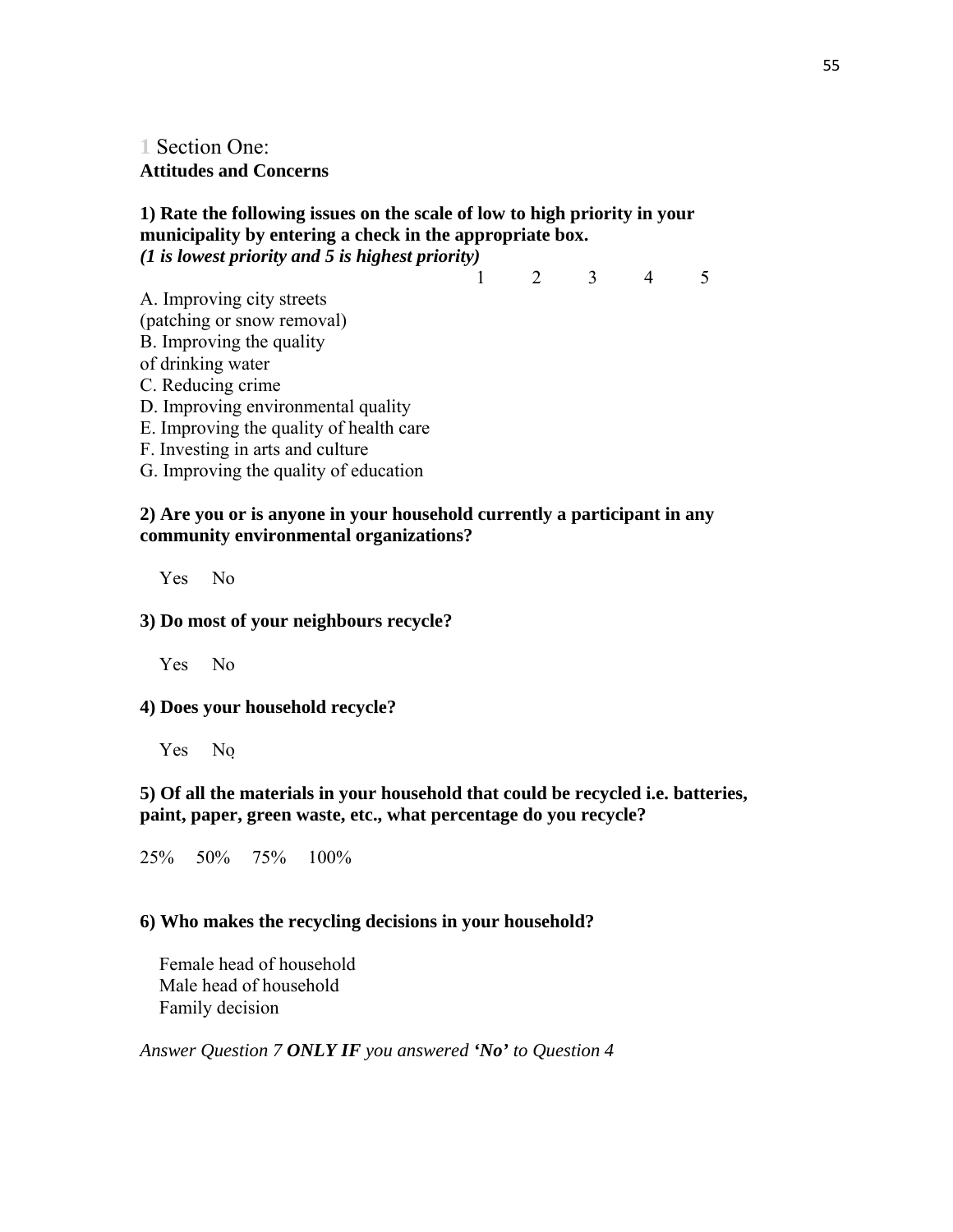### **7) For what reason(s) do you choose not to recycle?**

 I do not have the time to recycle I do not have the space to store recyclables It will make no difference if I recycle I have no way to transport recyclables to the depot Other (please specify)

## **2** Section Two: **Recycling Overview**

The disposal of wastes results in damage to our environment. Waste reduction can be accomplished in a wide variety of ways including recycling. The aim of recycling is to significantly reduce the volume of wastes going to our landfills and in turn reduce our impacts on the environment. The newly expanded drop-off depots are one way that Merritt residents can divert an increased amount of waste from area landfills.

# **3** Section Three:

# **Participation Frequency and Extent at Depots**

#### **8) Does your household use recycling depots?**

Yes No

## **9) How often do you recycle using the depots? (please check one)**

| Occasionally     | Almost every week       |
|------------------|-------------------------|
| Once per month   | More than once per week |
| Every other week |                         |

## **10) What percentage of your household wastes would you estimate that you separate out to recycle at the depot?**

| Less than $25%$ | $50 - 75\%$      |
|-----------------|------------------|
| $25 - 49\%$     | Greater than 75% |

## **11) Approximately what percentage of each of the following items do you recycle at the depots? (ie. 100% of newspapers, 50% of glass, etc.)**

None 25% 50% 75% 100% **Newspaper** Cardboard Mixed paper Plastics (#1-7)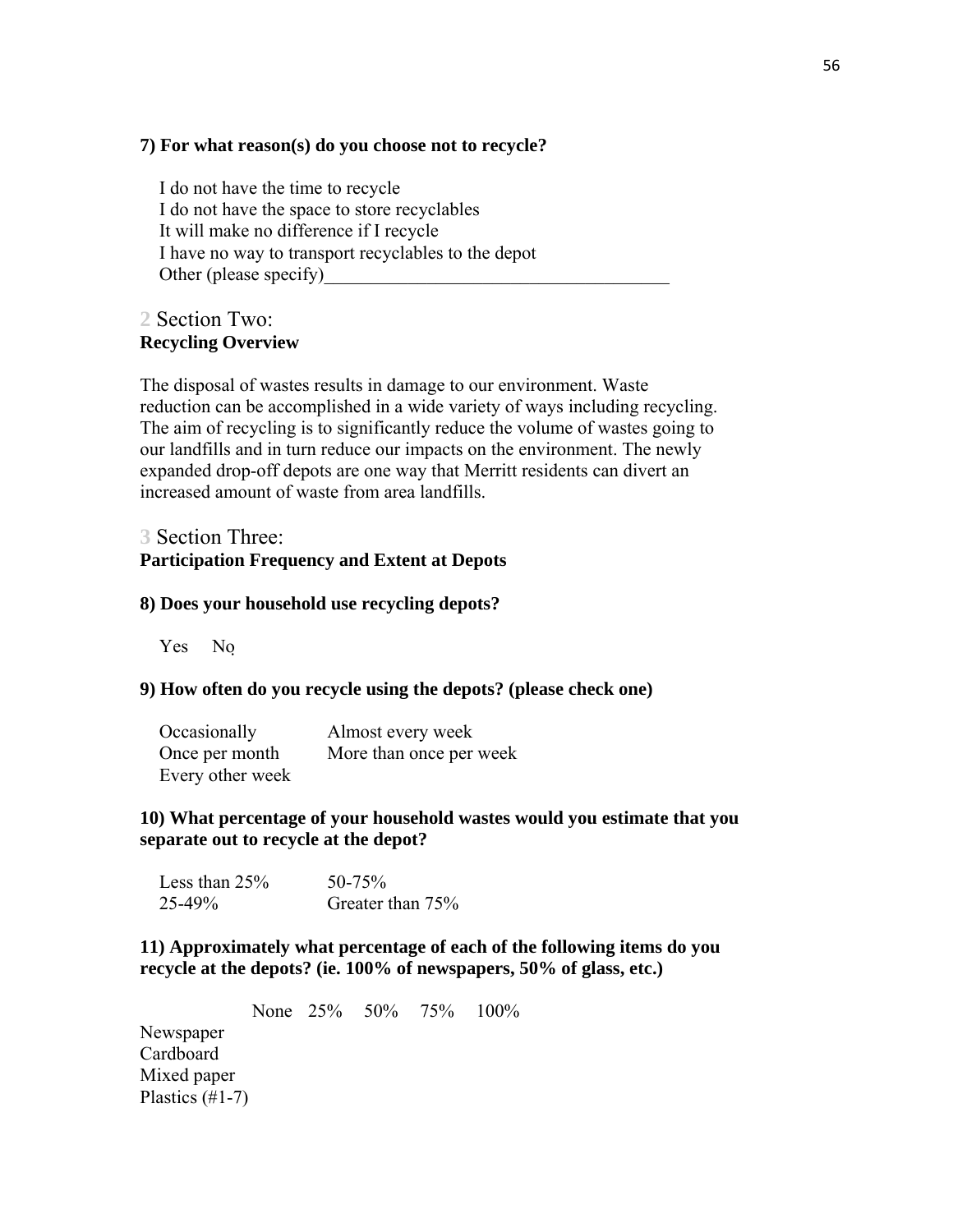Glass and the contract of the contract of the contract of the contract of the contract of the contract of the contract of the contract of the contract of the contract of the contract of the contract of the contract of the Metal and the state of the state of the state of the state of the state of the state of the state of the state of the state of the state of the state of the state of the state of the state of the state of the state of the

## **4** Section Four: **Willingness to pay**

Currently Merritt residents can recycle glass, newspapers, metal cans, milk jugs, corrugated cardboard and mixed waste paper at the Civic Centre drop-off recycling depot. Recently the City of Kamloops implemented a curbside recycling program and the City of Vernon has had one in place since 1996. Residents in these cities pay a yearly fee as a part of their city utility bill for curbside recycling collection, for example \$33 per year in Kamloops. In addition to being convenient these programs have greatly reduced waste going to city landfills, for example it is estimated that the Kamloops recycling program will divert over 5,000 metric tonnes of recycling in its first year of operation. The following hypothetical scenario is not meant to justify a tax increase but is meant to assess the value of a curbside recycling program to area residents.

## **12) Would you be willing to accept an increase in your households city utility fees in order to implement a curbside recycling program?**

Yes No

**13) What is the maximum increase that your household would be willing to pay each year to implement a curbside recycling program** 

Less than \$10 per year (please specify) \$10 - \$19 per year \$20 - \$29 per year \$30 - \$39 per year \$40 - \$49 per year Greater than \$50 per year (please specify)

*Answer Question 14 ONLY IF you answered 'No' to Question 12.* 

#### **14) For what reason are you not willing to pay more for curbside recycling?**

 Income/financial situation of my household City utilities are already too high The depots are sufficient Would rather see money spent on other services Other \_\_\_\_\_\_\_\_\_\_\_\_\_\_\_\_\_\_\_\_\_\_\_\_\_\_\_\_\_\_\_\_\_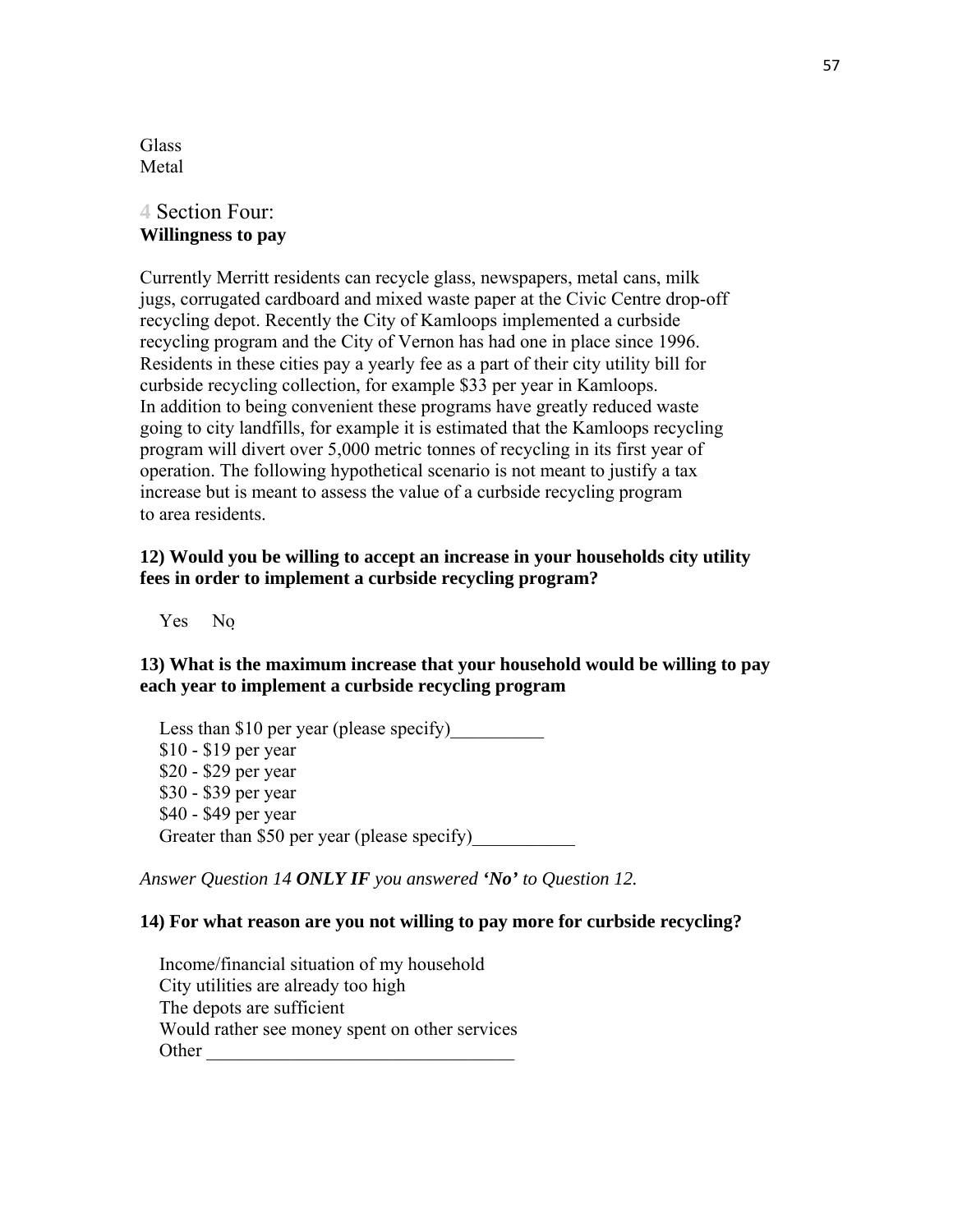**5** Section Five: **Socioeconomic Variables** 

#### **15) What is your gender?**

Female Male

## **16) What is your age? (please check one)**

| 18-24 | 45-54       |
|-------|-------------|
| 25-34 | 55-64       |
| 35-44 | 65 and over |

## **17) What type of dwelling do you reside in?**

 Detached (single family) home Apartment building Condominium Townhouse Duplex

## **18) Do you rent or own your home?**

Rent Own

## **19) What is your postal code? \_\_\_\_\_\_\_**\_\_\_\_\_\_

## **20) How many members are there in your household?**  \_\_\_\_\_\_\_ individuals

#### **21) What is the highest level of education that you have completed?**

 Some high school or less High school graduate Some College or Trade school College or Trade school graduate University graduate (Bachelor's Degree) Post Graduate Studies

#### **22) What range does your yearly household pre-tax income fall under?**

| Less than $$20,000$  | \$60,000 to \$79,000 |
|----------------------|----------------------|
| \$20,000 to \$39,000 | \$80,000 to \$99,000 |
| \$40,000 to \$59,000 | Over \$100,000       |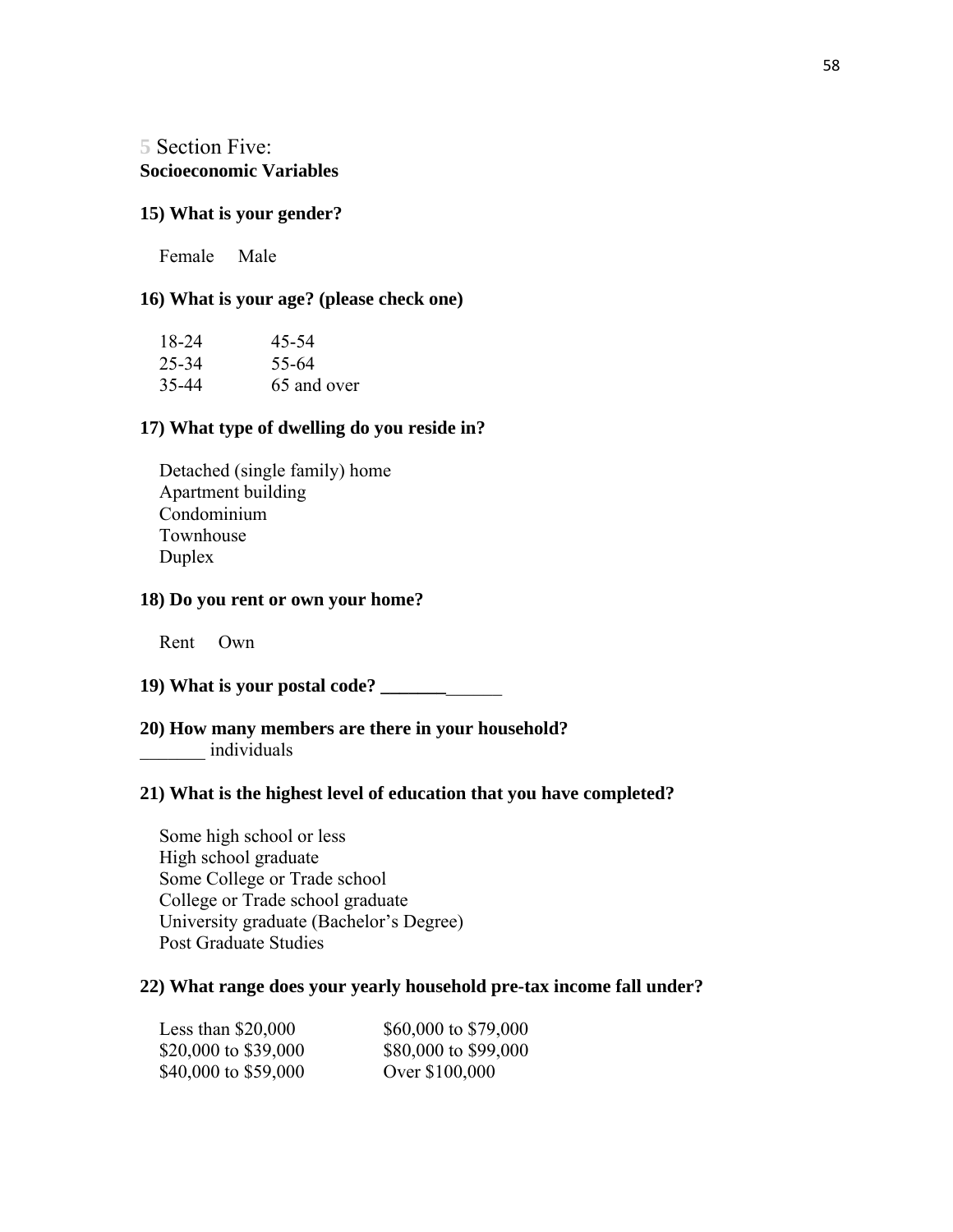**Your comments would be appreciated:** 

Thank you for your assistance Please return your completed questionnaire in the enclosed postage paid envelope to:

## **Research Centre**

Thompson Rivers University Box 3010 McGill Rd. Kamloops, B.C. V2C 5N3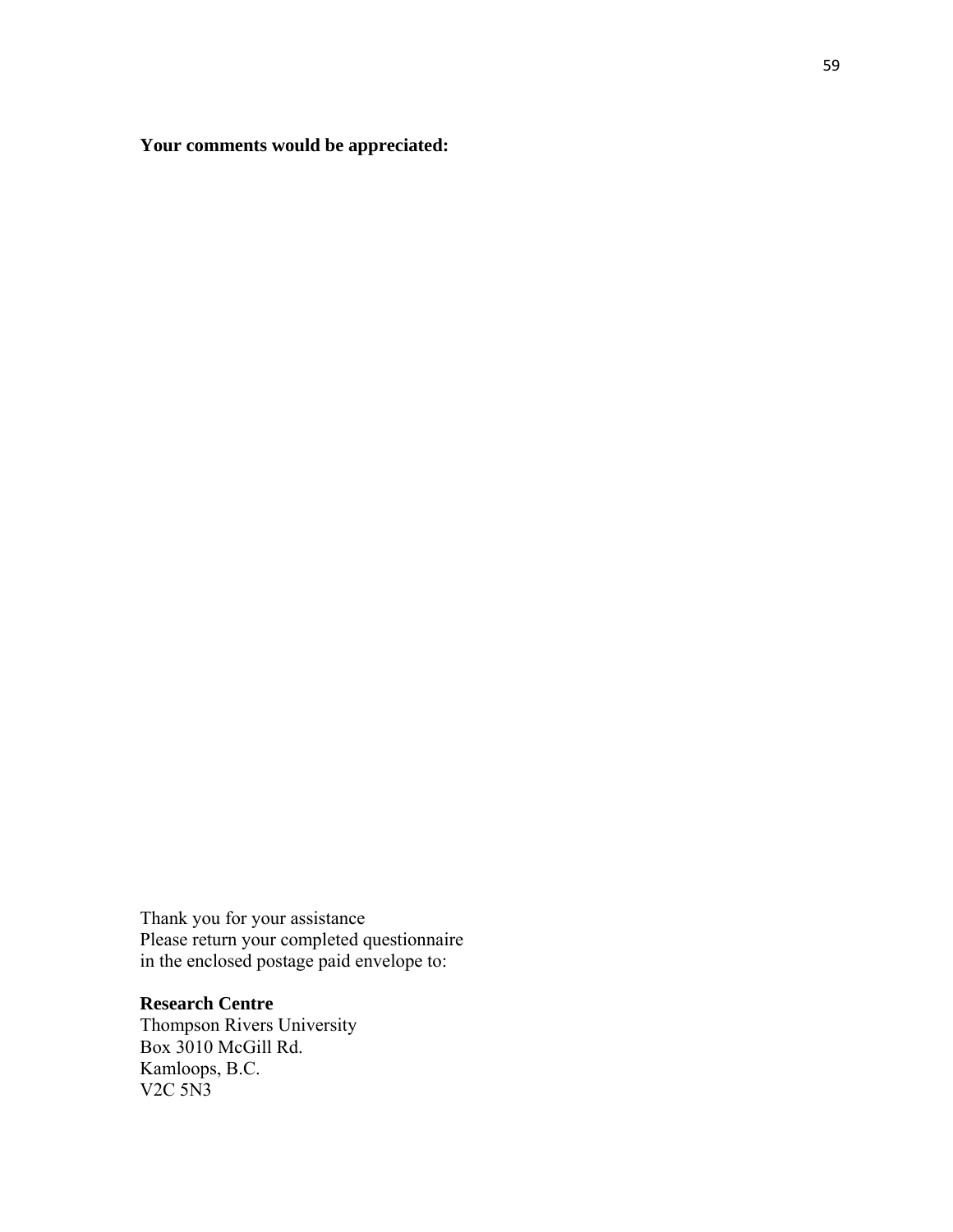## **APPENDIX 2E**: Reminder Card

(Distributed printed at postcard size, on pale green cardstock)

## REMINDER

Greetings, December 2008

A few weeks ago you received a survey regarding your views on recycling in small cities. If you have already completed and returned your survey, please accept our sincere thanks. If you have not completed the survey, please do so soon.

Your response is very important to our study. We are grateful for your help because we want to ensure that the results of the survey are representative of the views of people across all three small cities. Completing the survey should take less than 15 minutes of your valuable time. Please do so and return it in the postage paid envelope provided to you.

Thank you again for your time and if you have any questions or inquiries or if your survey has been misplaced, please do not hesitate to call me at 250-682-8689.

Dana Taylor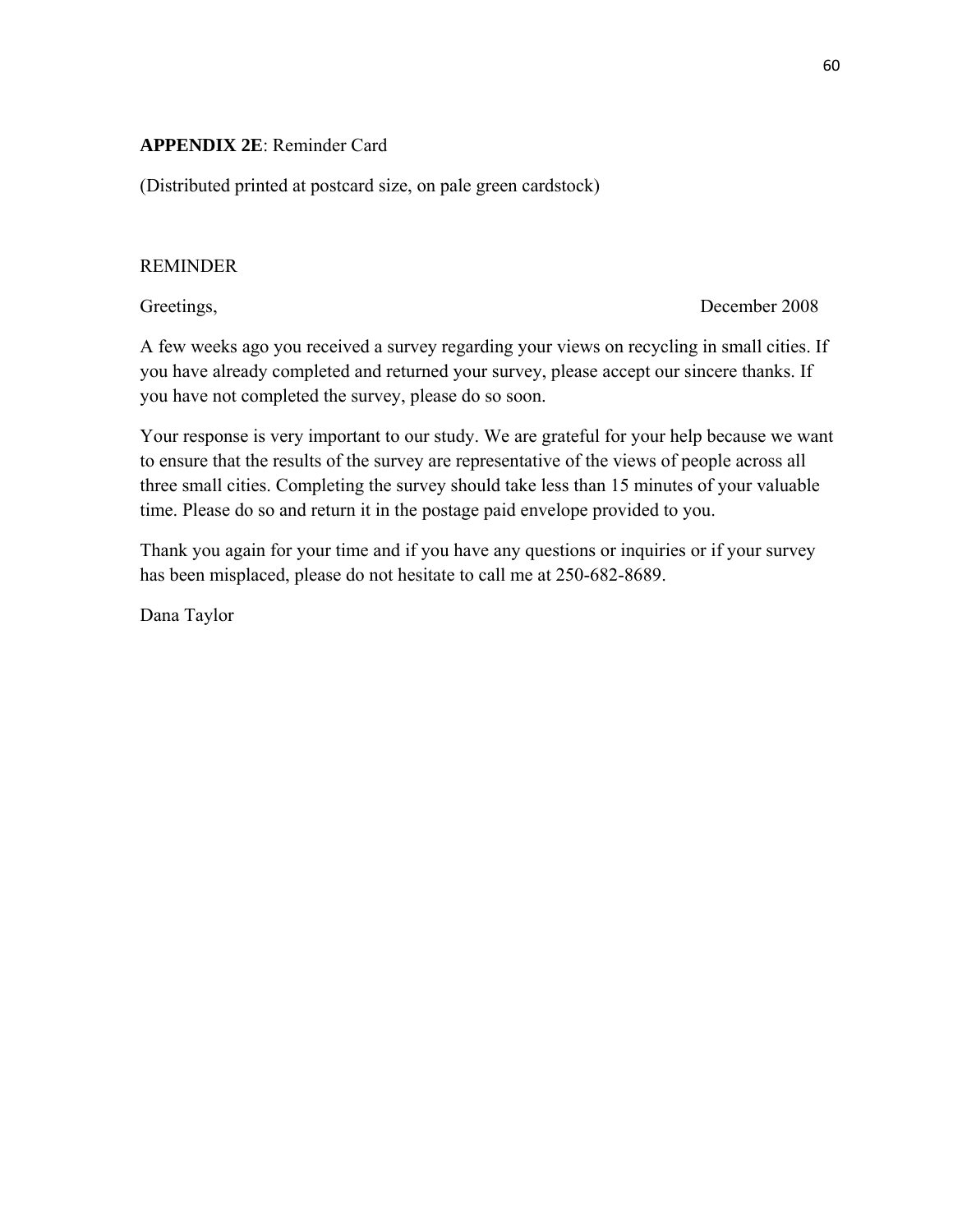# **Chapter 3: Factors that Influence Participation Rates for Curbside Recycling INTRODUCTION**

This chapter will address two issues associated with participation in recycling. The first issue is the determination of what socioeconomic factors have a significant influence on overall participation rates. The second is the determination of what socioeconomic factors have a significant influence on participation rates by material type. One important question addressed is the following: Does having a curbside recycling system increase participation significantly relative to having only depots once socioeconomic variables are controlled for? Another inquiry that can be addressed is: Is there a significant advantage, or greater reduction in wastes, by having both curbside and depot recycling available?

Determining which socioeconomic factors have the most significant impact on overall rates of participation in recycling should, in my opinion, aid policy makers in designing effective recycling systems in terms of increasing participation rates. Access of respondents to three recycling systems was compared: households that used only depots, those that used only curbside, and those that used both curbside and depots. As stated, one particular area of focus was on the impact of recycling systems influencing participation rates with the following factors taken into account: income, education, family size, home ownership, age, gender and attitudes towards the environment.

Specific environmental concerns have been found to be predictors of recycling behaviour (Vining & Ebreo 1992) as has participation in environmental organizations (Aadland & Caplan 2006). Being female, young and well educated has also been positively correlated with an increase in participation (Aadland & Caplan 2006) which may vary in influence depending upon who the recycling decision maker in the household is. Particular dwelling types such as multifamily homes have been negatively correlated with participation and willingness to pay (Ando  $& G$  Gosselin 2005), whereas other variables such as home ownership and increasing household income have been positively correlated with such factors (Ferrara & Missios 2005 and Jenkins et. al. 2003).

The second issue addressed was determining the factors affecting the rates of participation in recycling each of the different types of recyclable materials. Again a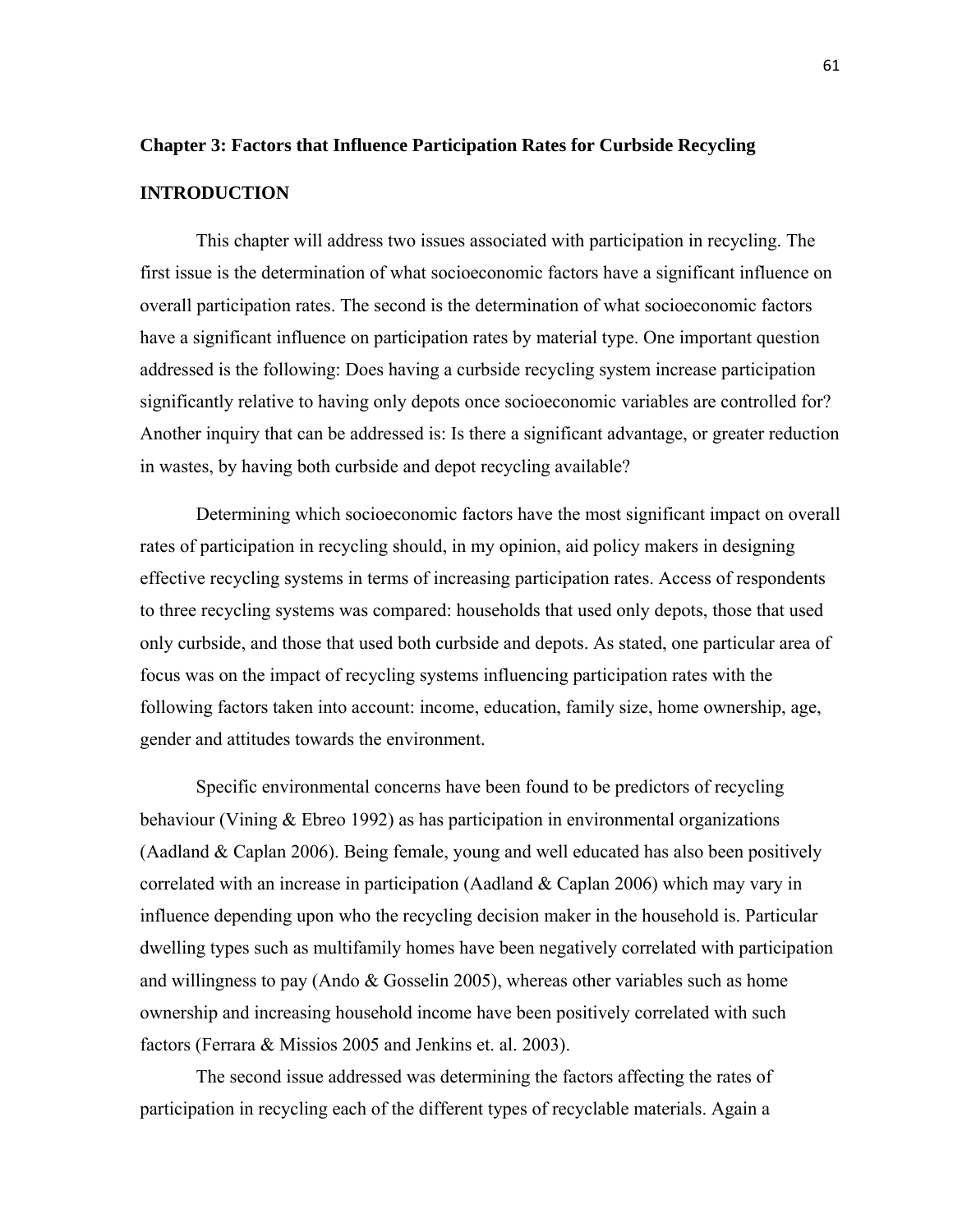particular area of focus was on recycling systems and their influence on participation rates with socioeconomic factors accounted for. The factors controlled for were the same as those described above.

Ferrara and Missios (2005) assessed participation in recycling programs by material compared with a large range of variables similar to those included in this study. They found that unit price, free units and home ownership were all significant to participation for all of the materials examined including newspaper, glass, plastic, aluminum, tin cans and cardboard (with the exception of toxic chemicals for unit price). Weekly collection was significant to participation in glass, aluminum and toxic chemical recycling while unit limit was significant only to plastic and toxic chemicals. Mandatory recycling was significant to all materials, with the exception of glass, and education was significant, at some point in its range (from high school graduate to post graduate), to all materials with the exception of newspaper. Income, at some point in its range (from \$20,000 to over \$100,000), was significant to newspaper, plastic and toxic chemicals and household size was not significant to any of the variables. Finally, age 65 and over was significant to glass recycling and age 50 to 65 was significant to toxic chemical recycling. Overall Ferrara and Missios (2005) found different significant variables for participation in newspaper, cardboard, plastic and metal recycling than this study, and unfortunately mixed paper was not included in their study. Similar results were found, however, for participation in glass recycling. Age 65 and over was significant in both studies.

Some research has found that an increase in the number of materials accepted in a curbside collection program is positively correlated with participation (Harder et. al. 2006). If this is the case then the cities with larger programs may see higher participation rates. This relationship may not, however, be a direct cause and effect scenario. Cities with larger recycling programs are likely to have had them in operation for longer periods of time than cities of the same size with smaller programs, and therefore awareness about them is greater and fosters higher participation rates.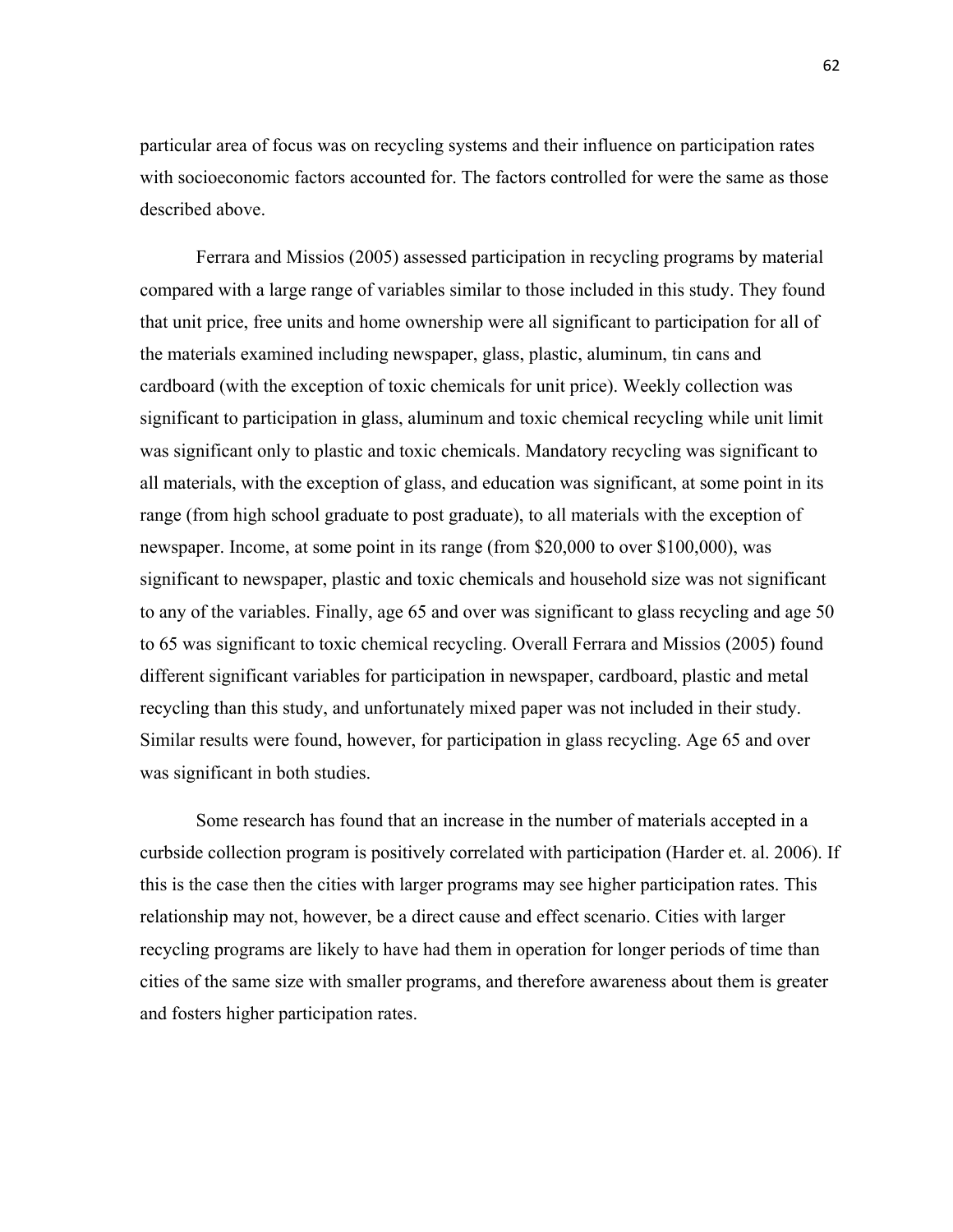## **METHODS**

All survey design and data collection methods can be found in Chapter 2 along with a summary of the descriptive statistics.

## **Model Specification**

In order to provide an explanation of the first objective, overall participation in recycling, the specification to be estimated including all cities surveyed was:

$$
y_i = b_0 + \sum_{j=1}^n b_j x_{ji} + u_i
$$

Where:

 $-y_i$  is the degree of participation of household i in recycling

(ie. 0%, 25%, 50%, 75% or 100% participation)

-bi's are the parameters to be estimated by the multiple linear regression

-ui is a random error term

-the base case for the model, which all outcomes are in relation to, is represented by a respondent who: has access to depot recycling only, has a low income, has a low educational attainment, and is of low age.<sup>8</sup>

The variables  $x_{1i}$  and  $x_{2i}$  identify the type of recycling program available to the respondent where:

 $-x_{1i}$  is a dummy variable assigned a value of 1 if the household uses curbside recycling only, otherwise 0

 $8$  Information on three other factors was originally intended to be included, but was dropped due to highly skewed responses. These were dwelling type, member of an environmental organization and neighbours recycle. The first two were dropped due to extremely low variation, responses were almost exclusively 'single family dwelling' for the first, and almost exclusively 'not a member of an environmental organization' for the second. The last variable was dropped due to a very high number of N/A responses.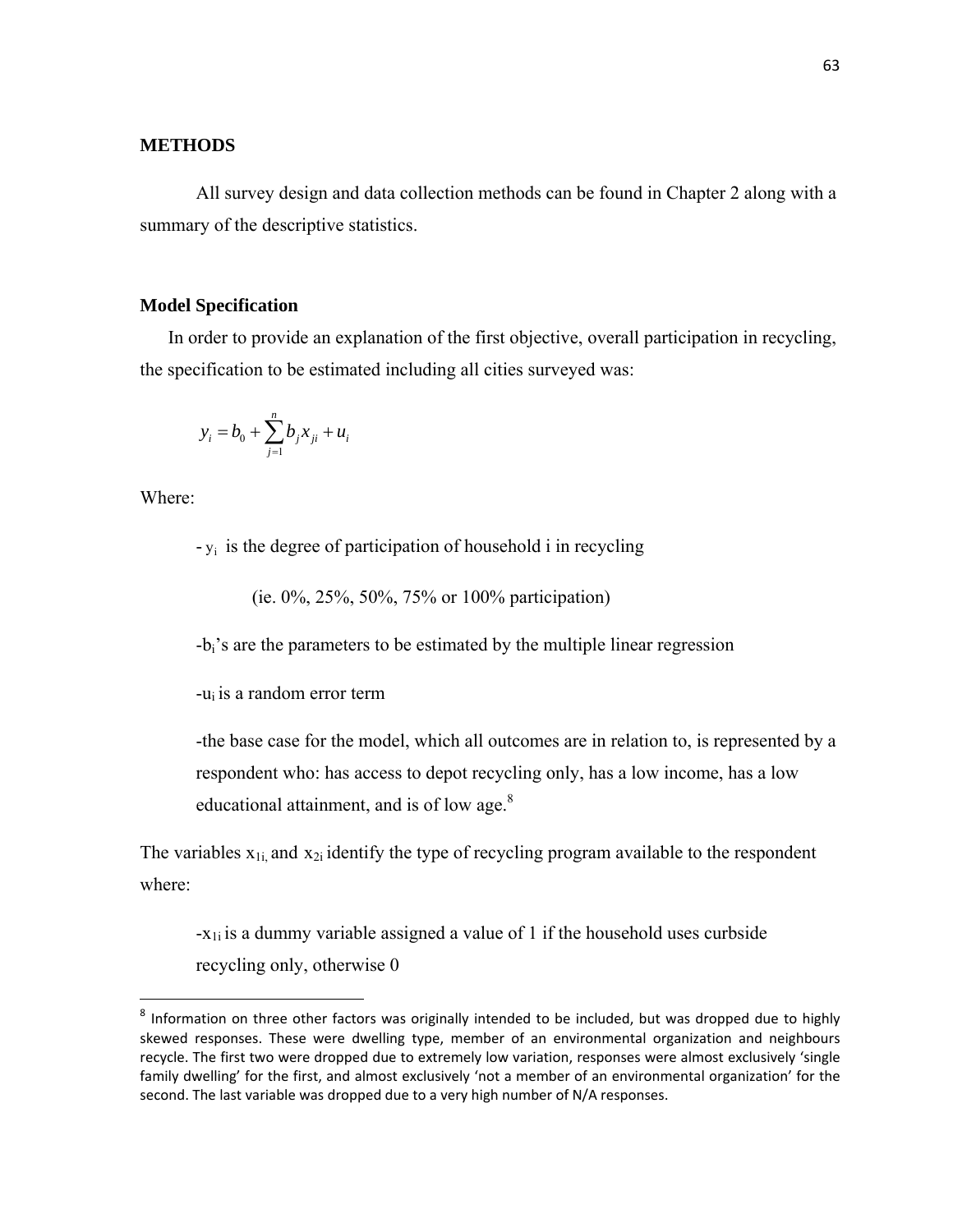$-x_{2i}$  is a dummy variable assigned a value of 1 if the household uses both curbside and depots, otherwise 0

It is expected that respondents who have access to both curbside and depots will show higher rates of participation than those who have access to only depots or only curbside. This is because respondents with access to both curbside and depot programs can not only conveniently put the majority of their household recyclables into curbside bins but they also have the option of taking large items or items not acceptable in curbside to the depots for recycling. Respondents who have access to only curbside or only depots do not have those extra options.

The variables  $x_{3i}$  through  $x_{11i}$  identify the socioeconomic factors influencing the respondent where:

 $-x_{3i}$  is a dummy variable assigned a value of 1 if the respondent has a moderate income, 0 otherwise

-x4i is a dummy variable assigned a value of 1 if the respondent has a high income, 0 otherwise

 $-x_{5i}$  is a dummy variable assigned a value of 1 the respondent has a moderate education, 0 otherwise

 $-x_{6i}$  is a dummy variable assigned a value of 1 the respondent has a high education, 0 otherwise

-x<sub>7i</sub> measured the family size in terms of number of people residing there

 $-x_{8i}$  measured ownership or rental of the household, 1 if owner, otherwise 0

 $-x_{9i}$  is a dummy variable assigned a value of 1 if the respondent is of moderate age, 0 if the respondent is of low or high age

 $-x_{10i}$  is a dummy variable assigned a value of 1 if the respondent is of high age, 0 if the respondent is of low or moderate age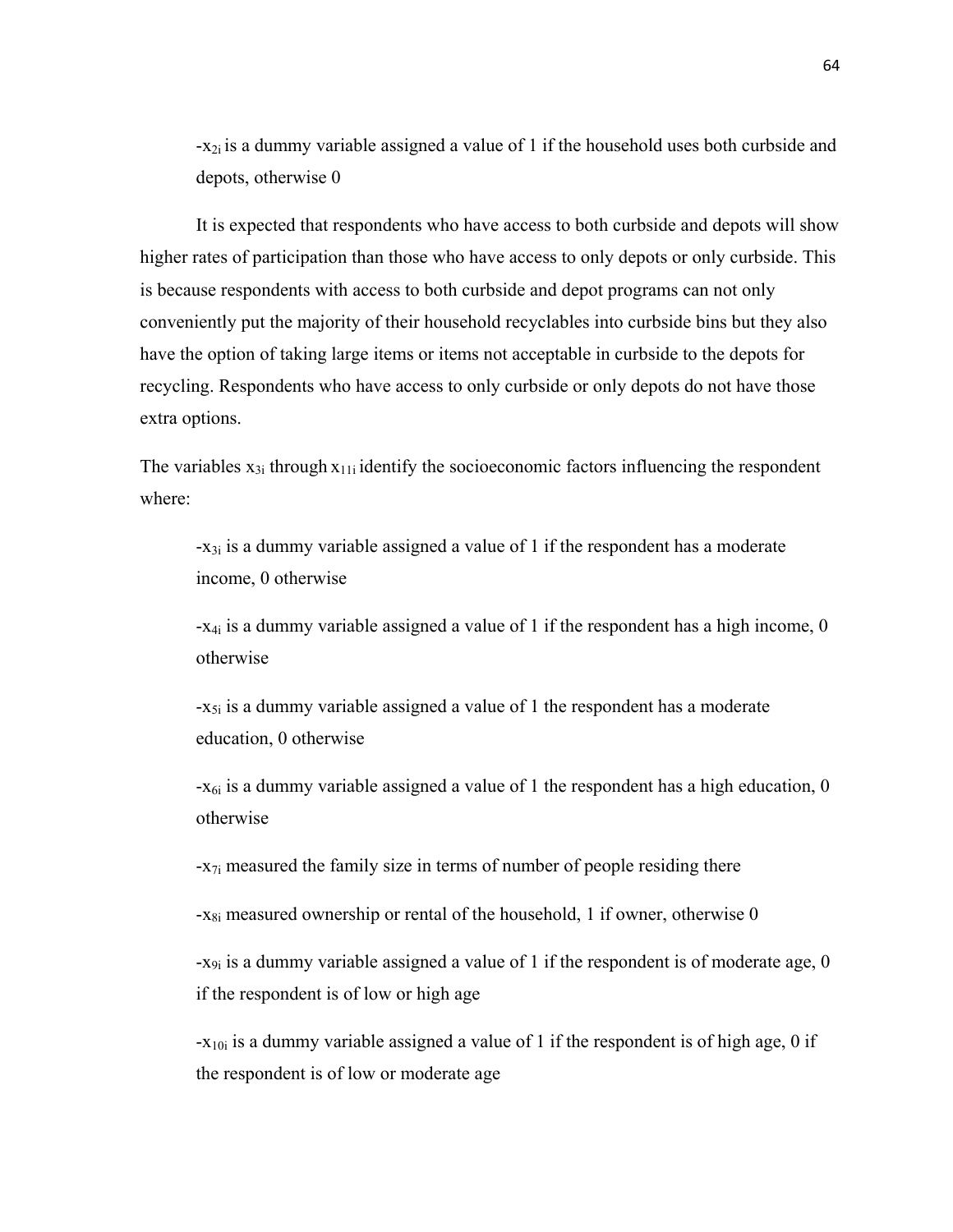$-x_{11i}$  is a dummy variable assigned a value of 1 if the respondent is female, 0 if the respondent is male

It is expected that respondents with access to curbside recycling and those with higher education will show higher rates of participation as Jenkins et. al. found in their 2003 study.

The variable  $x_{12i}$ , identifies the attitudinal variable influencing the respondent where:

 $-x_{12i}$  is a dummy variable assigned a rating, from 1 (lowest) to 5 (highest), given by survey respondents on the priority they place on different issues in their municipalities, including improving environmental quality.

It is also expected that respondents who place a high priority on environmental quality (ie. give it a high rating) will show a higher degree of participation in recycling due to the fact that they show concern for the environment.

To examine the first objective, participation in overall recycling, and determine if the availability of a curbside system has a significant impact on participation rates relative to the depot system (controlling for all other socioeconomic factors) the coefficient  $b_1$  must be both positive and significantly greater than zero.<sup>9</sup> To determine if the availability of both systems (curbside and depots) has a significant impact on participation rates relative to having access to depots only, the coefficient  $b_2$  must both positive and significantly greater than zero. In order to compare both versus curbside only the difference between  $b_2-b_1$  can be tested. The first objective will be met by determining if there is a significant difference in recycling participation between the different recycling programs with all other factors equalized. The  $b_i$ parameters were estimated using linear regression analysis (ordinary least squares).

In order to provide an explanation of the second objective, participation in recycling by material type, the specification to be estimated will be similar to the previous section with a few exceptions. The variable  $y_i$  will represent the degree of participation in newspaper, cardboard, mixed paper, glass, plastic or metal recycling for household i and the x's will

<sup>&</sup>lt;sup>9</sup> Assumes 'depot recycling only' is the base case.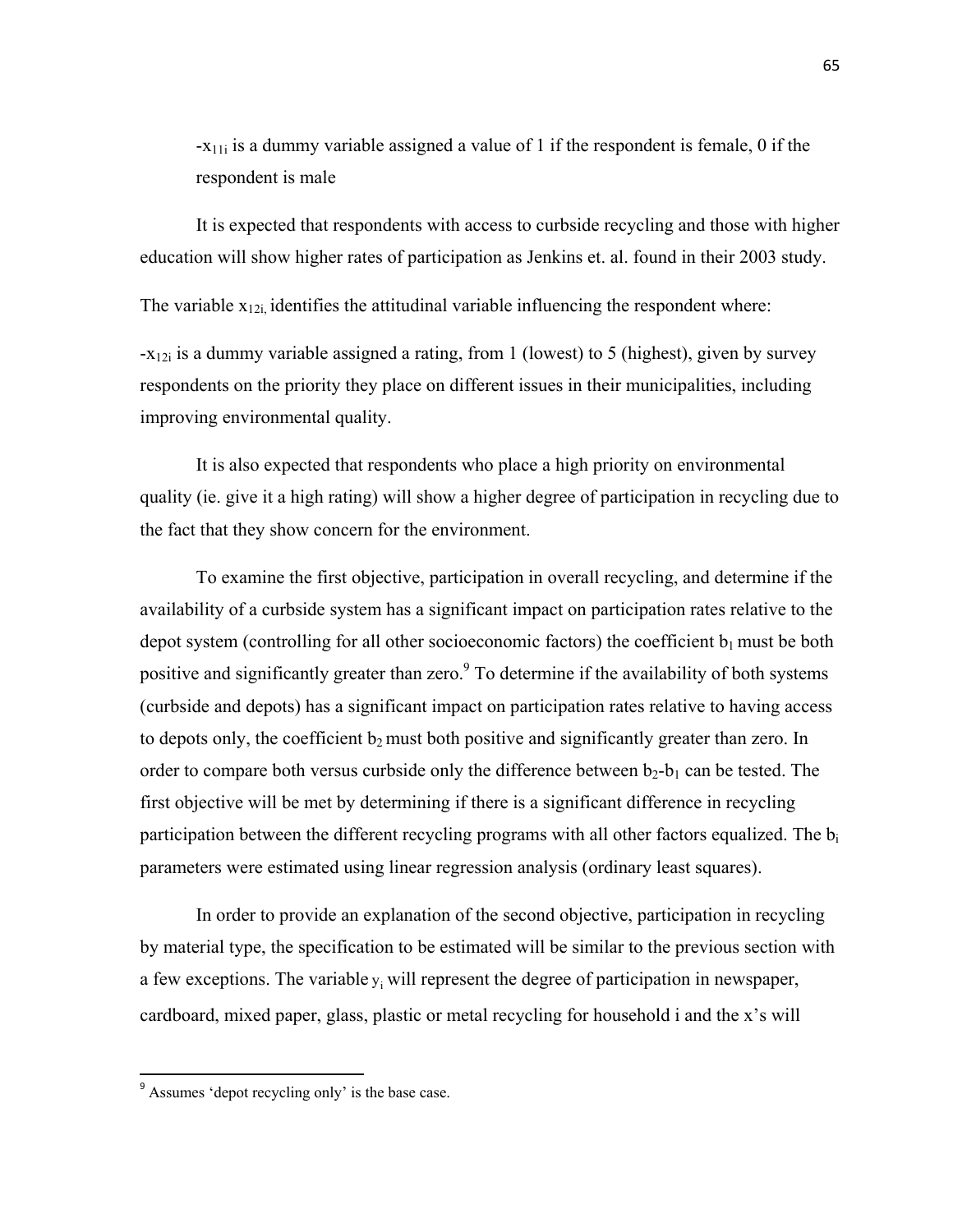remain the same. The  $b_i$  parameters were again estimated using linear regression analysis (ordinary least squares).

In summary the potential determinants of overall and specific participation are the following: recycling system, household income, education, family size, home ownership, age, gender and attitudes towards the environment. The methods of estimating all participation parameters were linear regressions.

### **RESULTS**

First, the socioeconomic factors that influenced the degree of participation (to 0, 25, 50, 75 or 100 percent) in recycling were compared. Linear regressions including all of the socioeconomic variables were run against total reported percentage recycled. Rates of participation in recycling were found to be influenced positively in households that used curbside only, those that used both (curbside and depots) and being of greater age (p values  $=$ 0.01, 0.00 and 0.01 respectively), relative to those in the base case. As seen in Table 3.1 all cases and material types using both systems (depot and curbside) resulted in a higher participation rate relative to using depots only. The other socioeconomic variables tested including income, education, home ownership, family size, gender and environmental rating were not found to have any significant impact on the rate of participation in overall recycling. Linear regressions were also run for each city overall and can be found in Appendices 3A, 3B & 3C.

T-tests were run on all of the paired variables (recycling system, education, income and age) tested against the overall and by material results (Table 3.2). These were to determine if any particular variable had a more significant influence than the counterpart it was paired with (i.e. high age being more significant than moderate age). A t-test comparing the two recycling systems, use of curbside only versus using both (depots and curbside), found that there was no significant difference between them in terms of a relative increase in participation rates. Another t-test comparing the two age factors, moderate and high, found that there was a difference significant to 5% between them. This shows that being of high age has a more significant influence on recycling participation rates than does being of moderate age.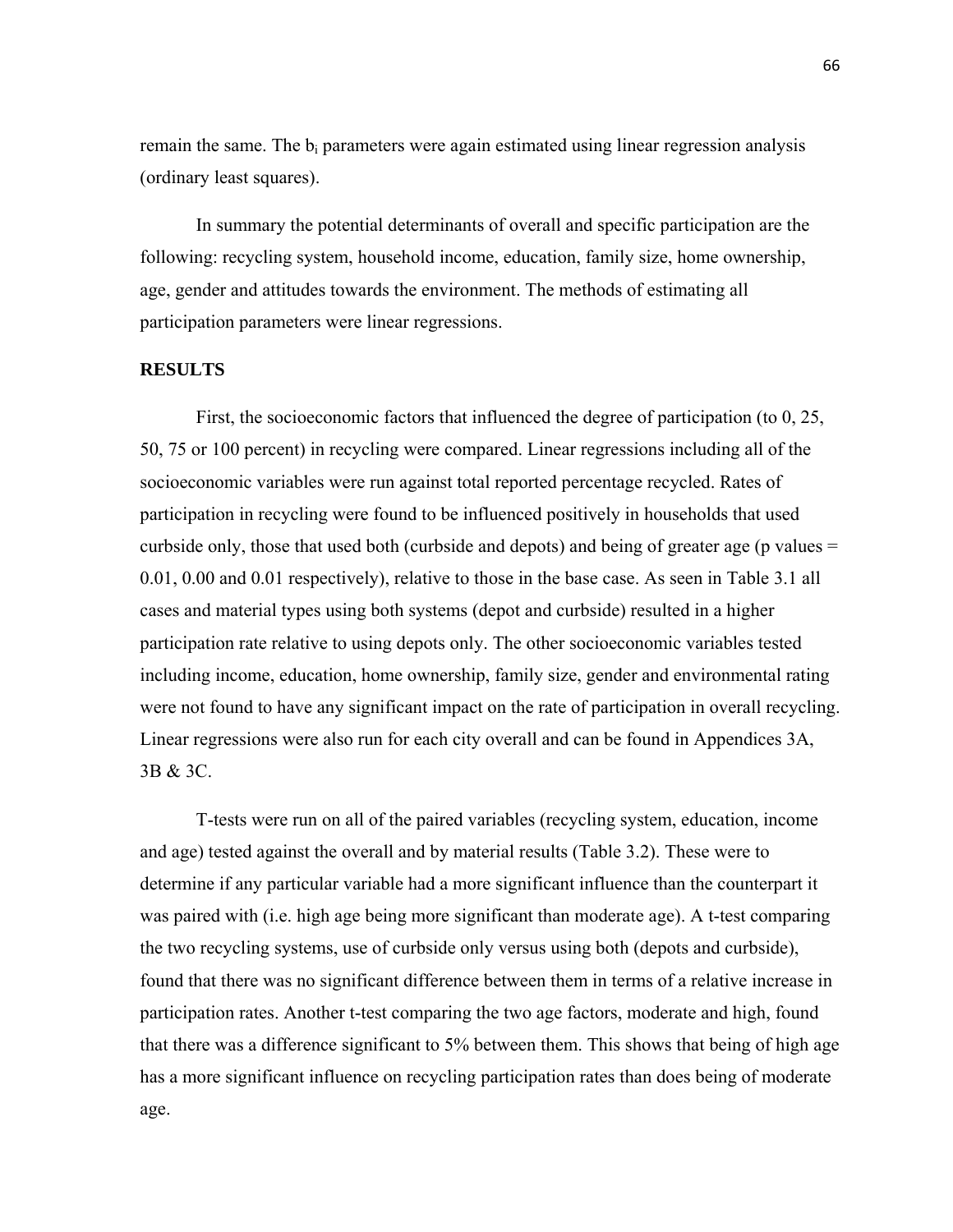Participation in newspaper recycling was affected positively by households using curbside only, as well as those using both systems (depots and curbside), and by high age (p values  $= 0.02$ , 0.00 and 0.02 respectively). A t-test comparing the participation rates of households using the curbside system only, relative to those using both recycling systems, was marginally significant (p-value  $= 0.1$ ). This implies that households that use both systems relative to those that use only curbside for newspaper had a higher participation rate. A t-test comparing middle and high age factors was also found to have a significant difference in terms of participation (p-value  $= 0.05$ ). Respondents of higher age participated more relative to those of middle age.

Participation rates for cardboard recycling were influenced by households using curbside only, those using both (depots and curbside) and higher age (p values  $= 0.08, 0.00$ and 0.05 respectively) relative to those that use depots only and are of lower age. A t-test found no significant difference in participation rates between households using curbside only and those using both. However, curbside only was marginally significant relative to depot usage, while households using both systems resulted in a much stronger significance relative to depots only. Another t-test comparing middle and high age variables found a difference significant to 10 percent.

Mixed paper recycling was found to have a significantly positive relationship between participation and curbside only, both (depots and curbside) and high age (p=0.06, 0.00 and 0.02 respectively). Again a t-test comparing the age factors found a difference significant to 10 percent and a borderline significance of 12 percent between using curbside only and using both recycling systems.

Participation in plastic recycling was found to have a significantly positive relationship to curbside only, both (depots and curbside) and high age  $(p=0.01, 0.00, 0.03, 0.03)$ respectively) as with all the previously discussed material types. T-tests comparing the recycling program and age factors found differences significant to 5 percent and 10 percent respectively.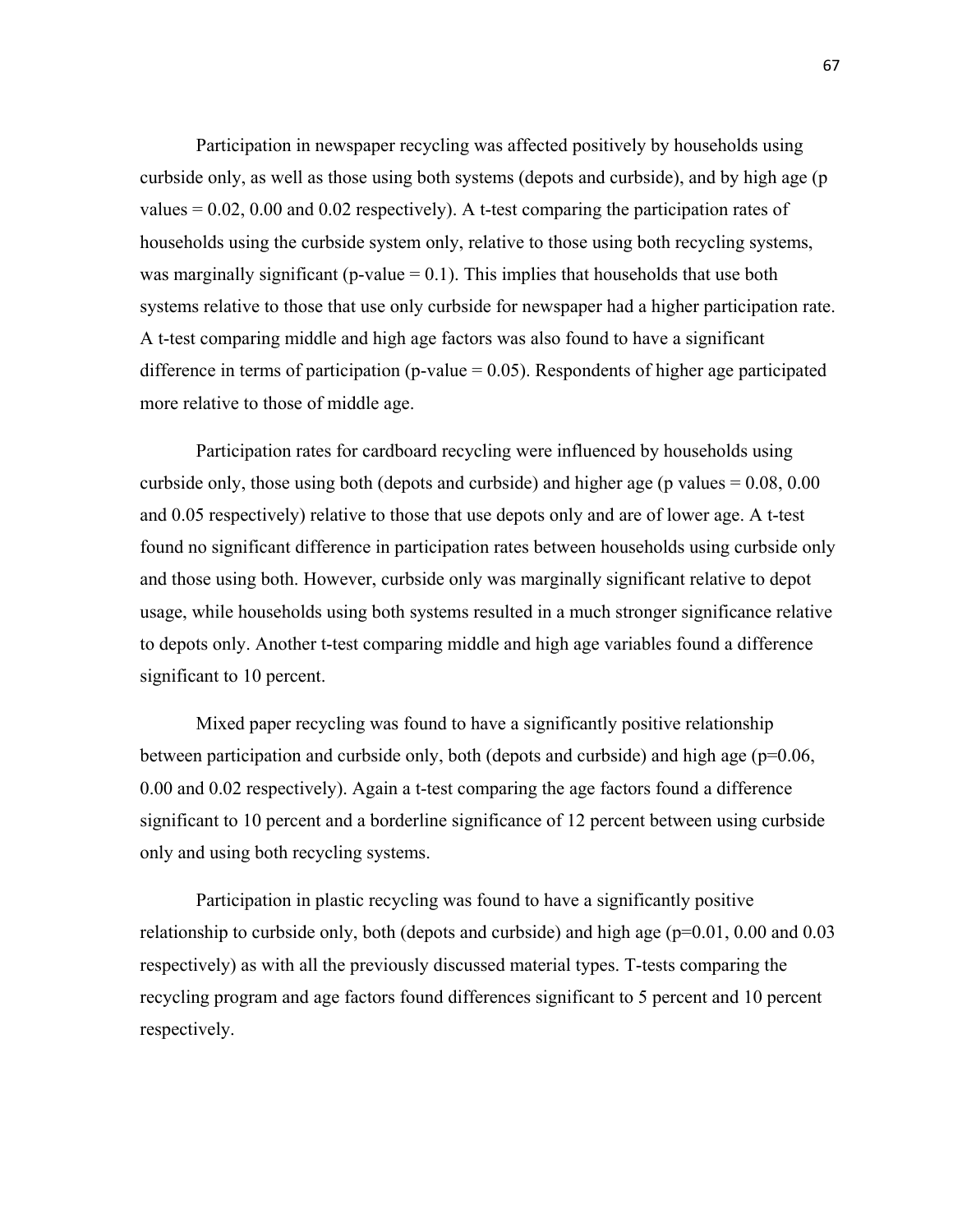For all of the above materials the other socioeconomic variables tested including income, education, home ownership, family size, gender and environmental rating were not found to have any significant impact on the rate of participation in their recycling.

Glass recycling was found to have significantly positive relationships between participation and: curbside only, both (depots and curbside) and environmental rating (all pvalues = 0.00). The t-test comparing recycling programs (curbside only versus both) found no significant difference between them in terms of influencing participation rates. For glass the other socioeconomic variables tested including income, education, home ownership, age, family size and gender were not found to have any significant impact on the rate of participation in its recycling.

Participation in metal recycling was found to have no significant relationships. A ttest comparing the education factors found a difference significant to 10 percent between them, while recycling program type was not an important factor influencing participation rates. None of the other socioeconomic variables tested including income, education, home ownership, age, family size, gender or environmental rating were found to have any significant impact on the rate of participation in its recycling.

Full results can be found in Tables 3.1 and 3.2. Linear regressions were also run for each city by material and can be found in Appendices 3A, 3B and 3C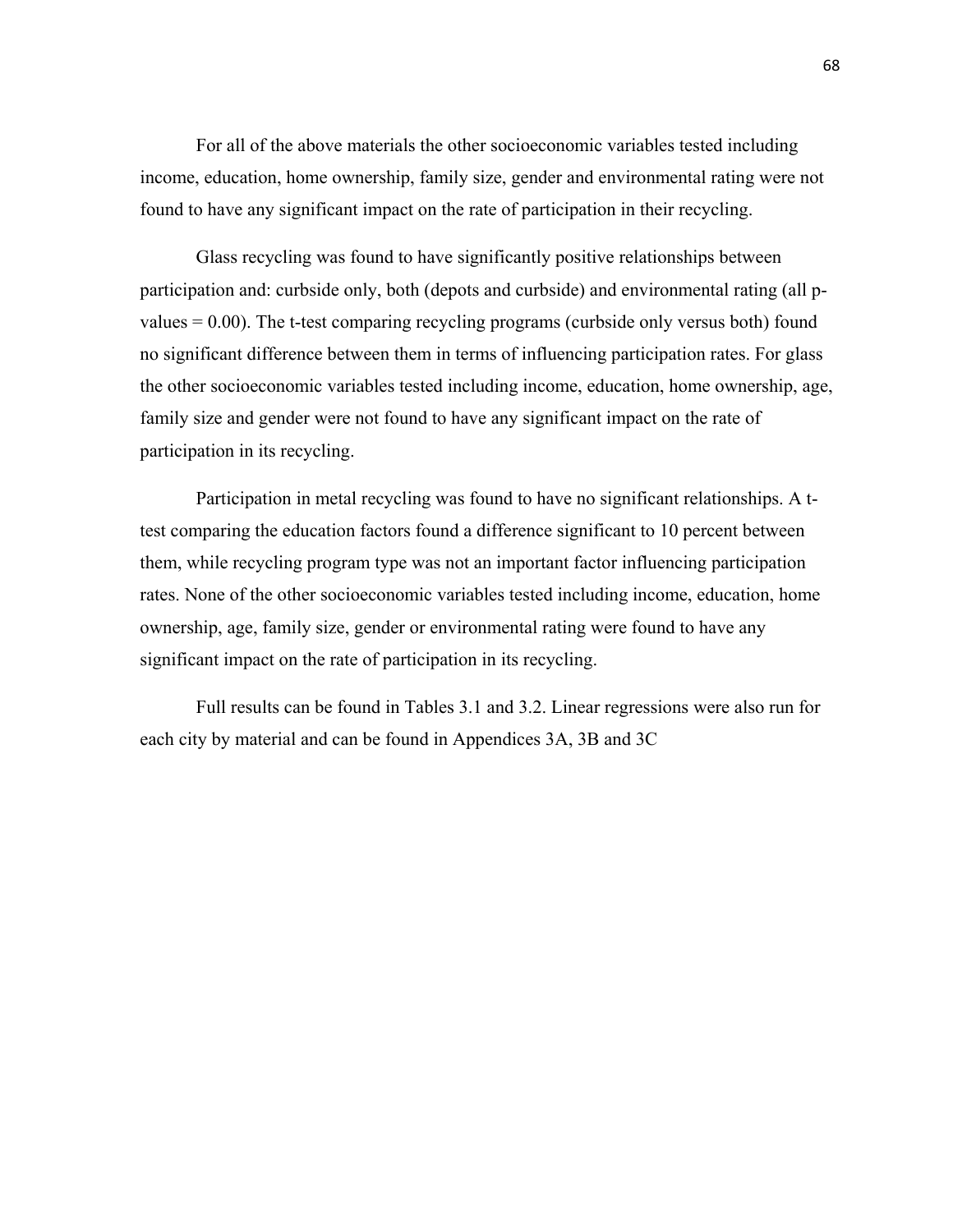| <b>Variable</b>         | <b>Overall</b>     | <b>Newspaper</b>  | Cardboard          | <b>Mixed Paper</b> | <b>Plastic</b>    | <b>Glass</b>      | <b>Metal</b>    |
|-------------------------|--------------------|-------------------|--------------------|--------------------|-------------------|-------------------|-----------------|
| Intercept               | $50.06(13.15)$ *** | $48.40(16.58)$ ** | $61.32(14.65)$ *** | $47.74(17.10)**$   | $46.48(17.24)$ ** | $33.00(18.14)$ #  | $48.06(23.90)*$ |
| <b>Curbside Only</b>    | $14.19(5.22)$ **   | $14.93(6.51)*$    | $9.73(5.63)$ #     | $12.70(6.61)$ #    | $18.34(6.60)$ **  | $20.96(7.15)$ **  | 13.99(9.42)     |
| <b>Both</b>             | $17.64(4.07)$ ***  | $21.90(5.33)$ *** | $13.81(4.83)$ **   | $20.13(5.54)$ ***  | $28.66(5.58)$ *** | $22.89(5.74)$ *** | 4.42(7.65)      |
| <b>Moderate</b>         | $-1.81(5.08)$      | $-10.27(6.58)$    | $-5.51(5.78)$      | $-1.44(6.77)$      | $-0.18(6.76)$     | $-4.03(7.20)$     | $-13.14(9.50)$  |
| <b>Income</b>           |                    |                   |                    |                    |                   |                   |                 |
| <b>High Income</b>      | 2.50(5.48)         | $-3.04(6.96)$     | $-0.07(6.10)$      | 4.76(7.13)         | 3.18(7.14)        | 2.80(7.60)        | $-8.77(10.06)$  |
| <b>Moderate</b>         | 2.94(5.56)         | 6.62(7.24)        | 0.98(6.35)         | $-4.67(7.43)$      | 0.93(7.43)        | 3.60(7.75)        | $-1.40(10.33)$  |
| <b>Education</b>        |                    |                   |                    |                    |                   |                   |                 |
| High                    | $-0.70(5.99)$      | 3.10(7.86)        | 0.62(6.87)         | $-3.48(8.04)$      | 3.59(8.11)        | 4.98(8.41)        | 10.07(11.08)    |
| <b>Education</b>        |                    |                   |                    |                    |                   |                   |                 |
| <b>Family Size</b>      | $-0.15(1.68)$      | 1.73(2.13)        | 2.04(1.89)         | $-0.06(2.18)$      | $-0.13(2.16)$     | $-0.81(2.33)$     | 1.30(3.07)      |
| Home                    | $-6.70(6.07)$      | 0.27(7.58)        | $-5.96(6.61)$      | 3.75(7.97)         | $-5.14(7.76)$     | $-4.39(8.42)$     | $-0.76(11.07)$  |
| Ownership               |                    |                   |                    |                    |                   |                   |                 |
| <b>Moderate Age</b>     | 9.34(7.63)         | 8.29(9.21)        | 5.88(8.09)         | 11.55(9.42)        | 8.95(9.46)        | 11.01(10.18)      | 4.73(13.39)     |
| <b>High Age</b>         | $20.51(8.16)^*$    | 22.88(9.98)*      | $17.52(8.77)^*$    | $24.10(10.25)^*$   | $22.01(10.31)^*$  | 17.80(10.98)      | 11.07(14.44)    |
| Gender                  | $-3.72(3.76)$      | 5.43(5.06)        | 6.18(4.48)         | 0.30(5.18)         | 1.34(5.21)        | $-2.94(5.44)$     | $-2.68(7.13)$   |
| <b>Environmental</b>    | 1.51(1.61)         | 1.87(2.10)        | 2.04(1.85)         | 2.16(2.17)         | 2.17(2.17)        | $6.57(2.31)$ **   | 3.38(3.06)      |
| <b>Rating</b>           |                    |                   |                    |                    |                   |                   |                 |
| <b>Observations</b>     | 167                | 153               | 148                | 152                | 149               | 162               | 159             |
|                         |                    |                   |                    |                    |                   |                   |                 |
| <b>Overall Mean</b>     | 73.50              | 88.89             | 89.36              | 83.55              | 81.38             | 79.94             | 68.55           |
| Adjusted $\mathbb{R}^2$ | 0.14               | 0.12              | 0.06               | 0.11               | 0.16              | 0.14              | $-0.004$        |
| <b>F-statistic</b>      | 3.23***            | $2.77**$          | 1.75#              | $2.50**$           | $3.27***$         | $3.12***$         | 0.95            |
| <b>Residual</b>         | 22.3               | 27.77             | 24.21              | 28.41              | 28.41             | 30.94             | 40.66           |
| <b>Standard</b>         |                    |                   |                    |                    |                   |                   |                 |
| <b>Error</b>            |                    |                   |                    |                    |                   |                   |                 |

**Table 3.1.** Coefficients from linear regressions of socioeconomic variables for recycling overall and by material

Note: Standard errors are in parenthesis. Levels of significance shown as: #10%, \*5%, \*\*1%, \*\*\* 0.1%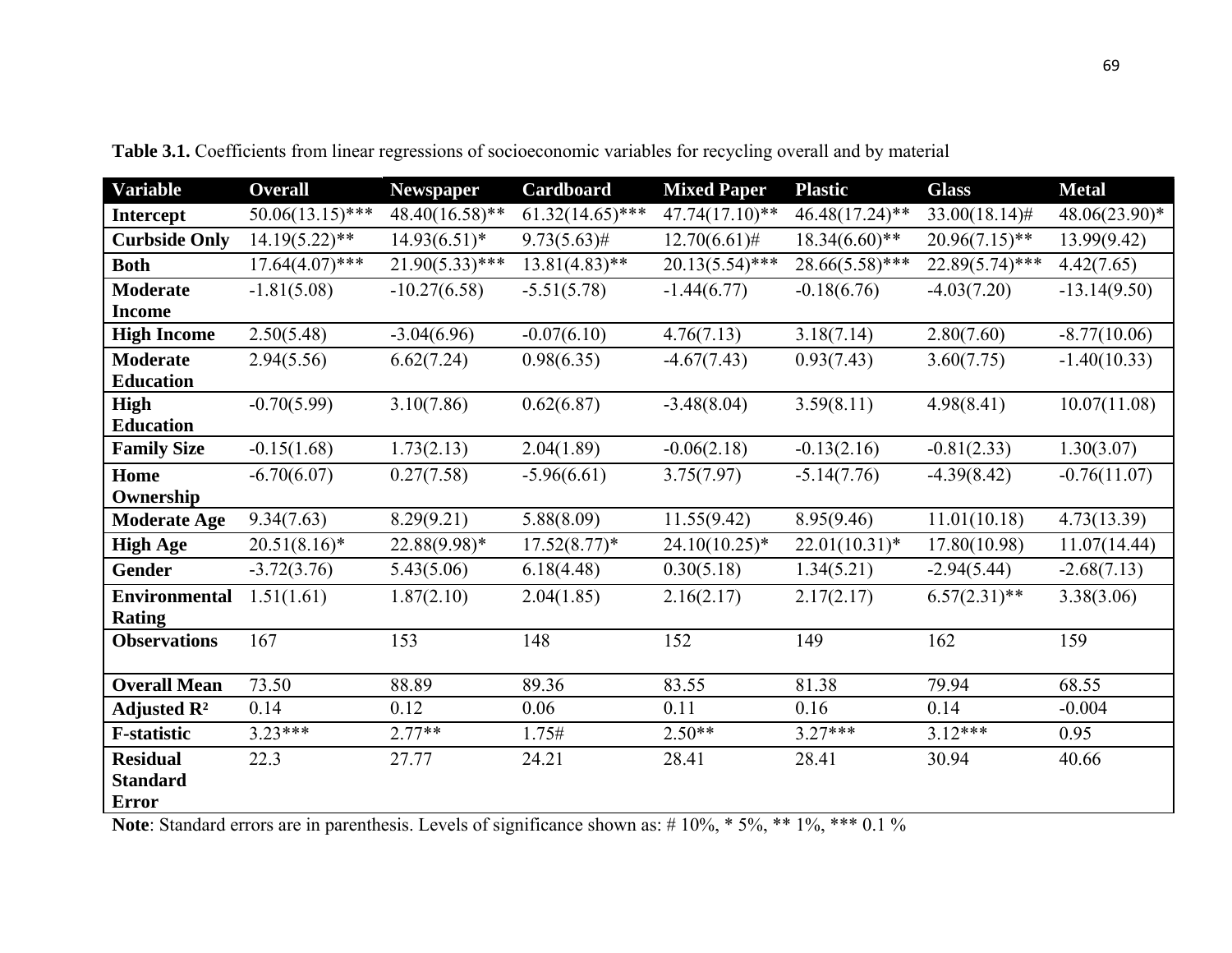| <b>Material</b>  | $Curbside =$    | <b>Moderate</b>    | <b>Moderate</b>       | <b>Moderate</b>  |
|------------------|-----------------|--------------------|-----------------------|------------------|
|                  | <b>Both</b>     | $Income =$         | Education $=$         | $Age = High$     |
|                  |                 | <b>High Income</b> | <b>High Education</b> | Age              |
| <b>Overall</b>   | $-3.45(4.16)$   | $-4.30(4.19)$      | 3.64(4.19)            | $-11.17(5.31)^*$ |
| <b>Newspaper</b> | $-6.97(4.05)$ # | $-7.24(5.82)$      | 3.53(4.98)            | $-14.58(7.09)*$  |
| Cardboard        | $-4.08(3.59)$   | $-5.46(5.18)$      | 0.38(4.62)            | $-11.62(6.66)$ # |
| <b>Mixed</b>     | $-7.42(4.74)$   | $-6.22(5.73)$      | $-1.17(5.01)$         | $-12.49(7.03)$ # |
| paper            |                 |                    |                       |                  |
| <b>Plastic</b>   | $-10.30(4.90)*$ | $-3.39(5.78)$      | $-2.65(4.86)$         | $-12.99(6.98)$ # |
| <b>Glass</b>     | $-1.91(5.67)$   | $-6.85(6.36)$      | $-1.37(5.03)$         | $-6.72(6.79)$    |
| <b>Metal</b>     | 9.58(8.22)      | $-4.40(8.24)$      | $-11.45(6.99)$ #      | $-6.28(9.07)$    |

**Table 3.2.** T-test results of paired differences in socioeconomic variables for recycling overall and by material.

Note: Standard Errors are in parenthesis. Levels of significance are shown as  $# 10\%$ , \*5%,  $**1\%, **0.1\%$ .

Regression trees are an alternative to multiple linear regressions for developing descriptive and predictive models. The top of the upside down tree represents all of the observations, which are divided into two branches at a node each time a split occurs, and terminate in a leaf. Groups nearer the termination points are more homogeneous than those higher up and values at the termination points are the mean of the observations at that leaf. A common method for determining prediction error in regression trees is cross validation, where the observations are divided and the model is fitted to each group (Quinn & Keough, 2002). Due to the small size of this data set, the observations were not divided and the regression trees were not cross validated. They have, however, been included to provide an alternate representation of the data.

A regression tree of the factors influencing rates of participation in recycling in all three cities was run and the results are below (see Figure 3.1). By following this tree it can be seen that respondents of moderate or low age (left branch) without access to both curbside and depots (left branch), without access to curbside only (left branch), but with access to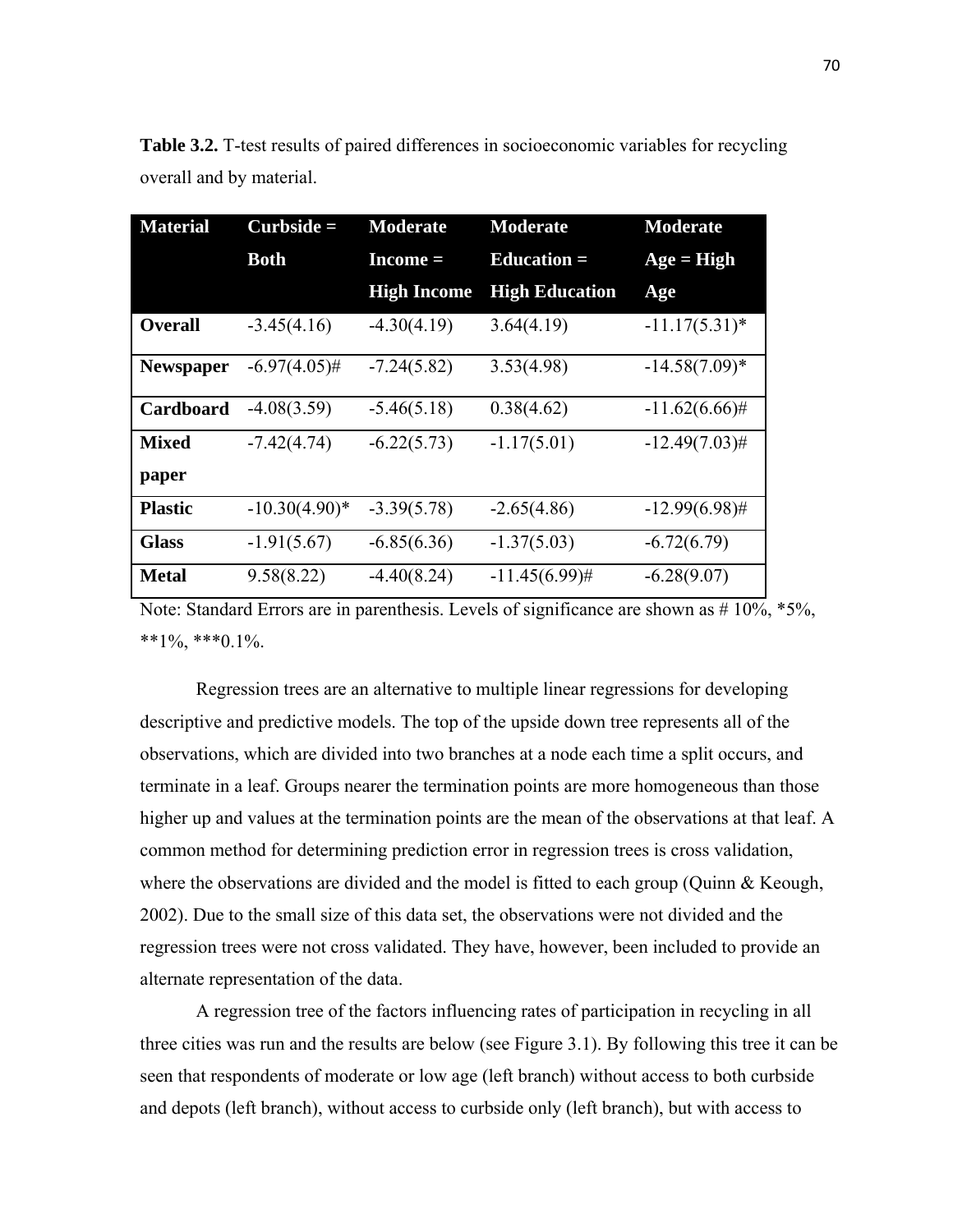depots only (right branch) and who are homeowners (right branch) have the second lowest participation rate, as shown by each of the termination points of the regression tree, at 55%. By following the tree along a similar path it can be seen that respondents of moderate or low age (left branch) with access to both curbside and depots (right branch) or with curbside only (left branch then right branch), have much higher participation rates of 77% and 78% respectively. Finally by following the tree along a different path it can be seen that respondents who are of high age (right branch) who have a family size of less than 3.5 (left branch), and gave a high environmental rating (right branch) have the highest participation rate at 82%.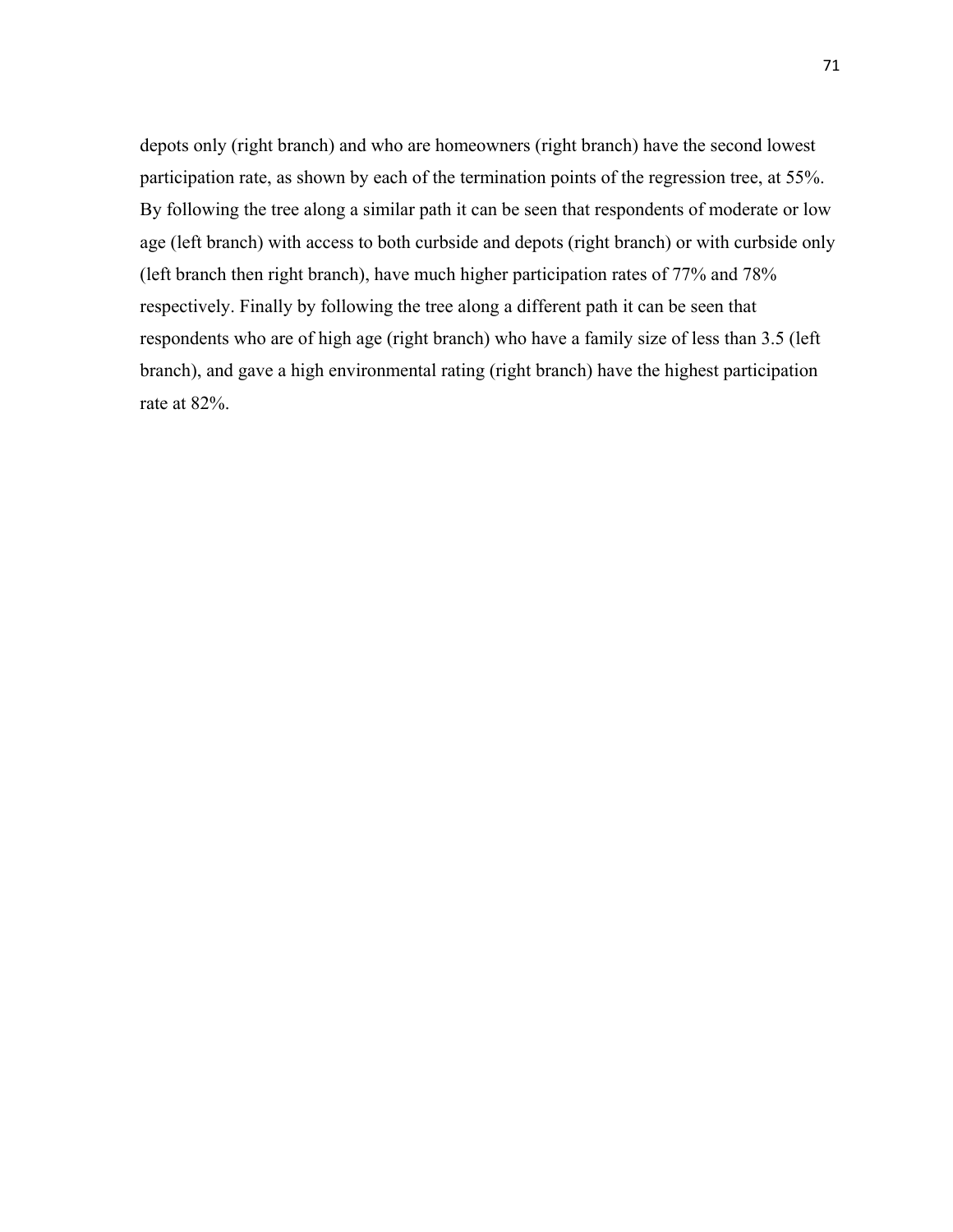

Figure 3.1. Decision Tree for Overall Participation Rates

**Legend:** HA=High Age, Both=Curbside and Depots, FS=Family Size, ER=Environmental Rating, CSonly=Curbside only, Donly=Depots only, and HO=Home Ownership (terminal values = overall rates of participation)

The methods and analysis employed herein were modified from those used in previous works, Ferrara & Missios (2005) and Blaine et al (2005). A larger sample size would have been ideal but was limited due to funding and time. On reflection some of the survey questions could have been worded in a different way in order to make them more understandable for respondents. Having a few particular questions that were somewhat difficult to understand resulted in some of the data collected being very limited in its usefulness due to high numbers of blank (NA) responses. One of the issues with the data is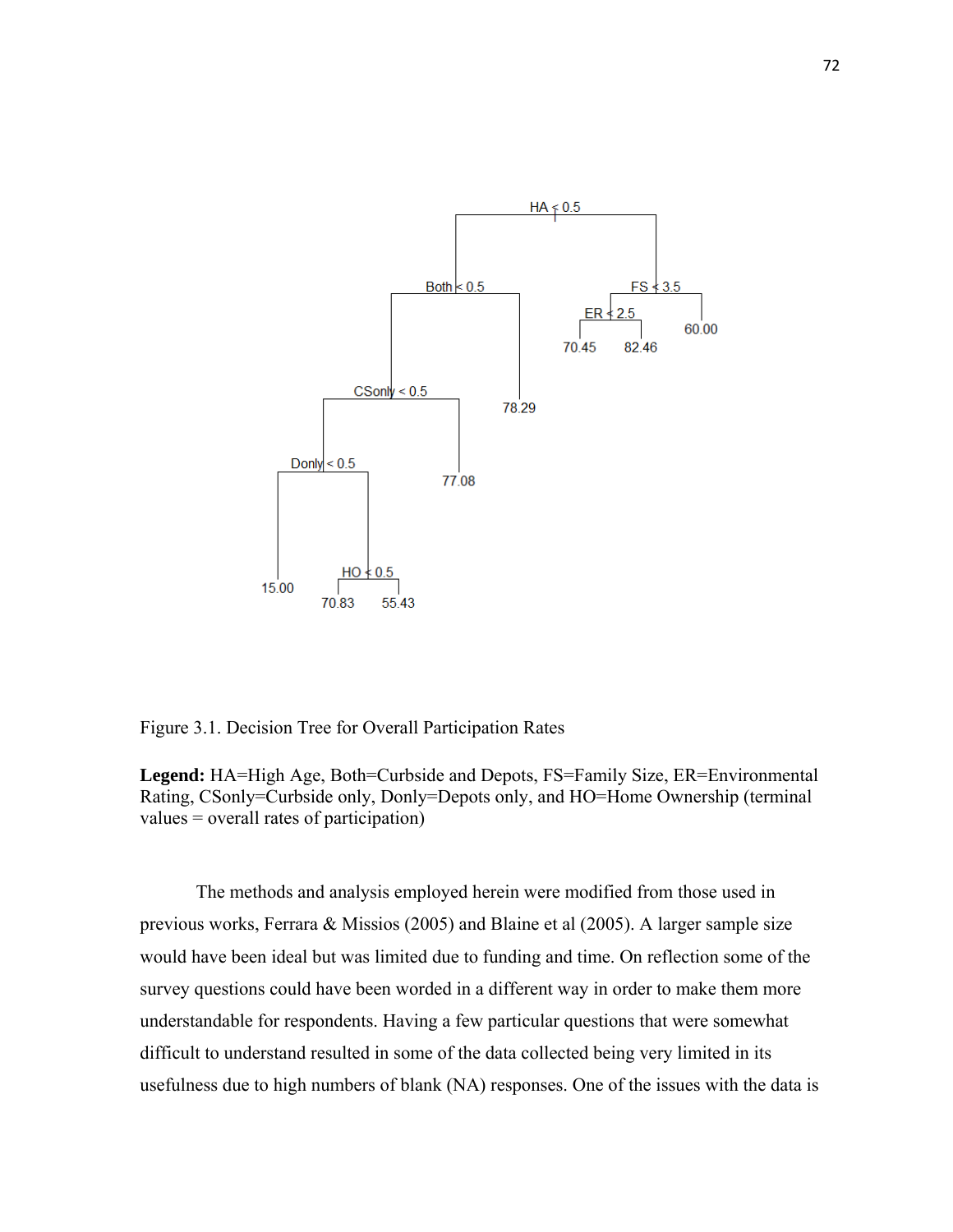that the responses that were received are likely biased in support of recycling participation. Respondents who bother to take the time to fill out the survey are likely concerned about recycling and therefore are also likely already participants in recycling programs, while those who did not return the survey are likely not concerned with such things and do not participate in them. The main difficulty in conducting this research was designing a survey that would collect a sufficient amount of information for analysis while keeping all of the respondent's personal information completely anonymous.

#### **DISCUSSION**

The above results indicate that having access to curbside recycling only was one of the three factors found to have a significant impact on the rate of overall participation. Having access to both curbside and depot recycling was also just as important a factor in influencing participation rates. The third and final significant influence on the overall rate of participation was age.

The rate of participation overall for respondents using curbside recycling only is significant, in comparison with depots, due to the convenience factor. Sorting and travel time to the depots are not necessary for those who feel that they do not have the time to do so. Also, bins are large and emptied weekly, so storage becomes less of an issue as was found by Ando & Gosselin (2005).

The overall participation rate for respondents who had access to curbside and depots was significant in comparison with depots only, but not when compared with curbside only. In other words, those that accessed curbside only and those that accessed both systems had similar impact on the participation rates. If respondents access both it is likely due to increased ease through options and to having a range of material sizes which need recycling. Although most day to day recyclables can be easily fit into bins some materials are too bulky and therefore are much easier to return to the depots.

The overall rate of participation for those aged 55 or greater was found to be significantly different from both the low age and moderate age categories and can be explained in two ways. First, respondents of higher age are more likely to be retired and have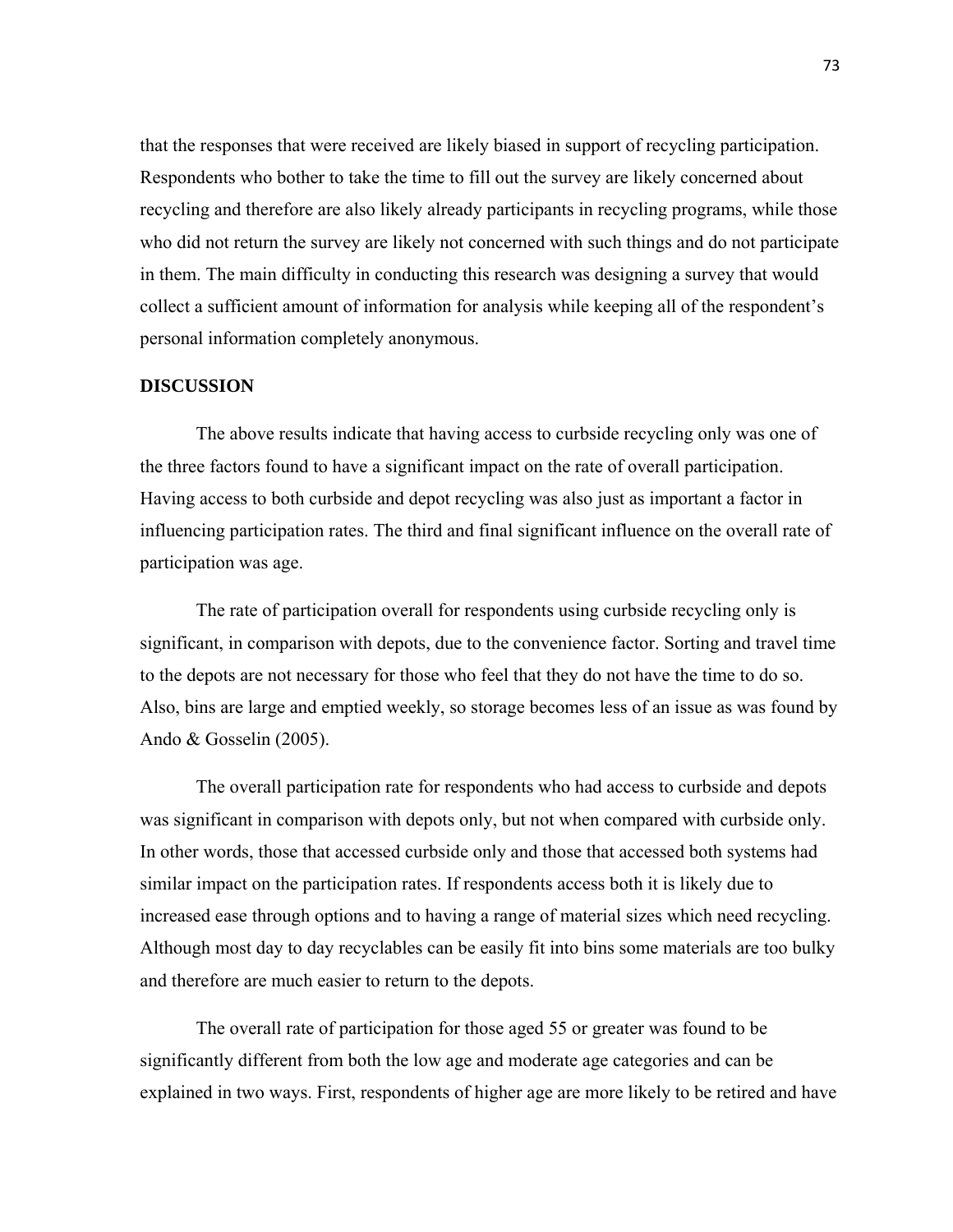more time to put towards recycling efforts than would respondents in the low or moderate age categories. Second, in my opinion those respondents aged 55 or higher are more likely to have been brought up to reuse and 'waste not, want not' therefore they may tend to already be less wasteful than younger respondents.

 The results reported above show that of the six different material types examined here, four of them share the same three significant influences on participation rates as the overall assessment. These four materials include newspaper, cardboard, mixed paper and plastic. The three factors found to have a significant impact on the rates of participation in comparison to the base case are: having access to (and using) curbside recycling only, having access to (and using) both curbside and depot recycling and being aged 55 or greater. Therefore the same discussions as seen above for the overall rate of participation also applies here for the rates of participation in newspaper, cardboard, mixed paper and plastic recycling.

There were, however, some other differences noted amongst these materials. The degree of participation was higher, at the 10 percent significance level, for newspaper with both curbside and depots in comparison with having curbside only. From a policy perspective this is an important finding showing that maintaining both curbside and depot collection is improving participation rates compared to operating with curbside only. Also, being aged 55 or greater was significantly better for participation than being under 55, at the 5 percent level of significance.

For cardboard and mixed paper being aged 55 or greater was again significantly better for participation than being younger, at the 10 percent level. This is likely due to the same reasons as mentioned above.

For plastic having both curbside and depots was significantly better than having curbside only at the 5 percent level of significance. Again from a policy perspective this is an important finding supporting the maintenance of both curbside and depot collection as it is improving participation rates compared to operating with curbside only. Lastly, being aged 55 or greater was significantly better for participation than being aged 54 or less, to 5%, again due to time and upbringing factors.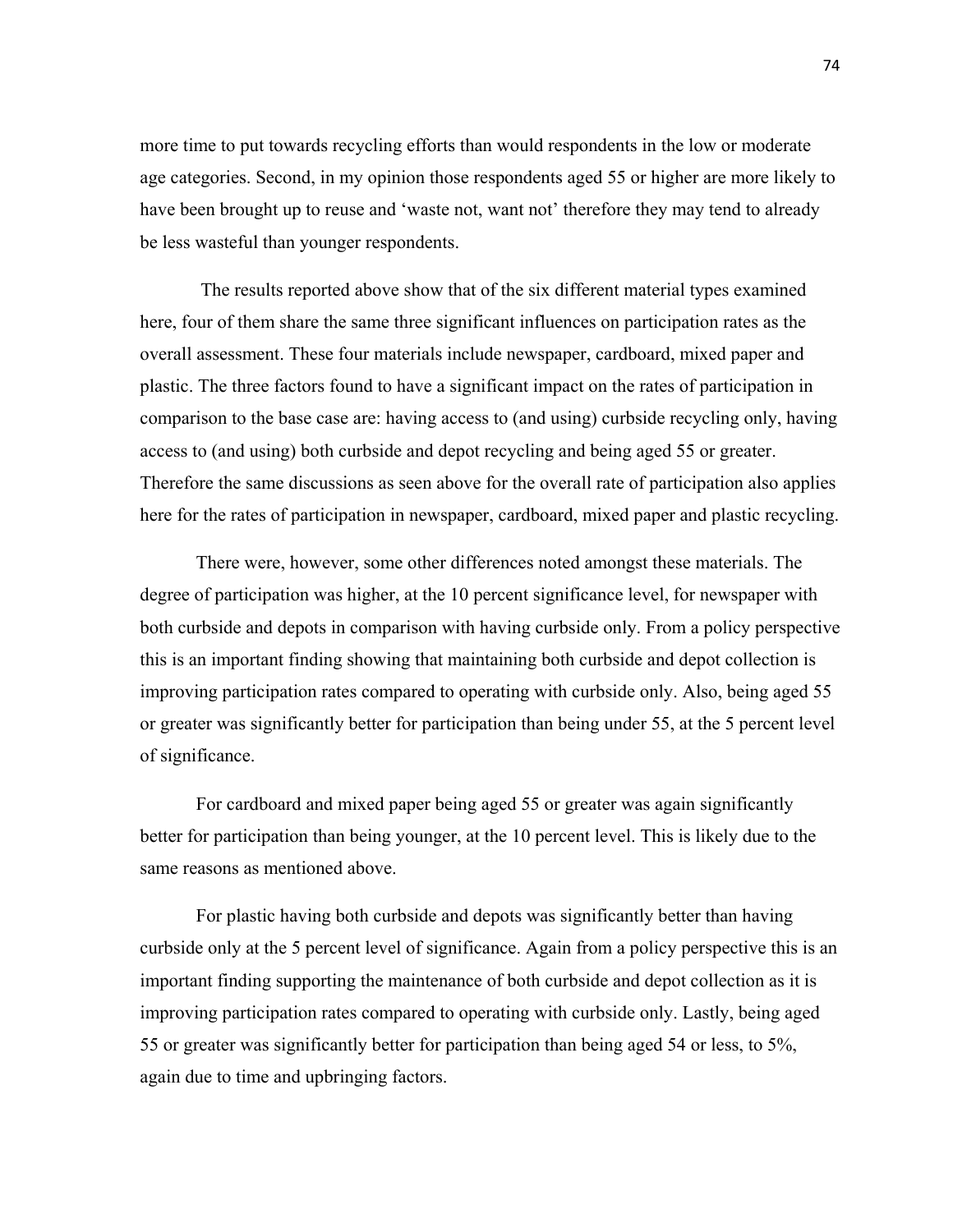Glass, the fifth material examined, was found to be influenced by two factors in common with the first four materials, but one completely different from all of the others. The three factors found to have a significant impact on the rate of participation in glass recycling were having access to curbside recycling only, having access to both curbside and depot recycling and giving 'the improvement of environmental quality' a high ranking among other issues in the municipality. Again the same discussions as seen above for the overall rate of participation apply here for the first two factors influencing the rate of participation in glass recycling. The third factor of environmental rating is likely explained by the fact that in Vernon glass is not an accepted material in their curbside collection program (due to practical and safety issues) and must be taken to depots to be recycled. Therefore, respondents there who recycle glass have to make an extra effort to go out and drop it off at the depots so they may have motivations other than convenience for their actions, such as an attitude that reflects concern for the environment. Ferrara & Missios (2005) also note that policies that promote increased curbside recycling also promote increased non-curbside recycling as well.

Participation in recycling metal, the sixth material examined, was not found to be significantly influenced by any of the socioeconomic variables examined here. This may be due to the fact that refund recycling already exists for items like pop cans that make up a large portion of household metals. Respondents may be more interested in recycling these materials for refunds at depots than putting them into curbside collection.

The two education factors (moderate and high), however, although not found to have a significant impact on participation rates, were found to be significantly different from one another when compared with a t-test.

The regression tree of overall participation demonstrates that for respondents of low and moderate age the convenience of having access to curbside recycling (or to both curbside and depots) is an important factor in increasing participation, compared to those who have access to depots only. It also demonstrates that giving a high environmental rating and having a large family size are the more influential factors in increasing participation among respondents who are of high age. This finding makes sense as saving time and increased convenience may not tend to be of as much importance to those who are retired.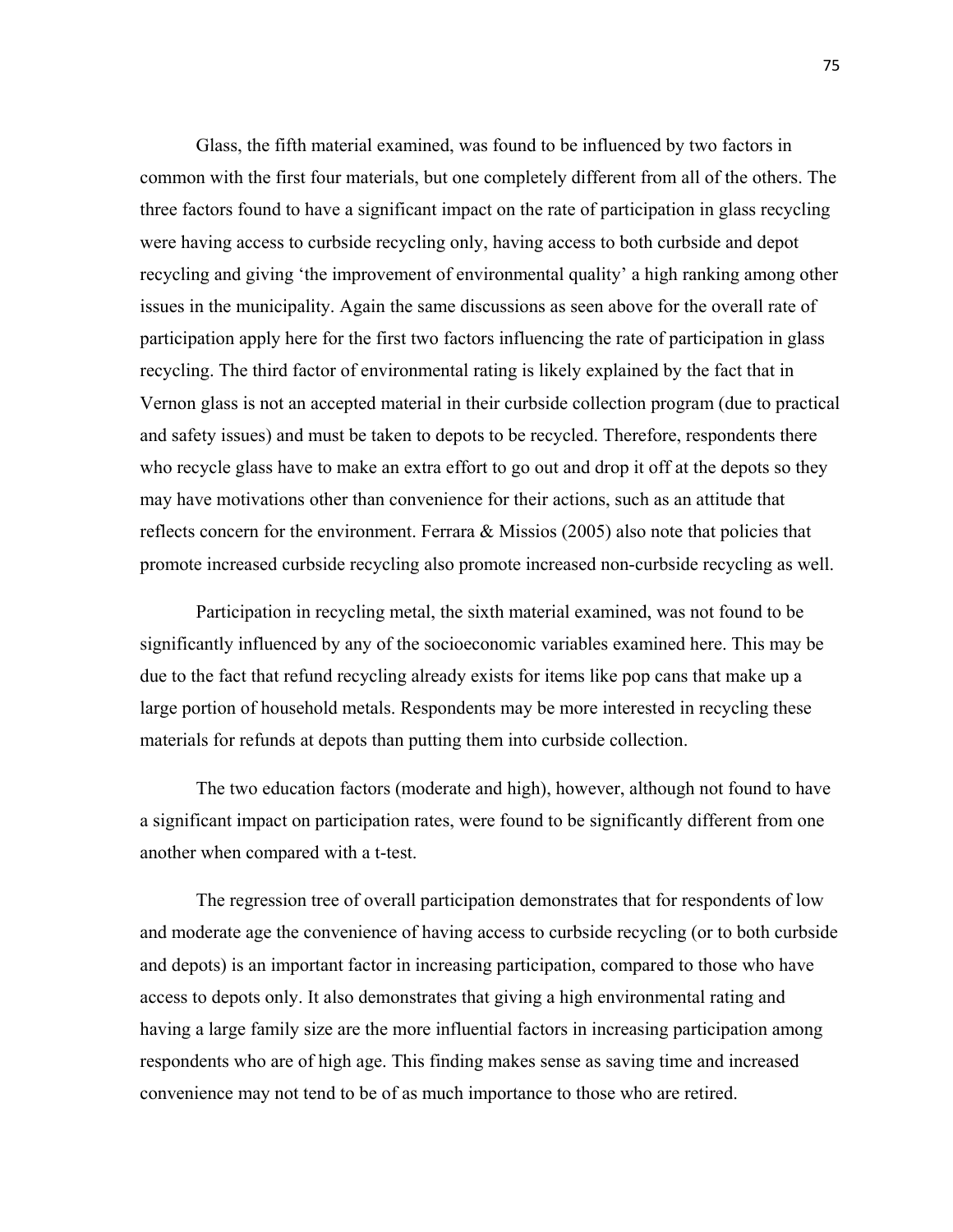Prior to the implementation of curbside recycling, the City of Kamloops had a depot recycling program which consisted of five locations throughout the city where materials, including newspaper, corrugated cardboard, boxboard, mixed paper, metal cans, glass jars and plastic milk jugs, could be returned for recycling. With the curbside program in place for single family homes, recycling can now be placed at the curb every week next to household garbage. In addition to the above listed materials, plastic containers (#1-7), aluminum foil and many more paper products can also be recycled. The creation and implementation of the curbside program may have altered the existing recycling population in three ways: by increasing the number of residents recycling who did not do so previously, by providing residents who did recycle increased convenience, and by providing the option to return more materials. Access to facilities and convenience are factors that have been found to be positively correlated with participation in curbside versus depot recycling (Barr 2007).

The majority of the literature that I have reviewed relating to the factors that impact rates of participation in recycling has been conducted in large cities with a few cases including both large and small cities. Some factors seem to have similar influences in large cities to what I have found in small cities, but others do not. Ofori-Amoah (2007) points out that in most instances, with the exception of a few specific aspect studies, we do not know if the patterns and trends that have been identified in large cities also exist in small ones. In addition Bell and Jayne (2006) note that problems can arise with the adoptions of big city policies and ideas in small city contexts so changes may be necessary. To illustrate this difference I refer back to chapter one to compare a selection of the reviewed literature to the findings of this study.

As noted in Chapter one Jenkins et. al. (2003) analysed the determinants of household recycling intensity using data from 20 metropolitan areas in the United States. The data were also collected by mail-out survey, and the authors selected only communities with ongoing recycling programs and excluded all samples from communities with drop off centres only. They found that recycling intensity increased for most materials with the availability of drop off depots, for all materials with the availability of a curbside recycling program and that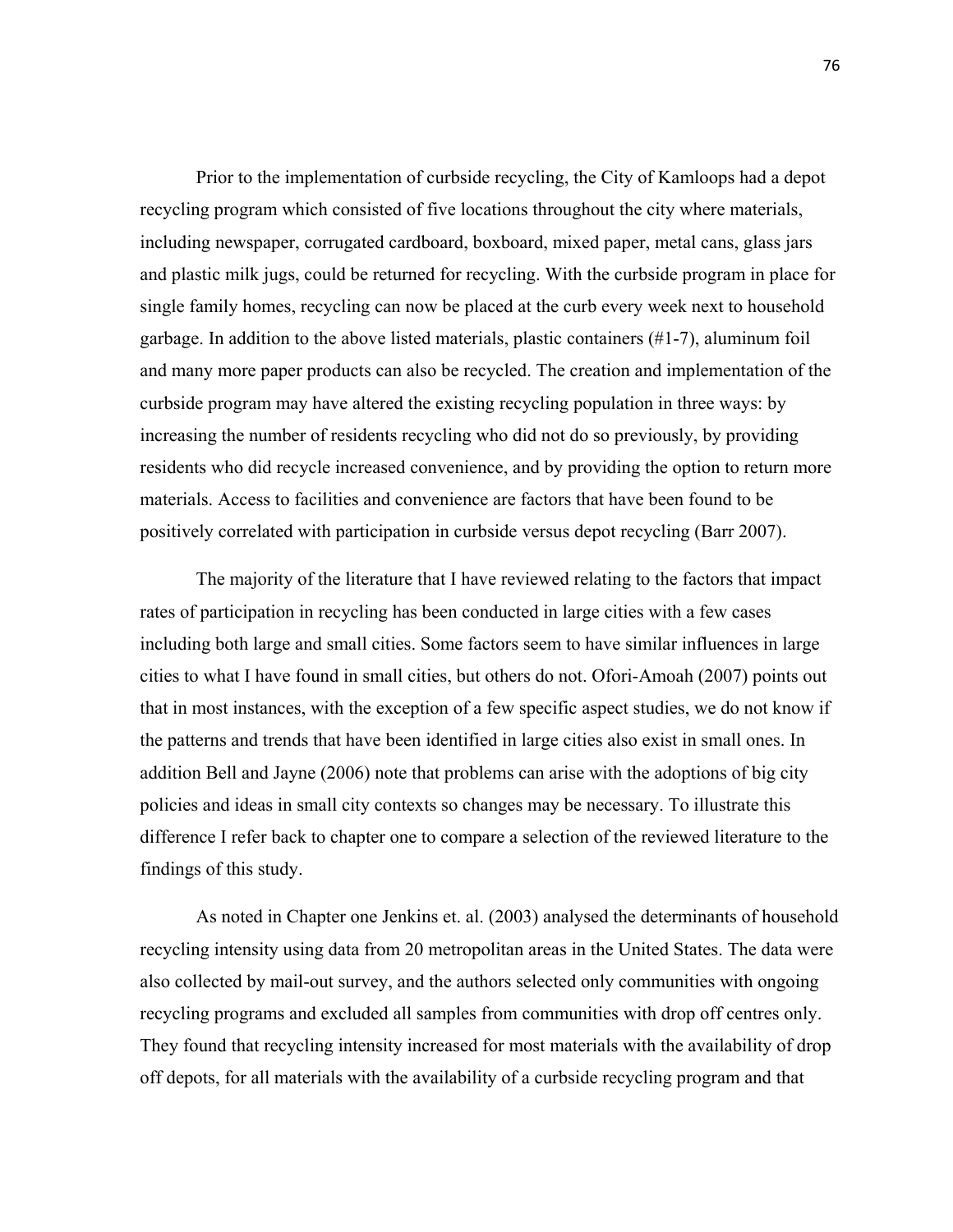increased age had a positive effect on recycling intensity. All of the points noted thus far correspond with my research findings. In contrast to what I found in my research Jenkins et. al. (2003) reported that as household income increased recycling of newspaper increased and as education level rose a small effect was seen on the intensity of recycling of glass bottles, aluminum cans and newspapers. These results may have been picked up by their larger data set.

Ferrara and Missios (2005) examined data on recycling and waste diversion effectiveness from 12 municipalities (7 small cities and 5 large cities) in Ontario. Their study focused on the intensity of recycling, for different materials when factors such as collection frequency, user fees, mandatory programs and garbage limits are varied. This study focused more on recycling programs available, but many of the other variables they included were also examined here, such as home ownership, education, income, family size and age. Ferrara and Missios found that university education influenced the rate of newspaper and metal recycling, and a high school education was found to influence the rate of glass recycling. Also income was found to impact the recycling of newspaper and plastic while family size and age both had little impact in any category. Lastly, home ownership was found to have a strong positive relationship with recycling intensity. Essentially all of their findings differ from the outcomes of my research. This may be due to the fact that their main focus was different from mine, that their final data set included over 4 times more responses than mine, or that their survey was done by phone as opposed to mail out.

Harder et. al. (2006) re-examined 3 major existing data sets (each made up of approximately 1400 households) and discussed two measured parameters not generally associated with participation rates in curbside recycling. They found that as the number of materials collected by a recycling scheme increased so did the rate of participation. These results are similar to my findings for the small cities of Kamloops, Vernon and Merritt. Merritt, the city with the smallest number of materials collected has the lowest participation rate of the three (71%). Kamloops has the intermediate number of returnable materials and the intermediate participation rate (76%). Finally, Vernon has the highest number of accepted returnable materials and the highest rate of participation (81%).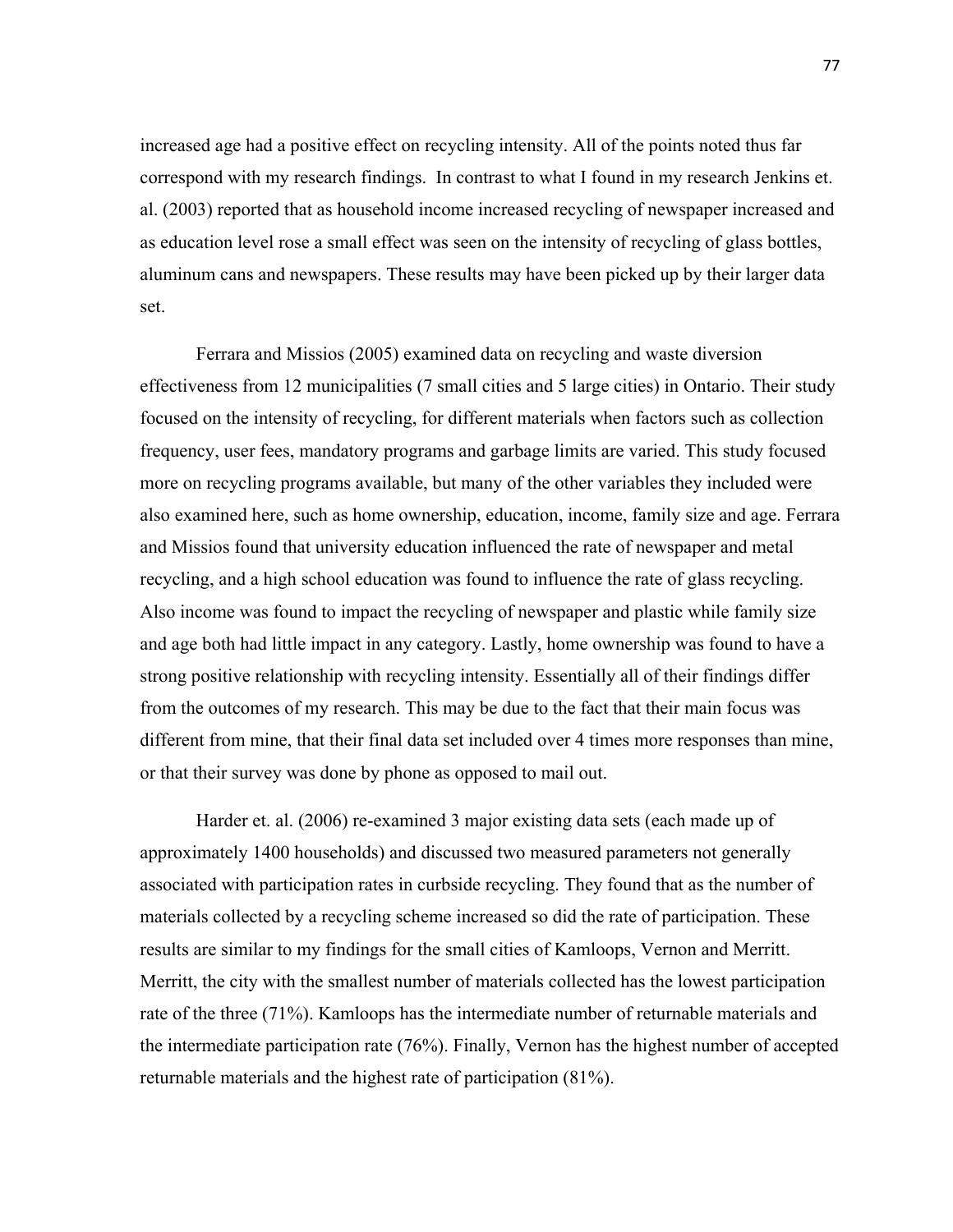Woodard et. al. (2006) examined participation in curbside recycling schemes and its variation with material types. Overall they found that participation was higher in curbside recycling schemes that collected more types of recyclable materials. These findings are also reflected in the results of Jenkins et. al. (2003) and Harder et. al. (2006), above, as well as in my research.

Beatty et. al. (2007) examined curbside recycling in the presence of alternatives, such as beverage container drop off recycling depots. Their data consisted of quarterly observations taken from California's Department of Conservation from 1996 to 2000. A total of 1052 observations from 44 counties were included. Overall the increased availability of curbside recycling related to an increase in materials returned. Again these findings are similar to the results of Jenkins et. al. (2003), above, as well as to this research.

Overall, recycling system factors such as the availability of curbside recycling seem to be important in both large and small cities. In contrast other socioeconomic influences on participation in recycling seem to differ between the two.

The following chapter will examine another facet of recycling within the three small cities. It will analyse and discuss the household willingness to pay for curbside recycling programs in these areas.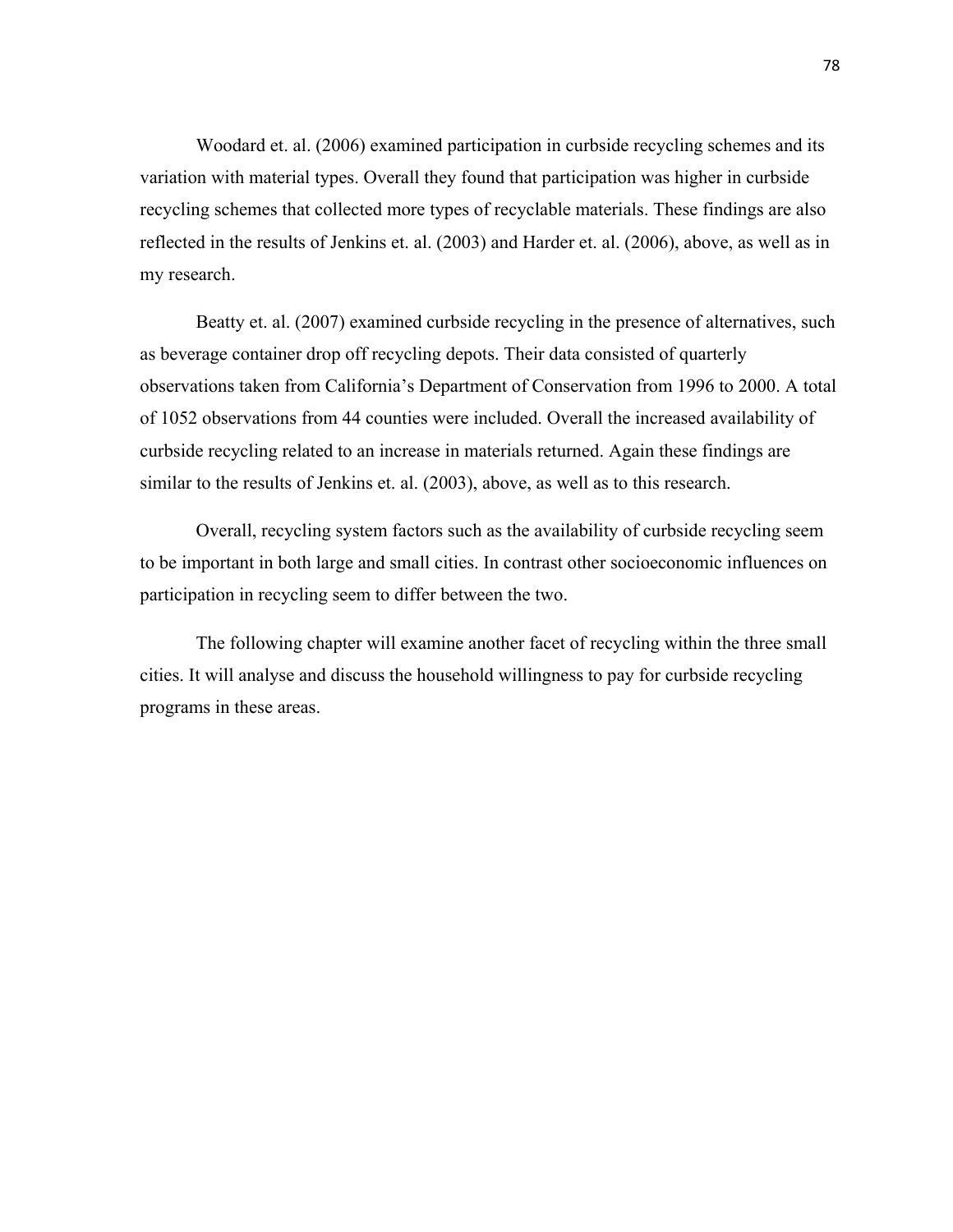## **LITERATURE CITED**

Aadland, D., Caplan, A.J., 2006. Curbside Recycling: Waste Resource or Waste of Resources? Journal of Policy Analysis and Management 25 (4), 855-874.

Ando, A.W., Gosselin, A.Y., 2005. Recycling in multifamily dwellings: does convenience matter? Economic Inquiry 43, 426-438.

Barr, S., 2007. Factors influencing environmental attitudes and behaviours: A U.K. case study of household waste management. Environment and behaviour 39 (4), 435-473.

Beatty, T.K.M., Berck, P., Shimshack, J.P., 2007. Curbside Recycling in the Presence of Alternatives. Economic Enquiry 45 (4), 739-755.

Bell, D., Jayne, M., 2006. Conceptualizing small cities. In: Bell, D., Jayne, M., Eds., Small cities: urban experience beyond the metropolis Routledge, New York, Question the cities series.

Blaine, T.W., Lichtkoppler, F.R., Jones, K.R., Zondag, R.H., 2005. An assessment of household willingness to pay for curbside recycling: A comparison of payment card and referendum approaches. Journal of Environmental Management 76, 15-22.

Ferrara, I., Missios, P., 2005. Recycling and waste diversion effectiveness: Evidence from Canada. Environmental and Resource Economics 30, 221-238.

Harder, M.K., Woodard, R., Bench, M.L., 2006. Two Measured Parameters Correlated to Participation Rates in Curbside Recycling Schemes in the UK. Environmental Management 37 (4), 487-495.

Jenkins, R.R., Martinez, S.A., Palmer, K., Podolsky, M.J., 2003. The determinants of household recycling: a material specific analysis of recycling program features and unit pricing. Journal of Environmental Economics and Management 45, 294-318.

Ofori-Amoah, B., 2007. Small city studies and geographic perspectives. In: Ofori-Amoah, B., Ed., Beyond the metropolis: urban geography as if small cities mattered Lanham, Maryland, University Press of America.

Quinn, G.P., Keough, M.J., 2002. Experimental Design and Data Analysis for Biologists. Cambridge University Press, Cambridge.

Vinning, J., Ebreo, A., 1992. Predicting recycling behaviour from global and specific environmental attitudes and changes in recycling opportunities. Journal of Applied Psychology 22, 1580-1607.

Woodard, R., Harder, M.K., Bench, M., 2006. Participation in Curbside Recycling Schemes and its Variation with Material Types. Waste Management 26, 914-919.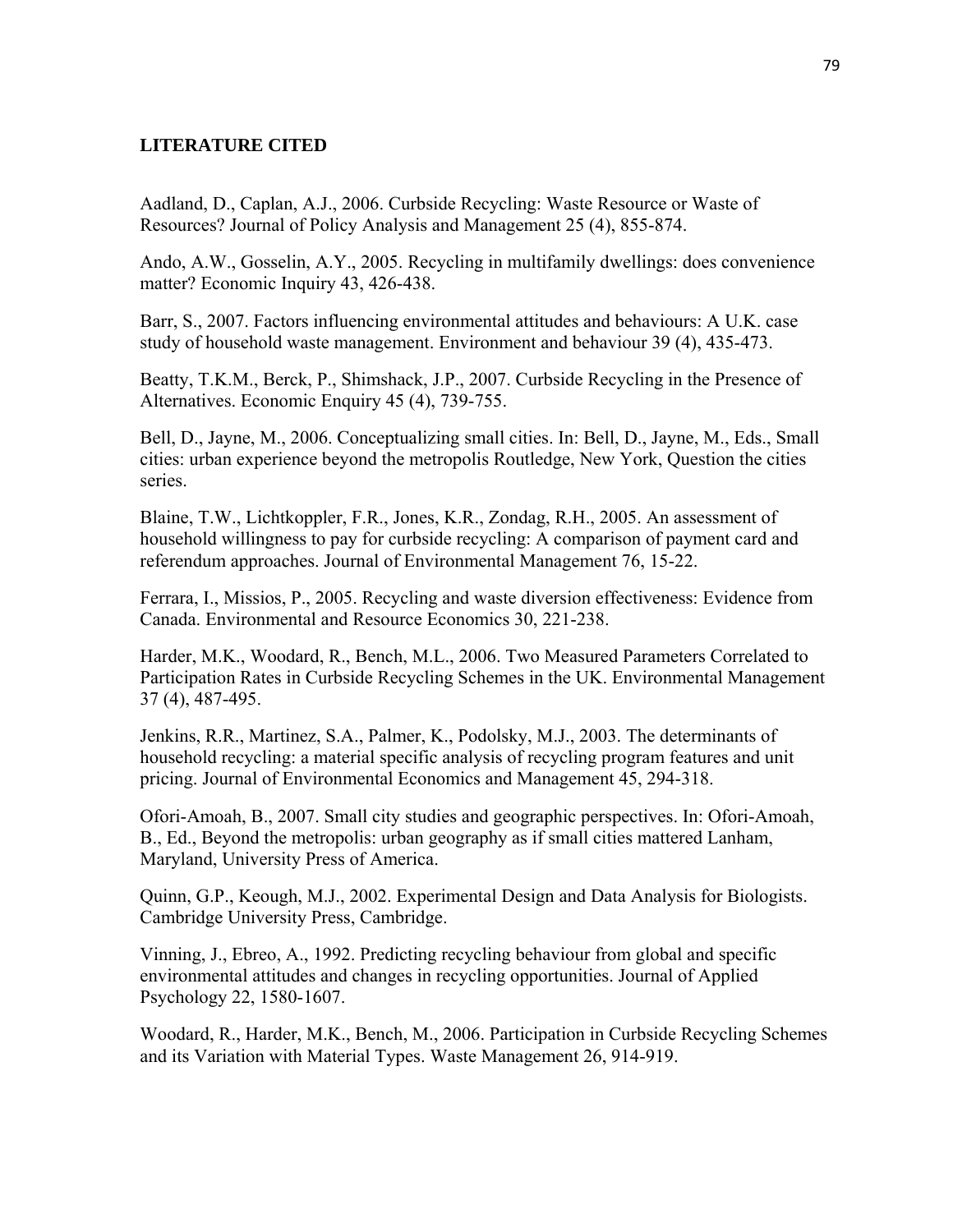| Variable                                 | <b>Newspaper</b> | <b>Cardboard</b> | <b>Mixed Paper</b> | <b>Plastic</b>   | <b>Glass</b>     | <b>Metal</b>    |
|------------------------------------------|------------------|------------------|--------------------|------------------|------------------|-----------------|
| Intercept                                | 7.32 (22.82)     | 44.53 (14.96)**  | 5.44(20.44)        | 10.34 (23.04)    | 7.56 (22.62)     | 33.11 (35.40)   |
| <b>Curbside Only</b>                     | 30.80 (10.29)**  | 12.38 (6.43)#    | 31.20 (9.41)**     | 39.24 (10.36)*** | 37.09 (10.33)*** | 35.96 (16.08)*  |
| <b>Both</b>                              | 38.77 (10.45)*** | 17.30 (6.85)*    | 40.84 (9.84)***    | 44.92 (10.49)*** | 39.12 (10.39)*** | 30.27 (16.22)#  |
| <b>Moderate Income</b>                   | 0.74(10.57)      | 0.98(6.69)       | 12.53 (9.90)       | 14.28 (10.65)    | 5.65(10.60)      | $-3.92(16.45)$  |
| <b>High Income</b>                       | $-1.06(10.26)$   | $-2.04(6.45)$    | 6.38(9.10)         | 16.18 (10.35)    | 13.57 (10.32)    | 4.43 (16.08)    |
| <b>Moderate</b>                          | 15.89 (10.39)    | $-1.59(6.53)$    | $-1.21(9.74)$      | 5.05(10.38)      | $-2.20(10.45)$   | $-18.93(16.43)$ |
| <b>Education</b>                         |                  |                  |                    |                  |                  |                 |
| <b>High Education</b>                    | 19.03 (11.17)    | 11.52 (6.91)     | 9.39 (9.99)        | 22.60 (11.21)    | 8.24(11.16)      | 3.81 (16.95)    |
| <b>Family Size</b>                       | 1.62(3.20)       | 1.20(1.96)       | $-2.03(2.85)$      | $-3.03(3.09)$    | $-5.53(3.11)$    | $-5.62(4.78)$   |
| <b>Home Ownership</b>                    | $-6.05(11.66)$   | $-1.52(7.41)$    | 18.77 (10.73)#     | $-1.38(11.68)$   | $-0.01(11.69)$   | 0.56(18.18)     |
| <b>Moderate Age</b>                      | 13.17 (11.03)    | 21.94 (7.61)**   | 9.83(9.61)         | 17.00 (11.19)    | 23.15 (10.76)*   | 16.44 (16.95)   |
| <b>High Age</b>                          | 29.76 (12.75)*   | 26.79 (8.13)**   | 19.51 (11.67)      | 19.29 (13.37)    | 16.65 (12.72)    | 8.67 (19.90)    |
| Gender                                   | 0.32(6.59)       | 2.30(4.17)       | $-1.59(5.84)$      | 0.73(6.58)       | $-1.11(6.53)$    | 0.89(10.22)     |
| Environmental<br>Rating                  | $5.84(3.34)$ #   | 2.56(2.11)       | 4.78 (3.00)        | 2.86(3.37)       | 8.33(3.33)       | 6.16(10.22)     |
| <b>Observations</b>                      | 63               | 58               | 62                 | 62               | 66               | 65              |
| <b>Overall Mean</b>                      |                  |                  |                    |                  |                  |                 |
| Adjusted R <sup>2</sup>                  | 0.26             | 0.30             | 0.42               | 0.37             | 0.41             | 0.12            |
| <b>F-statistic</b>                       | 2.56             | 2.78             | 4.23               | 3.62             | 4.33             | 1.64            |
| <b>Residual Standard</b><br><b>Error</b> | 22.79 on 42 DF   | 13.94 on 38 DF   | 19.98 on 41 DF     | 22.79 on 42 DF   | 22.94 on 45 DF   | 35.72 on 44 DF  |

**Appendix 3A.** Coefficients for linear regressions of participation in Kamloops by material

Note: Standard errors are in parenthesis. Levels of significance shown as: # 10%, \* 5%, \*\* 1%, \*\*\* 0.1 %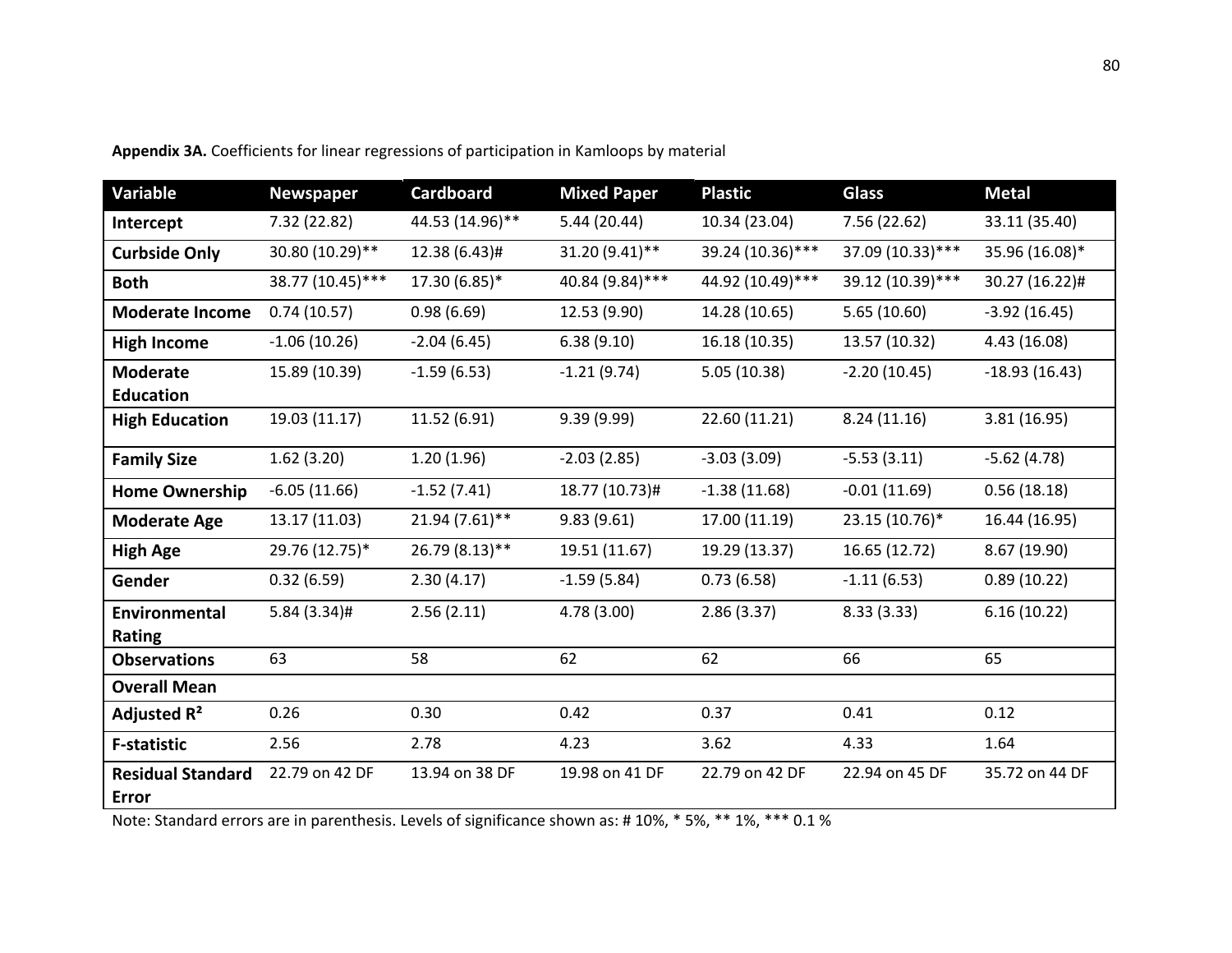| Variable                                 | <b>Newspaper</b> | <b>Cardboard</b> | <b>Mixed Paper</b> | <b>Plastic</b>   | <b>Glass</b>    | <b>Metal</b>    |
|------------------------------------------|------------------|------------------|--------------------|------------------|-----------------|-----------------|
| Intercept                                | 53.01 (24.37)*   | 50.50 (26.26)#   | 73.57 (30.13)*     | 57.89 (23.39)*   | 27.77 (30.54)   | 103.87 (47.81)* |
| <b>Curbside Only</b>                     | 57.03 (17.22)**  | 49.98 (18.38)*   | 42.32 (21.29)#     | 44.07 (16.26)*   | 59.67 (22.20)*  | 27.45 (34.36)   |
| <b>Both</b>                              | 65.24 (13.43)*** | 59.41 (14.41)*** | 42.00 (16.61)*     | 70.20 (12.60)*** | 59.91 (17.82)** | 41.66 (26.97)   |
| <b>Moderate Income</b>                   | $-23.04(10.50)*$ | $-14.39(11.24)$  | 4.35 (12.98)       | $-10.67(9.78)$   | $-3.19(13.06)$  | $-29.72(21.97)$ |
| <b>High Income</b>                       | $-17.03(11.42)$  | $-11.75(12.19)$  | 4.63(14.13)        | $-15.38(10.69)$  | $-13.57(14.25)$ | $-26.99(21.97)$ |
| <b>Moderate</b>                          | 9.84(12.46)      | 6.21(13.35)      | $-13.19(15.41)$    | $-1.98(11.87)$   | 7.17 (14.33)    | $-6.50(22.69)$  |
| <b>Education</b>                         |                  |                  |                    |                  |                 |                 |
| <b>High Education</b>                    | 3.11(12.24)      | 4.30 (13.08)     | $-8.38(15.13)$     | 2.36(11.57)      | 18.28 (14.48)   | 22.61 (22.24)   |
| <b>Family Size</b>                       | $-0.21(3.58)$    | $-1.85(4.05)$    | $-3.66(4.43)$      | 0.98(3.39)       | 1.64(4.70)      | 1.38(7.18)      |
| <b>Home Ownership</b>                    | $-8.29(13.87)$   | $-7.87(14.78)$   | $-4.79(17.15)$     | $-17.66(12.86)$  | $-13.72(18.70)$ | $-38.95(28.34)$ |
| <b>Moderate Age</b>                      | 2.37(9.04)       | 1.42(10.07)      | 11.36 (11.17)      | $-4.86(8.53)$    | $-2.86(10.93)$  | 9.22(16.75)     |
| <b>High Age</b>                          | <b>NA</b>        | <b>NA</b>        | <b>NA</b>          | <b>NA</b>        | <b>NA</b>       | <b>NA</b>       |
| Gender                                   | 4.58(8.33)       | 5.39(9.17)       | $-1.59(10.30)$     | 0.19(8.19)       | $-13.50(10.30)$ | $-24.69(15.46)$ |
| Environmental<br>Rating                  | $-1.24(3.40)$    | 0.08(3.64)       | $-2.07(4.22)$      | $-1.49(3.27)$    | 3.62(4.24)      | $-6.13(6.48)$   |
| <b>Observations</b>                      | 60               | 57               | 60                 | 56               | 66              | 64              |
| <b>Overall Mean</b>                      |                  |                  |                    |                  |                 |                 |
| Adjusted R <sup>2</sup>                  | 0.38             | 0.27             | 0.09               | 0.44             | 0.13            | 0.05            |
| <b>F-statistic</b>                       | 3.47             | 2.46             | 1.42               | 3.91             | 1.69            | 1.23            |
| <b>Residual Standard</b><br><b>Error</b> | 22.50 on 34 DF   | 23.96 on 33 DF   | 27.82 on 34 DF     | 20.77 on 30 DF   | 30.54 on 40 DF  | 46.23 on 38 DF  |

**Appendix 3B.** Coefficients for linear regressions of participation in Vernon by material

Note: Standard errors are in parenthesis. Levels of significance shown as: # 10%, \* 5%, \*\* 1%, \*\*\* 0.1 %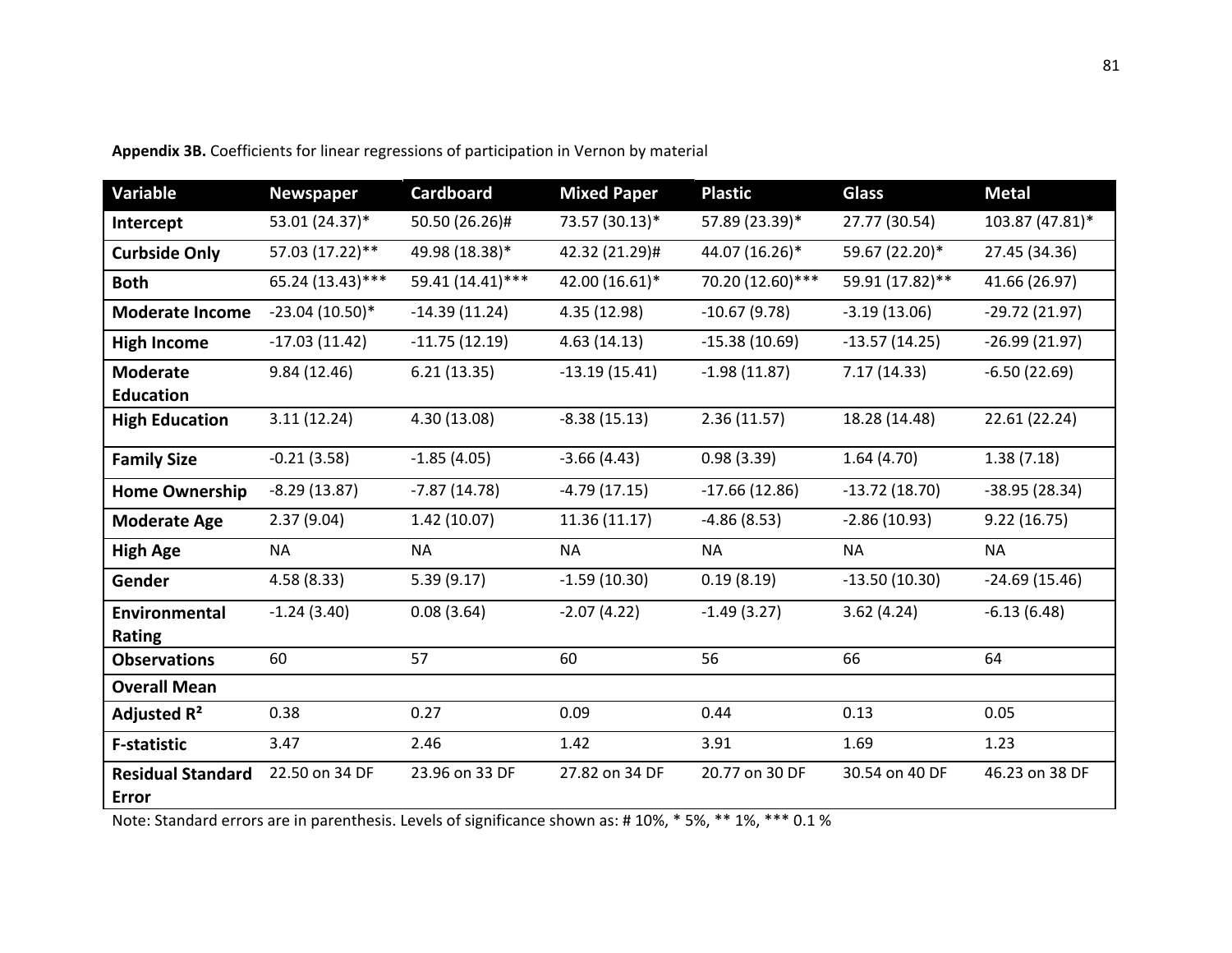| Variable                                 | <b>Newspaper</b> | <b>Cardboard</b> | <b>Mixed Paper</b> | <b>Plastic</b> | <b>Glass</b>    | <b>Metal</b>    |
|------------------------------------------|------------------|------------------|--------------------|----------------|-----------------|-----------------|
| Intercept                                | 46.84 (33.94)    | 62.78 (27.34)*   | 57.44 (33.14)#     | 70.71 (34.60)* | 48.24 (36.41)   | 4.41 (31.34)    |
| <b>Curbside Only</b>                     | <b>NA</b>        | <b>NA</b>        | <b>NA</b>          | <b>NA</b>      | <b>NA</b>       | <b>NA</b>       |
| <b>Both</b>                              | <b>NA</b>        | <b>NA</b>        | <b>NA</b>          | <b>NA</b>      | <b>NA</b>       | <b>NA</b>       |
| <b>Moderate Income</b>                   | $-5.76(14.30)$   | $-4.32(11.52)$   | $-10.89(13.96)$    | $-6.55(14.58)$ | $-17.37(15.34)$ | $-14.58(13.20)$ |
| <b>High Income</b>                       | 9.55(15.52)      | 12.45 (12.50)    | 1.11(15.15)        | $-3.34(15.82)$ | 1.80(16.65)     | $-9.24(14.33)$  |
| <b>Moderate</b><br><b>Education</b>      | 13.01 (16.16)    | 8.90 (13.02)     | 14.14 (15.78)      | 5.62(16.48)    | 16.88 (17.34)   | 26.23 (14.33)#  |
| <b>High Education</b>                    | $-0.99(17.95)$   | $-6.88(14.46)$   | $-3.17(17.52)$     | $-9.48(18.30)$ | $-3.36(19.25)$  | 4.85 (16.57)    |
| <b>Family Size</b>                       | 4.40 (4.03)      | $5.61(3.24)$ #   | 2.35(3.93)         | 1.58(4.11)     | 0.25(4.32)      | $6.62(3.72)$ #  |
| <b>Home Ownership</b>                    | 4.39 (14.66)     | $-4.89(11.81)$   | $-4.28(14.32)$     | $-9.12(14.95)$ | $-7.07(15.73)$  | 14.76 (13.54)   |
| <b>Moderate Age</b>                      | $-0.54(17.94)$   | $-20.01(14.45)$  | 16.86 (17.51)      | 4.09 (18.29)   | $-5.80(19.24)$  | $-3.35(16.56)$  |
| <b>High Age</b>                          | 41.10 (19.92)*   | 17.57 (16.05)    | 53.16 (19.45)**    | 39.40 (20.31)# | 25.83 (21.37)   | 42.22 (18.39)*  |
| Gender                                   | 8.92 (11.43)     | 4.04 (9.20)      | $-0.01(11.15)$     | $-3.55(11.65)$ | 3.00(12.26)     | 6.95(10.55)     |
| <b>Environmental</b><br>Rating           | $-3.22(4.49)$    | 1.35(3.62)       | $-4.73(4.39)$      | $-2.11(4.58)$  | 4.02 (4.82)     | 0.65(4.15)      |
| <b>Observations</b>                      | 65               | 65               | 65                 | 65             | 65              | 65              |
| <b>Overall Mean</b>                      |                  |                  |                    |                |                 |                 |
| Adjusted R <sup>2</sup>                  | 0.13             | 0.22             | 0.19               | 0.15           | 0.15            | 0.33            |
| <b>F-statistic</b>                       | 1.75             | 2.45             | 2.22               | 1.89           | 1.87            | 3.49            |
| <b>Residual Standard</b><br><b>Error</b> | 31.36 on 41 DF   | 25.26 on 41 DF   | 30.26 on 41 DF     | 31.97 on 41 DF | 33.64 on 41 DF  | 28.95 on 41 DF  |

**Appendix 3C.** Coefficients for linear regressions of participation in Merritt by material

Note: Standard errors are in parenthesis. Levels of significance shown as: # 10%, \* 5%, \*\* 1%, \*\*\* 0.1 %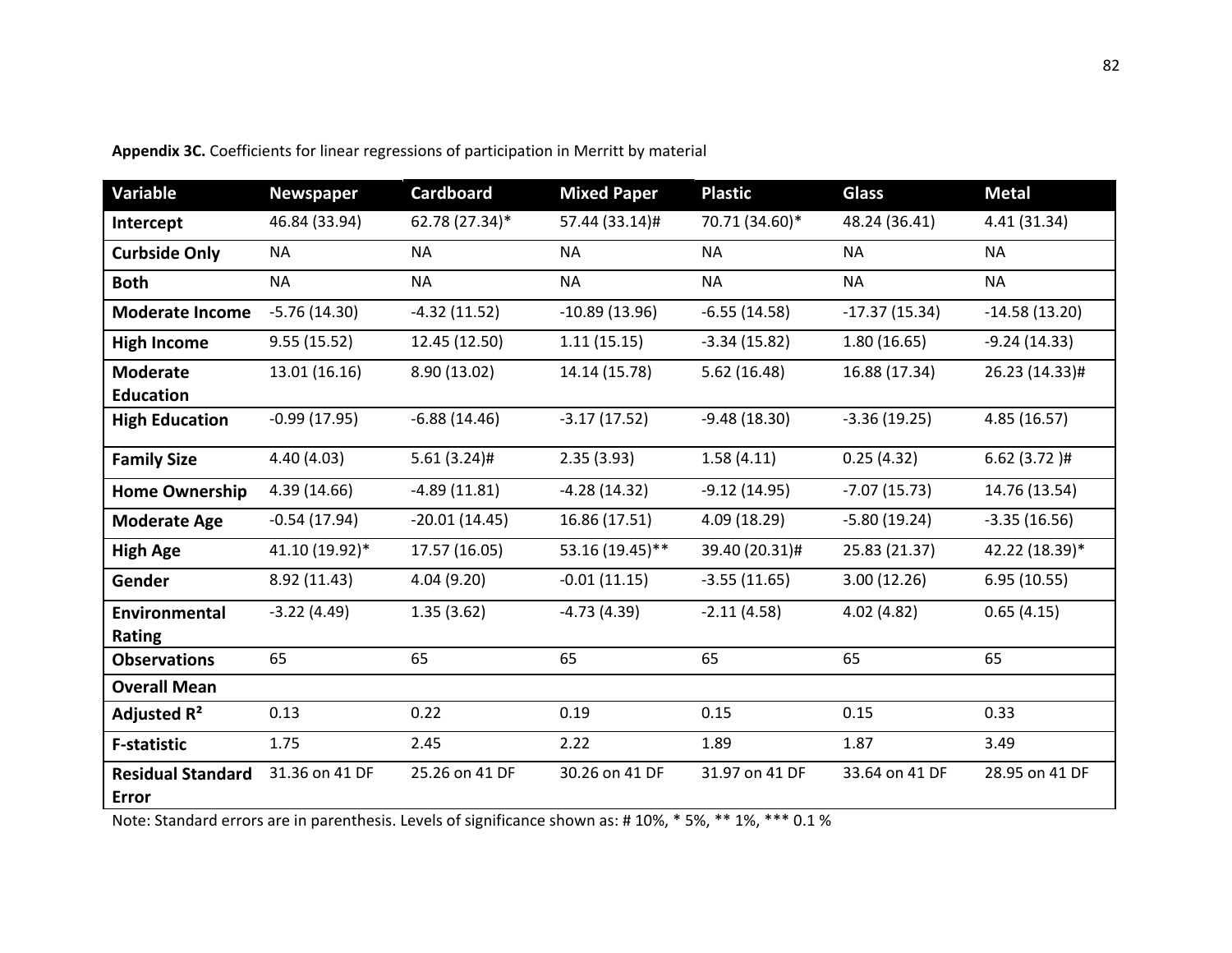# **Chapter 4: Factors that Influence Willingness to Pay for Curbside Recycling**

## **INTRODUCTION**

This chapter will address two further issues, both associated with willingness to pay for recycling. The third issue addressed by this research is the determination of willingness to pay to maintain a curbside recycling program where one already exists. Issue three examines how much more (if any), households would be willing to pay to maintain their curbside services and which socioeconomic factors are important in determining household willingness to pay. The fourth issue in this research is the determination of willingness to pay to implement a curbside recycling program where one does not yet exist. Issue four assesses the household willingness to pay to implement curbside recycling and the influence that socioeconomic factors have on that willingness. The null hypothesis is that within the three small cities, willingness to pay to maintain (or implement) curbside recycling will not be any different from willingness to pay to have access to depot recycling only, controlling for socioeconomic variables. The alternate hypothesis is that within the three small cities willingness to pay to maintain (or implement) curbside recycling will differ from willingness to pay to have access to depot recycling only.

The section of the survey addressing the willingness to pay issues followed closely Blaine et. al. (2005) who compared two different contingent valuation methods (payment card and referendum) for determining household willingness to pay to maintain curbside recycling. They wished to determine if, and how much, respondents would be willing to pay in order to have their curbside recycling program continue in the face of budget cuts. Blaine et. al. (2005) asked half of their respondents the study question using the payment card method and the other half of the respondents using the referendum method. This study used only one of the two contingent valuation methods (payment card) and asked half of the respondents if they were willing to pay to maintain a curbside program and the other half if they were willing to pay to implement a curbside program.

A 2006 study by Aadland & Caplan examined the social net benefit of curbside recycling. Willingness to pay was measured by comparing mandatory versus voluntary programs in a survey using dichotomous choice questions. This research is fairly similar in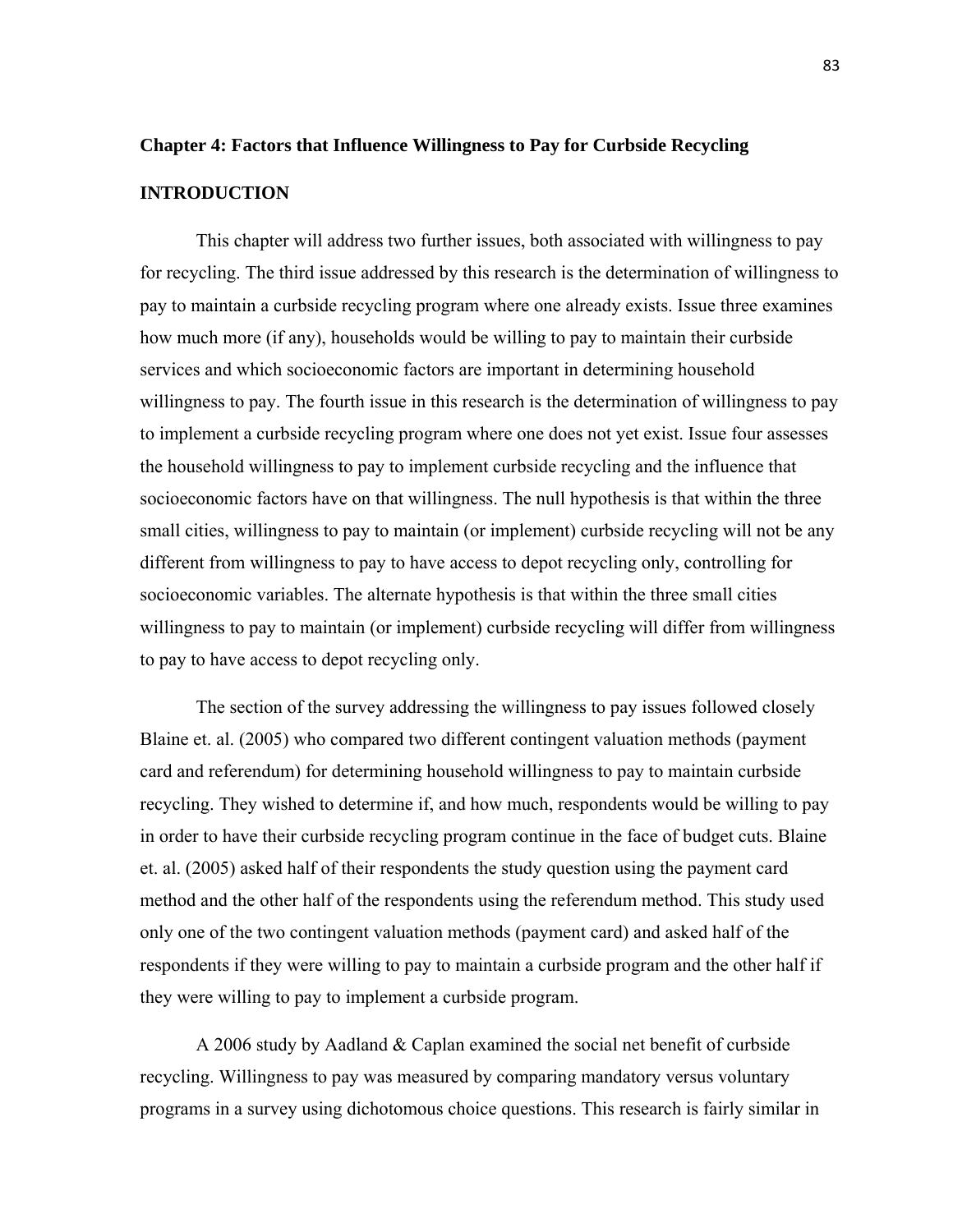that the three small cities compared here essentially fall into the two different categories that they set out, mandatory or voluntary. The main difference lies in the survey method and final aim.

Residents of Kamloops are not charged an extra fee of any kind (over and above City Utilities) to use the city recycling depots in contrast to the curbside collection program, which currently costs each household to which it is provided \$36 per year. In Vernon and Merritt there is also free recycling at depots, but of the two, only Vernon has curbside pickup, which costs \$22 per year. Households that do not have access to curbside collection and still choose to recycle are spending their time, effort and money (on fuel) to return recyclables to the depots. If the amount that people are willing to pay for curbside recycling is significantly greater than the amount of time and effort they were willing to spend on depot recycling, then that is a reflection of the value that residents of these three small cities place on convenience. If, however, the opposite is true then cost effectiveness for each city may quickly become an issue.

Essentially willingness to pay for curbside recycling can be equated to the value people place on the recycling system in terms of environmental improvement and for having the convenience of curbside collection of recyclables. The next question that follows in this direction is whether the current pricing of curbside collection (convenience) is the correct price for that service?

## **METHODS**

All survey design and data collection methods can be found in Chapter 2 along with a summary of the descriptive statistics.

### **Model Specifications**

 In order to provide an explanation for the next two objectives: willingness to pay to maintain and willingness to pay to implement curbside recycling, the specification to be estimated (including all relevant cities surveyed) was: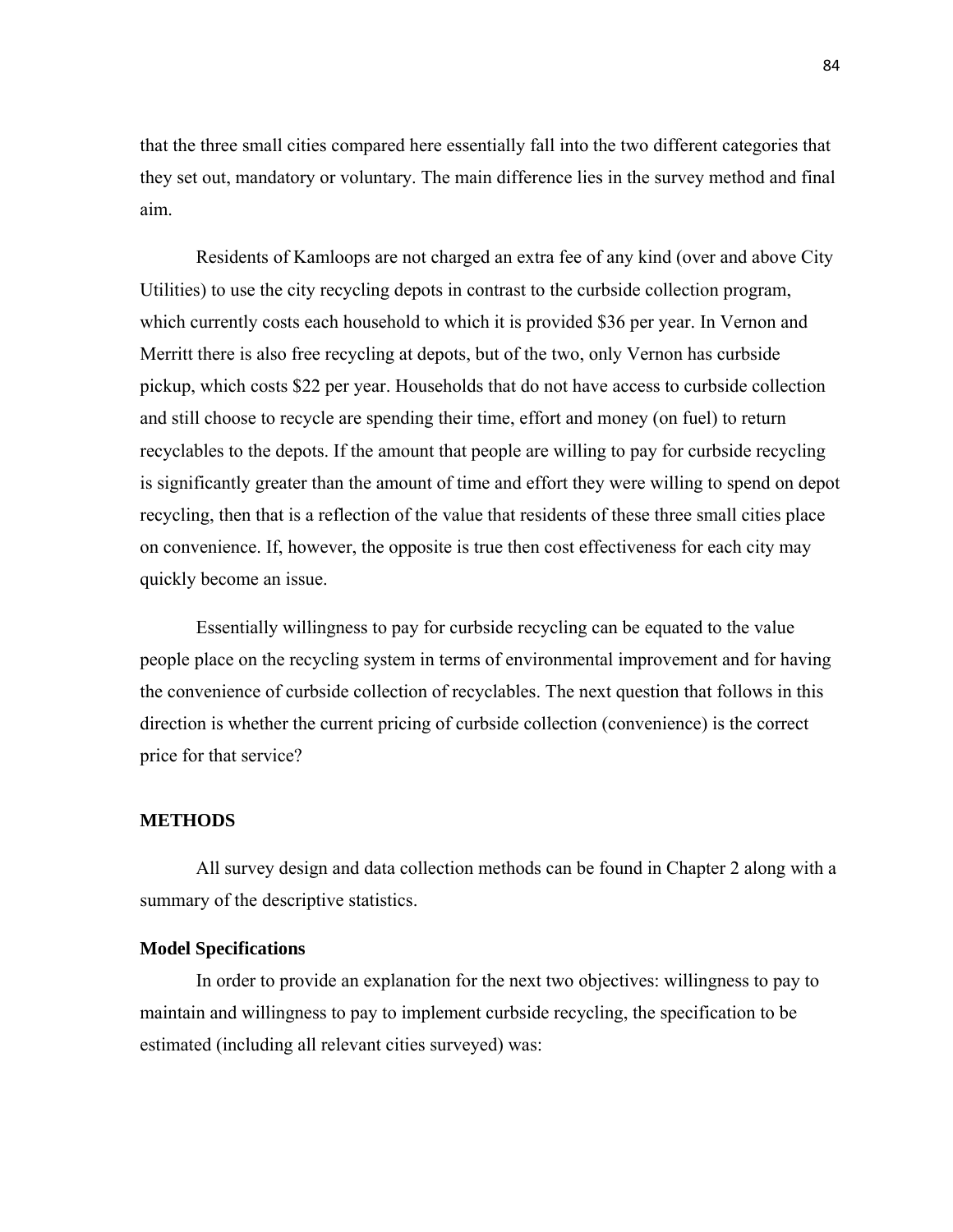$$
WTP_i = b_0 + \sum_{j=1}^{n} b_j x_{ji} + u_i
$$

Where:

-*WTPi* is the willingness to pay (to maintain or implement) curbside recycling of household i (as chosen from the provided ranges in the survey questions)

-bi's are the parameters to be estimated by the multiple linear regression

-ui is a random error term

-the base case for the model is represented by a respondent who has access to depot recycling only, has a low income, a low education and is of low  $age<sup>10</sup>$ .

The variables  $x_{1i}$  through  $x_{9i}$  identify the socioeconomic factors influencing the respondent where:

 $-x_{1i}$  is a dummy variable assigned a value of 1 if the respondent has a moderate income, 0 otherwise

 $-x_{2i}$  is a dummy variable assigned a value of 1 if the respondent has a high income, 0 otherwise

 $-x_{3i}$  is a dummy variable assigned a value of 1 the respondent has a moderate education, 0 otherwise

-x4i is a dummy variable assigned a value of 1 the respondent has a high education, 0 otherwise

<sup>&</sup>lt;sup>10</sup> Information on three other factors was originally intended to be included, but was dropped due to highly skewed responses. These were dwelling type, member of an environmental organization and neighbours recycle. The first two were dropped due to extremely low variation, responses were almost exclusively 'single family dwelling' for the first and almost exclusively 'not a member of an environmental organization' for the second. The last variable was dropped due to a very high number of N/A responses in the willingness to pay to implement category and very low variation in the willingness to pay to maintain category.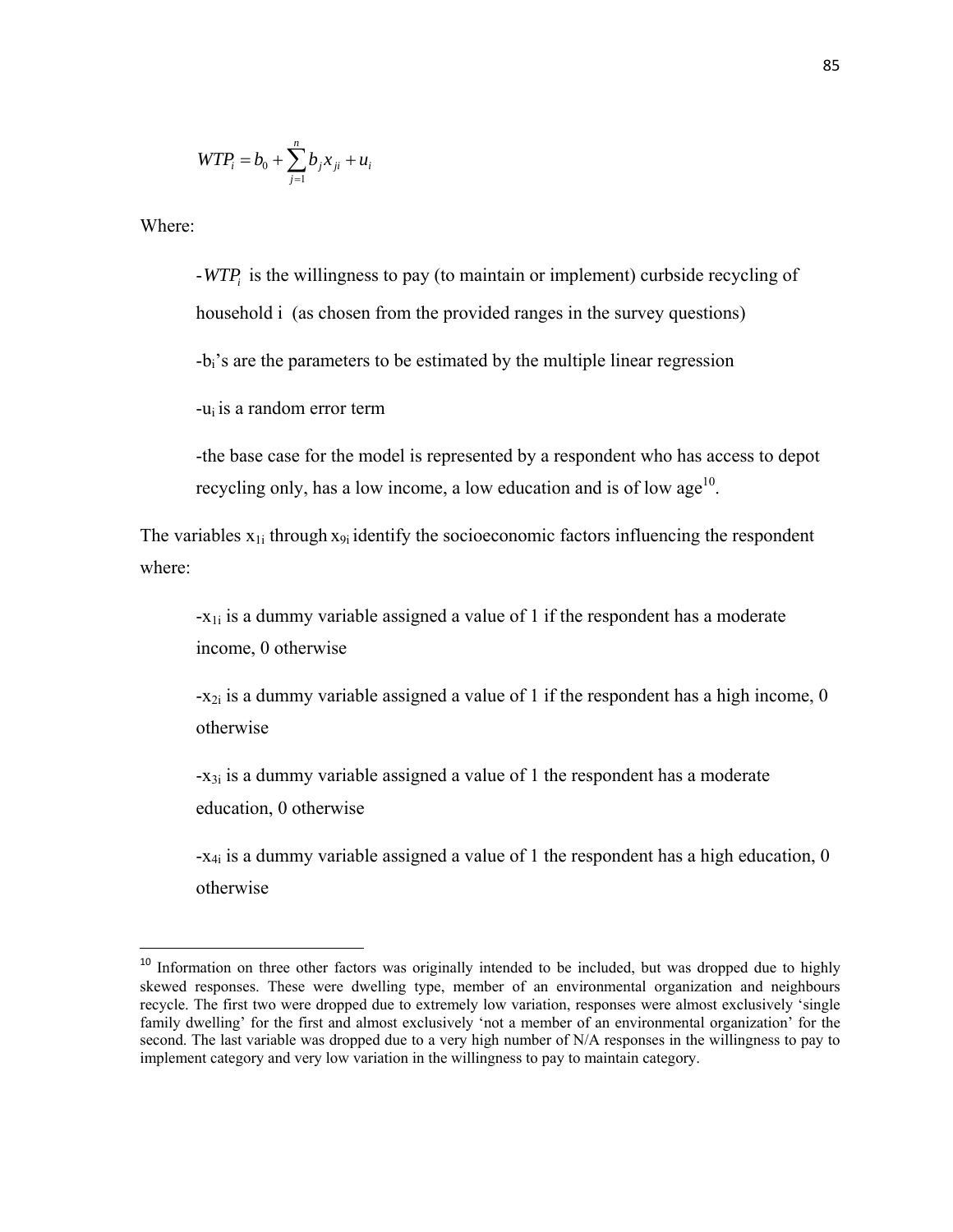-x<sub>5i</sub> measured the family size in terms of number of people residing there  $-x_{6i}$  measured ownership or rental of the household, 1 if owner, otherwise 0  $-x_{7i}$  is a dummy variable assigned a value of 1 if the respondent is of moderate age, 0 otherwise

 $-x_{8i}$  is a dummy variable assigned a value of 1 if the respondent is of high age, 0 otherwise

-x9i is a dummy variable assigned a value of 1 if the respondent is female, 0 otherwise

It was expected that respondents with moderate to high income as well as moderate to high education would be more willing to pay to maintain or implement a curbside recycling program.

The variable  $x_{10i}$  identifies the attitudinal variable influencing the respondent where:

 $-x_{10i}$  is a dummy variable assigned a value of 1 through 5, it is a rating, from 1 (lowest) to 5 (highest), given by survey respondents on the priority they place on different issues in their municipalities, including improving environmental quality.

It is also expected that respondents who place a high priority on environmental quality (ie. give it a high rating) would be more willing to pay to maintain or implement curbside recycling.

The variables  $x_{11i}$ ,  $x_{12i}$  and  $x_{13i}$  identify the city of the respondent where:

-x11i is a dummy variable assigned a value of 1 if the household is located in Kamloops, otherwise 0

 $-x_{12i}$  is a dummy variable assigned a value of 1 if the household is located in Vernon, otherwise 0

 $-x_{13i}$  is a dummy variable assigned a value of 1 if the household is located in Merritt, otherwise 0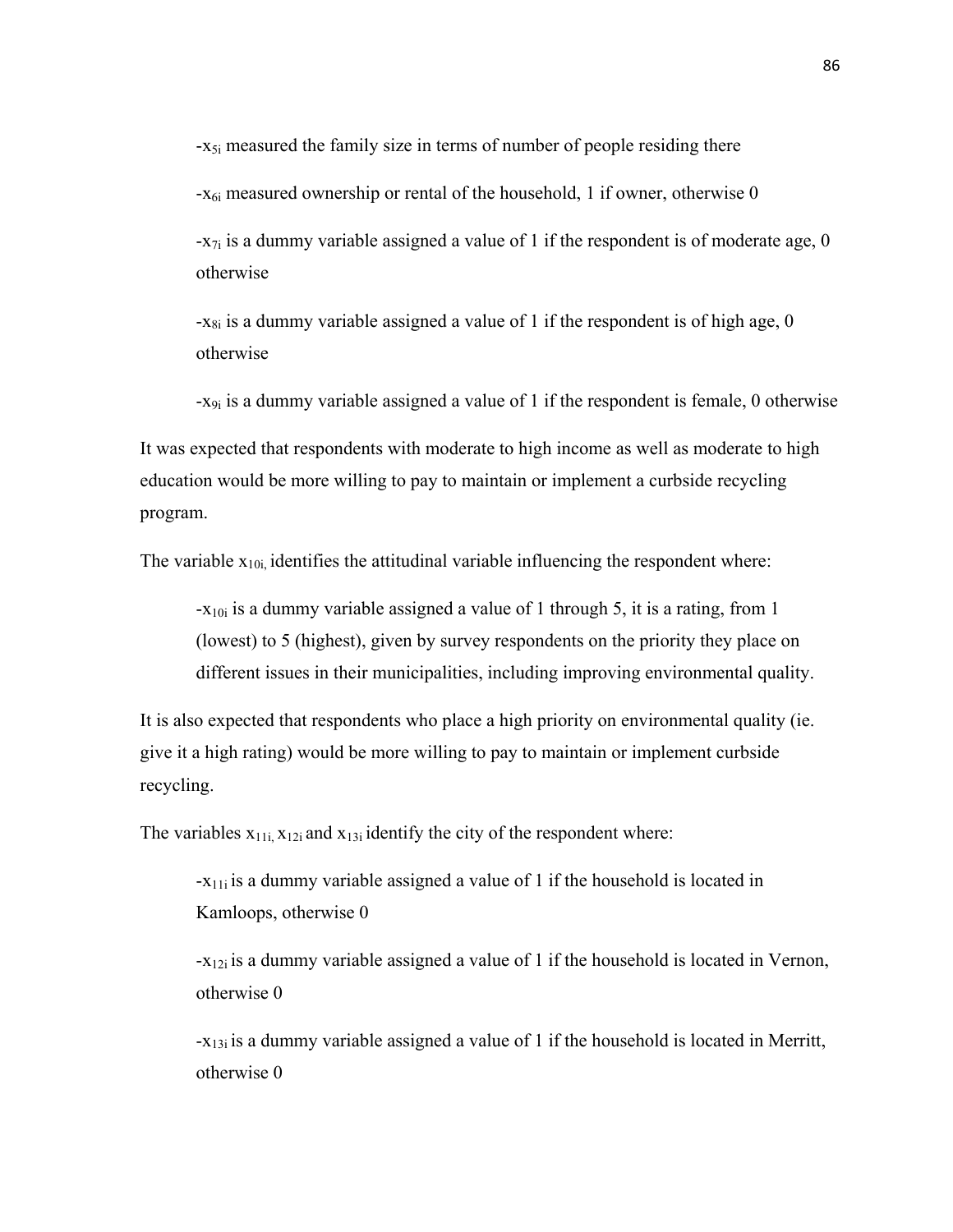Finally, it was expected that respondents from Vernon would be more willing to pay to maintain curbside recycling than respondents from Kamloops as they have had their system in place for much longer, and currently pay \$15 less than Kamloops residents.

It was also expected that respondents from Kamloops would be more willing to pay to implement curbside recycling than respondents from Merritt. This is due to the fact that they are seeing firsthand the benefits it is providing to their neighbours as well as the fact that a pay-as-you-throw system has just been implemented in Merritt likely making residents less open to further new fees.

In order to provide an explanation of the third issue, willingness to pay to maintain curbside recycling, the variable *WTP* will represent the willingness to pay to maintain curbside recycling for household i. To test the hypothesis that willingness to pay to maintain a curbside system is significantly higher than willingness to revert to the use of a depot system (controlling for all other socioeconomic factors) the appropriate questions from the survey (see Chapter 2, pages 20 and 21) were analyzed. The third issue will be addressed by determining if there is a significant difference in willingness to pay to maintain curbside recycling as opposed to reverting to depot use, with all other factors controlled for. The  $b_i$ 's were the socioeconomic, attitudinal and city parameters are also estimated by multiple linear regression analysis.

An explanation of the fourth issue, willingness to pay to implement curbside recycling, can be provided by estimating a specification similar to the previous section with a couple of exceptions. The variable *WTP*, will represent the willingness to pay to implement curbside recycling for household i and the x's (independent variables) will remain the same. The  $b_i$  parameters were again estimated using linear regression analysis (ordered least squares).

In summary the determinants of willingness to pay to implement or maintain curbside recycling are the following: household income, education, family size, home ownership, age, gender, attitudes towards the environment and city. The methods of estimating all willingness to pay parameters were linear regressions (ordered least squares).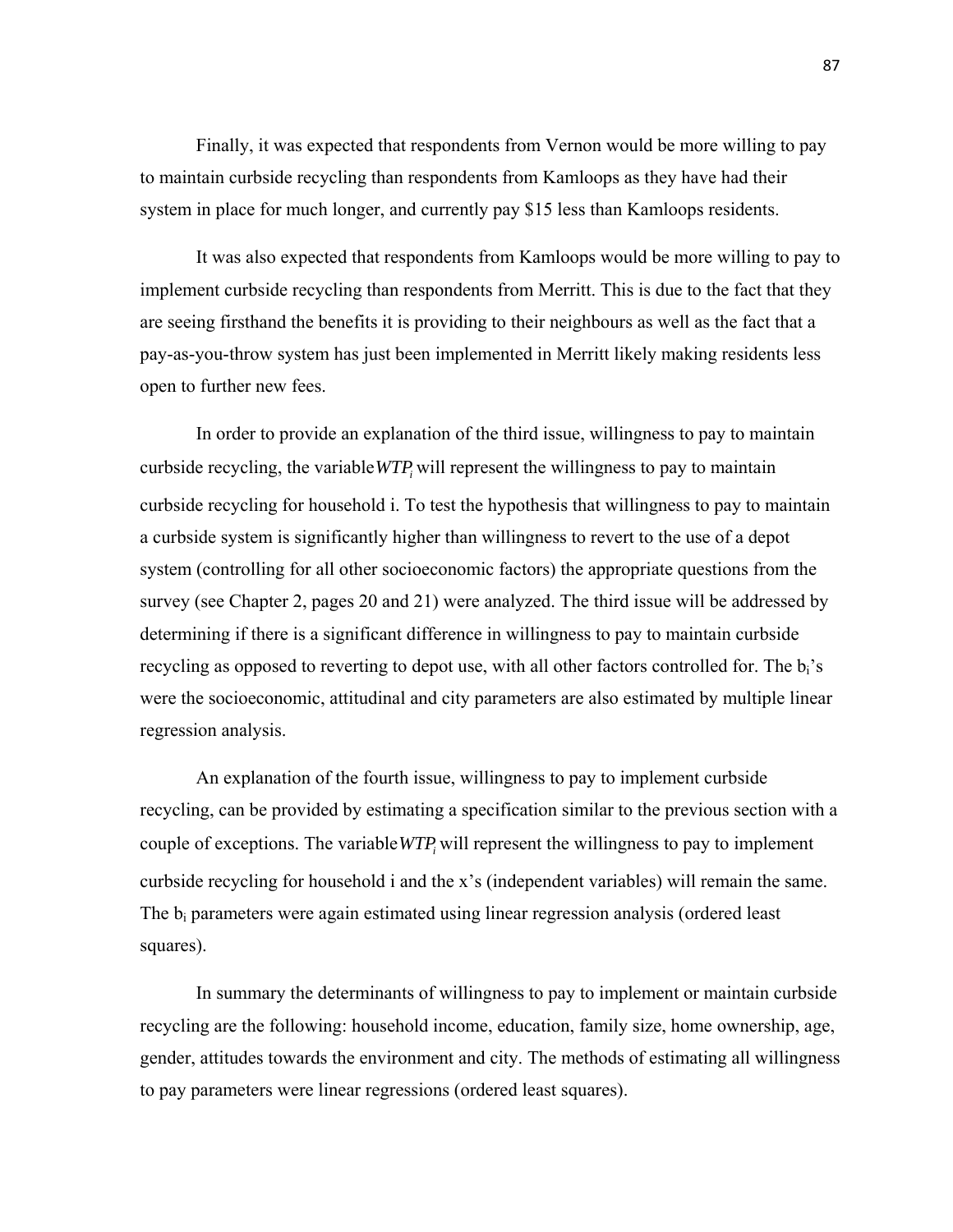## **RESULTS**

 Willingness to pay was examined from two different angles, the first being willingness to pay to maintain an existing curbside program. Linear regressions including the majority of the variables were run against willingness to pay to maintain curbside recycling in Kamloops and Vernon<sup>11</sup>. Willingness to pay to maintain curbside recycling (when curbside and depots are both available) was found to have a significant positive relationship to high educational attainment, high age, environmental rating and City of Vernon (p values  $= 0.01, 0.02, 0.09$  and 0.00 respectively). It was also found to have a significant negative relationship to family size (p value  $= 0.09$ ). The results of the linear regressions for maintaining curbside recycling can be found in Table 4.1.

The second angle from which willingness to pay was examined was willingness to pay to implement a curbside program. Linear regressions including the majority of the variables were run against willingness to pay to implement curbside recycling in Kamloops (for those respondents who do not currently have access) and Merritt<sup>18</sup>. Willingness to pay was positively influenced (when only depots are available) by moderate and high incomes and environmental rating (p values  $= 0.06, 0.08$  and 0.00 respectively). Implementation was also found to have a significant negative relationship to home ownership (p value  $= 0.08$ ). The results of the linear regressions to implement curbside recycling can also be found in Table 4.1

 $11$ <sup>11</sup> The base case for these regressions is low income, low educational attainment, low age, and City of Kamloops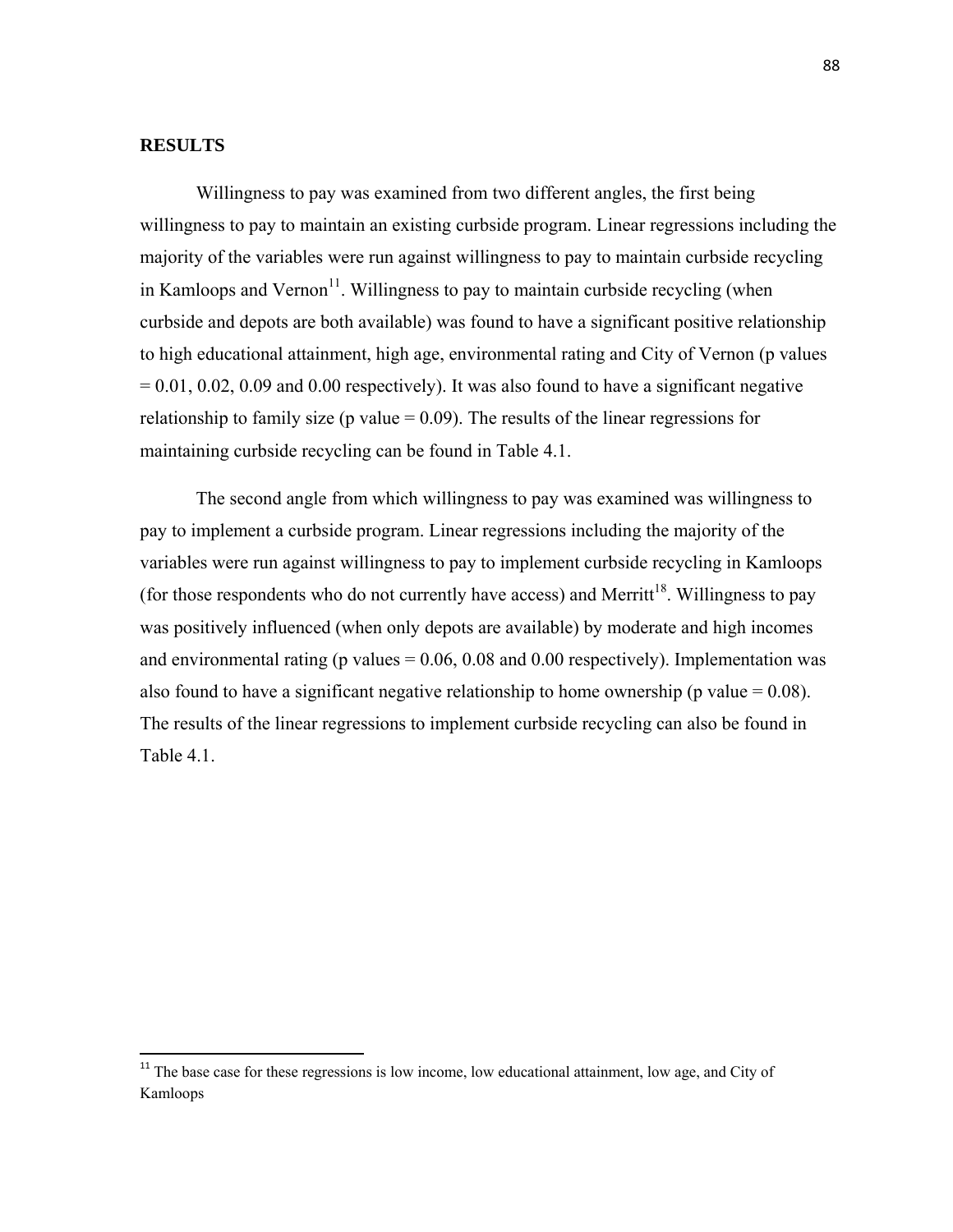| <b>Variable</b>                          | <b>WTP</b> to maintain | <b>WTP</b> to implement  |
|------------------------------------------|------------------------|--------------------------|
| <b>Intercept</b>                         | 11.26 (6.60)           | 12.06 (11.84)            |
| <b>Moderate Income</b>                   | $-0.34(3.66)$          | $10.66(5.47)$ #          |
| <b>High Income</b>                       | 2.73(4.26)             | $11.76(6.63)$ #          |
| <b>Moderate</b><br><b>Education</b>      | 3.21(3.07)             | $-1.56(6.\overline{03})$ |
| <b>High Education</b>                    | $7.07(2.67)$ **        | 6.20(7.29)               |
| <b>Family Size</b>                       | $-2.38(1.38)$ #        | $-2.28(1.68)$            |
| <b>Home Ownership</b>                    | 4.49(3.86)             | $-10.78(5.99)$ #         |
| <b>Moderate Age</b>                      | $-3.82(5.04)$          | 1.53(6.24)               |
| <b>High Age</b>                          | $-13.52(5.56)$ *       | $-9.37(7.42)$            |
| Gender                                   | $-0.32(1.78)$          | 6.15(4.65)               |
| <b>Environmental</b><br><b>Rating</b>    | $1.52(0.88)$ #         | $5.04(1.56)$ **          |
| <b>City of Vernon</b>                    | $6.44(1.96)$ ***       | NA                       |
| <b>City of Merritt</b>                   | NA                     | $-5.07(4.32)$            |
| <b>Observations</b>                      | 129                    | 69                       |
| <b>Overall Mean</b>                      | 14.21                  | 22.13                    |
| Adjusted $R^2$                           | 0.21                   | 0.22                     |
| <b>F-statistic</b>                       | $3.96***$              | $2.72**$                 |
| <b>Residual Standard</b><br><b>Error</b> | $\overline{11.58}$     | 16.91                    |

**Table 4.1.** Results of linear regressions by factors influencing willingness to pay (to maintain or implement) a curbside recycling program

Note: Coefficients are followed by standard errors in parenthesis, which have been corrected for heteroskedasticity. Levels of significance shown as:  $# 10\%, * 5\%, ** 1\%$  and \*\*\* 0.1%.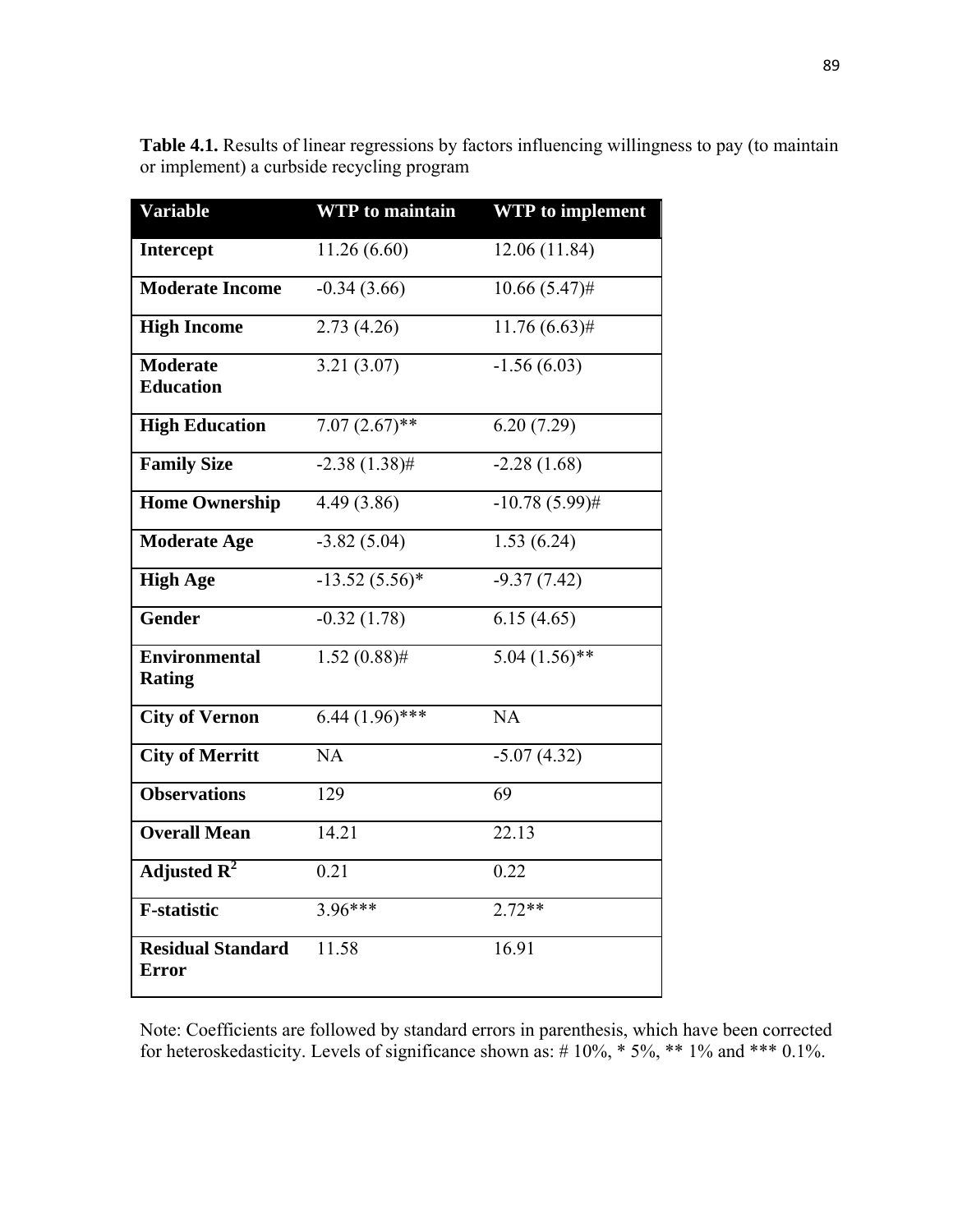A set of three T-tests were run on the paired variables within each model to determine if there were any significant differences between them (Table 4.2). For the willingness to pay to maintain model (page 85) moderate and high education were found to be significantly different from one another ( $p=0.09$ ), as were moderate and high age ( $p=0.01$ ). Moderate and high income, however, was not found to be significantly different from one another.

The same set of three T-tests was run on the paired variables within the willingness to pay to implement model to determine if there were any significant differences between them (Table 4.2). For this model only moderate and high age were found to be significantly different from one another  $(p=0.05)$ . Moderate and high income and moderate and high education were not found to be significantly different from one another  $(p=0.81$  and 0.11).

| <b>Willingness to</b><br>Pay                                  | Moderate<br>$Income =$<br><b>High Income</b> | <b>Moderate</b><br>Education $=$<br><b>High</b><br><b>Education</b> | <b>Moderate</b><br>$Age = High$<br>Age |
|---------------------------------------------------------------|----------------------------------------------|---------------------------------------------------------------------|----------------------------------------|
| <b>To Maintain</b><br><b>Curbside</b><br><b>Recycling</b>     | $-3.08(2.33)$                                | $-3.86(2.29)$ #                                                     | $9.70(3.41)$ **                        |
| To<br><b>Implement</b><br><b>Curbside</b><br><b>Recycling</b> | $-1.09(4.46)$                                | $-7.76(4.82)$                                                       | $10.90(5.37)$ *                        |

Table 4.2. T-test comparisons of paired variables

Note: Test values are followed by standard errors in parenthesis. Levels of significance are shown as:  $10\%$  #,  $5\%$  \*,  $1\%$  \*\*,  $0.1\%$  \*\*\*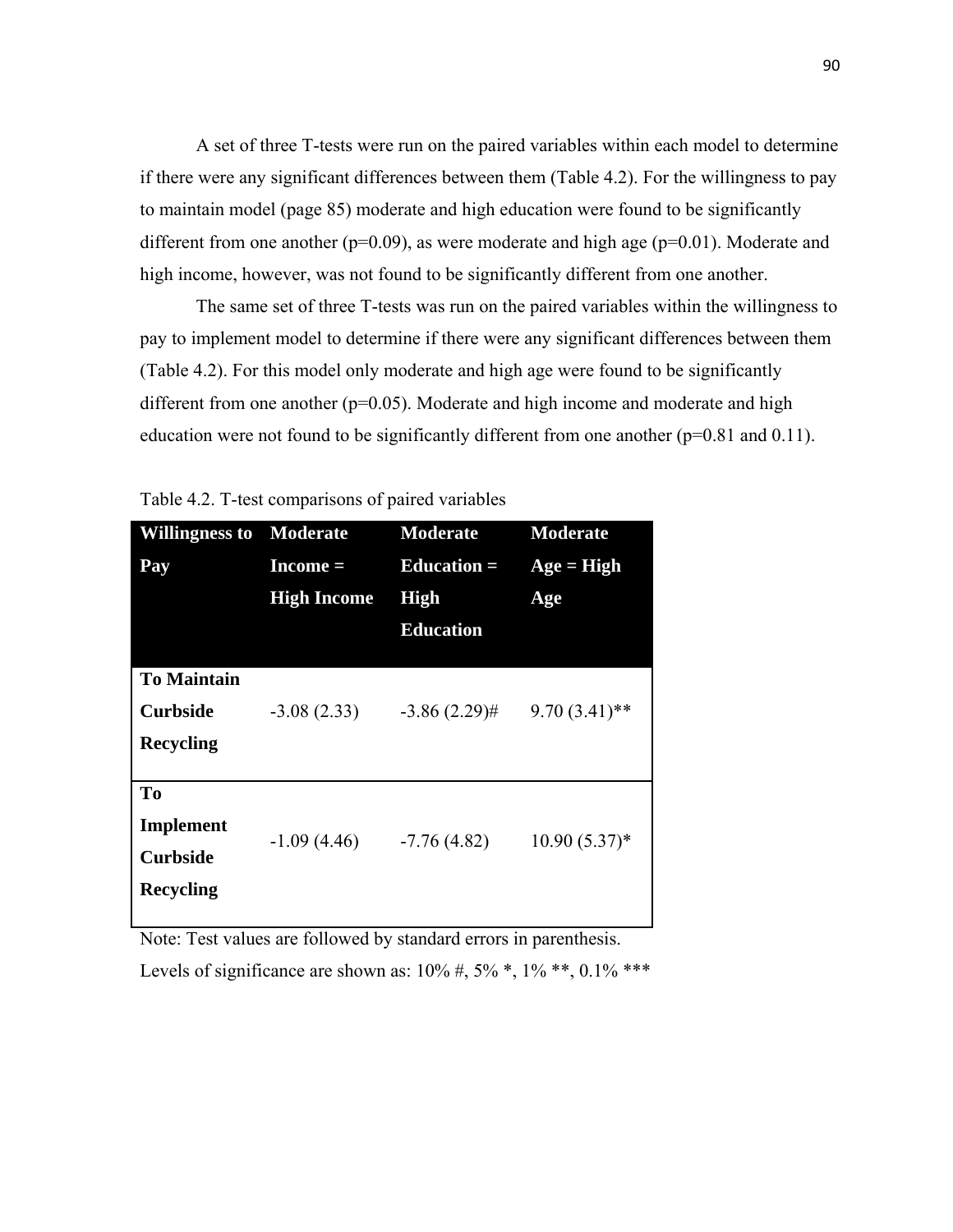A regression tree showing the relative weights of the factors influencing willingness to pay to maintain a curbside recycling program in Kamloops and Vernon was run and the results are reported below (see Figure 4.1). By following this tree it can be seen that respondents of moderate or low age (left branch), who live in the city of Vernon (left branch), have a family size of 2 or fewer (left branch), and have a moderate education level (right branch) would be willing to pay an average of \$48 more per year to maintain their current curbside recycling program. On the other end of the spectrum, respondents of high age (right branch) and moderate or low education (left branch) would only be willing to pay \$8.50 more per year to maintain their current curbside recycling program.



**Figure 4.1.** Regression tree of variables influencing willingness to pay to maintain a current curbside collection program.

**Legend:** HA=High Age, CK=City of Kamloops, HE=High Education, FS=Family Size, ME=Moderate Education, G=Gender (terminal points=willingness to pay)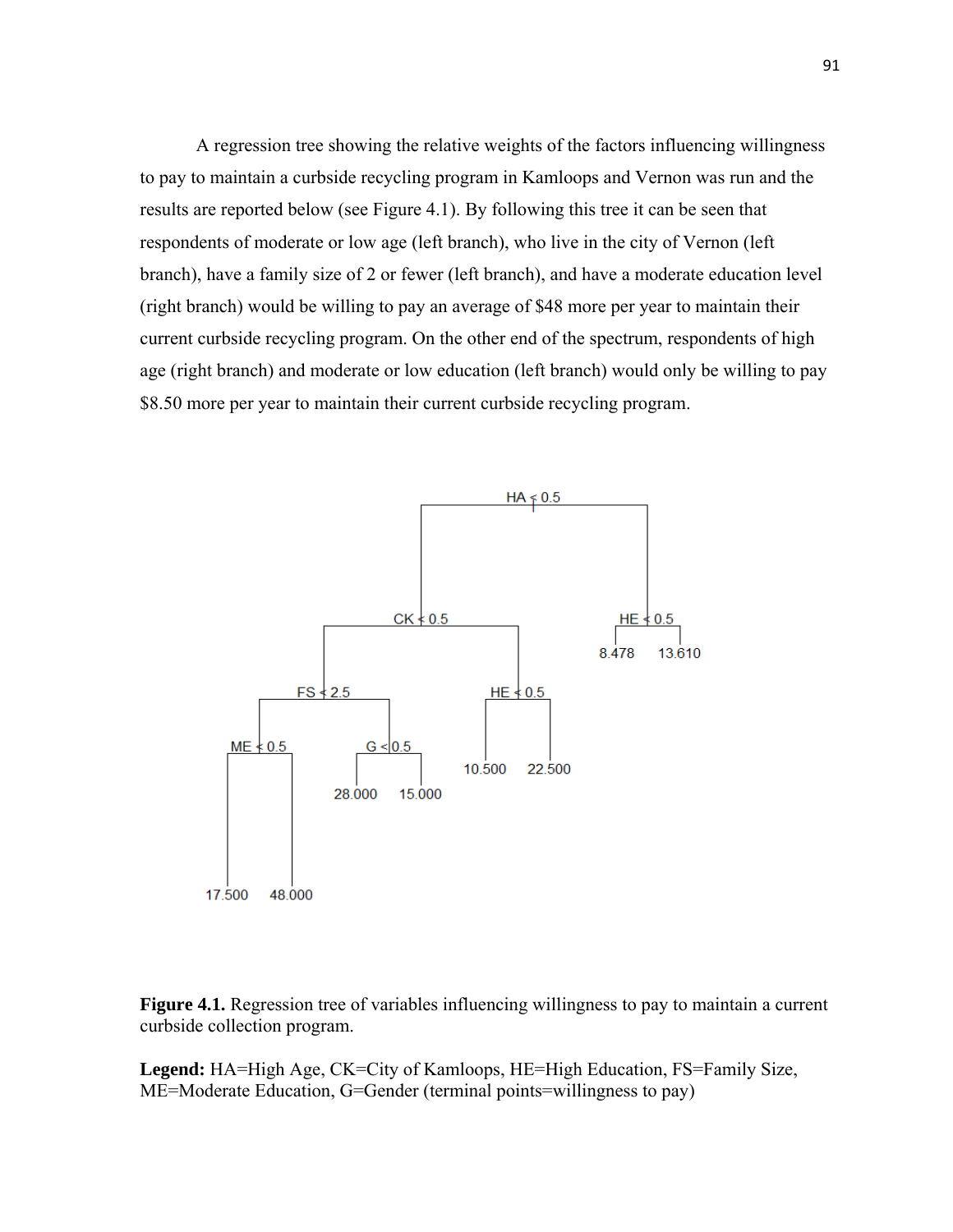A regression tree showing the relative weights of the factors influencing willingness to pay to implement a curbside recycling program in Kamloops and Merritt was also run and the results reported are below (see Figure 4.2). By following this tree it can be seen that respondents who gave an environmental rating of greater than 3.5 (right branch), who live in the city of Kamloops (right branch), and are of moderate age or low age (left branch) would be willing to pay a total of \$43.50 per year to implement a curbside recycling program that was accessible by them. On the other hand, respondents who gave an environmental rating of less than 3.5 (left branch), were of high age (right branch) and were female (right branch) were essentially not willing to pay (\$1) to implement a curbside recycling program that was accessible by them.



**Figure 4.2.** Regression tree of variables influencing willingness to pay to implement a curbside collection program

**Legend:** ER=Environmental Rating, HA=High Age, CK=City of Kamloops, FS=Family Size, G=Gender, MA=Moderate Age, ME=Moderate Education, MI=Moderate Income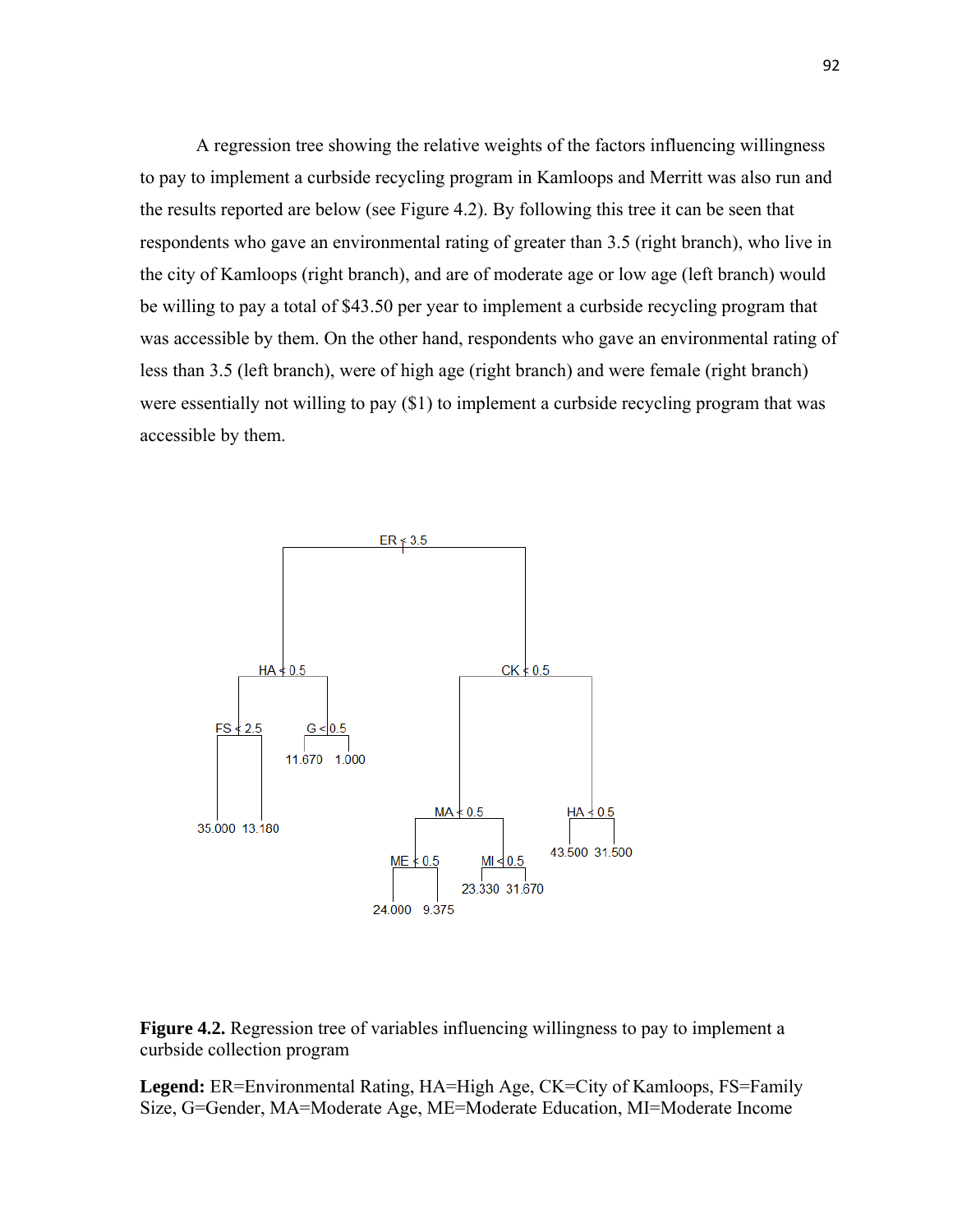## **INTERVIEW RESPONSES**

The environmental services representative that I interviewed from the city of Kamloops was Mr. Glen Farrow. When asked what he perceived to be the most influential factors on recycling activity in Kamloops, his answer was that it is all based on convenience. He reported that diversion is up substantially since the introduction of curbside recycling to single family households in the city, and that the multi-family dwellings that do not yet have curbside service are still not participating too much. One factor that he felt was a drawback affecting the new system is that residents were offered their choice of garbage container sizes. This extends the limits on the amount of waste that can be put out, which on one hand may be necessary for very large families, but on the other hand allows residents who may not need it, the capacity to dispose of greater amounts of waste when they could be recycling more. He also noted that he often gets questions from residents regarding why certain materials, which are recyclable, are not included on the list of items acceptable for collection, such as plastic bags and film. The explanation for this was that certain materials, such as plastic bags and film, tend to clog up the machines used for sorting the recyclables and therefore, they are not wanted in the collection because they cause problems. In addition, there are numerous recyclable materials which have little or no market value, these increase the costs of shipping (to the coast) and processing, which are already approximately \$80 per tonne, but return no revenue. In the current economy these are not acceptable budget expenses. When asked if he felt that there was demand for the expansion of recycling services in Kamloops Mr. Farrow said that he felt there is definitely a demand for services to multi-family dwellings. He explained that a pilot project had been planned for 2009 but that funding was turned down by city council. In addition he noted that commercial cardboard services are also important. He felt, however, that due to the fact that full bans are not yet in place and landfill tipping fees are much lower here than at other sites (\$25 per tonne as compared to \$60 per tonne), that such a program may take more time. As far as the current market demand for recyclable materials Mr. Farrow noted that the returns are improving after a very steep drop but that they were not yet back to the levels they had been prior to the drop. A couple of other programs that came up during the interview were the city's Household Hazardous Waste collection day, as well as the ongoing electronics drop off sites, which he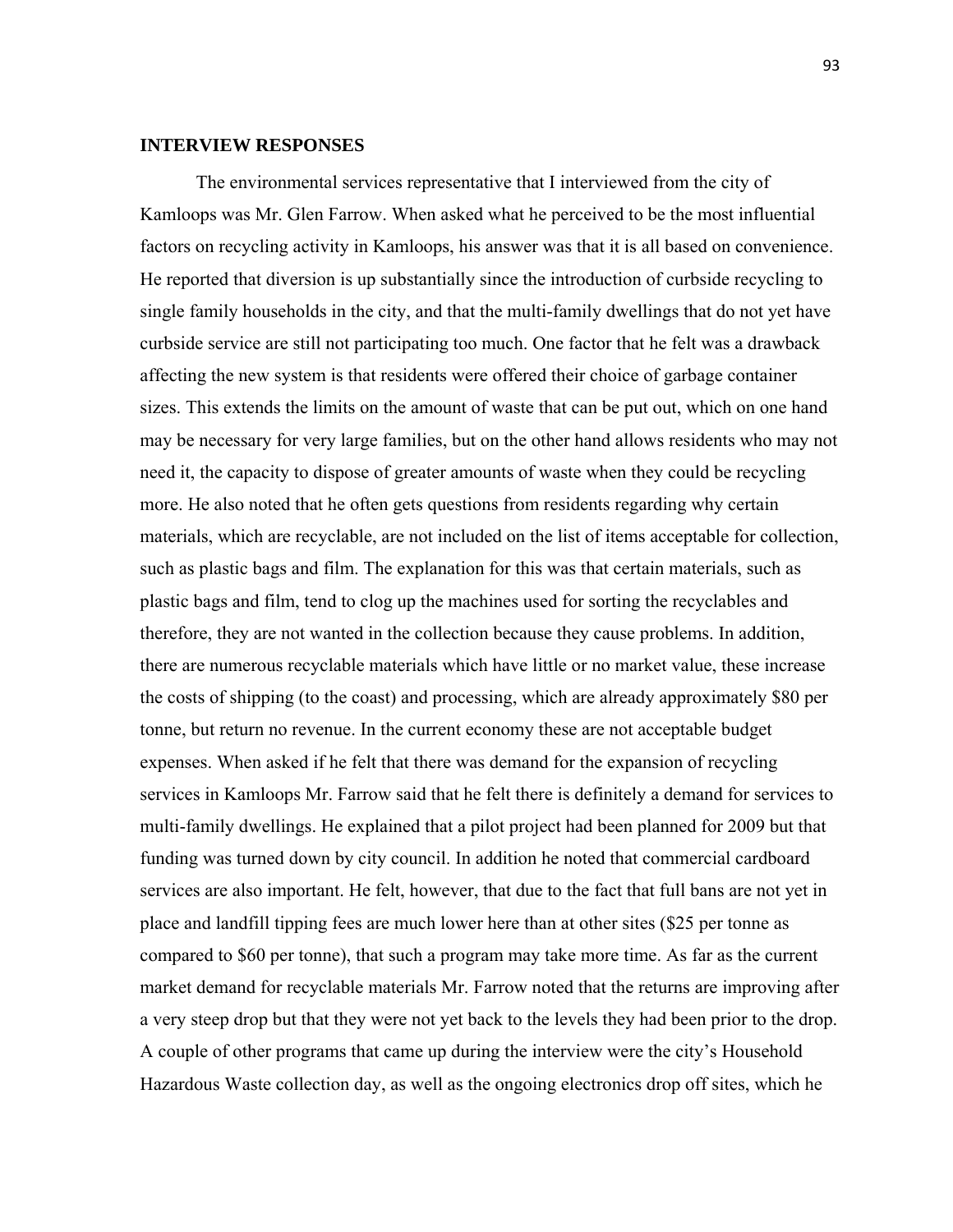reported have been successful over the past few years. The last topic that came up was that of green waste collection. He reported that the city has a very successful set of drop off stations for green waste but that a collection program is being considered as a future possibility for the city. Mr. Farrow suggested that it may fit nicely into the collection scheme on alternating weeks with recyclables pickup and that if another proposed program, water meters, were to come into effect that there would likely be an influence seen in the volume of green waste produced.

 The environmental services representative that I interviewed regarding the City of Merritt was Mr. Jamie Vieira of the Thompson Nicola Regional District (TNRD). When asked about his perceptions of the factors that influence recycling activity in Merritt he reported that he felt it has increased since the depot bins are now being emptied on a more regular basis (three times a week as opposed to once) and cost sharing between the city and the TNRD has been implemented. He noted that he couldn't speak directly about past years, as the TNRD only took over the collection of Merritt's recyclables a year ago, but that there had been reports of problems with overfull bins and litter. Mr. Vieira also noted that the recent introduction of pay-as-you-throw fees at the landfill has had an influence on participation in recycling as well. When asked if he felt that there was a demand for recycling services he responded that the new garbage and recycling projects were not so much being implemented due to demand but more due to the objectives outlined in the TNRD's current Solid Waste Management Plan. Finally, when market demand was discussed he reported that the TNRD has seen the same trends as the City of Kamloops and that they will continue to ship all of the recyclables they collect to Kamloops.

 The environmental services representatives that I interviewed regarding the City of Vernon were Ms. Karmen Peace and Mr. Dale Danallanko from the North Okanagan Regional District (NORD). When asked about their perceptions of the factors that influence recycling activity in Vernon, they reported that they felt participation was good, due to a very convenient collection system with no limits on the amount to be set out each week. They felt that the high percentage of seniors in the city helped to increase participation, but that in contrast, some of the low income areas of the city showed very low participation. They felt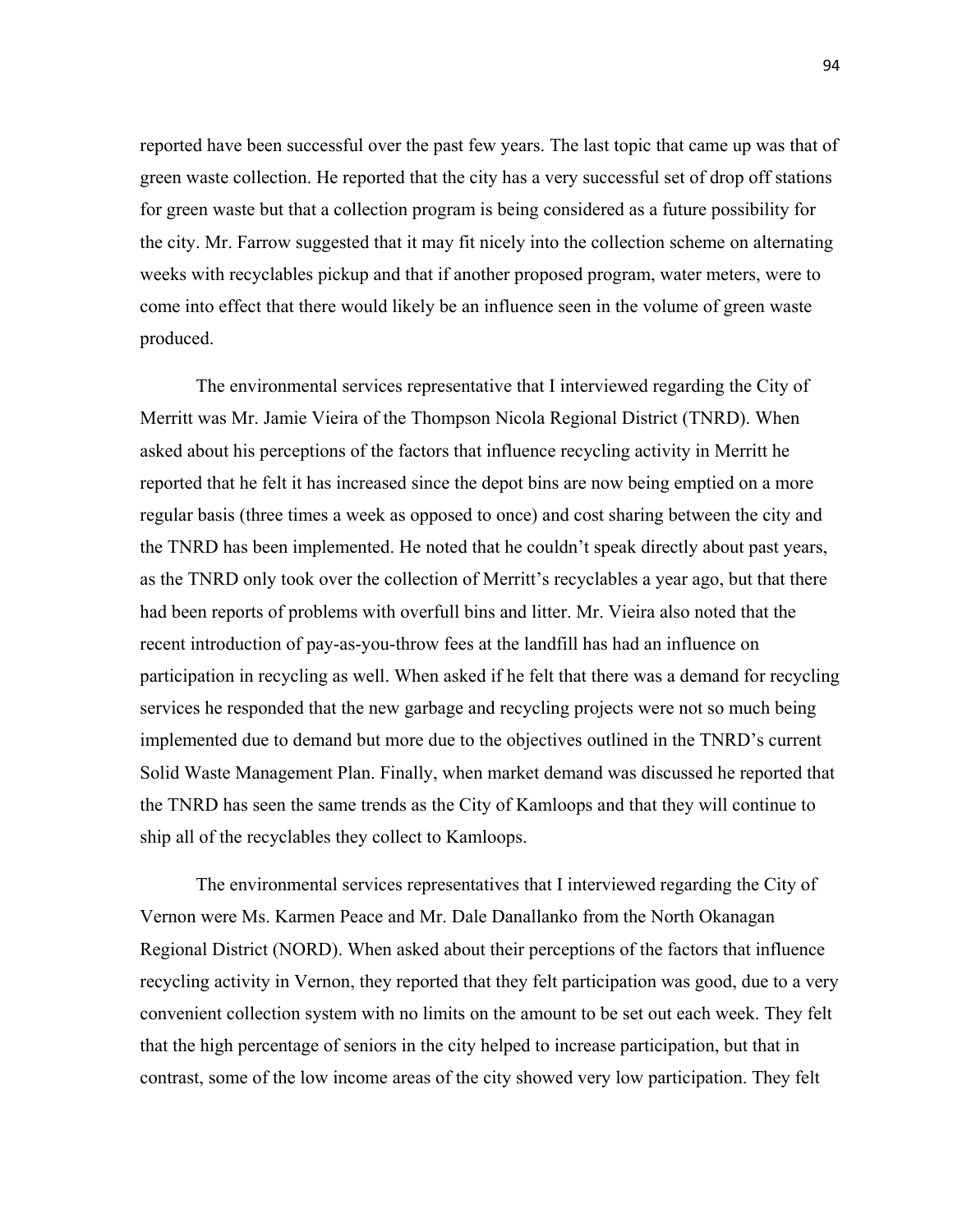that there is a social pressure on Vernon residents to be 'green' but that there does not seem to be as much inclination to pay to do so. Peace and Danallanko also said that the tipping fees for waste that they need to charge in order provide greater incentive to decrease waste and increase recycling are not acceptable to city council and increases have has to happen in much smaller increments. They found that multi-family collection was a bit more challenging than curbside due to aesthetics issues with the bins used instead of bags. When asked about further demand for curbside collection they reported that there was some in the outlying areas but that due to cost effectiveness issues they likely would not expand curbside services further. Both felt that if all of the garbage collection services were brought together (a number are currently run separately), that an increase in blue bag recycling would likely be the result. When the question of market demand was addressed Peace and Danallanko reported the same trend as seen in the other two cities. Essentially they are paying to process recyclables, which they do at their own facility in the city, and that utility fees that they currently charge cover costs only. Tipping fees have been implemented for most materials at the landfill, while recyclables are free to drop off, but they feel that those fees need to be increased further. The hope is that the markets will return and that they will eventually be able to expand the recycling program further to also include materials such as Styrofoam and textiles.

### **DISCUSSION**

The third issue of concern was to determine the factors that influence willingness to pay to maintain a curbside recycling program relative to a depot recycling program at the household level. The null hypothesis was that willingness to pay to maintain a curbside program would not differ from willingness to pay to have depots only, taking socioeconomic variables into account. The alternate hypothesis was that willingness to pay to maintain a curbside program would differ from willingness to pay to have depots only, taking the socioeconomic factors into account.

Respondents that were of high age, with a high education, from the city of Vernon and those who gave a high environmental rating were found to be more willing to pay to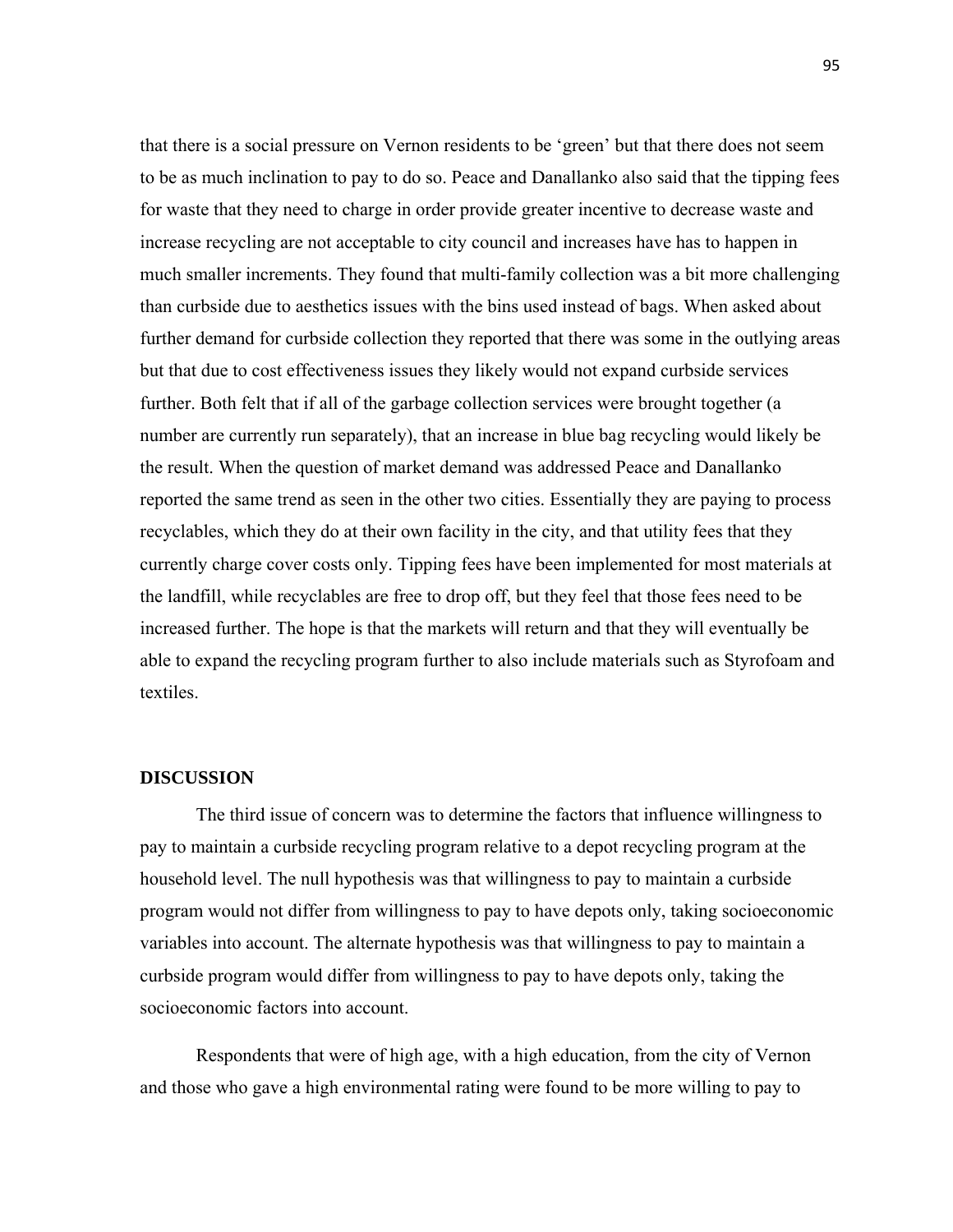maintain a curbside recycling program (when curbside and depots are both available) than those of lower age, lower education, from the city of Kamloops or those who gave a low environmental rating. Respondents with large family sizes were less willing to pay to maintain a curbside recycling program (when curbside and depots are both available) than those with smaller families.

The fourth issue of concern was to determine the factors that influence willingness to pay to implement a curbside recycling program relative to a depot recycling program at the household level. The null and alternate hypotheses are the same as those outlined above for willingness to pay to maintain a curbside recycling program.

Respondents who gave a high environmental rating and those with moderate or high income were found to be more willing to pay to implement a curbside recycling program (when only depots are available) than those who gave a low environmental rating and those with lower income. Home owners were less willing to pay to implement a curbside recycling program (when only depots are available) than renters.

### **Small cities comparison**

In theory, for a household to decide to use recycling depots its willingness to pay for recycling (likely due to environmental concerns) must be greater than the opportunity costs of the gas and time taken to sort and drive to the depot. A household whose willingness to pay is not greater than its opportunity costs will not recycle. With the introduction of curbside recycling (a lump sum cost) the opportunity costs are decreased dramatically thereby leaving essentially only the willingness to pay (stemming from environmental concerns) which can be equated with the willingness to pay for curbside recycling. Therefore, the difference between the willingness to pay for curbside relative to depot recycling can be equated to the opportunity cost of using a recycling depot or the willingness to pay for the convenience of having curbside recycling.

There was a definite variation in willingness to pay between the three cities but all three cannot be directly compared. For willingness to pay to maintain a curbside program, the Vernon and Kamloops comparison, (descriptive results, Chapter 2) showed that respondents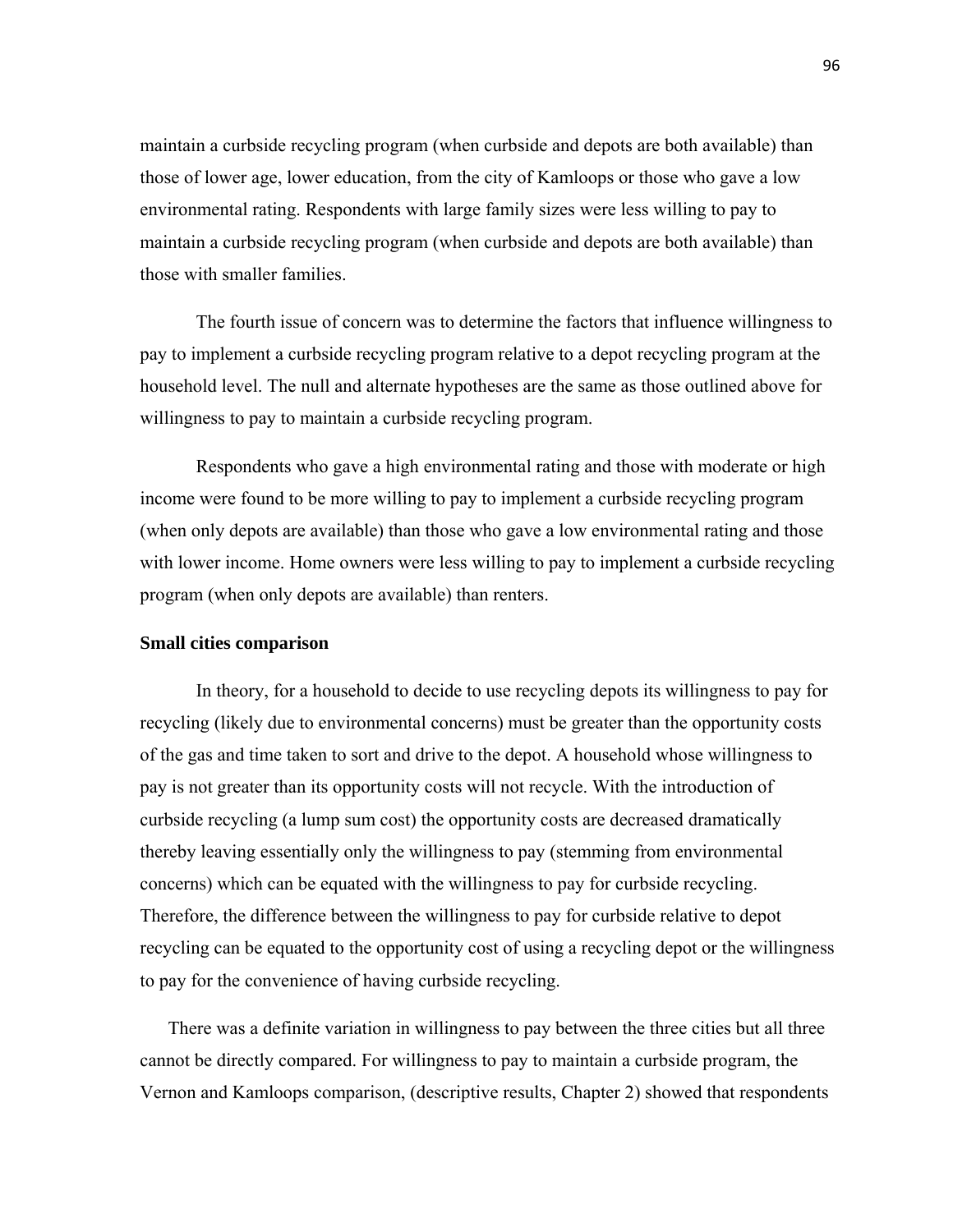from Vernon were most often willing to pay a midpoint average of approximately \$15 - \$20 more per year than were Kamloops respondents. This may, however, be explained by the fact that Vernon residents currently pay \$11 per year less than Kamloops residents do for curbside recycling making the willingness almost equal. In addition, it implies that the 'price of convenience' is reflected in the willingness to pay of both Kamloops and Vernon residents. When assessing willingness to pay to implement a curbside recycling program (Kamloops and Merritt comparison) descriptive statistics showed that respondents from Merritt were willing to pay approximately \$5 less per year than were Kamloops respondents. This may be linked to the recent implementation of a 'pay-as-you-throw' garbage system in Merritt where residents now have to pay a per bag fee to dispose of their garbage. This new system, which has likely been put in place partially to encourage increased recycling, may have been enough of a change that residents are not feeling open to the idea of further fee increases. In Kamloops, however, many residents who do not yet have curbside recycling are hearing about the benefits and conveniences from those who do (and still having to take their recyclables to the depots) and so are willing to pay more to implement such a program.

### **Small versus large city comparison**

Few studies have examined the factors that influence willingness to pay (to maintain or implement) curbside recycling in small cities. Most research has been conducted on larger cities. As with participation, some factors seem to have similar influences in large cities to what I have found in these three particular small cities, but others do not. As mentioned in Chapter three the importance of this result lies in the fact that policies that work for large cities may not be so easily applied to smaller ones, and changes may be necessary. Therefore to illustrate this difference I will again refer back to Chapter one to compare a selection of the reviewed literature to the findings of this study.

Aadland and Caplan (2006) surveyed over 4,000 households from across 40 western United States cities, all with populations over fifty thousand which resulted in a mix of small and large cities. They found that cities with the highest willingness to pay tended to have the highest social net benefits from recycling. Whether the recycling program was mandatory or voluntary did not seem to be a reliable predictor of willingness to pay. Of the 12 select cities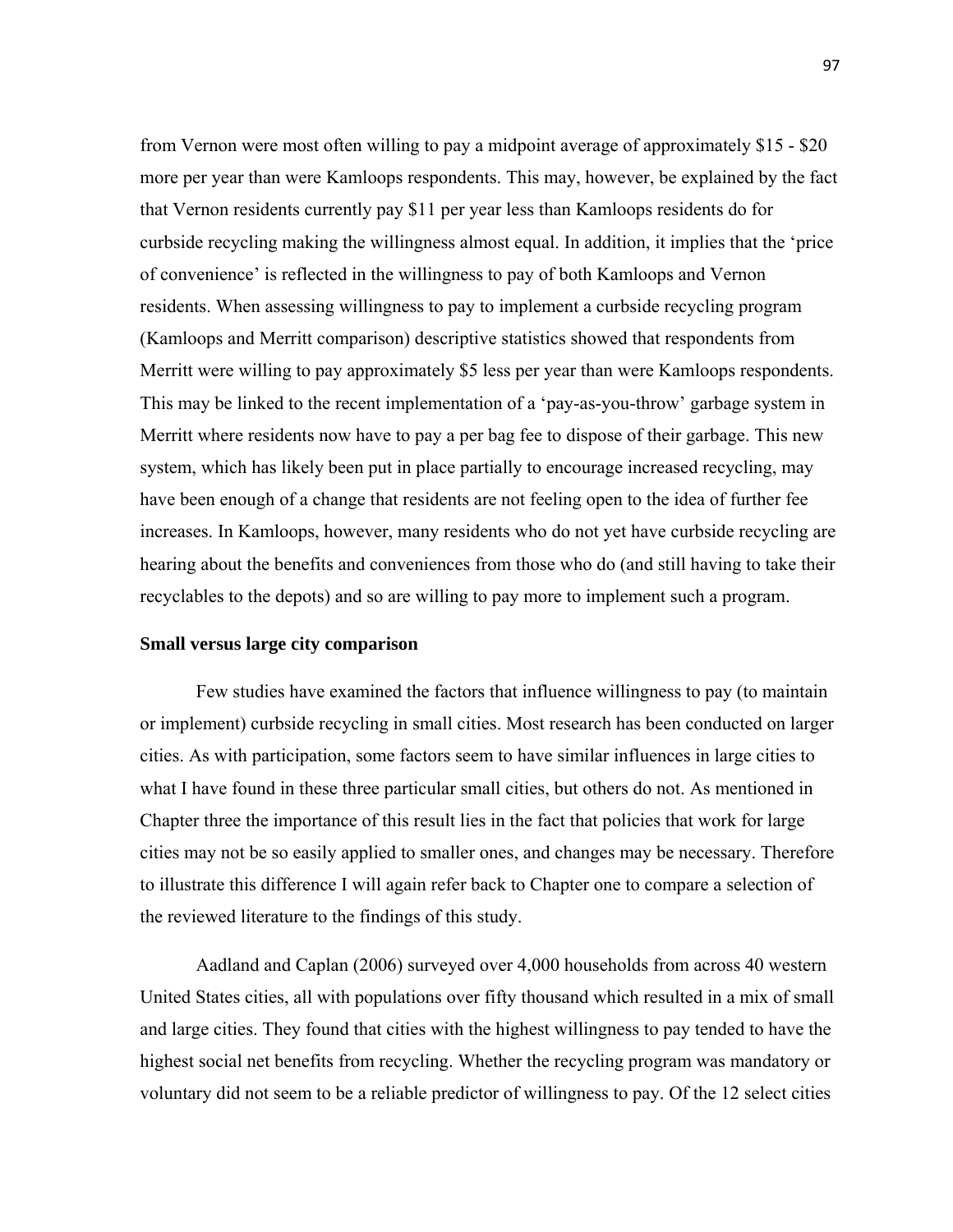they reported specific information on, 5 were small while the other 7 were large. Of the six cities with the highest willingness to pay half were small cities, while the other half were large.

Blaine et. al. (2005) surveyed 2,000 households from across Lake County, Ohio which has a population of approximately 234,000 making it a large local government area. When assessing willingness to pay using the payment card method they found that respondents who participated were more willing to pay and that the income, gender and age of respondents were also important factors. The only socioeconomic factor in this research, found to be significantly associated with willingness to pay to maintain curbside recycling, was age (participation was not a variable). Only income was found to be significantly associated with willingness to pay to implement a program in this research (participation was not a variable).

Finally, Chapter five will move onto a discussion of participation and willingness to pay in the context of their potential applications and recommendations for policy improvement, as well as the weaknesses and strengths of the study and future directions for research.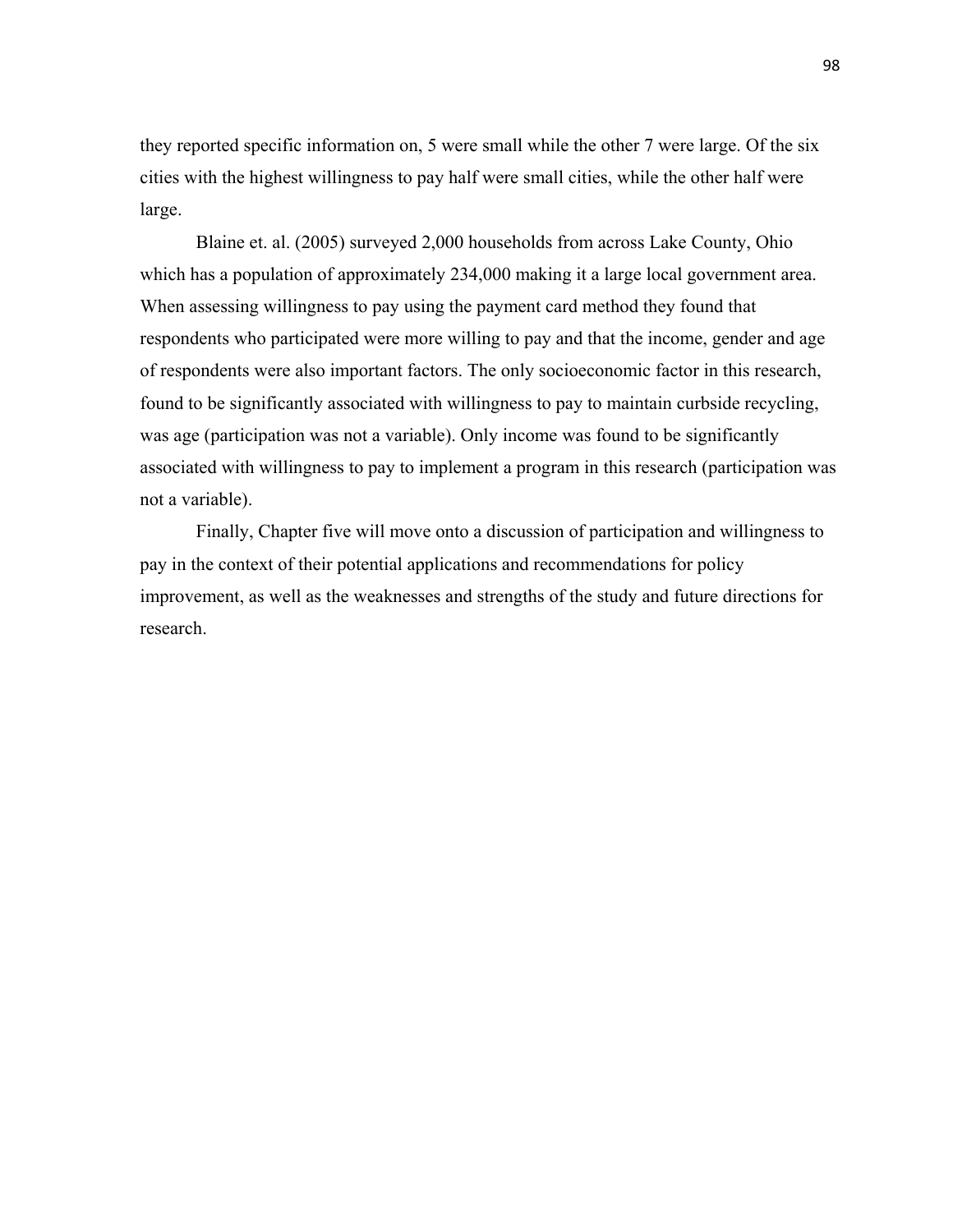## **LITERATURE CITED**

Aadland, D., Caplan, A.J., 2006. Curbside Recycling: Waste Resource or Waste of Resources? Journal of Policy Analysis and Management 25(4), 855-874.

Blaine, T.W., Lichtkoppler, F.R., Jones, K.R., Zondag, R.H., 2005. An assessment of household willingness to pay for curbside recycling: A comparison of payment card and referendum approaches. Journal of Environmental Management 76, 15-22.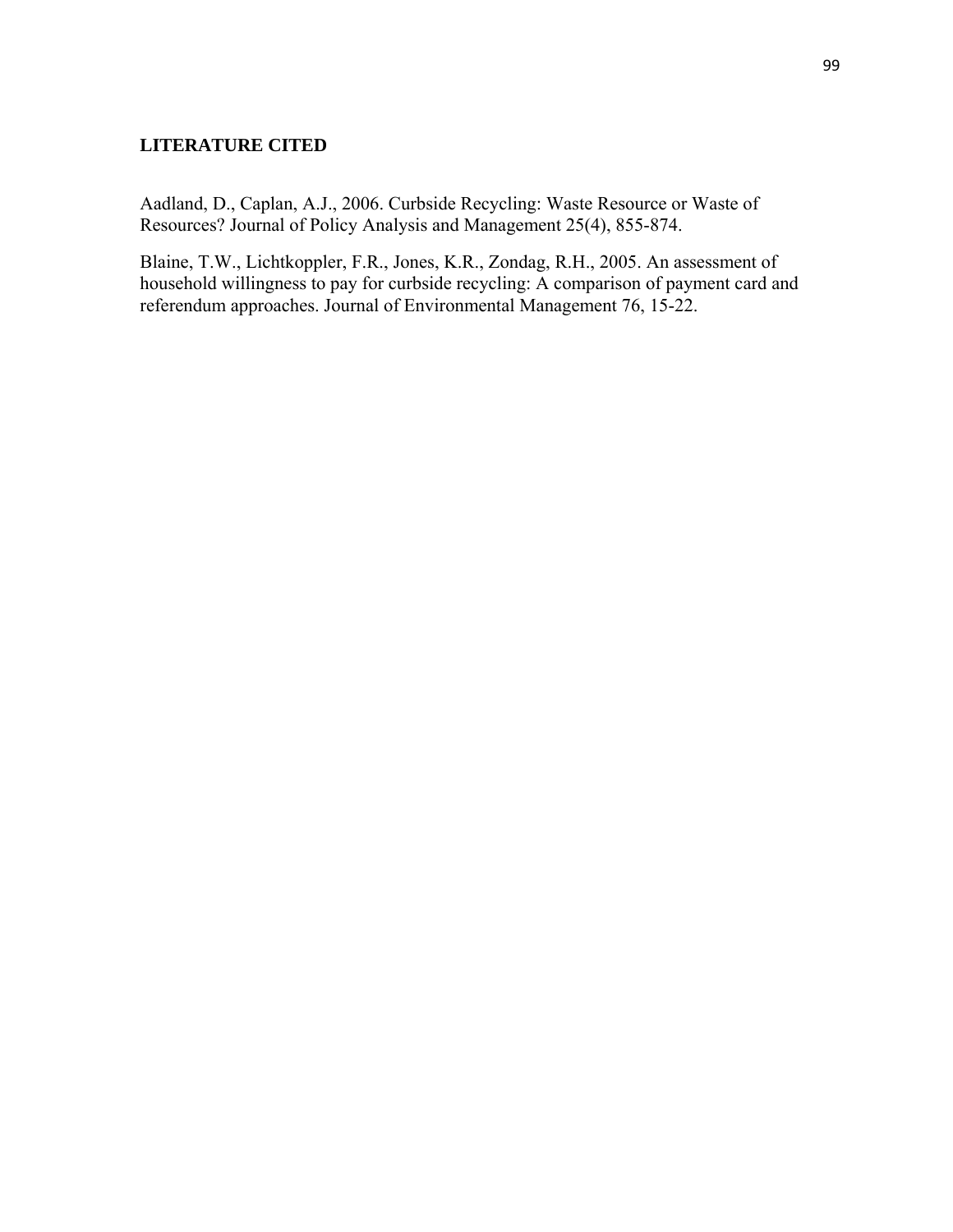## **Chapter 5: Conclusion**

The factors that significantly influenced the overall rate of participation in curbside recycling, issue one, were found to be having access to curbside recycling only, having access to both curbside and depot recycling and high age. Access to curbside recycling has been provided to essentially all Vernon residents and all of the single family dwellings in the Kamloops area, but not to the Merritt area. So for Merritt if overall participation in recycling is to be increased then the first step could be to consider the implementation of a curbside program. For Vernon since a curbside program is already in place for both single and multifamily households the next step may be to focus on the moderate and low age groups, who report lower overall participation, by implementing targeted educational campaigns. In Kamloops the next steps could be to implement curbside programs for those who do not currently have access to them, as well as to implement targeted educational campaigns to the lower age groups. Tucker & Speirs, (2003) note that improvements must be supported by effective education campaigns focused on the shortfalls of households use (of curbside recycling programs). If increased education about the different recycling options is made available, the benefits of doing so and how recycling is already making an impact are the focus then increased overall participation should be the result. In addition maintaining access to both the curbside program and drop off depots will likely keep participation rates higher for both Kamloops and Vernon. Phasing out depots is not recommended as rates of participation appear to be higher with both systems than with just one or the other as seen in Vernon (to some degree) and in Merritt.

In issue two, the factors that significantly influenced the rate of participation in curbside recycling of each of the different material types, were very similar to those found for the first issue examined. Four of the materials: newspaper, cardboard, mixed paper and plastic, shared the same three significant influences on participation rates as the overall assessment. The three factors found to have a significant impact on the rate of participation in glass recycling were having access to curbside recycling only, having access to both curbside and depot recycling and giving 'the improvement of environmental quality' a high ranking among other issues in the municipality. No significant influences were found for metal, the sixth material. As the findings of hypothesis two are so similar to those of hypothesis one the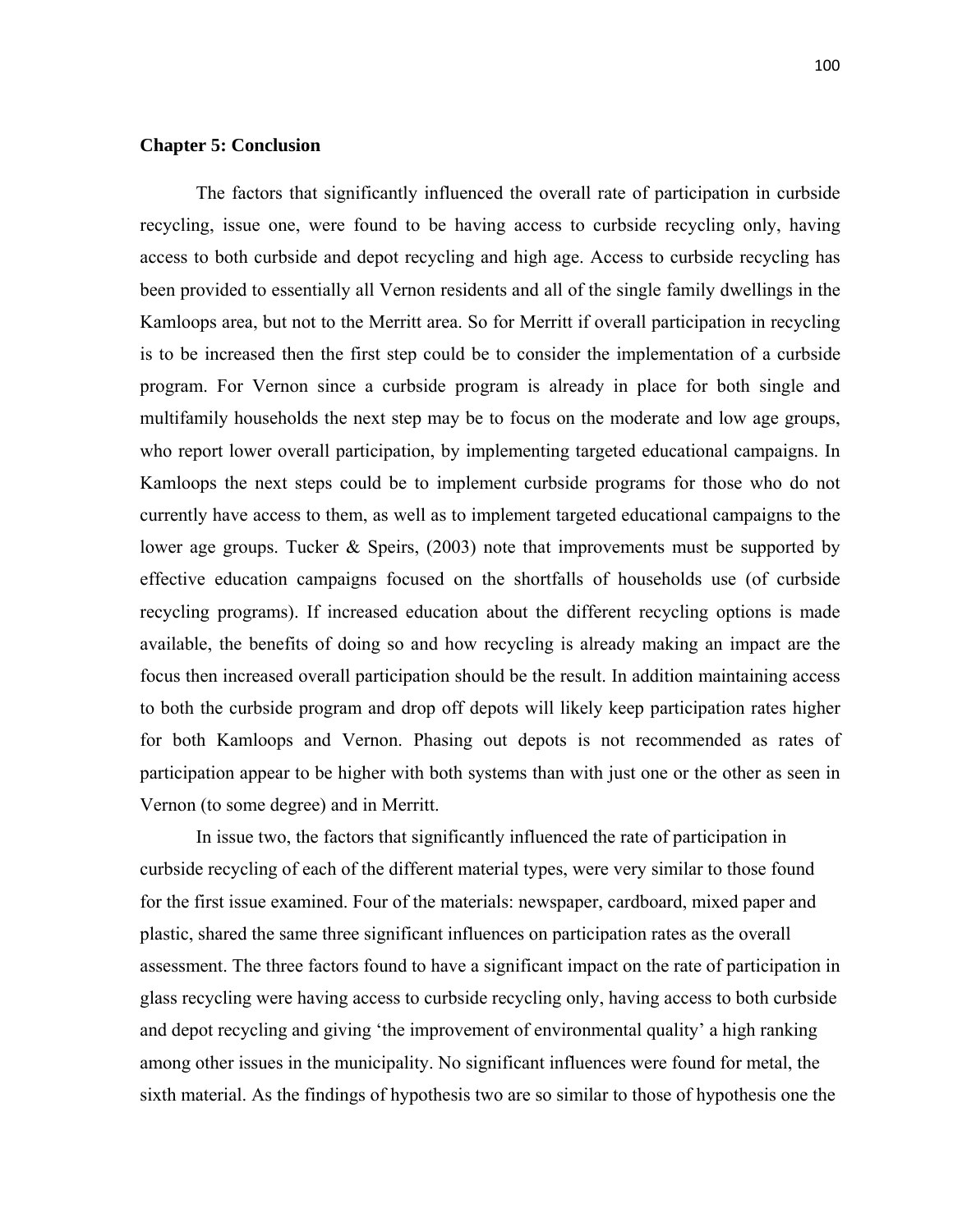recommendations for potential applications of these findings are the same as those discussed above.

The factors that significantly influenced the willingness to pay to maintain a curbside recycling program, issue three, were found to be both positive and negative. The factors which had a significant positive influence on willingness to pay to maintain included: city (of Vernon), high education and environmental rating. The factors which had a significant negative influence were age and family size. Education and environmental rating were found to be two prominent factors correlated with high willingness to pay. So, as with the participation issues examined, increased education with a focus on quick and inexpensive ways to do so, could make a positive influence. Such campaigns should be directed towards larger families and those with mature members.

In issue four the factors that significantly influenced the willingness to pay to implement a curbside recycling program were also found to be both positive and negative. The factors which had a significant positive influence on willingness to pay to implement a curbside recycling program included: environmental rating, moderate income and high income. The factor which had a significant negative influence was home ownership. Although education is not a prominent factor in this hypothesis it is likely an important tool in increasing participation and in this case such efforts should be focused on lower income home owners.

A comparison of some particular variables found to be significant to overall participation, and those found to be significant to willingness to pay to maintain or implement a recycling program, revealed some interesting points. While being of high age was found to be positively significant to participation it was found to be negatively significant to willingness to pay to maintain and negatively related, (although not significant), to willingness to pay to implement. In my opinion this shows that the seniors in these three cities have, and are willing to spend the time to recycle, but are not willing to pay any more, or even as much as they already do, for recycling services. It was also interesting that education and environmental rating were found to be significant to willingness to pay but not to participation. I also think that these variables come into play more strongly when one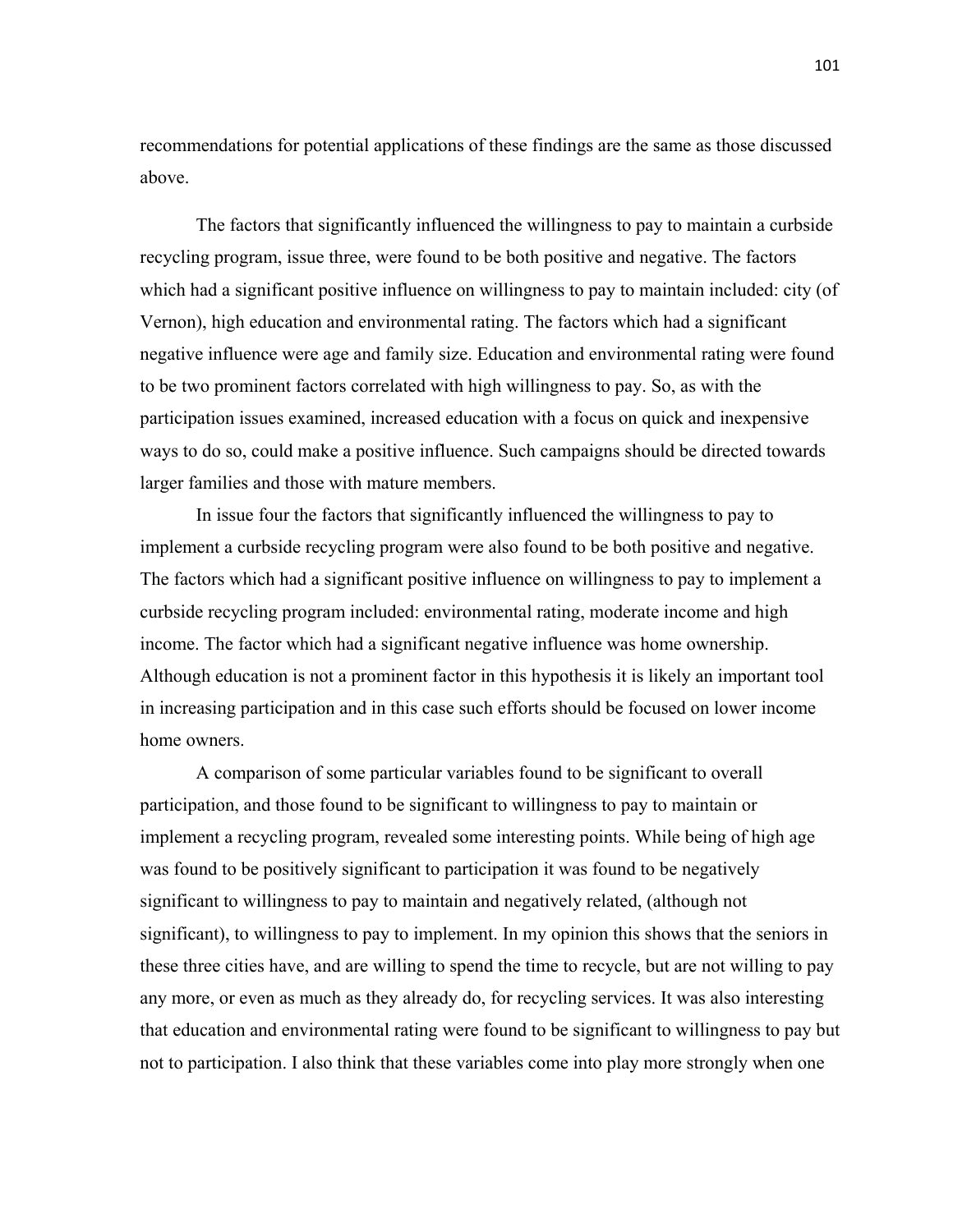is considering whether they would be willing to spend their money on a service as opposed to their time to do it themselves.

When representatives from each of the three cities within the study were interviewed regarding their views on the most important factors influencing participation the responses reflected many findings of this research. The main factors reported were convenience, by the City of Kamloops, access, by the City of Merritt/TNRD and convenience along with social pressure to be green, by the City of Vernon/NORD. Since the implementation of the curbside recycling program Kamloops has seen a substantial increase in recycling participation. This is likely as a result, in part, of the convenience of now having bins at curbside. After the TNRD began collecting depot recyclables much more frequently in the City of Merritt residents were able to drop off materials much more often without finding the bins overfull. With the introduction of waste disposal fees they were also much more likely to increase recycling to decrease wastes and the costs associated with disposing of them. Since the City of Vernon has no limits on the amount of recyclables that can be put out for curbside collection each week their program is very convenient and with a social pressure to be green many residents likely feel some extra obligation to participate. All three cities reported that revenues for recyclables dropped substantially, and are returning but have not yet reached the prior level, which reflects what has happened in global markets recently. Lastly, when asked about further demand for collection services both the City of Kamloops and the City of Merritt/TNRD felt that expansion was likely and the City of Vernon/NORD reported that expansion is unlikely. This makes sense as the City of Vernon has had recycling programs in place for much longer than either the City of Kamloops or the City of Merritt and has had the time to expand already whereas the other two are just starting out.

When the creation of new or the adjustment of current recycling policies within the any of the three small cities is necessary the findings of Campbell (1996) may warrant consideration. He views sustainable development as the center of three fundamental planning aims: economic development, environmental protection and social equity. He also notes that most problems amongst these aims are due to misunderstandings arising from the disparate languages of environmental, economic and political thought. Campbell feels that many planners may strive to balance all three aims but that professional and fiscal constraints may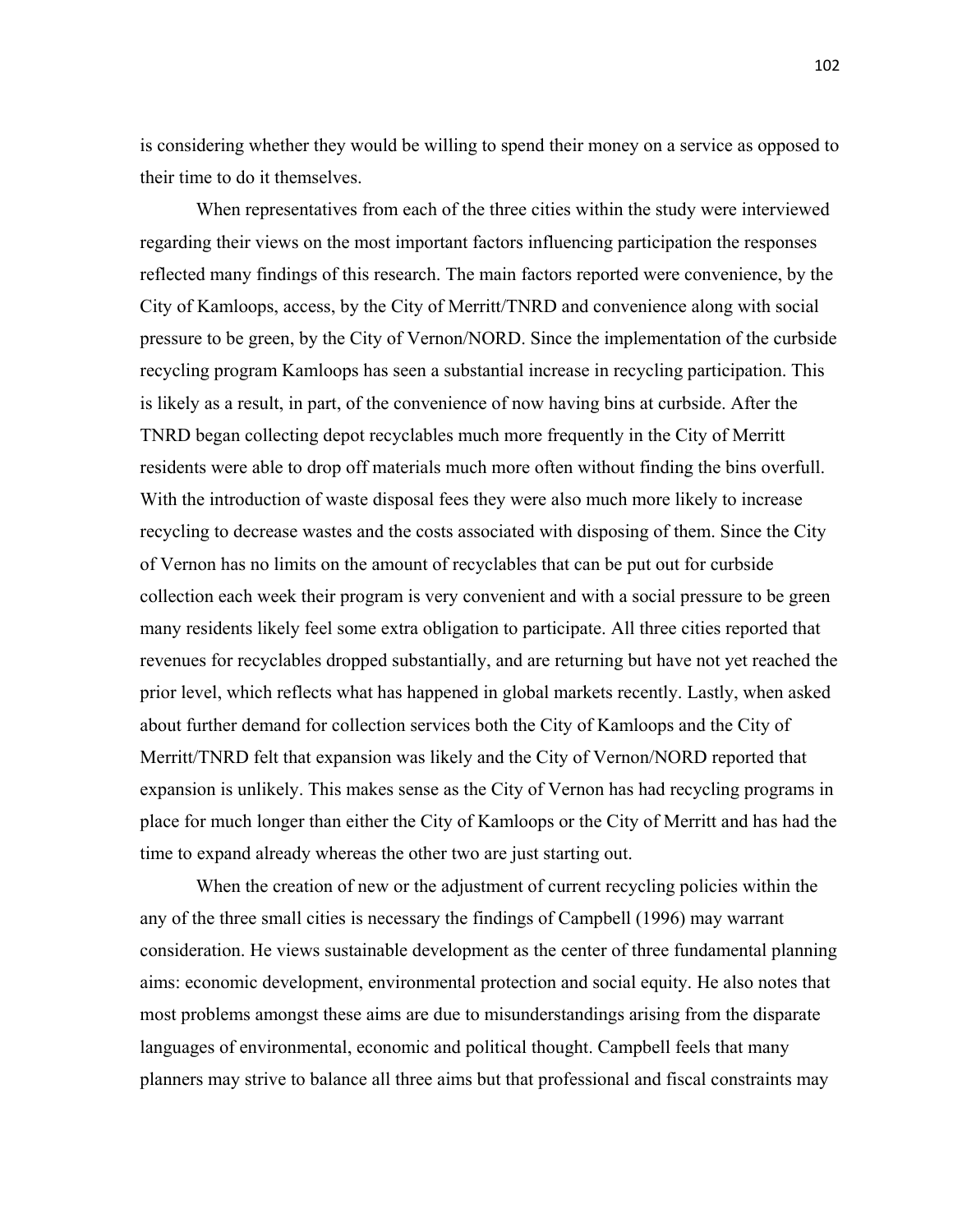drastically limit what can be achieved. He does continue, however, to say that planners need to act as translators, assisting each group to understand the priories and reasoning of the others. In addition to this newer method of working towards sustainable development he notes that technological improvements, such as recycling among others, do help to reduce the consumption of natural resources. Overall, consideration of Campbell's work and the findings of this research may be worthwhile before policy adjustments are made. Further research into the factors that most significantly influence rates of participation in and willingness to pay for recycling in small cities is also recommended.

 One weakness of this study is the small sample size returned from each city. Although 300 surveys were sent to each of the three cities returns averaged around 30 percent, under 100 surveys were returned from each city. A larger sample size would have been preferred but was not feasible due to research funding. One way that this issue was dealt with was grouping by recycling system for participation or by access to curbside recycling for willingness to pay in order to increase sample sizes being tested. Another issue was that of selectivity bias, it is likely that the survey responses received tend more towards respondents giving positive or constructive feedback and lacking in those giving negative feedback. This is due to the fact that potential respondents who received the survey and are involved and interested in recycling are more likely to return the survey with positive feedback than those who do not have an interest. If a potential respondent has no real interest in recycling they will be less apt to be interested in filling out and returning a survey regarding recycling, unless protest is the aim. Finally, there is also an issue with the willingness to pay data. A spike of zero responses representing those not willing to pay (to maintain or implement) is found in both data sets (see Figures 2.5 and 2.6) but is more prevalent in the willingness to pay to implement data. Although there are statistical ways of correcting for this issue they were felt to be beyond the needs of this particular project.

 The strengths of this study are that it evaluated a little explored topic, participation and willingness to pay for recycling in small cities. Also, it has produced results that are useful and implementable to the local policies of the three small cities it examined.

 Participation in and willingness to pay for, curbside recycling have been fairly extensively researched from a number of various angles. For participation this includes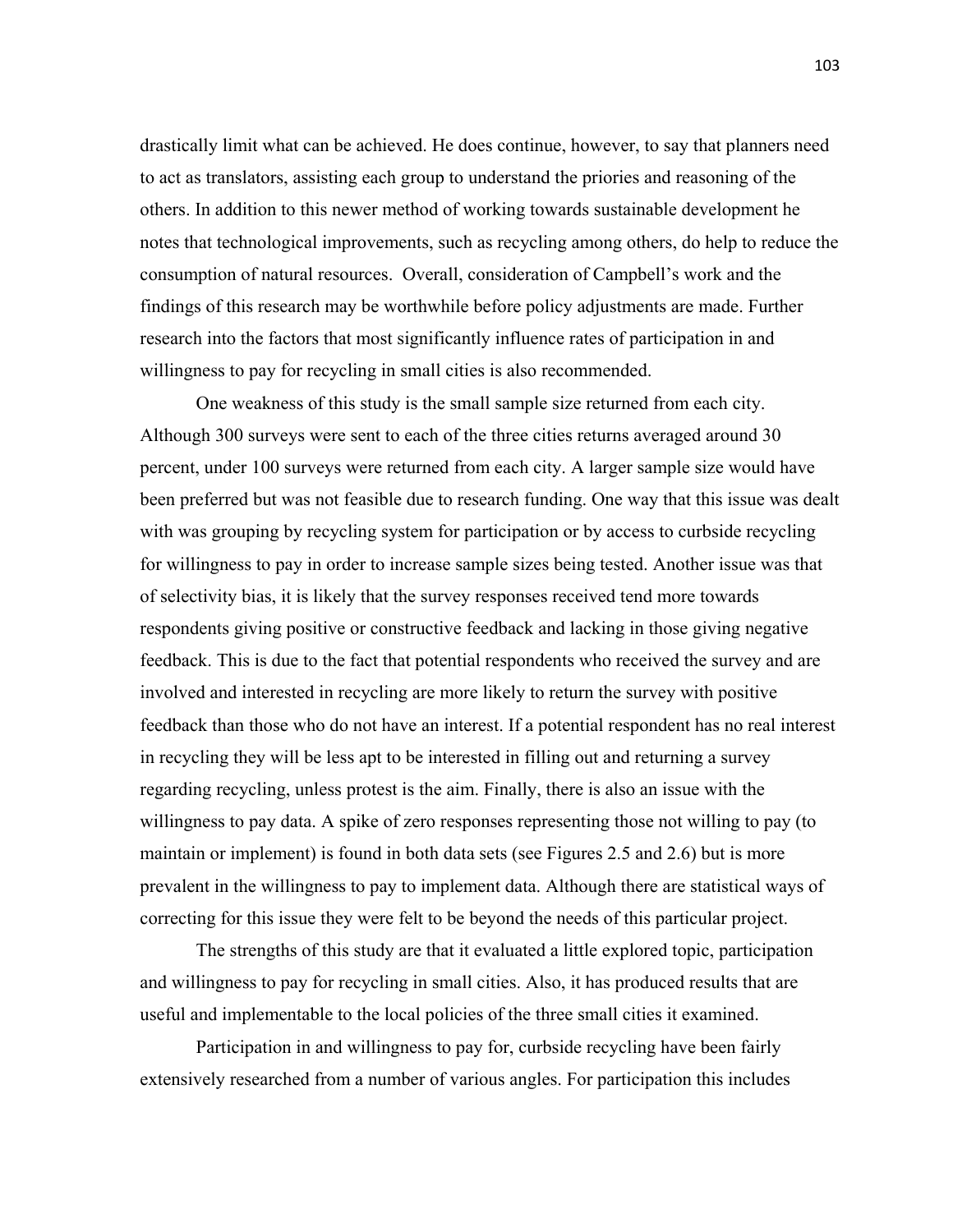respondent reported as well as observed participation as in Shaw et. al. (2007), and exploration of a wide range of other factors that may influence it as in Hamburg et. al. (1997), Harder et. al (2006) and Woodard et. al. (2006). Different valuation methods have been used to compare reported willingness to pay in order to determine if they elicit varying responses as in Blaine et. al (2005). Other research has aimed to determine models which predict whether a city ought to implement, maintain or pass on curbside recycling based on the costs versus benefits (Aadland & Caplan, 2006).

The majority of this research, however, seems to have been in large or a combination of large and small cities with very little focus on small cities alone in comparison to larger centers. New research avenues that could be explored include the examination of current literature to determine the percentage of small city studies and the comparison of those studies to large city research. Following that, other small cities could be suggested for assessment so that the influential factors if different from those of large cities could be determined and policies adjusted accordingly.

There are three main future research directions in this area of study that ought to be concentrated on. The first direction is an examination of the current literature to determine what percentages of studies actually focus on recycling related policy in small cities. This could be fairly easily accomplished through a thorough literature review, and a meta-analysis of the respective findings. The second direction is to carry out research focused on small cities. This could be achieved by selecting a reasonable number of small cities with and without curbside recycling programs, and surveying them as was done here. The third direction is to examine the effectiveness of education programs implemented in small cities in order to increase participation in recycling. In order to attain such information a full review of the literature would be needed and small cities with educational programs aimed at increasing participation would have to be identified (or such programs would have to be put in place and monitored).

It was found that people in three small cities in the interior of BC value curbside recycling and are willing to pay either to implement such a system or to maintain that system. Thus households in the interior of BC place a value on having a cleaner environment, and also to the convenience of the curbside recycling system. It is important that the research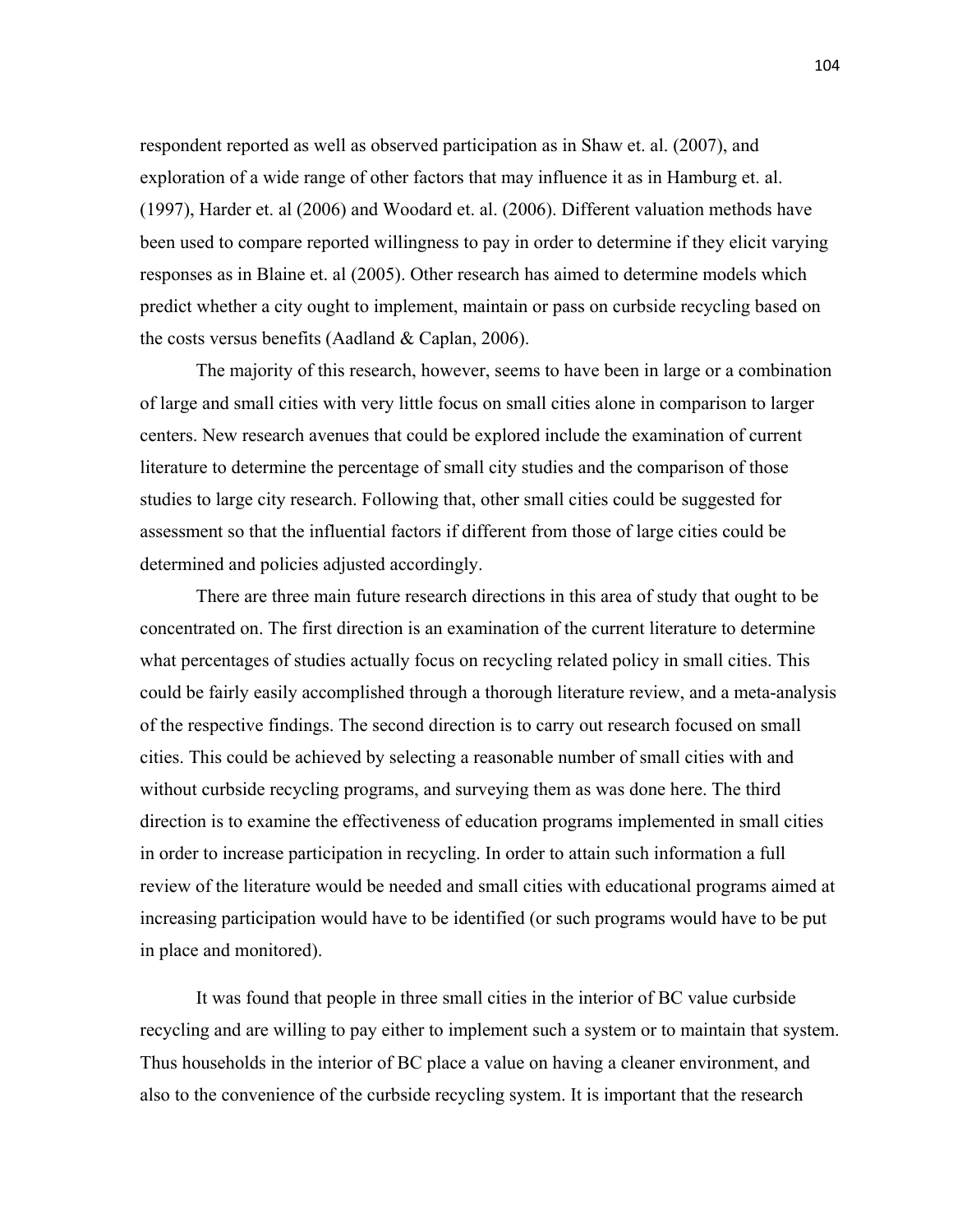discussed above be followed up on as it may help to make a small but important impact on the reduction of global warming and our influence on the environment. There has been for some time a slow shift in societal views of the environment, and many governments have responded to this shift and implemented waste reduction targets to increase sustainability and decrease negative impacts. Many municipalities have put curbside recycling programs into practice to divert waste from landfills (Woodard et al, 2006). The findings and recommendations contained herein, on how to increase participation and willingness to pay, which will in turn increase the diversion of wastes through recycling, are practical and implementable as a part of local policy in small cities. By increasing participation in and willingness to pay for recycling, and hence the volume of wastes diverted, local negative impacts can be reduced.